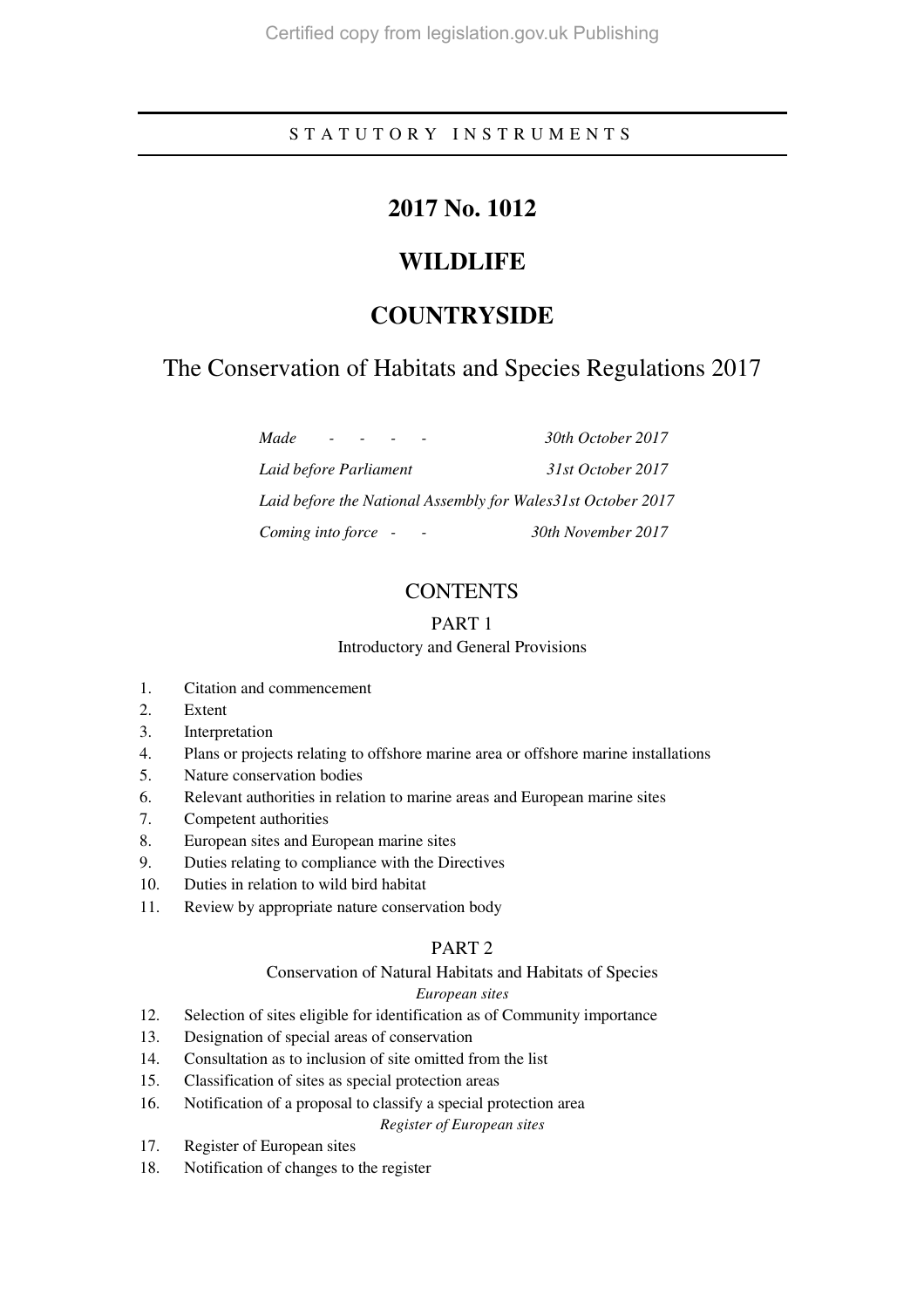19. Notice to landowners and other bodies

#### *Management agreements*

- 20. Management agreements
- 21. Existing agreements
- 22. Certain payments under management agreements

## *Control of potentially damaging operations*

- 23. Notification of potentially damaging operations
- 24. Assessment of implications for European sites
- 25. Sites of special scientific interest which become European sites: duty to review
- 26. Farm capital grants

### *Special nature conservation orders*

- 27. Power to make special nature conservation order
- 28. Restriction on carrying out operations specified in order
- 29. Assessment of implications for European sites after service of stop notice
- 30. Compensation for effect of stop notice
- 31. Restoration orders

## *Byelaws*

- 32. Power to make byelaws
- 33. Byelaws: supplementary provisions
- 34. Compensation for effect of byelaws
- 35. Continuation in force of existing byelaws

### *Powers of compulsory acquisition*

36. Powers of compulsory acquisition

### *European marine sites*

- 37. Marking of site and advice by nature conservation bodies
- 38. Management scheme for European marine site
- 39. Direction to establish or amend management scheme
- 40. European marine sites: byelaws and orders

### *Nature conservation policy in planning contexts*

41. Nature conservation policy in planning contexts

## PART 3

## Protection of species

### *Protection of animals*

- 42. European protected species of animals
- 43. Protection of certain wild animals: offences
- 44. Protection of certain wild animals: defences
- 45. Prohibition of certain methods of capturing or killing wild animals

### *Protection of plants*

- 46. European protected species of plants
- 47. Protection of certain wild plants: offences
- 48. Protection of certain wild plants: defences

*Interpretation of Part 3* 

49. Interpretation of Part 3

## PART 4

## Additional protection of habitats and wild animals and plants

### *Surveillance and monitoring*

- 50. Surveillance of conservation status of habitats and species
- 51. Protection of certain animals and plants from exploitation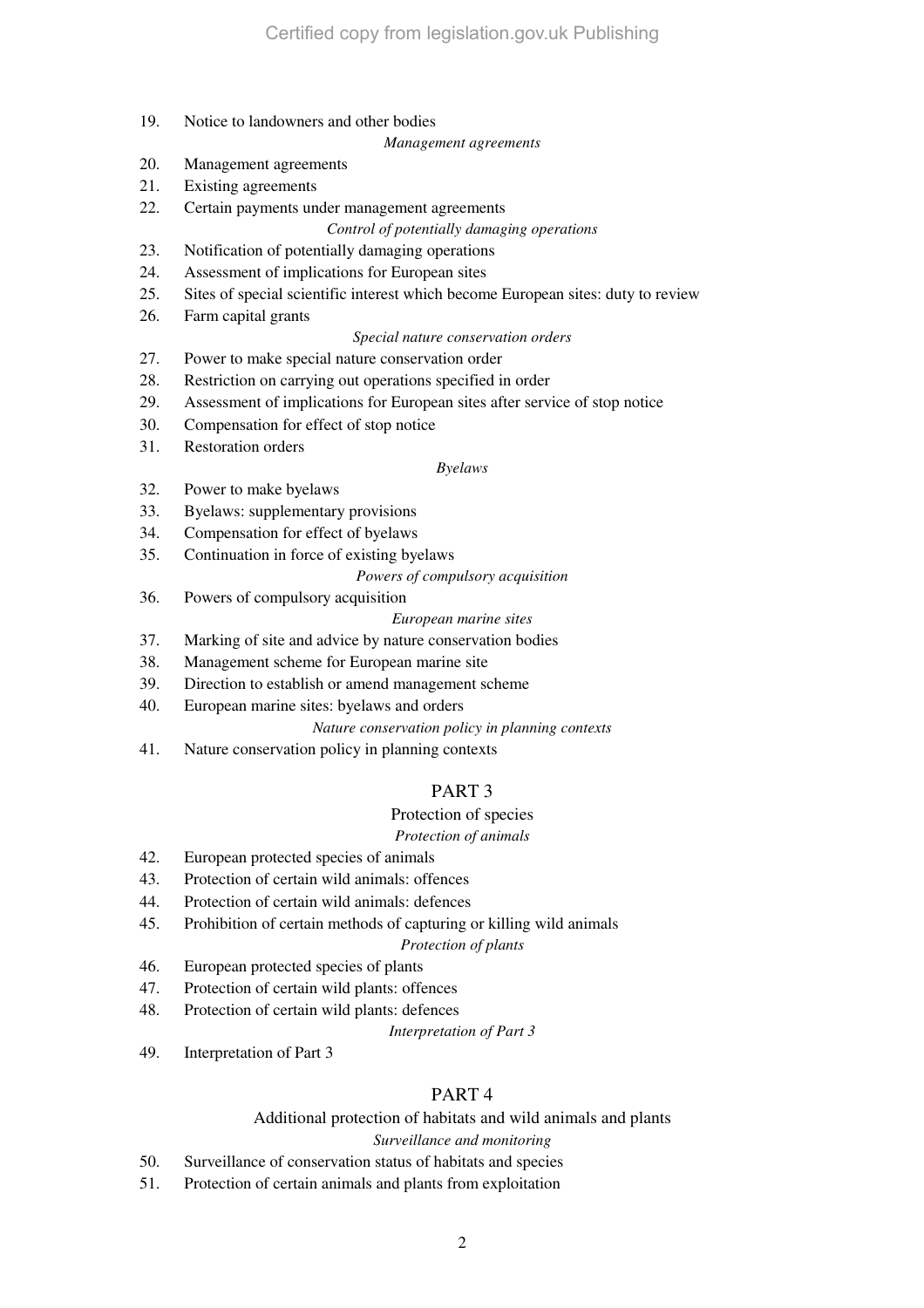- 52. Monitoring of incidental capture and killing
- 53. Protection from incidental capture and killing
	- *Introduction of new species*
- 54. Introduction of new species from ships

## PART 5

## Licences

#### *Grant of licences*

- 55. Licences for certain activities relating to animals or plants
- 56. Licences for the introduction of new species
- 57. Licences: general provisions

#### *Relevant licensing body*

58. Relevant licensing body

#### *Offences*

- 59. False statements made for obtaining licence
- 60. Offence of breaching licence condition

## PART 6

#### Assessment of plans and projects

## CHAPTER 1

## General provisions

*Introductory provisions* 

- 61. Interpretation of Part 6
- 62. Application of provisions of Chapter 1 *General provisions for protection of European sites and European offshore marine sites*
- 63. Assessment of implications for European sites and European offshore marine sites
- 64. Considerations of overriding public interest
- 65. Review of existing decisions and consents
- 66. Consideration on review
- 67. Co-ordination where more than one competent authority involved
- 68. Compensatory measures
- 69. Modifications of regulations 63 to 68 in certain cases

## CHAPTER 2

#### Planning

## *Planning permission*

- 70. Grant of planning permission
- 71. Planning permission: duty to review
- 72. Planning permission: consideration on review
- 73. Planning permission: effect of orders made on review
- 74. Planning permission: compensation

*General development orders* 

- 75. General development orders
- 76. General development orders: opinion of appropriate nature conservation body
- 77. General development orders: approval of local planning authority
- 78. General development orders: supplementary

*Special development orders* 

79. Special development orders

*Local development orders* 

80. Local development orders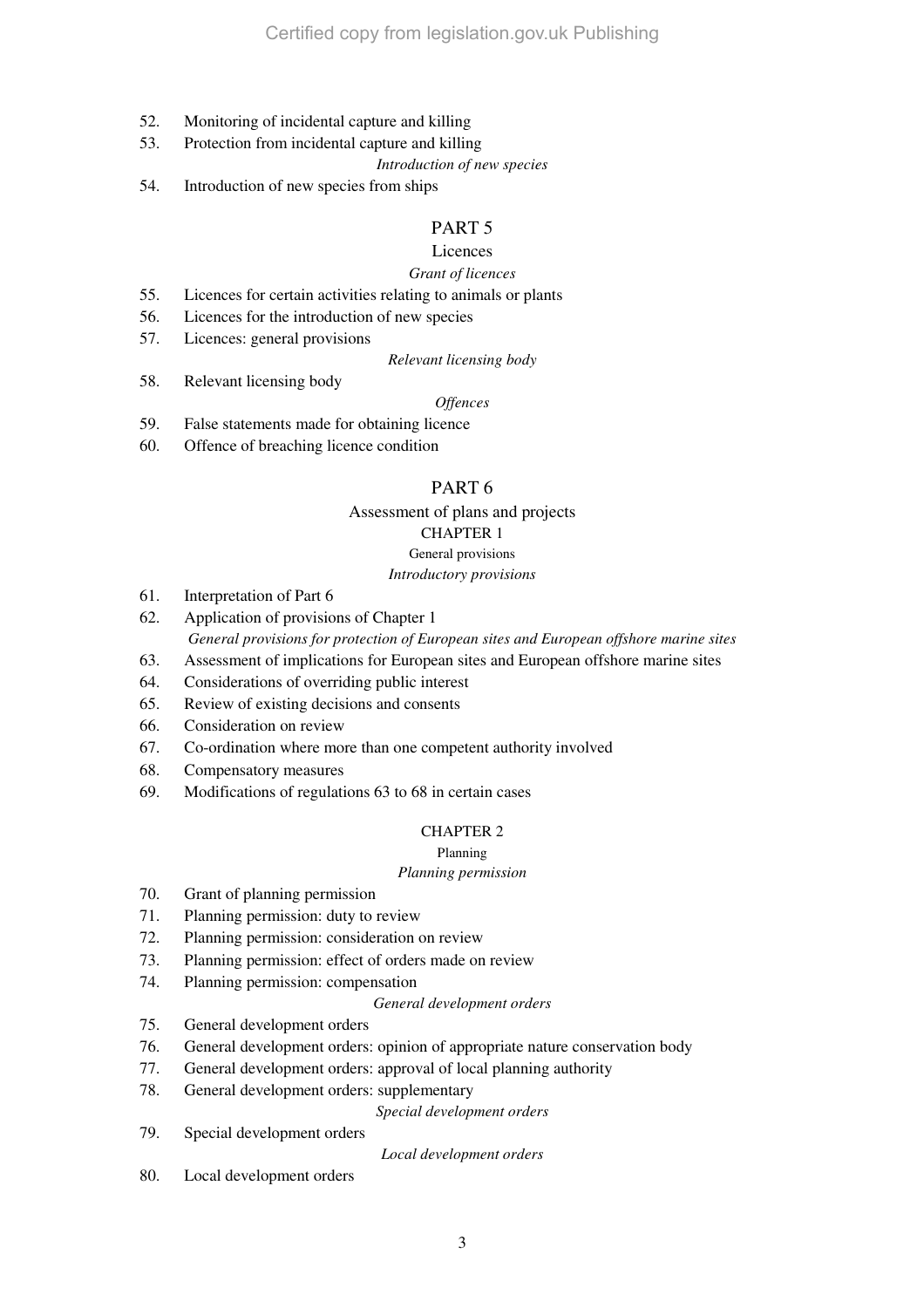#### *Neighbourhood development orders*

81. Neighbourhood development orders

*Simplified planning zones and enterprise zones* 

- 82. Simplified planning zones
- 83. Enterprise zones

*Development consent under Planning Act 2008* 

- 84. Grant of development consent
- 85. Development consent: review

*Interpretation of Chapter 2* 

86. Interpretation of Chapter 2

## CHAPTER 3

#### Highways and roads

- 87. Construction or improvement of highways or roads
- 88. Cycle tracks and other ancillary works

#### CHAPTER 4

#### Electricity

- 89. Consents under Electricity Act 1989: application of assessment and review provisions
- 90. Consents under Electricity Act 1989: procedure on review
- 91. Consents under Electricity Act 1989: effect of review
- 92. Consents under Electricity Act 1989: compensation

### CHAPTER 5

#### Pipe-lines

- 93. Authorisations under Pipe-lines Act 1962: application of assessment and review provisions
- 94. Authorisations under Pipe-lines Act 1962: procedure on review
- 95. Authorisations under Pipe-lines Act 1962: effect of review
- 96. Authorisations under Pipe-lines Act 1962: compensation

### CHAPTER 6

## Transport and Works

- 97. Orders under Transport and Works Act 1992: application of assessment and review provisions
- 98. Orders under Transport and Works Act 1992: procedure on review
- 99. Orders under Transport and Works Act 1992: effect of review
- 100. Orders under Transport and Works Act 1992: compensation

#### CHAPTER 7

#### Environmental Controls

- 101. Environmental permits
- 102. Abstraction and works authorised under water legislation
- 103. Marine works
- 104. Derogations in relation to nitrate pollution prevention legislation

## CHAPTER 8

Land Use Plans

#### *Land use plans*

105. Assessment of implications for European sites and European offshore marine sites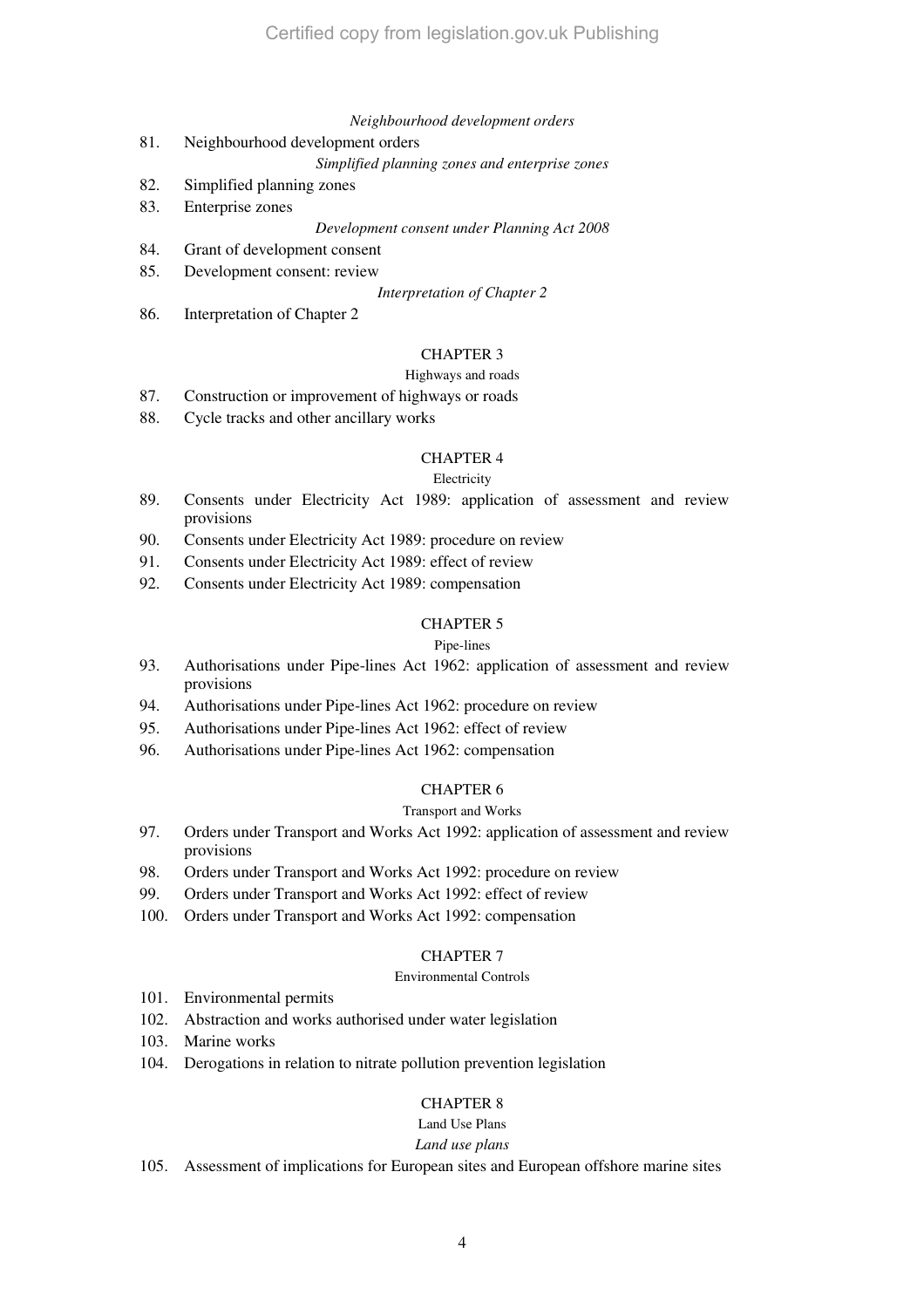- 106. Assessment of implications for European site: neighbourhood development plans
- 107. Considerations of overriding public interest
- 108. Co-ordination for land use plan prepared by more than one authority
- 109. Compensatory measures

#### *Planning Act 2008*

110. National policy statements

#### *Interpretation of Chapter 8*

111. Interpretation of Chapter 8

## CHAPTER 9

## MARINE POLICY STATEMENTS AND MARINE PLANS

- 112. Marine policy statement
- 113. Marine plan

## PART 7

### Enforcement

## *Wildlife inspectors*

114. Wildlife inspectors

### *Powers of entry*

- 115. Powers of entry: constables
- 116. Powers of entry: wildlife inspectors
- 117. Powers of entry: other authorised persons

#### *Powers of search etc.*

118. Constables' powers of search, etc.

## *Powers in relation to specimens and samples*

- 119. Powers in relation to samples: constables
- 120. Powers in relation to specimens and samples: wildlife inspectors
- 121. Restrictions on taking samples from live specimens

### *Offences*

- 122. Attempts and possession of means of committing offence
- 123. Obstruction of persons exercising powers of entry under regulation 117
- 124. Obstruction in connection with constables' powers to take samples
- 125. Offences in connection with wildlife inspectors' enforcement powers

### *Codes of practice*

126. Codes of practice

### *Miscellaneous*

- 127. Advice and assistance from nature conservation bodies
- 128. Forfeiture
- 129. Proceedings for offences: venue and time limits
- 130. Offences by bodies corporate etc.
- 131. Application of criminal offences to the Crown

*Interpretation of Part 7* 

132. Interpretation of Part 7

## PART 8

## Final Provisions

- 133. Powers of drainage authorities
- 134. Advisory role of the Joint Nature Conservation Committee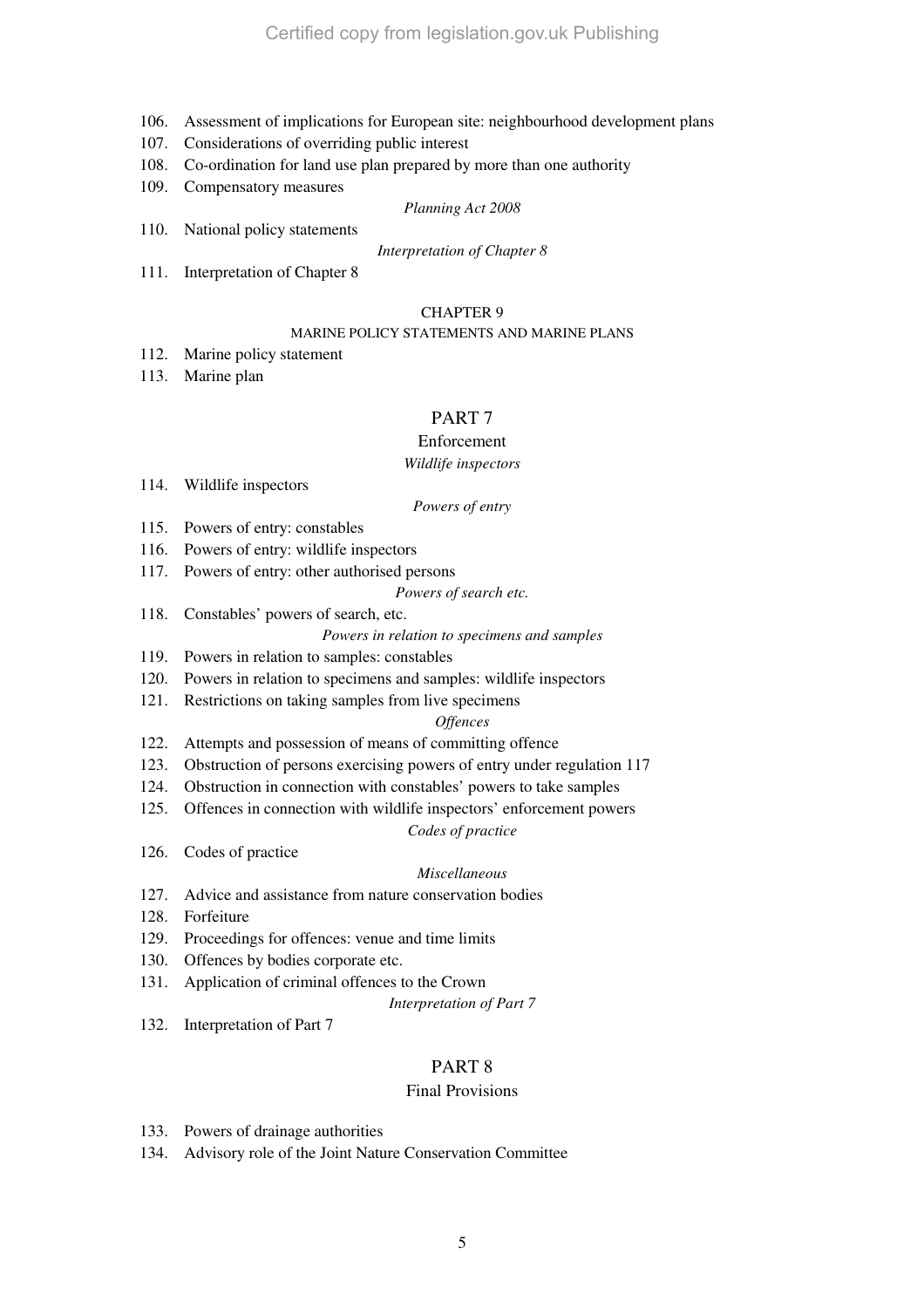- 135. Advisory role of Natural England, the Natural Resources Body for Wales and Scottish Natural Heritage
- 136. Research
- 137. Local inquiries
- 138. Notices
- 139. Consequential Amendments
- 140. Revocations
- 141. Transitional provisions
- 142. Review: England

| SCHEDULE 1 - Special Nature Conservation Orders: Procedure                |
|---------------------------------------------------------------------------|
| SCHEDULE 2 — European Protected Species of animals                        |
| SCHEDULE 3 — Excluded populations of certain species                      |
| SCHEDULE 4 — Animals which may not be captured or killed in certain ways. |
| SCHEDULE 5 — European Protected Species of plants                         |
| SCHEDULE 6 — Consequential Amendments                                     |
| PART 1 — Primary Legislation                                              |
| PART 2 — Subordinate Legislation                                          |
| SCHEDULE 7 - Revocations                                                  |

The Secretary of State is designated(**a**) for the purposes of section 2(2) of the European Communities Act 1972(**b**) in relation to the environment, and the Welsh Ministers are designated(**c**) for those purposes in relation to the conservation of natural habitats and of wild fauna and flora.

The Secretary of State and the Welsh Ministers make these Regulations in exercise of the powers conferred on them by section 2(2) of the European Communities Act 1972 and paragraph 1A of Schedule 2 to that Act(**d**), and by section 307(3) and (5) of the Criminal Justice Act 2003(**e**).

These Regulations make provision for a purpose mentioned in section 2(2) of the European Communities Act 1972 and it appears to the Secretary of State and to the Welsh Ministers that it is expedient for any reference in these Regulations to an Annex to Council Directive 92/43/EEC on the conservation of natural habitats and of wild fauna and flora(**f**) to be construed as a reference to that Annex as amended from time to time.

<sup>(</sup>**a**) S.I. 2008/301.

<sup>(</sup>**b**) 1972 c. 68. Section 2(2) was amended by the Legislative and Regulatory Reform Act 2006 (c. 51), section 27(1); and the European Union (Amendment) Act 2008 (c. 7), Part 1 of the Schedule.

<sup>(</sup>**c**) S.I. 2002/248. The designation is subject to the exceptions set out in Schedule 2 to that Order. The functions conferred on the National Assembly for Wales by means of that Order are now exercisable by the Welsh Ministers, by virtue of paragraph 30 of Schedule 11 to the Government of Wales Act 2006 (c. 32).

<sup>(</sup>**d**) Paragraph 1A of Schedule 2 was inserted by the Legislative and Regulatory Reform Act 2006, section 28. It was amended by the European Union (Amendment) Act 2008, Part 1 of the Schedule, and by S.I. 2007/1388.

<sup>(</sup>**e**) 2003 c. 44. Section 307(3) and (5) was amended by S.I. 2011/1043.

<sup>(</sup>**f**) OJ No. L 206, 22.7.1992, p.7, as last amended by Council Directive 2013/17/EU (OJ No. L 158, 10.6.2013, p.193).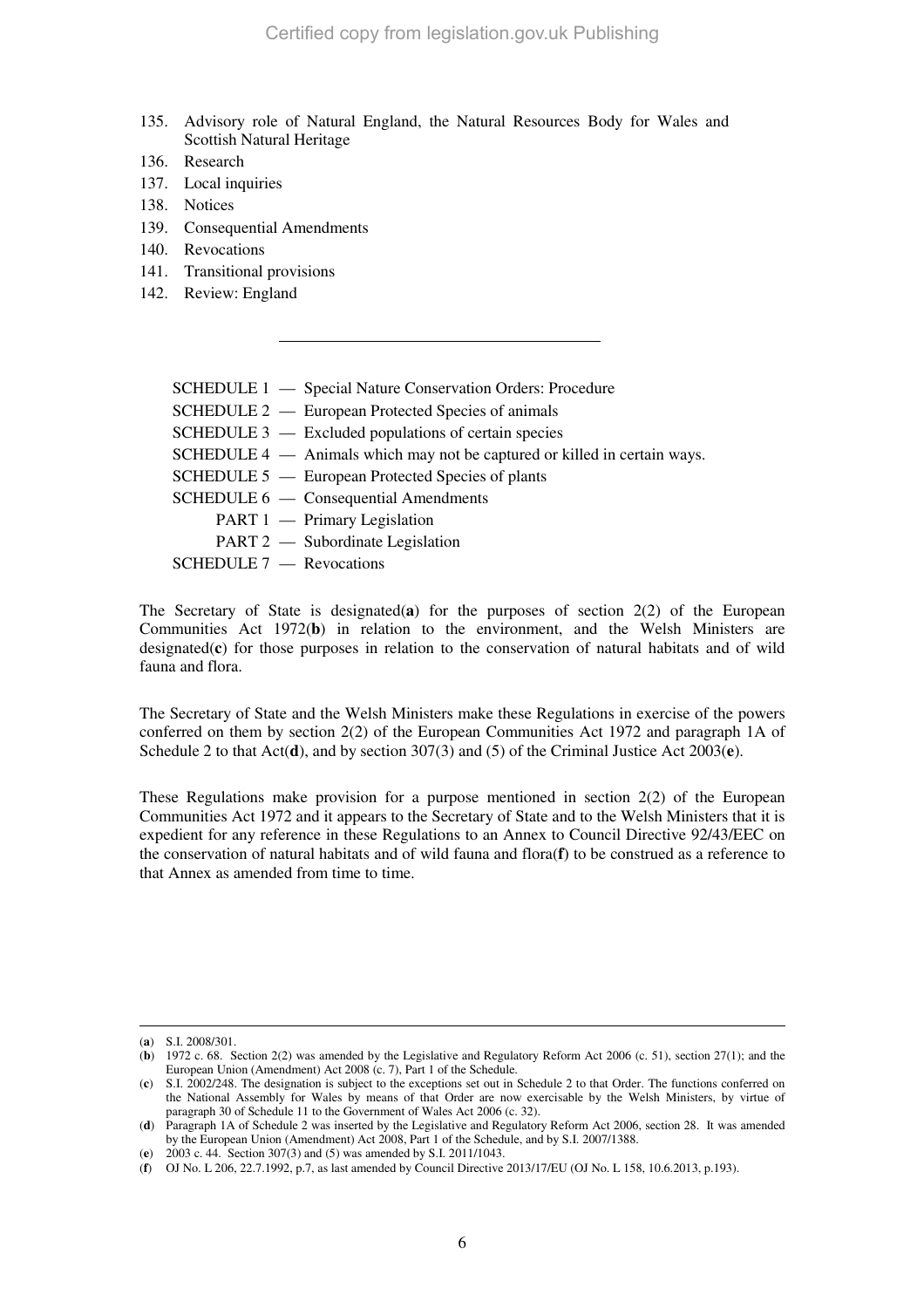## PART 1

### Introductory and General Provisions

#### **Citation and commencement**

**1.**—(1) These Regulations may be cited as the Conservation of Habitats and Species Regulations 2017.

(2) These Regulations come into force on 30th November 2017.

#### **Extent**

**2.**—(1) Except as provided in this regulation, these Regulations extend to England and Wales only.

(2) The following provisions also extend to Scotland—

- (a) regulation 3(8) (meaning of adjacent sea);
- (b) regulations 9 and 10 (duties relating to compliance with the Directive and wild bird habitat, respectively), in so far as those regulations apply in relation to the exercise of a function which relates to a reserved matter (within the meaning of Schedule 5 to the Scotland Act 1998 (reserved matters)(**a**));
- (c) regulation 41(4) (national policy statement under Planning Act 2008(**b**));
- (d) Chapter 1 of Part 6 (assessment of plans and projects: general provisions), in so far as that Chapter applies in relation to plans and projects—
	- (i) which do not relate to a matter specified in Chapters 2 to 9 of that Part, and
	- (ii) which relate to a reserved matter (within the meaning of Schedule 5 to the Scotland Act 1998);
- (e) in regulation 70 (grant of planning permission)—
	- (i) paragraph  $(1)(e)(ii)$  and (iii) (deemed grant of planning permission under section 57(2) and (2A) of the Town and Country Planning (Scotland) Act 1997(**c**) and section 5(1) of the Pipe-lines Act 1962(**d**));
	- (ii) paragraph 1(f) (variation of permission deemed to be granted under section 57(2) of the Town and Country Planning (Scotland) Act 1997), in so far as that paragraph relates to a direction under section 57(2ZA) of the Town and Country Planning (Scotland) Act 1997 (development with government authorisation)(**e**); and
	- (iii) paragraph (2) in so far as that paragraph relates to sub-paragraph  $(1)(e)(ii)$  or (iii), or (1)(f) of that regulation;
- (f) in regulation 71 (planning permission: duty to review), in paragraph  $(4)$ 
	- (i) sub-paragraph (b);
	- (ii) sub-paragraph (d) in so far as that sub-paragraph relates to a direction under section 57(2) of the Town and Country Planning (Scotland) Act 1997;
	- (iii) sub-paragraph (e) in so far as that sub-paragraph relates to a direction under section 57(2ZA) of the Town and Country Planning (Scotland) Act 1997;

and paragraph (3) in so far as it relates to directions specified in those sub-paragraphs;

(g) regulations 84, 85 and 86(2) (development consent under Planning Act 2008);

<sup>(</sup>**a**) 1998 c. 46. Schedule 5 was amended by the Scotland Act 2012 (c. 11), section 10; the Energy Act 2013 (c. 32), Schedule 12, paragraph 72; the Scotland Act 2016 (c. 11), sections 40, 45, 47 and 50(1), (6) and (7); and by S.I. 2000/3252, 2002/1629, 2004/3329, 2014/1559 and 2015/1379.

<sup>(</sup>**b**) 2008 c. 29.

<sup>(</sup>**c**) 1997 c. 8. Section 57(2) was substituted by the Growth and Infrastructure Act 2013 (c. 27), section 21(5).

<sup>(</sup>**d**) 1962 c. 58. Section 5(1) was amended by S.I. 1999/742.

<sup>(</sup>**e**) Section 57(2ZA) was inserted by the Growth and Infrastructure Act 2013, section 21(5).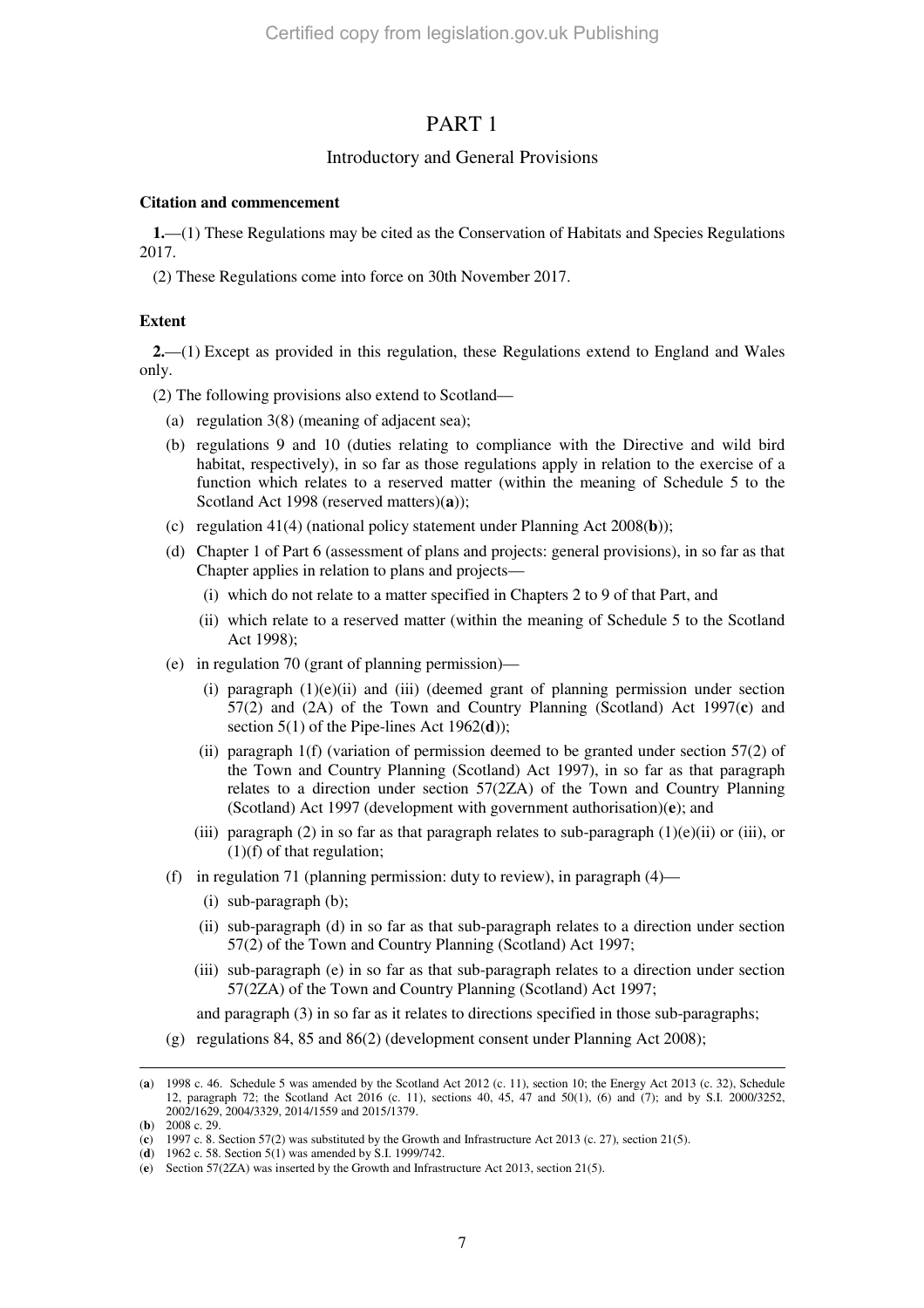- (h) Chapter 4 of Part 6 (electricity);
- (i) Chapter 5 of Part 6 (pipe-lines);
- (j) regulation 103 (marine works) in so far as it applies to the granting of a licence under Part 2 of the Food and Environment Protection Act 1985(**a**);
- (k) regulation 110 (national policy statements under Planning Act 2008), and regulations 105, 107 and 109 in so far as they apply in relation to a national policy statement by virtue of regulation 110;
- (l) regulation 112 (marine policy statement), in so far as it applies in relation to the exercise of any power by the Secretary of State, and regulations 105, 107 and 109 in so far as they apply to marine policy statements by virtue of regulation 112; and
- (m) in Part 1 of Schedule 6 (consequential amendments to primary legislation)—
	- (i) sub-paragraphs (2) and (4) of paragraph 8 (amendment of section 123 of the Marine Act); and
	- (ii) sub-paragraph  $(1)$  of paragraph  $(5)$  in so far as it relates to sub-paragraph  $(2)$  and  $(4)$ ;
	- and regulation 139 in so far as it relates to those provisions.

(3) The following provisions also extend to Scotland in so far as they have effect in relation to the provisions specified in paragraph (2)—

- (a) regulations 1 (citation and commencement), 2 (extent), 3 (interpretation), 5 (nature conservation bodies), 7 (competent authorities) and 8 (European sites and European marine sites);
- (b) Chapter 1 of Part 6 (assessment of plans and projects); and
- (c) regulations 134, 135(3) and 138 (advisory role of the Joint Nature Conservation Committee, advisory role of Scottish Natural Heritage, notices, respectively).
- (4) The following provisions also extend to Northern Ireland—
	- (a) regulations 9 and 10, in so far as those regulations apply in relation to the exercise of a function which relates to an excepted matter (within the meaning given by section 4(1) of the Northern Ireland Act 1998(**b**));
	- (b) Chapter 1 of Part 6, in so far as that Chapter applies in relation to plans and projects—
		- (i) which do not relate to a matter specified in Chapters 2 to 9 of that Part; and
		- (ii) which relate to an excepted matter (within the meaning given by section  $4(1)$  of the Northern Ireland Act 1998);
	- (c) regulation 103, in so far as it applies in relation to a marine licence under Part 4 of the Marine Act in respect of anything done in the course of carrying on an activity which relates to a matter which is an excepted matter by virtue of paragraph 4 of Schedule 2 to the Northern Ireland Act 1998 (defence of the realm etc.);
	- (d) regulation 112, in so far as it applies in relation to the exercise of any power by the Secretary of State, and regulations 105, 107 and 109 in so far as they apply to marine policy statements by virtue of regulation 112; and
	- (e) in Part 1 of Schedule 6—
		- (i) sub-paragraphs (2) and (4) of paragraph 8;
		- (ii) sub-paragraph (1) of paragraph 8 in so far as it relates to sub-paragraphs (2) and (4);

and regulation 139 in so far as it relates to those provisions.

(**b**) 1998 c. 47.

<sup>(</sup>**a**) 1985 c. 48. Part 2 was amended by the Environment Protection Act 1990 (c. 43), sections 146 and 147; the Petroleum Act 1998 (c. 17), Schedule 4, paragraph 20; the Food Standards Act 1999 (c. 28), Schedule 3, paragraph 16; the Energy Act 2008 (c. 32), Schedule 1, paragraph 2; the Marine Act, Schedule 8, paragraphs 2, 5 and 6; by S.I. 1999/1756; and by SSI 2011/202. It is prospectively amended by the Digital Economy Act 2017 (c. 30), Schedule 3, paragraphs 22 and 23, from a date to be appointed. By virtue of the amendments made by the Marine Act, Part 2 of the Food and Environment Protection Act 1985 only applies to the Scottish inshore region.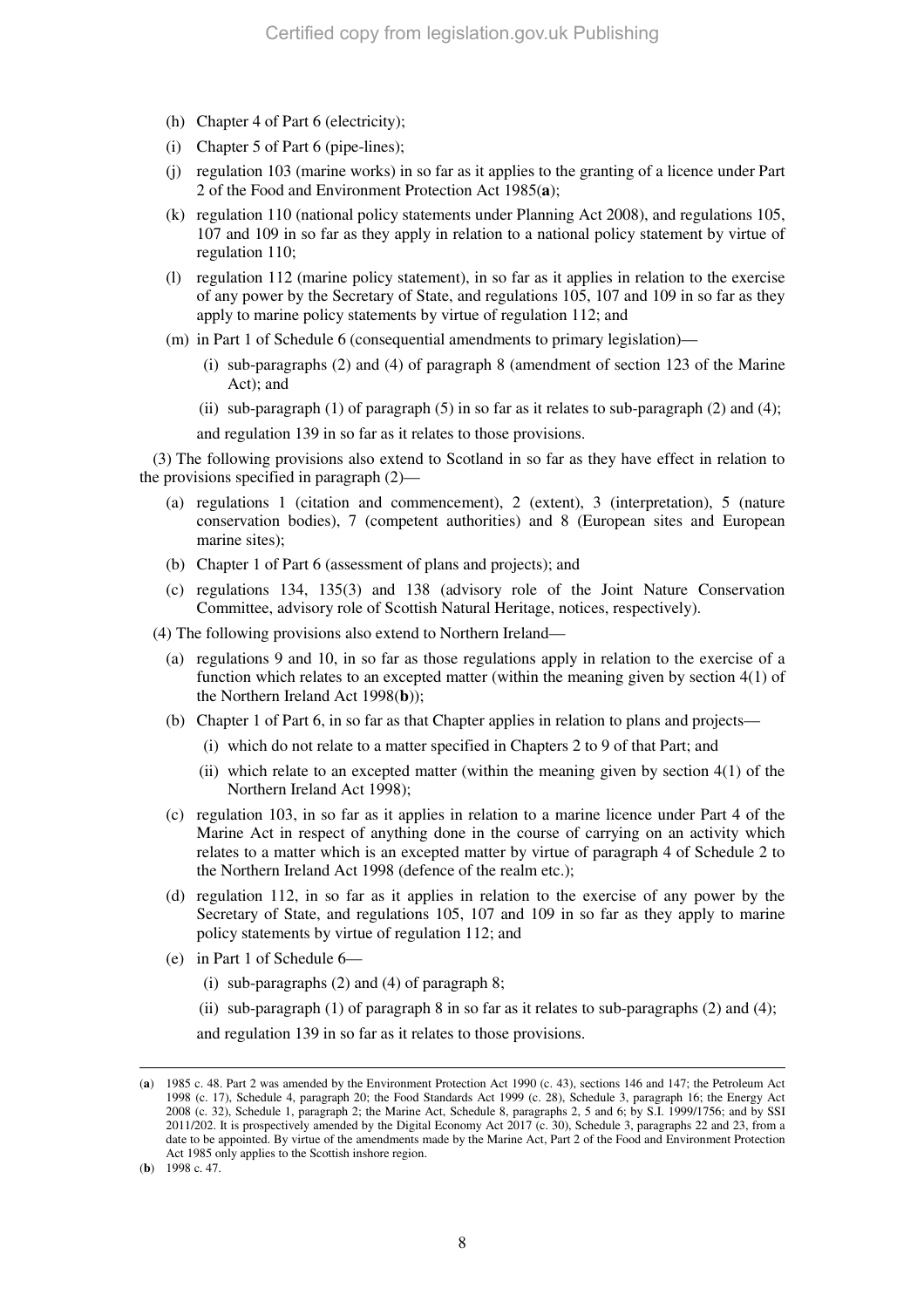(5) This regulation and regulations 1, 3, 5, 7, 8, 134 and 138 also extend to Northern Ireland in so far as they have effect in relation to the provisions specified in paragraph (4).

(6) Chapter 1 of Part 6 also extends to Northern Ireland in so far as it has effect for the purposes of regulation 103, to the extent that that regulation extends to Northern Ireland by virtue of paragraph (4)(c).

(7) The amendment of any enactment by regulation 139 and Part 2 of Schedule 6 (consequential amendments to secondary legislation) has the same extent as the enactment amended.

(8) The revocation of any enactment by regulation 140 and Schedule 7 (revocations) has the same extent as the enactment revoked.

## **Interpretation**

**3.**—(1) In these Regulations—

"the 1949 Act" means the National Parks and Access to the Countryside Act 1949(**a**);

"the 2010 Regulations" means the Conservation of Habitats and Species Regulations 2010(**b**);

"the Offshore Marine Conservation Regulations" means the Conservation of Offshore Marine Habitats and Species Regulations 2017(**c**);

"the appropriate authority" means the Secretary of State in relation to England and the Welsh Ministers in relation to Wales (but see modifications of the meaning of that term in regulations 9(4) and 10(12)(a), and modifications of references to that term in regulations  $69(1)(b)$ ,  $(3)(c)$ ,  $(5)$  and  $(8)(b)$ ,  $97(6)$ ,  $110(3)(b)$  and  $112(3)(c)$ ), and any person exercising any function of the Secretary of State or the Welsh Ministers;

"competent authority" is to be construed in accordance with regulation 7 (competent authorities);

"conservation" has the meaning given by Article 1(a) of the Habitats Directive (definitions);

"conservation status" and "favourable conservation status" have the meanings given by paragraphs (e) (in relation to habitats) and (i) (in relation to species) of Article 1 of the Habitats Directive;

"destroy", in relation to an egg, includes doing anything to the egg which is calculated to prevent it from hatching, and "destruction" is to be construed accordingly;

"the devolved administrations" means the Welsh Ministers, the Scottish Ministers, and, in Northern Ireland, the Department of Agriculture, Environment and Rural Affairs;

"the Directives" means the Habitats Directive and the new Wild Birds Directive;

"enactment" includes a local enactment and an enactment contained in subordinate legislation, and "subordinate legislation" has the same meaning as in the Interpretation Act 1978(**d**);

"English inshore region" means the area of sea within the seaward limits of the territorial sea adjacent to England;

"European marine site" has the meaning given by regulation 8(3) (European sites and European marine sites);

"European offshore marine site" means a European offshore marine site within the meaning of regulation 18 of the Offshore Marine Conservation Regulations (meaning of European offshore marine site);

"European site" has the meaning given by regulation 8;

"functions" includes powers and duties;

<sup>(</sup>**a**) 1949 c. 97.

<sup>(</sup>**b**) S.I. 2010/490, as amended by S.I. 2011/603, 625, 2012/630, 2012/635, 637, 1927, 2013/755 (W. 90), 2015/377, 2020 and 2016/1154.

<sup>(</sup>**c**) S.I. 2017/1013.

<sup>(</sup>**d**) 1978 c. 30. See section 21 of that Act for the meaning of "subordinate legislation".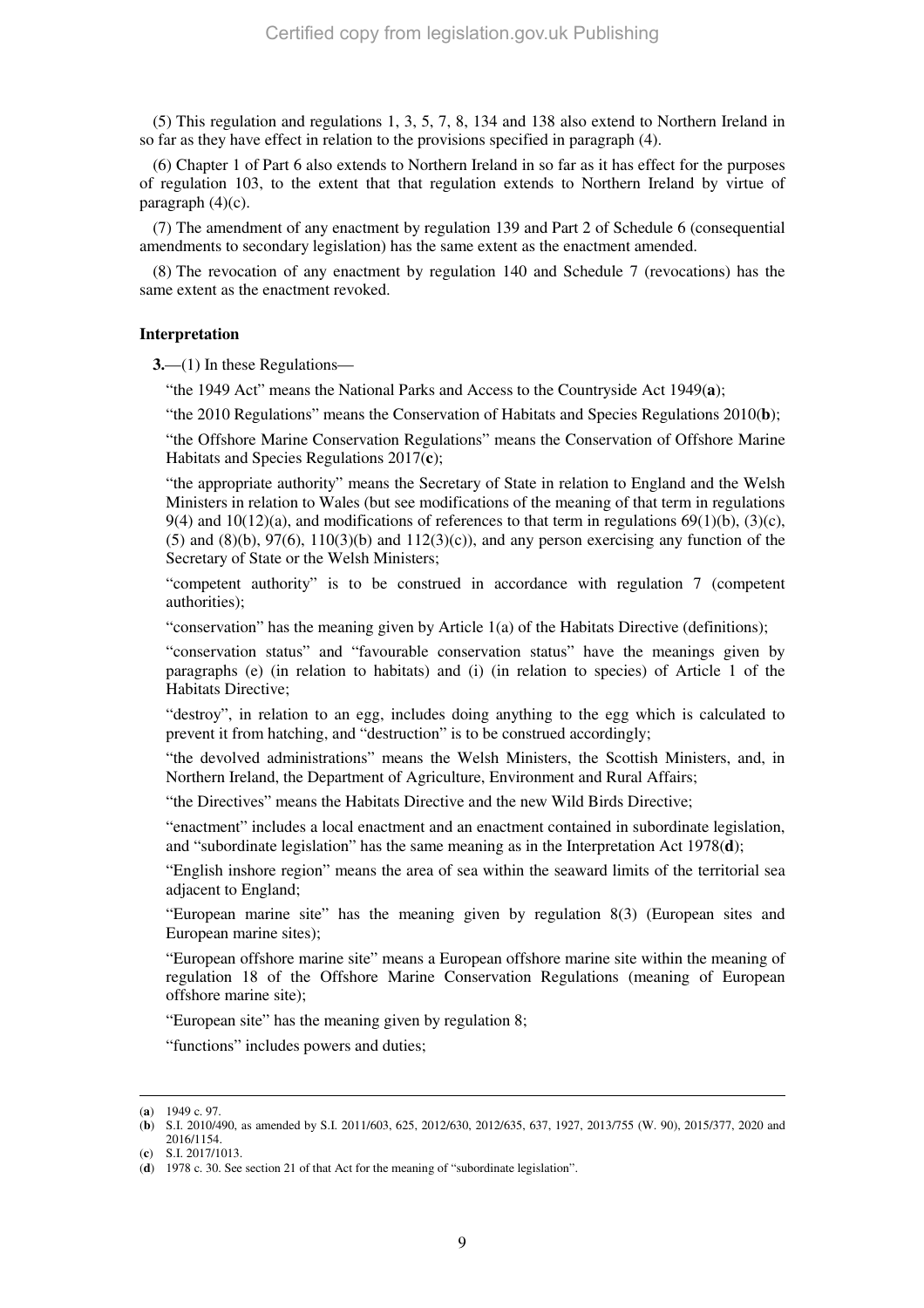"the Habitats Directive" means Council Directive 92/43/EEC on the conservation of natural habitats and of wild fauna and flora(**a**);

"land" includes land covered by water;

"local planning authority" means, except as otherwise provided, any authority having any function as a local planning authority or mineral planning authority under the TCPA 1990;

"management agreement" means an agreement made, or having effect as if made, under regulation 20 (management agreements);

"the Marine Act" means the Marine and Coastal Access Act 2009(**b**);

"marine area" means (subject to regulations  $9(5)$  and  $10(12)(b)$ ) the English inshore region and the Welsh inshore region;

"Natura 2000" means the European network of special areas of conservation, and special protection areas under the old Wild Birds Directive or the new Wild Birds Directive, provided for by Article 3(1) of the Habitats Directive (network of special areas of conservation: Natura 2000);

"natural habitats" has the meaning given by Article 1(b) of the Habitats Directive;

"nature conservation body" and "appropriate nature conservation body" have the meaning given by regulation 5 (nature conservation bodies);

"the new Wild Birds Directive" means Directive 2009/147/EC of the European Parliament and of the Council on the conservation of wild birds(**c**);

"Northern Ireland inshore region" means the area of sea within the seaward limits of the territorial sea adjacent to Northern Ireland;

"officer"—

- (a) in relation to a body corporate, means a director, member of the committee of management, chief executive, manager, secretary or other similar officer of the body, and
- (b) in relation to an unincorporated body, means any member of its governing body or a chief executive, manager or other similar officer of the body;

"the old Wild Birds Directive" means Council Directive 79/409/EEC on the conservation of wild birds(**d**);

"priority natural habitat types" has the meaning given by Article 1(d) of the Habitats Directive;

"priority species" has the meaning given by Article 1(h) of the Habitats Directive;

"relevant authorities", in relation to marine areas and European marine sites, is to be construed in accordance with regulation 6 (relevant authorities in relation to marine areas and European marine sites);

"relevant licensing body" has the meaning given by regulation 58 (relevant licensing body);

"research" includes inquiries and investigations;

"sample" means a sample of blood, tissue or other biological material;

"Scottish inshore region" means the area of sea within the seaward limits of the territorial sea adjacent to Scotland;

"sea" includes—

- (a) any area submerged at mean high water spring tide, and
- (b) the waters of every estuary, river or channel, so far as the tide flows at mean high water spring tide,

and any reference to an area of sea includes the bed and subsoil of the sea within that area;

<sup>(</sup>**a**) OJ No. L 206, 22.7.1992, p.7, as last amended by Council Directive 2013/17/EU (OJ No. L 158, 10.6.2013, p.193).

<sup>(</sup>**b**) 2009 c. 23.

<sup>(</sup>**c**) OJ No. L 20, 26.1.2010, p.7, as last amended by Council Directive 2013/17/EU (OJ No L 158, 10.6.2013, p.193).

<sup>(</sup>**d**) OJ No. L 103, 25.4.1979, p.1; the old Wild Birds Directive was repealed by the new Wild Birds Directive.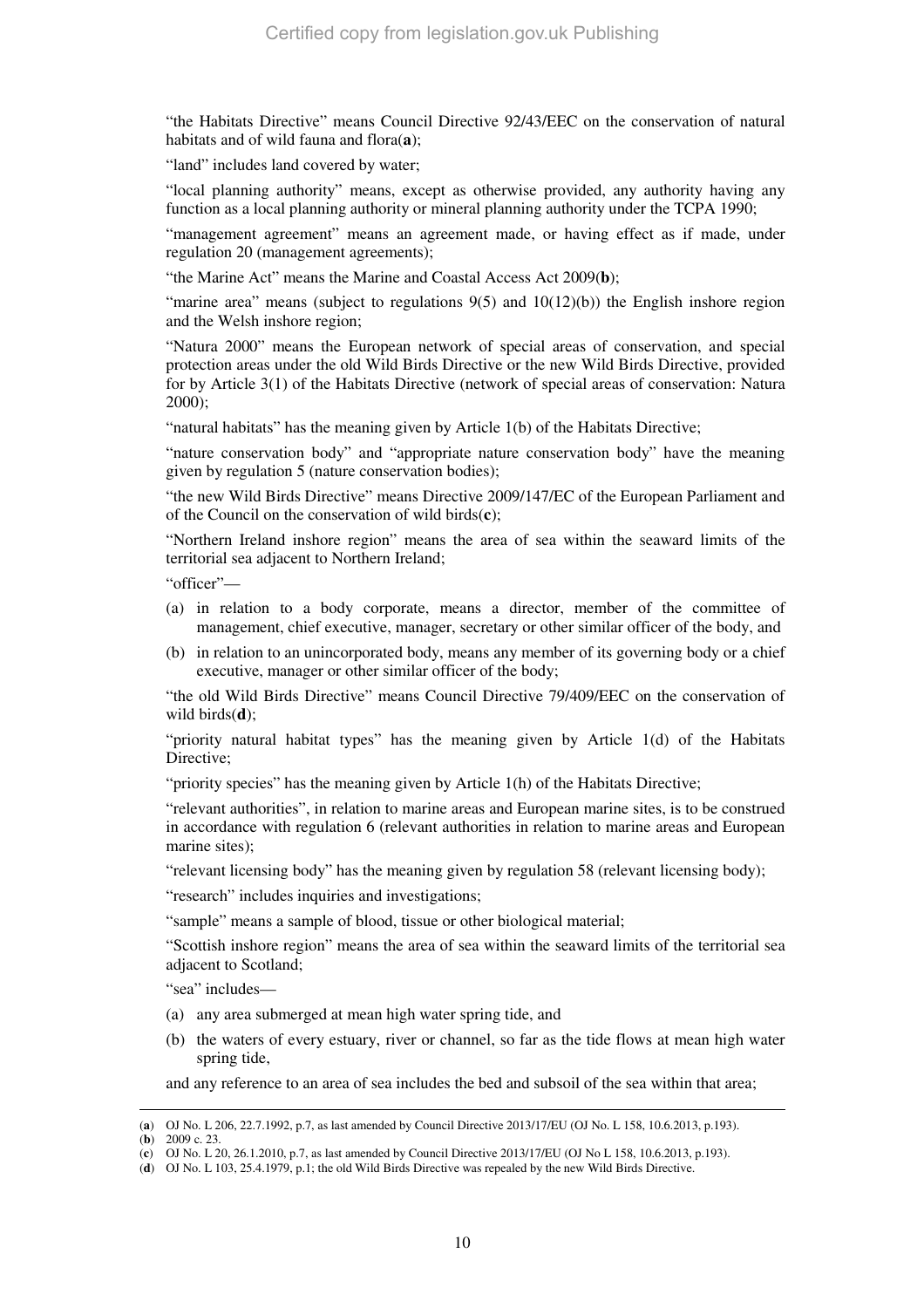"ship" means any vessel (including hovercraft, submersible craft and other floating craft) other than one which permanently rests on, or is permanently attached to, the seabed;

"site" has the meaning given by Article 1(j) of the Habitats Directive;

"site of Community importance" has the meaning given by Article  $1(k)$  of the Habitats Directive;

"special area of conservation" has the meaning given by Article 1(l) of the Habitats Directive; "specimen"—

- (a) for the purposes of Part 7 (enforcement), means any animal or plant, or any part of, or anything derived from, an animal or plant; and
- (b) for all other purposes has the meaning given by Article 1(m) of the Habitats Directive;

"statutory undertaker" means a person who is, or is deemed to be, a statutory undertaker for the purposes of any provision of Part 11 of the TCPA 1990 (statutory undertakers);

"the TCPA 1990" means the Town and Country Planning Act 1990(**a**);

"the WCA 1981" means the Wildlife and Countryside Act 1981(**b**);

"Welsh inshore region" means the area of sea within the seaward limits of the territorial sea adjacent to Wales;

"wild bird" means a bird which is—

- (a) a member of a species referred to in Article 1 of the new Wild Birds Directive (scope of the Directive); and
- (b) wild.

(2) The area of sea referred to in sub-paragraph (a) of the definition of "sea" in paragraph (1) includes waters in any area—

- (a) which is closed, whether permanently or intermittently, by a lock or other artificial means against the regular action of the tide, but
- (b) into and from which seawater is caused or permitted to flow, whether continuously or from time to time.

(3) Terms not defined in paragraph (1) which are used in these Regulations and also in the Habitats Directive have the meaning they bear in that Directive.

(4) In these Regulations, any reference to an Annex to the Habitats Directive is a reference to that Annex to that Directive as amended from time to time.

(5) Subject to regulation 86(1) (which relates to the construction of provisions of Chapter 2 of Part 6 as one with the TCPA 1990), these Regulations apply to the Isles of Scilly as if the Isles were a county and the Council of the Isles were a county council.

- (6) Except as provided by paragraph (7), for the purposes of these Regulations—
	- (a) any reference to England includes the English inshore region;
	- (b) any reference to Wales includes the Welsh inshore region;
	- (c) any reference to Scotland includes the Scottish inshore region;
	- (d) any reference to Great Britain includes the English inshore region, the Welsh inshore region and the Scottish inshore region;
	- (e) any reference to Northern Ireland includes the Northern Ireland inshore region; and
	- (f) any reference to the United Kingdom includes its internal waters and the English inshore region, the Welsh inshore region, the Scottish inshore region and the Northern Ireland inshore region.

(7) Paragraph (6) does not apply for the purposes of—

<sup>(</sup>**a**) 1990 c. 8.

<sup>(</sup>**b**) 1981 c. 69.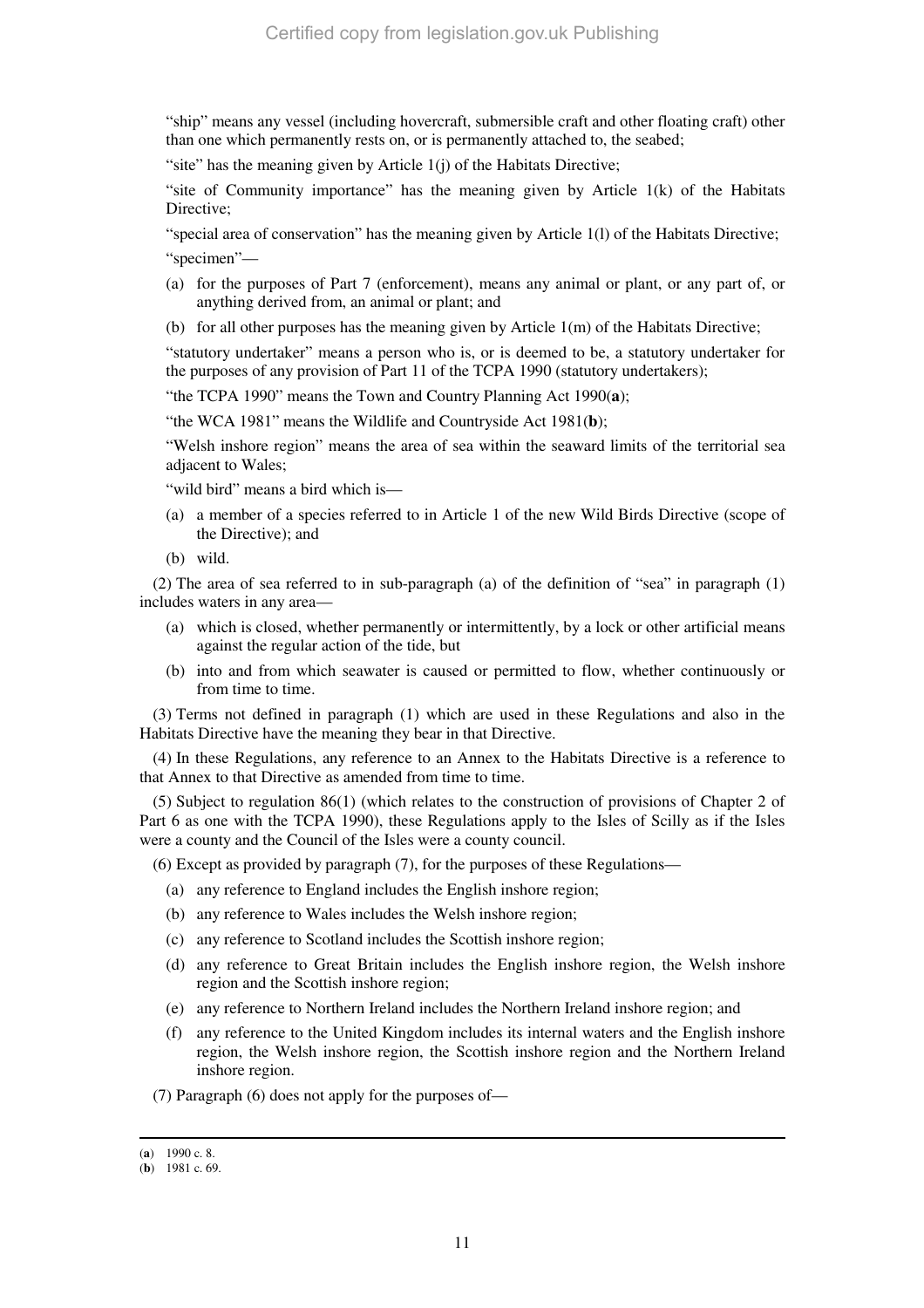- (a) in paragraph (1), the definitions of "English inshore region", "Welsh inshore region", "Scottish inshore region" and "Northern Ireland inshore region";
- (b) paragraph (8); or
- (c) sub-paragraph (b) of the definition of "offshore marine area" in regulation 4(2).

(8) For the purposes of these Regulations—

- (a) the territorial sea adjacent to England is so much of the territorial sea adjacent to the United Kingdom as is not the territorial sea adjacent to Wales, the territorial sea adjacent to Scotland or the territorial sea adjacent to Northern Ireland;
- (b) "the territorial sea adjacent to Wales" is to be construed in accordance with article 6 of and Schedule 3 to the National Assembly for Wales (Transfer of Functions) Order 1999(**a**);
- (c) "the territorial sea adjacent to Scotland" is to be construed in accordance with article 3 of and Schedule 1 to the Scottish Adjacent Waters Boundaries Order 1999(**b**); and
- (d) "the territorial sea adjacent to Northern Ireland" is to be construed in accordance with article 2 of the Adjacent Waters Boundaries (Northern Ireland) Order 2002(**c**).

(9) Nothing in these Regulations is to be construed as excluding the application of the provisions of Part 1 of the WCA 1981 (wildlife) in relation to animals or plants also protected under Part 3, 4 or 5 of these Regulations.

#### **Plans or projects relating to offshore marine area or offshore marine installations**

**4.**—(1) Nothing in these Regulations requires an appropriate assessment of any plan or project so far as that plan or project is to be carried out on, in or in relation to any part of the sea in the offshore marine area, or on or in relation to an offshore marine installation.

 $(2)$  In paragraph  $(1)$ —

"offshore marine area" means—

- (a) any part of the seabed and subsoil situated in any area designated under section 1(7) of the Continental Shelf Act 1964 (exploration and exploitation of continental shelf)(**d**); and
- (b) any part of the waters within British fishery limits(**e**) (except the internal waters of, and the territorial sea adjacent to, the United Kingdom, the Channel Islands and the Isle of Man);

"offshore marine installation" means any artificial island, installation or structure (other than a ship) which is situated—

- (a) in any part of the waters in any area designated under section 1(7) of the Continental Shelf Act 1964; or
- (b) in any part of the waters in any area designated under section 84(4) of the Energy Act 2004 (exploitation of areas outside the territorial sea for energy production)(**f**).

#### **Nature conservation bodies**

**5.**—(1) Except as provided by paragraphs (2) to (4), in these Regulations—

<sup>(</sup>**a**) S.I. 1999/672, to which there are amendments not relevant to these Regulations. These provisions continue to have effect as if made under section 158(3) of the Government of Wales Act 2006 (c. 32), by virtue of paragraph 26(3) of Schedule 11 to that Act.

<sup>(</sup>**b**) S.I. 1999/1126.

<sup>(</sup>**c**) S.I. 2002/791.

<sup>(</sup>**d**) 1964 c. 29. Section 1(7) was amended by the Oil and Gas (Enterprise) Act 1982 (c. 23), Schedule 3, paragraph 1; and the Energy Act 2011 (c. 16), section 103. Areas have been designated under section 1(7) by S.I. 1987/1265 and 2013/3162. (**e**) As defined by section 1 of the Fishery Limits Act 1976 (c. 86).

<sup>(</sup>**f**) 2004 c. 20. Section 84(4) was amended by the Marine Act, Schedule 4(1), paragraph 4(2). Areas have been designated under section 84(4) by S.I. 2004/2668 and S.I. 2013/3161 (which revoked S.I. 2004/2668).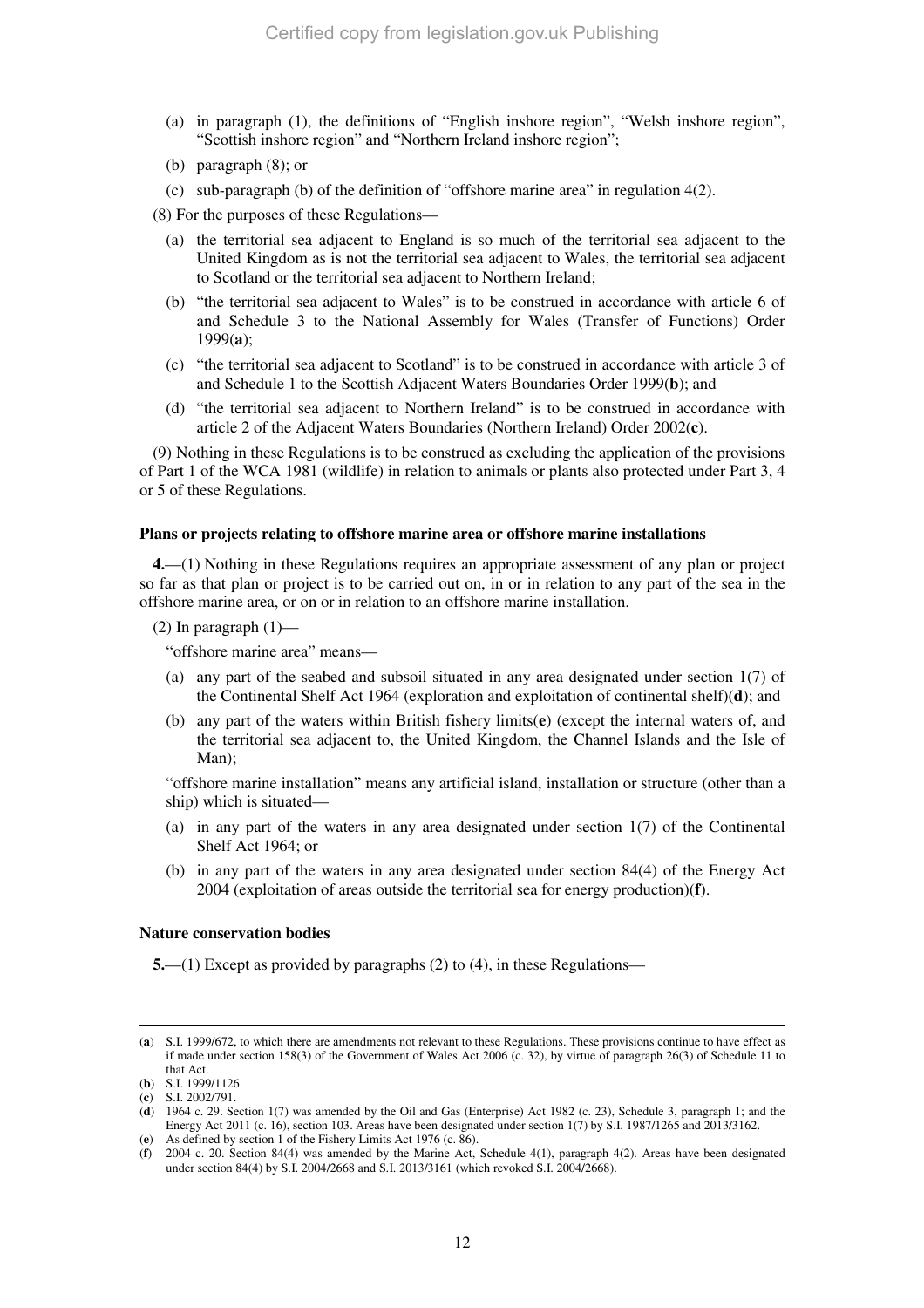- (a) "nature conservation body" means Natural England or the Natural Resources Body for Wales; and
- (b) "the appropriate nature conservation body" means—
	- (i) Natural England, in relation to England; or
	- (ii) the Natural Resources Body for Wales, in relation to Wales.

(2) In regulations 50 and 52, "nature conservation body" means Natural England, the Natural Resources Body for Wales or the Joint Nature Conservation Committee(**a**).

(3) In a provision of Part 6 which extends to England and Wales only, "the appropriate nature conservation body" means—

- (a) in relation to an effect on a European offshore marine site, the Joint Nature Conservation Committee; and
- (b) otherwise—
	- (i) in relation to England, Natural England; and
	- (ii) in relation to Wales, the Natural Resources Body for Wales.

(4) In a provision of Part 6 which extends to Scotland or Northern Ireland, "the appropriate nature conservation body" means—

- (a) in relation to an effect on a European offshore marine site, the Joint Nature Conservation Committee; and
- (b) otherwise—
	- (i) in relation to England, Natural England;
	- (ii) in relation to Wales, the Natural Resources Body for Wales;
	- (iii) in relation to Scotland, Scottish Natural Heritage; and
	- (iv) in relation to Northern Ireland, the Department of Agriculture, Environment and Rural Affairs.

#### **Relevant authorities in relation to marine areas and European marine sites**

**6.** For the purposes of these Regulations, the relevant authorities, in relation to a marine area or European marine site, are such of the following as have functions in relation to land or waters within or adjacent to that area or site—

- (a) a nature conservation body;
- (b) a county council, county borough council, district council or London borough council;
- (c) the Environment Agency;
- (d) the Marine Management Organisation;
- (e) a water undertaker or sewerage undertaker, or an internal drainage board;
- (f) a navigation authority within the meaning of the Water Resources Act 1991(**b**);
- (g) a harbour authority within the meaning of the Harbours Act 1964(**c**);
- (h) a lighthouse authority;
- (i) an inshore fisheries and conservation authority established under Part 6 of the Marine Act (management of inshore fisheries);
- (j) the River Tweed Commission(**d**); and
- (k) a National Park authority.

<sup>(</sup>**a**) The Joint Nature Conservation Committee was established by the Environment Protection Act 1990 (c. 43), section 128(4), and reconstituted by the Natural Environment and Rural Communities Act 2006 (c. 16), section 31 and Schedule 4. (**b**) 1991 c. 57. See the definition of "navigation authority" in section 221(1).

<sup>(</sup>**c**) 1964 c. 40. See the definition of "harbour authority" in section 57(1).

<sup>(</sup>**d**) The River Tweed Commission was constituted by the Scotland Act 1998 (River Tweed) Order 2006 (S.I. 2006/2913).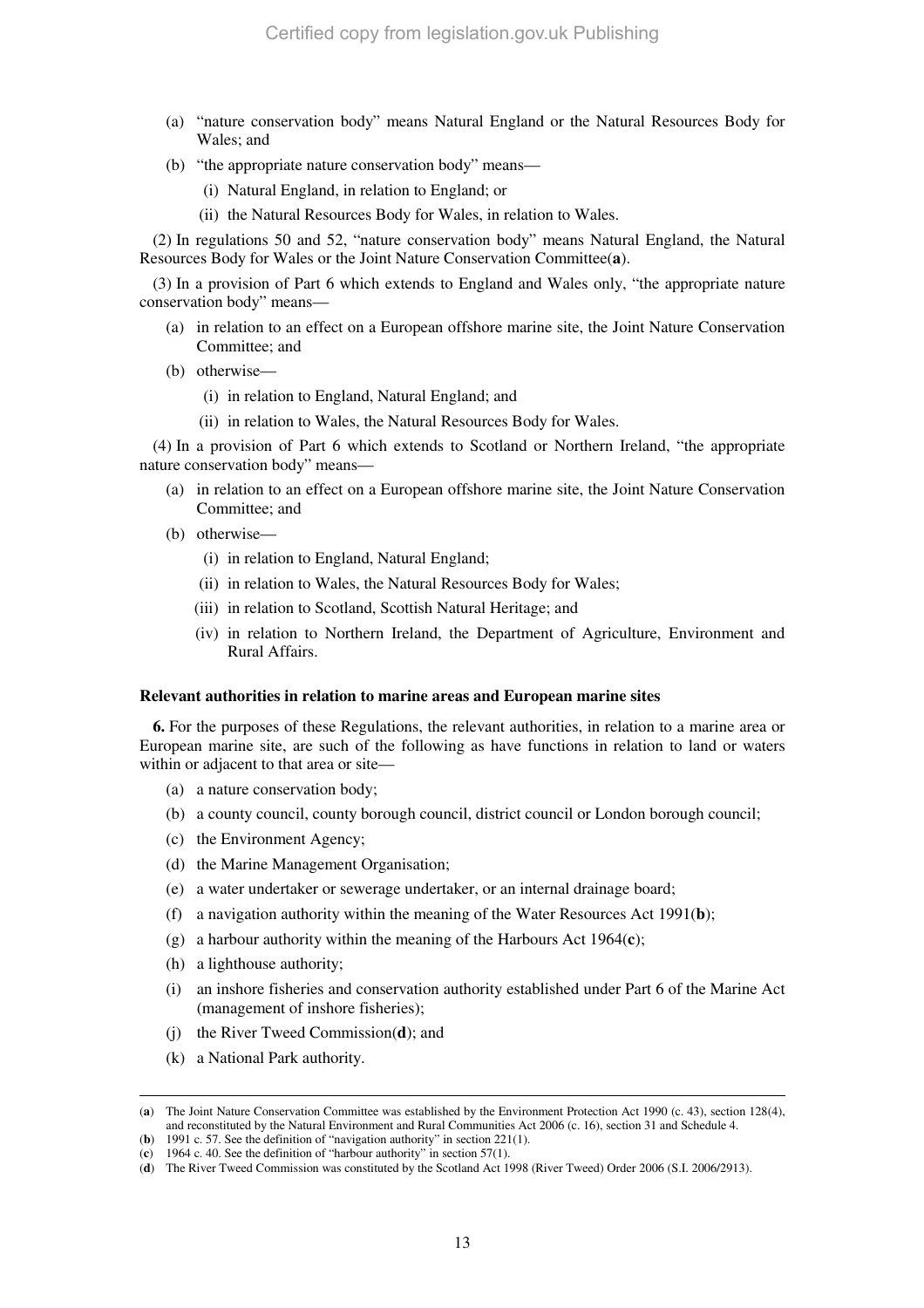## **Competent authorities**

**7.**—(1) For the purposes of these Regulations, "competent authority" includes—

- (a) any Minister of the Crown (as defined in the Ministers of the Crown Act 1975(**a**)), government department, statutory undertaker, public body of any description or person holding a public office;
- (b) the Welsh Ministers; and
- (c) any person exercising any function of a person mentioned in sub-paragraph (a) or (b).

(2) In the following provisions (and as provided in regulation  $69(3)(a)$ ), "competent authority" includes the Scottish Ministers—

- (a) regulation 70(2), in so far as that paragraph relates to a deemed grant of planning permission under—
	- (i) section  $57(2)$ ,  $(2A)$  and  $(2ZA)$  of the Town and Country Planning (Scotland) Act 1997(**b**), to which regulation  $70(1)(e)$ (ii) and (f) relate; or
	- (ii) section 5(1) of the Pipe-lines Act 1962 $(c)$ , to which regulation 70(1) $(e)$ (iii) relates;
- (b) Chapters 4 and 5 of Part 6.

(3) In paragraph  $(1)$ —

"public body" includes—

- (a) the Broads Authority(**d**);
- (b) a joint planning board within the meaning of section 2 of the TCPA 1990 (joint planning boards)(**e**);
- (c) a joint committee appointed under section 102(1)(b) of the Local Government Act 1972 (appointment of committees)(**f**);
- (d) a National Park authority; or
- (e) a local authority, which in this regulation means—
	- (i) in relation to England, a county council, a district council, a parish council, a London borough council, the Common Council of the City of London, the sub-treasurer of the Inner Temple or the under treasurer of the Middle Temple;
	- (ii) in relation to Wales, a county council, a county borough council or a community council;

"public office" means—

- (a) an office under the Crown,
- (b) an office created or continued in existence by a public general Act or by legislation passed by the National Assembly for Wales, or
- (c) an office the remuneration in respect of which is paid out of money provided by Parliament or the National Assembly for Wales.

### **European sites and European marine sites**

**8.**—(1) Subject to paragraph (2), in these Regulations a "European site" means—

(a) a special area of conservation;

<sup>(</sup>**a**) 1975 c. 26.

<sup>(</sup>**b**) 1997 c. 8. Section 57(2) was substituted, and section 57(2ZA) was inserted, by the Growth and Infrastructure Act 2013 (c. 27), section 21(5).

<sup>(</sup>**c**) 1962 c. 58. Section 5(1) was amended by S.I. 1999/742.

<sup>(</sup>**d**) The Broads Authority was established by section 1 of the Norfolk and Suffolk Broads Act 1988 (c. 4).

<sup>(</sup>**e**) Section 2 was amended by the Local Government (Wales) Act 1994 (c. 19), section 19(1) and (4) and Schedule 18; and by the Environment Act 1995 (c. 25), Schedule 10, paragraph 32.

<sup>(</sup>**f**) 1972 c. 70. Section 102(1) was amended by the Health and Social Services and Social Security Adjudications Act 1983 (c. 41), Schedule 9, paragraph 16; and the Children Act 1989 (c. 41), Schedule 13, paragraph 31. It is prospectively amended by the Local Government and Housing Act 1989 (c. 42), Schedule 11, paragraph 25(a), from a date to be appointed.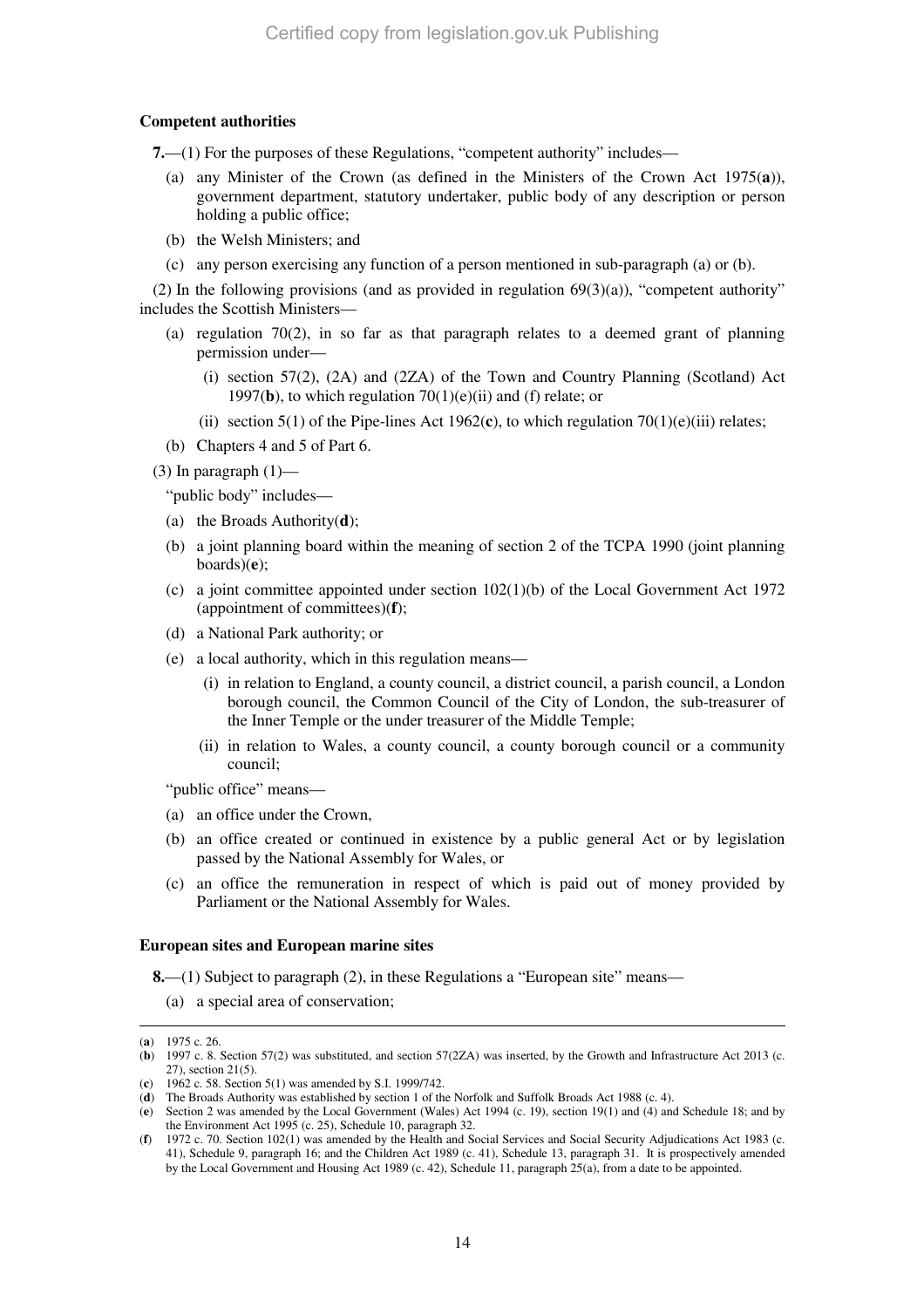- (b) a site of Community importance which has been placed on the list referred to in the third sub-paragraph of Article 4(2) of the Habitats Directive (list of sites of Community importance);
- (c) a site hosting a priority natural habitat type or priority species protected in accordance with Article 5(4) of the Habitats Directive (a site in respect of which consultation has been initiated under Article 5(1) of that Directive, during the consultation period or pending a decision of the Council under Article 5(3));
- (d) an area classified pursuant to Article 4(1) or (2) of the old Wild Birds Directive or the new Wild Birds Directive (classification of special protection areas); or
- (e) a site which has been proposed to the European Commission under regulation 12, until such time as-
	- (i) the site is placed on the list of sites of Community importance referred to in the third sub-paragraph of Article 4(2) of the Habitats Directive; or
	- (ii) agreement is reached or a decision is taken pursuant to Article 4(2) of that Directive not to place the site on that list.

(2) In these Regulations, a reference to a European site—

- (a) in Part 6, is a reference to a European site in the United Kingdom; and
- (b) in any other provision of these Regulations, except where otherwise indicated, is a reference to a European site in England or Wales.

(3) In these Regulations a "European marine site" means a European site so far as consisting of marine areas.

#### **Duties relating to compliance with the Directives**

**9.**—(1) The appropriate authority, the nature conservation bodies and, in relation to the marine area, a competent authority must exercise their functions which are relevant to nature conservation, including marine conservation, so as to secure compliance with the requirements of the Directives.

(2) Paragraph (1) applies, in particular, to functions under these Regulations and functions under the following enactments—

- (a) the Dockyard Ports Regulation Act 1865(**a**);
- (b) section 2(2) of the Military Lands Act 1900 (provision as to byelaws relating to the sea, tidal water or shore)(**b**);
- (c) Part 3 of the 1949 Act (nature conservation);
- (d) the Harbours Act 1964;
- (e) section 15 of the Countryside Act 1968 (areas of special scientific interest)(**c**);
- (f) Part 2 of the Control of Pollution Act 1974 (pollution of water)(**d**);
- (g) Part 1 (wildlife) and sections 28 to 28S and 31 to 35A of the WCA 1981 (which relate to sites of special scientific interest)(**e**);

<sup>(</sup>**a**) 1865 c. 125.

<sup>(</sup>**b**) 1900 c. 56. Section 2(2) was amended by the Armed Forces Act 2011 (c. 18), section 24(1); and by S.R. & O. 1924/1370. The functions of the Commissioners of Woods are now exercisable by the Crown Estate Commissioners: SR & O 1924/1370; the Crown Estate Act 1956 (c. 73), section 1(1); and the Crown Estate Act 1961 (c. 55), section 1(1).

<sup>(</sup>**c**) 1968 c. 41. Section 15 was amended by the WCA 1981, section 72(8); the Environmental Protection Act 1990 (c. 43), Schedule 9, paragraph 4(2) and Schedule 16, Part 6; the Countryside and Rights of Way Act 2000 (c. 37), section 75(3); the Abolition of Feudal Tenure etc. (Scotland) Act 2000 (asp 5), Schedule 12, paragraph 29(1) and (2); the Natural Environment and Rural Communities Act 2006 (c. 16), Schedule 11, paragraph 48; the Environment (Wales) Act 2016 (anaw 3), Schedule 2, paragraph 2(1) and (3); and S.I. 2013/755 (W. 90).

<sup>(</sup>**d**) 1974 c. 40.

<sup>(</sup>**e**) Section 28 was substituted, and sections 28A to 28C and 28D to 28R were inserted, by the Countryside and Rights of Way Act 2000 ("the 2000 Act"), Schedule 9, paragraph 1 and Schedule 10, paragraph 1. Sections 28, 31 and 34 were repealed as regards Scotland by the Nature Conservation (Scotland) Act 2004 (asp 6), Schedule 7, paragraph 4, and sections 28A to 28S do not extend to Scotland. Sections 28 to 28C and 28D to 28R were amended by the Natural Environment and Rural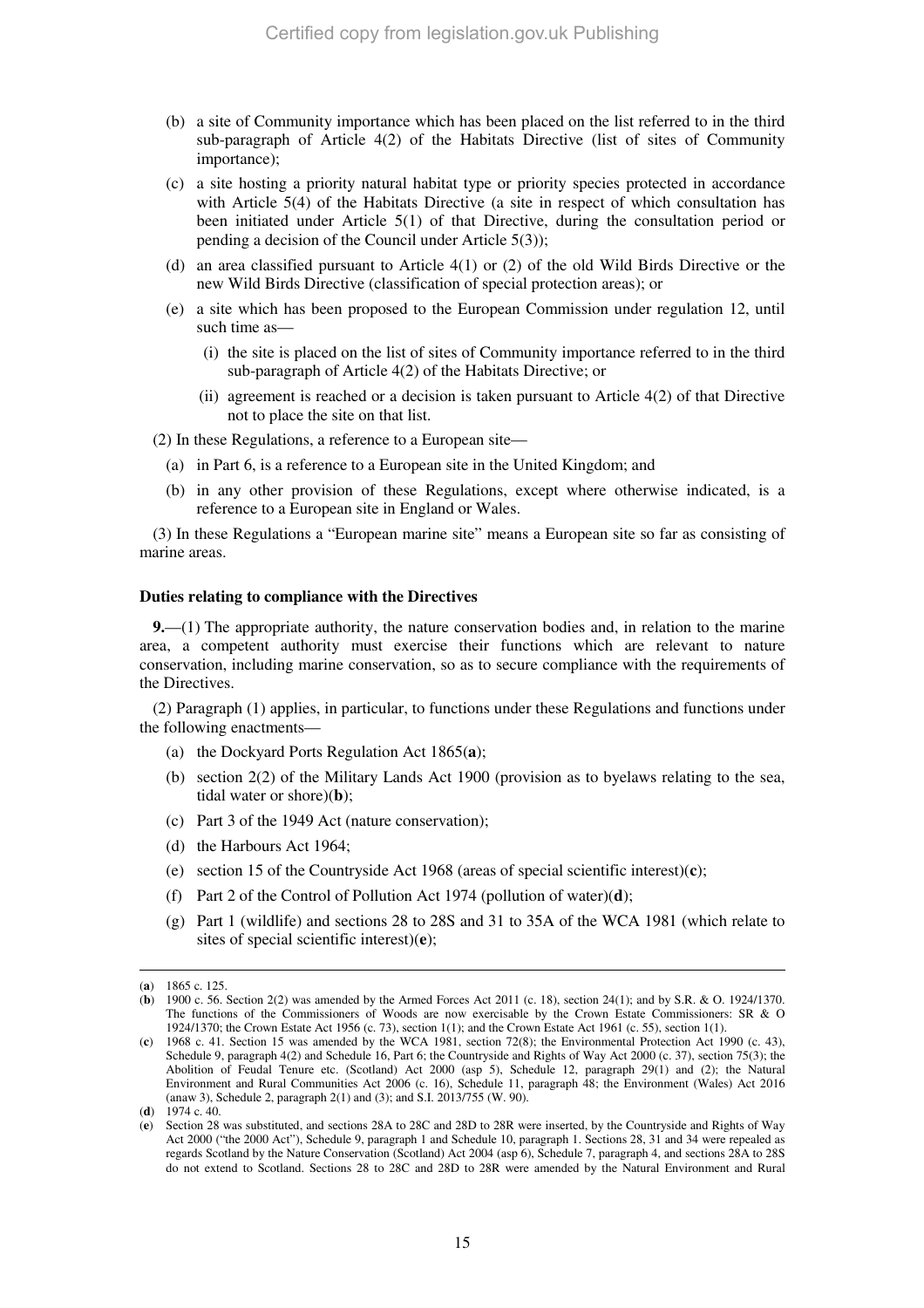- (h) the Water Resources Act 1991;
- (i) the Land Drainage Act 1991(**a**);
- (j) the Sea Fisheries Acts within the meaning of section 1 of the Sea Fisheries (Wildlife Conservation) Act 1992 (conservation in the exercise of sea fisheries functions)(**b**);
- (k) the Natural Environment and Rural Communities Act 2006(**c**);
- (l) the Planning Act 2008;
- (m) the Marine Act, in particular any functions under Parts 3, 4, 5 and 6 of that Act (marine planning, marine licensing, nature conservation and management of inshore fisheries, respectively); and
- (n) the Natural Resources Body for Wales (Establishment) Order 2012(**d**), where the functions are exercised for purposes related to nature conservation.

(3) Without prejudice to the preceding provisions, a competent authority, in exercising any of its functions, must have regard to the requirements of the Directives so far as they may be affected by the exercise of those functions.

(4) The reference in paragraph (1) to the appropriate authority—

- (a) to the extent that that paragraph applies in relation to Scotland, includes the Secretary of State exercising functions in relation to Scotland; and
- (b) to the extent that that paragraph applies in relation to Northern Ireland, includes the Secretary of State exercising functions in relation to Northern Ireland.

(5) In paragraph (1), "marine area" includes—

- (a) the Northern Ireland inshore region; and
- (b) the Scottish inshore region.

#### **Duties in relation to wild bird habitat**

**10.**—(1) Without prejudice to regulation 9(1), the appropriate authority, the nature conservation bodies and, in relation to the marine area, a competent authority must take such steps in the exercise of their functions as they consider appropriate to secure the objective in paragraph (3), so far as lies within their powers.

(2) Except in relation to the marine area, the Environment Agency, the Forestry Commissioners(**e**), local authorities, the Broads Authority and National Park authorities must take such steps in the exercise of their functions as they consider appropriate to contribute to the achievement of the objective in paragraph (3).

-

(**c**) 2006 c. 16.

Communities Act 2006 ("the 2006 Act"), Schedule 11, paragraph 79. Sections 28, 28A, 28B and 28C were amended by the Marine Act, Schedule 13, paragraphs 2, 3, 5 and 6. Sections 28CA and 28CB were inserted by the Marine Act, Schedule 13, paragraphs 7 and 8. Section 28D was amended by the 2006 Act, section 56; and the Marine Act, Schedule 13, paragraph 9. Section 28E was amended by the 2006 Act, Schedule 11, paragraph 80; and the Environment (Wales) Act 2016, Schedule 2, paragraph 3(2). Section 28F was amended by the Planning (Wales) Act 2015 (anaw 4), Schedule 5, paragraph 5. Section 28G was amended by the 2006 Act, Schedule 11, paragraph 81. Section 28J was amended by the Environment (Wales) Act 2016, Schedule 2, paragraph 3(3). Section 28L was amended by the Planning (Wales) Act 2015, Schedule 5, paragraph 6. Section 28P was amended by the 2006 Act, section 55; and S.I. 2015/664. Section 28S was inserted by the 2006 Act, section 58(1). Section 31 was amended by the Criminal Justice Act 1982 (c. 48), sections 37 and 46; the 2000 Act, Schedule 9, paragraph 3; the Constitutional Reform Act 2005 (c. 4), Schedule 9, paragraph 37; and the 2006 Act, section 55(5) and Schedule 11, paragraph 79. Section 32 was amended by the Agriculture Act 1986 (c. 49), section 20(1) to (3); the 2000 Act, Schedule 9, paragraph 4 and Schedule 16, Part 3; the 2006 Act, Schedule 11, paragraph 79; the Environment (Wales) Act 2016 (anaw 3), Schedule 2, paragraph 3(4); and S.I. 2011/1043. Section 33 was amended by the 2006 Act, Schedule 11, paragraph 82. Section 34 was amended by the Local Government Act 1985 (c. 51), Schedule 3, paragraph 7; the Planning (Consequential Provisions) Act 1990 (c. 11), Schedule 2, paragraph 54(1); the Local Government (Wales) Act 1994 (c. 19), Schedule 16, paragraph 65(3); the 2000 Act, section 78; the 2006 Act, Schedule 11, paragraph 83; and S.I. 2015/664. Section 34A was inserted by the 2006 Act, Schedule 11, paragraph 84, and was amended by S.I. 2013/755 (W. 90). Section 35 was amended by the 2006 Act, Schedule 11, paragraph 85; and the Marine Act, Schedule 13, paragraph 10. Section 35A was inserted by the Marine Act, Schedule 13, paragraph 11.

<sup>(</sup>**a**) 1991 c. 59.

<sup>(</sup>**b**) 1992 c. 36. Section 1 was amended by the Marine Act, section 11 and Schedule 22, Part 4; and by S.I. 1999/1820.

<sup>(</sup>**d**) S.I. 2012/1903 (W. 230), to which there are amendments not relevant to these Regulations.

<sup>(</sup>**e**) See section 1(1) of the Forestry Act 1967 (c. 10).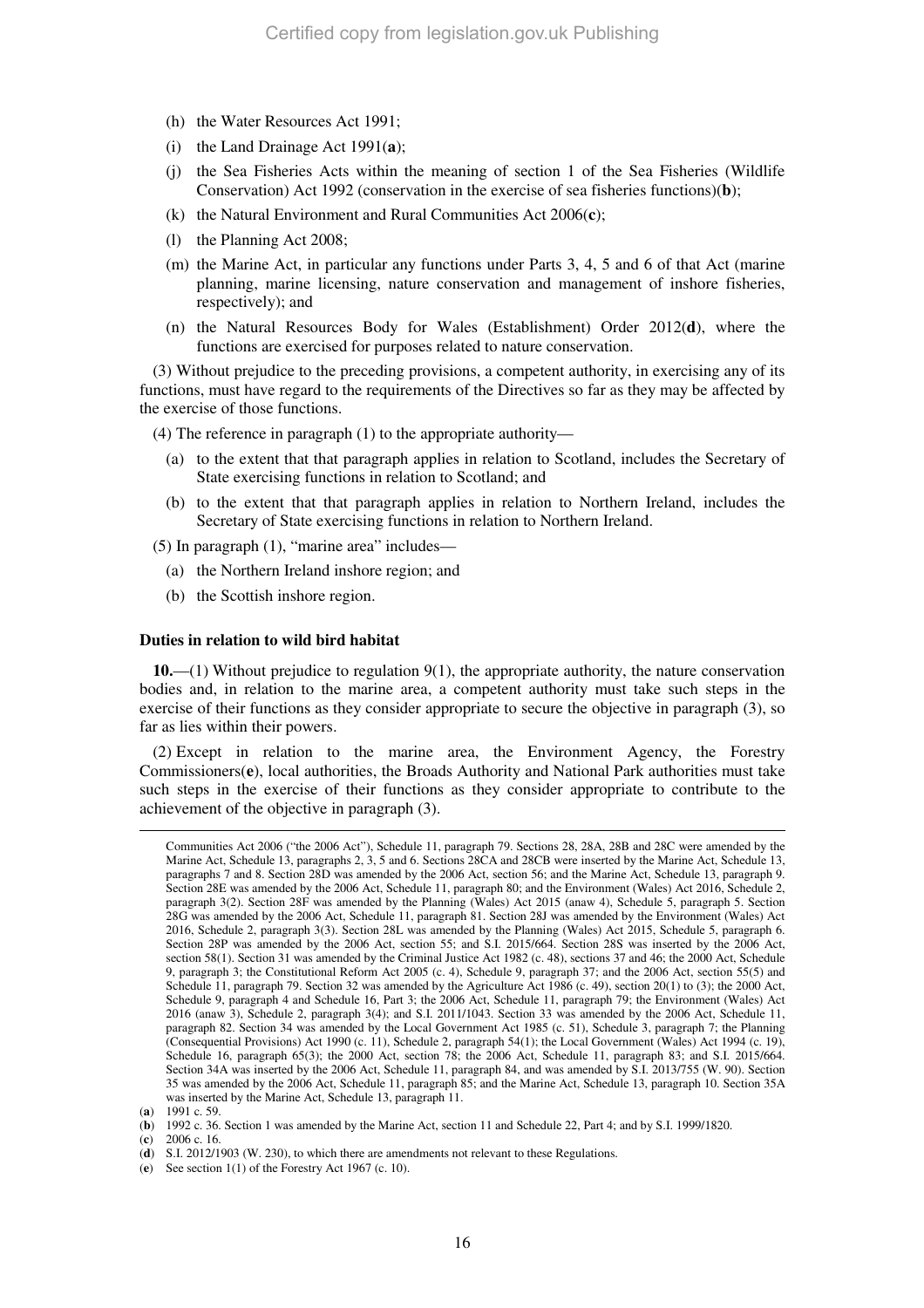(3) The objective is the preservation, maintenance and re-establishment of a sufficient diversity and area of habitat for wild birds in the United Kingdom, including by means of the upkeep, management and creation of such habitat, as appropriate, having regard to the requirements of Article 2 of the new Wild Birds Directive (measures to maintain the population of bird species).

(4) Paragraph (1) applies, in particular, to—

- (a) functions under these Regulations;
- (b) functions under the following enactments—
	- (i) sections 17, 18, 20 and 21(6) of the 1949 Act (nature reserves)(**a**);
	- (ii) section 7 of the Natural Environment and Rural Communities Act 2006 (management agreements);
	- (iii) Parts 3, 4, 5 and 6 of the Marine Act (marine planning, marine licensing, nature conservation and management of inshore fisheries, respectively);
- (c) any function exercisable in relation to town and country planning.

(5) Paragraph (2) applies, in particular, to—

- (a) functions under these Regulations;
- (b) functions under the following enactments—
	- (i) sections 21 and 90 of the 1949 Act (nature reserves and local authority byelaws, respectively)(**b**);
	- (ii) sections 3 and 10 of the Forestry Act 1967 (management of forestry land, and applications for felling licence and decision of Commissioners thereon, respectively) (**c**);
	- (iii) sections 3 and 6 of the Norfolk and Suffolk Broads Act 1988 (the Broads Plan and byelaws, respectively)(**d**);
	- (iv) section 66 of the Environment Act 1995 (National Park Management Plans)(**e**);
	- (v) sections 38 and 39 of the Flood and Water Management Act 2010 (which relate to incidental flooding or coastal erosion)(**f**);
- (c) any function exercisable in relation to town and country planning.

 $(6)$  In section 123(3)(a) of the Marine Act (creation of network of conservation sites), as it applies in relation to the marine  $area(\mathbf{g})$ , the reference to "the conservation or improvement of the marine environment" includes the objective in paragraph (3), and accordingly the duty in section 124 of the Marine Act (report) applies in relation to that objective.

(7) In considering which measures may be appropriate for the purpose of securing or contributing to the objective in paragraph (3), appropriate account must be taken of economic and recreational requirements.

<sup>(</sup>**a**) Sections 17, 18, 20 and 21(6) were amended by the Natural Environment and Rural Communities Act 2006 (c. 16) ("the 2006 Act"), Schedule 11, paragraphs 15 to 17. Section 18 was amended by the Arbitration Act 1996 (c. 23), Schedule 4. Section 20 was amended by the Telecommunications Act 1984 (c. 12), Schedule 4, paragraph 28; the Water Act 1989 (c. 15), Schedule 25, paragraph 13; and the Communications Act 2003 (c. 21), of Schedule 17, paragraph 20.

<sup>(</sup>**b**) Section 21 was amended by the Local Government Act 1972 (c. 70), Schedule 30; the Local Government (Scotland) Act 1973 (c. 65), Schedule 27, paragraph 100 and Schedule 29; the Local Government and Planning (Scotland) Act 1982 (c. 43), section 10; the 2006 Act, Schedule 11, paragraphs 15 and 19; the Environment (Wales) Act 2016 (anaw 3), Schedule 2, paragraph 1(4); and S.I. 2013/755 (W. 90). Section 90 was amended by the Countryside Act 1968 (c. 41), Schedule 5; the Local Government Act 1972, Schedule 17, paragraph 39; the Environmental Protection Act 1990 (c. 43), Schedule 8, paragraph 1(14); the 2006 Act, Schedule 11, paragraph 10(l); and S.I. 2013/755 (W. 90).

<sup>(</sup>**c**) 1967 c. 10. Sections 3 and 10 were amended by S.I. 1999/1747 and 2013/755 (W. 90). Section 3 was amended by S.I. 2017/524. Section 10 was amended by the Nature Conservation (Scotland) Act 2004 (asp 6), Schedule 7, paragraph 2.

<sup>(</sup>**d**) 1988 c. 4. Section 6 was amended by the 2006 Act, Schedule 11, paragraph 112(a).

<sup>(</sup>**e**) 1995 c. 25. Section 66 was amended by the 2006 Act, Schedule 11, paragraph 143; the Planning (Wales) Act 2015 (anaw 4), Schedule 2, paragraph 20; the Environment (Wales) Act 2016, Schedule 2, paragraph 6; and by S.I. 2013/755 (W. 90).

<sup>(</sup>**f**) 2010 c. 29. Sections 38 and 39 were amended by S.I. 2013/755 (W. 90).

<sup>(</sup>**g**) Section 123(3)(a) applies in relation to the "UK marine area", which is defined in section 42 of the Marine Act in terms which include the area comprised in the marine area as defined in these Regulations.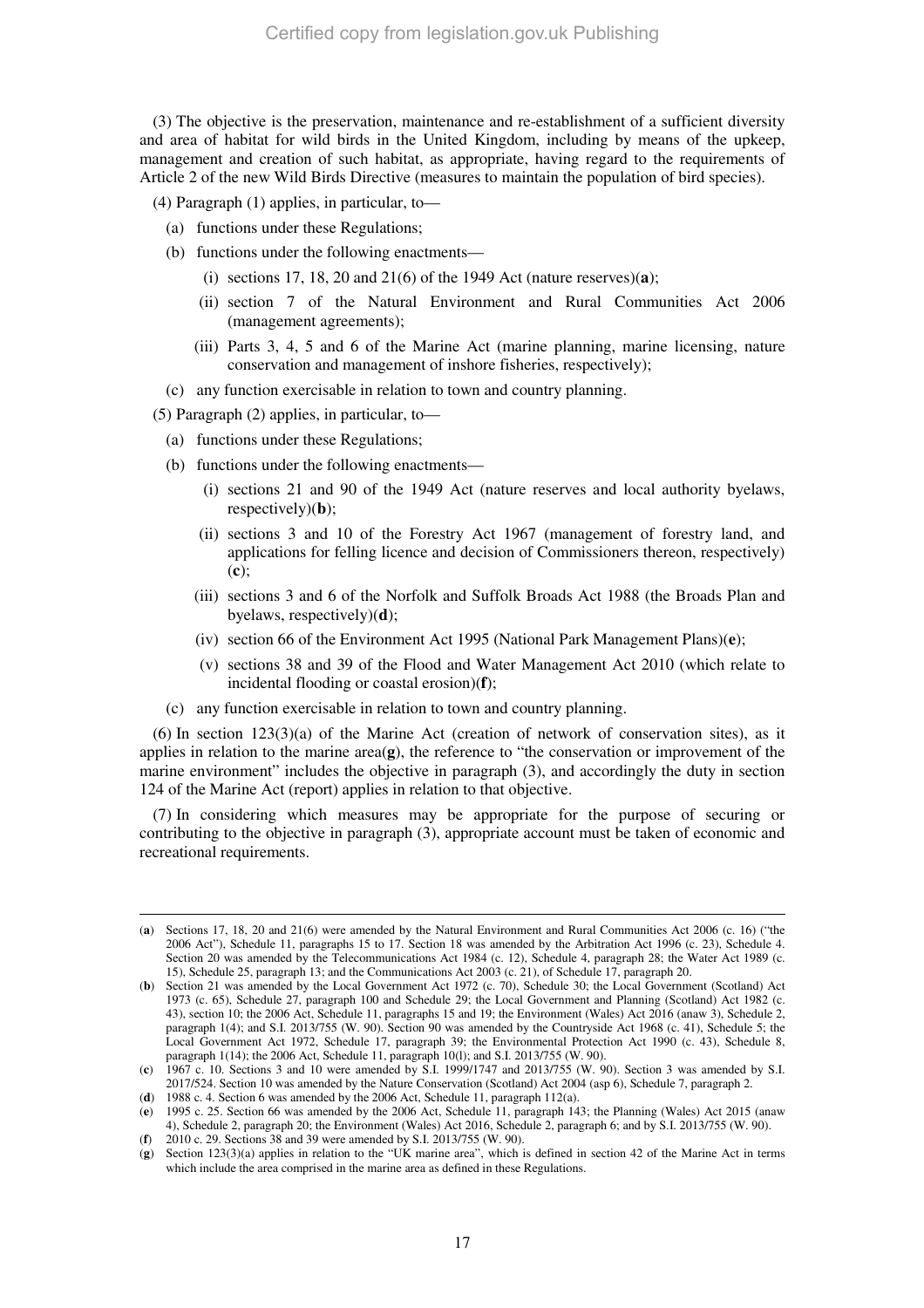(8) So far as lies within its powers, a competent authority in exercising any function in or in relation to the United Kingdom must use all reasonable endeavours to avoid any pollution or deterioration of habitats of wild birds (except habitats beyond the outer limits of the area to which the new Wild Birds Directive applies).

(9) The appropriate authority must take any steps it considers necessary to facilitate or coordinate arrangements to secure the taking of steps under paragraphs (1) and (2) by the bodies mentioned in those paragraphs.

(10) After consultation with the appropriate nature conservation body, the appropriate authority must give guidance to the Environment Agency, the Forestry Commissioners, the Natural Resources Body for Wales, local authorities, the Broads Authority, National Park authorities and any other competent authority it considers appropriate—

- (a) to facilitate the determination by those bodies of the extent to which the diversity and area of habitat for wild birds is sufficient; and
- (b) on the steps that it may be appropriate to take under paragraph (1) or (2).

(11) In exercising a function to which paragraph (1) or (2) applies, a body to which guidance has been given under paragraph (10) must have regard to that guidance.

(12) In this regulation—

- (a) references in paragraphs  $(1)$ ,  $(9)$  and  $(10)$  to the appropriate authority—
	- (i) to the extent that this regulation applies in relation to Scotland, include the Secretary of State exercising functions in relation to Scotland; and
	- (ii) to the extent that this regulation applies in relation to Northern Ireland, include the Secretary of State exercising functions in relation to Northern Ireland;
- (b) in paragraphs  $(1)$  and  $(2)$ , "marine area" includes—
	- (i) the Northern Ireland inshore region; and
	- (ii) the Scottish inshore region; and
- (c) "local authority" has the same meaning as in regulation 7.

#### **Review by appropriate nature conservation body**

**11.**—(1) The appropriate nature conservation body must, from time to time—

- (a) review the extent to which the objective in regulation 10(3) has been met, other than in relation to the marine area;
- (b) set out the conclusions of the review in a report, including any recommendations for further action; and
- (c) send the report to the appropriate authority.

(2) In carrying out the review, the nature conservation bodies must, so far as is reasonable, take account of any measures taken which contribute to the achievement of that objective, whether or not taken pursuant to a requirement imposed by any enactment.

(3) The nature conservation bodies may act together to fulfil the duty under paragraph (1).

## PART 2

### Conservation of Natural Habitats and Habitats of Species

#### *European sites*

#### **Selection of sites eligible for identification as of Community importance**

**12.**—(1) On the basis of the criteria set out in Annex III (Stage 1) to the Habitats Directive, and relevant scientific information, the appropriate authority must propose a list of sites in England or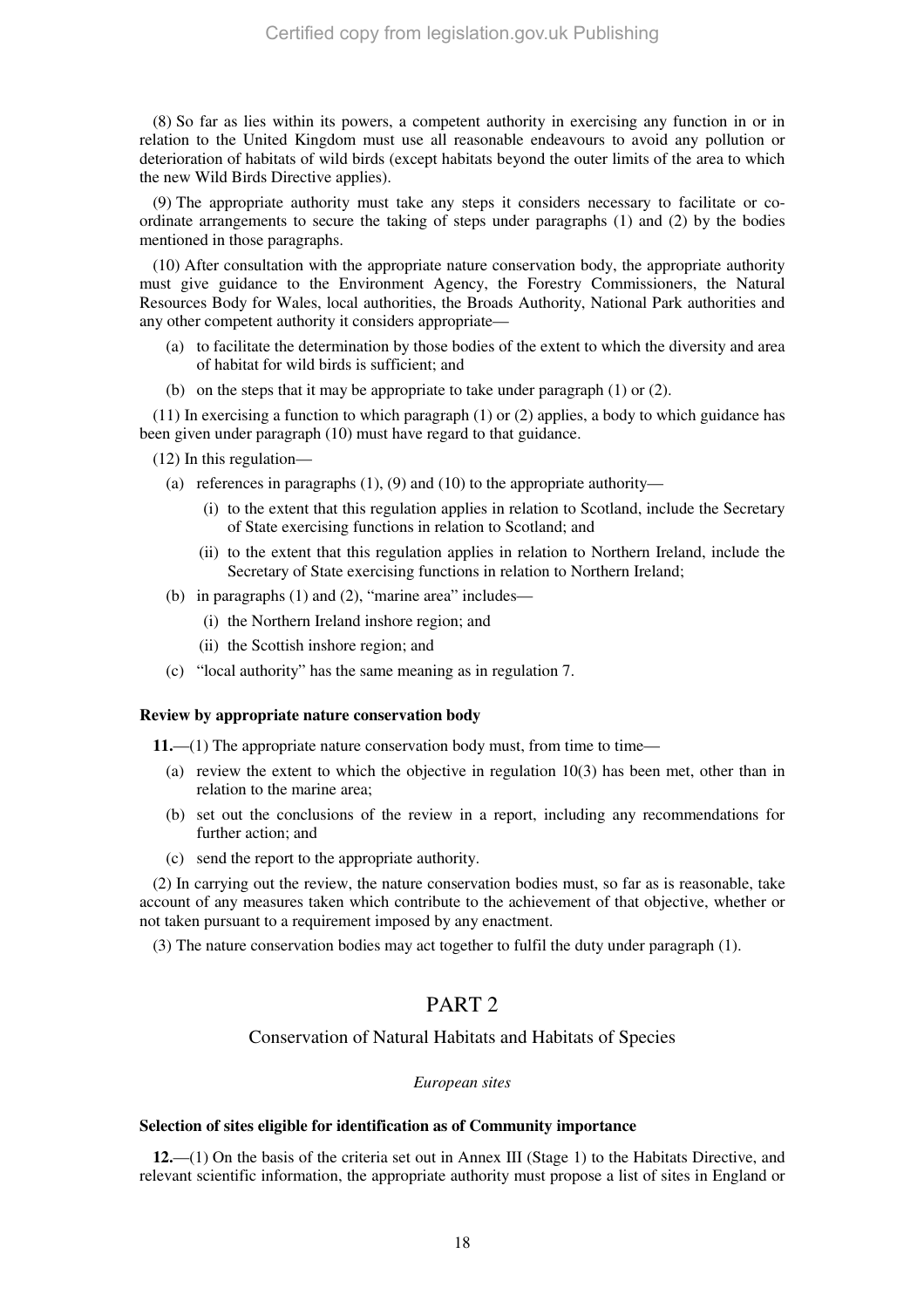Wales which are eligible for identification as of Community importance, indicating with respect to each site—

- (a) which natural habitat types in Annex I to the Habitats Directive the site hosts; and
- (b) which species in Annex II to the Habitats Directive that are native to Great Britain the site hosts.

(2) For animal species ranging over wide areas, these sites must correspond to the places within the natural range of such species which present the physical or biological factors essential to their life and reproduction.

(3) For aquatic species which range over wide areas, such sites are to be proposed only where there is a clearly identifiable area representing the physical and biological factors essential to their life and reproduction.

(4) The appropriate authority may propose modifications of the list in the light of the results of the surveillance referred to in Article 11 of the Habitats Directive (surveillance).

(5) The list, and any new site included in that list, must be transmitted to the European Commission together with information on each site including—

- (a) a map of the site,
- (b) its name, location and extent, and
- (c) the data resulting from application of the criteria specified in Annex III (Stage 1) to the Habitats Directive,

provided in a format established by the European Commission.

#### **Designation of special areas of conservation**

**13.**—(1) Once a site of Community importance in England or Wales has been adopted in accordance with the procedure laid down in Article 4(2) of the Habitats Directive (list of sites of Community importance), the appropriate authority must designate that site as a special area of conservation as soon as possible and no later than six years from the date of adoption of that site.

(2) The appropriate authority must establish priorities for the designation of sites in the light of—

- (a) the importance of the sites for the maintenance or restoration at a favourable conservation status of—
	- (i) a natural habitat type specified in Annex I to the Habitats Directive; or
	- (ii) a species specified in Annex II to the Habitats Directive;

and for the coherence of Natura 2000; and

(b) the threats of degradation or destruction to which the sites are exposed.

#### **Consultation as to inclusion of site omitted from the list**

**14.**—(1) Paragraph (2) applies where consultation is initiated by the European Commission in accordance with Article 5(1) of the Habitats Directive (procedure following omission of site hosting a priority natural habitat type or priority species) with respect to a site in England or Wales hosting a priority natural habitat type or priority species, and—

- (a) the appropriate authority and the European Commission agree, within the period of six months mentioned in Article 5(2) of the Habitats Directive, that the site should be selected as a site of Community importance; or
- (b) the European Council, acting on a proposal from the European Commission in pursuance of Article 5(2) of the Habitats Directive, decides that the site should be so selected in accordance with Article 5(3) of that Directive.

(2) Where this paragraph applies, for the purposes of these Regulations the site is to be treated as having been placed on the list referred to in the third sub-paragraph of Article 4(2) of the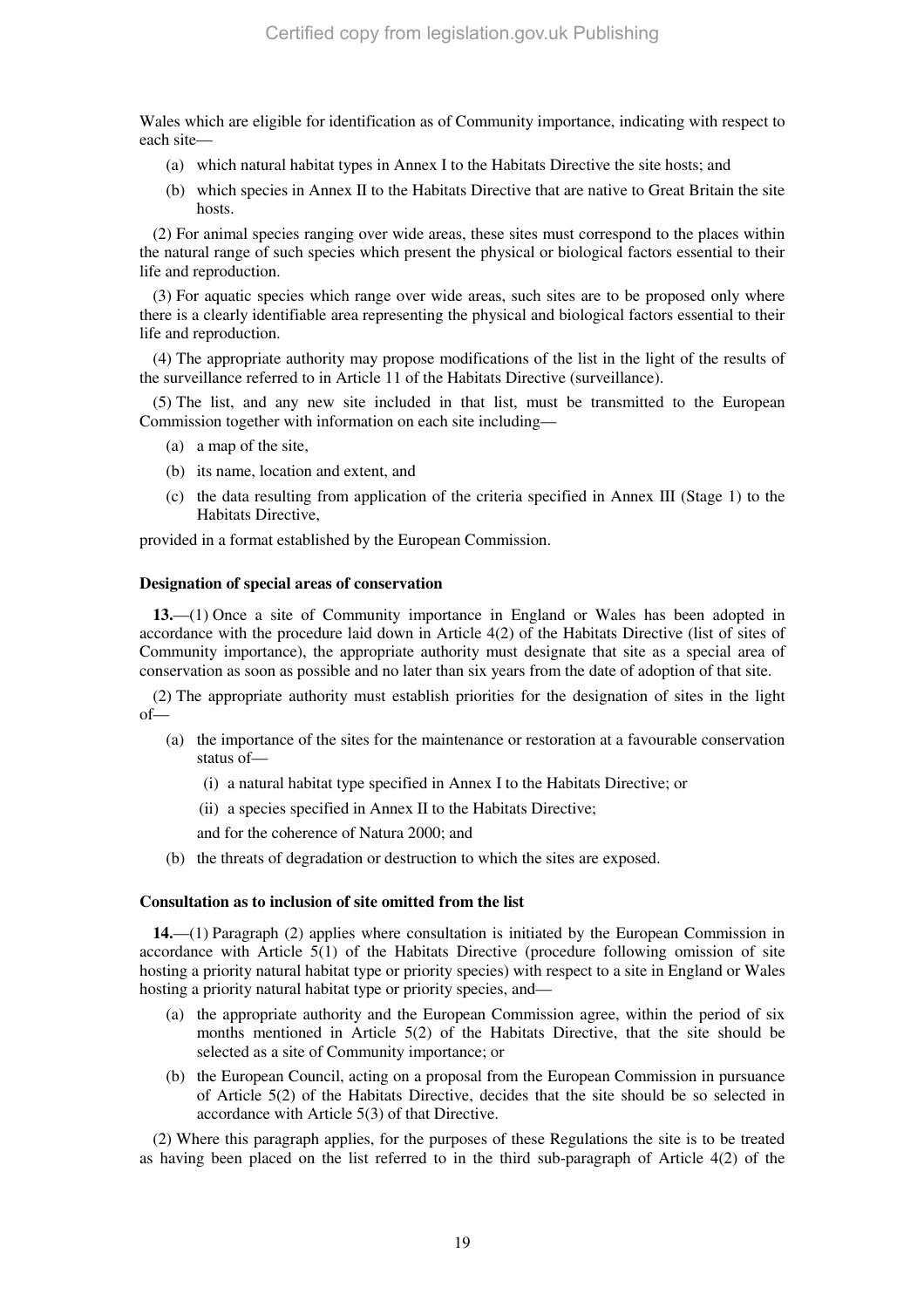Habitats Directive as from the date of the agreement referred to in paragraph (a) or the decision referred to in paragraph (b).

#### **Classification of sites as special protection areas**

**15.**—(1) The appropriate authority must classify as special protection areas such sites in England and Wales as the authority considers necessary to ensure that the objective in paragraph (2) is met.

(2) The objective referred to in paragraph (1) is that those sites across the United Kingdom's territory which are most suitable in number and size for—

- (a) the conservation of the species listed in Annex 1 to the new Wild Birds Directive which naturally occur in that territory, and
- (b) the conservation of regularly occurring migratory species of birds not listed in Annex 1 which naturally occur in that territory,

are classified as special protection areas.

(3) The appropriate authority must make a decision as to the sites to be classified for the purpose mentioned in paragraph (1) only on the basis of relevant scientific information and—

- (a) in the case of a site to be classified for the purpose mentioned in paragraph  $(2)(a)$ , on the basis of the criteria set out in Article 4(1) of the new Wild Birds Directive (classification of special protection areas); and
- (b) in the case of a site to be classified for the purpose mentioned in paragraph (2)(b), on the basis of the criteria set out in Article 4(2) of the new Wild Birds Directive.

(4) Where a site is classified under paragraph (1), the appropriate authority must provide information on that site to the Commission including—

- (a) a map or chart of the site;
- (b) its name, location and extent; and
- (c) the data resulting from application of the criteria set out in Article  $4(1)$  or Article  $4(2)$  of the new Wild Birds Directive.

(5) The information specified in paragraph (4) must be provided in such format as is established by the Commission.

(6) In this regulation "the United Kingdom's territory" means the United Kingdom and the offshore marine area (as defined in regulation 4(2)).

#### **Notification of a proposal to classify a special protection area**

**16.**—(1) If the appropriate authority proposes to classify a site as a special protection area under regulation 15, the authority must give to the appropriate nature conservation body—

- (a) notice of that proposal; and
- (b) an accompanying statement of the reasons for that proposal.

(2) Where the appropriate nature conservation body is given notice of a proposal under paragraph (1), the body must give notice of that proposal and provide a copy of the appropriate authority's statement of reasons for that proposal to—

- (a) any of the following who in its opinion ought to be notified—
	- (i) competent authorities which exercise functions in relation to the site;
	- (ii) competent authorities which exercise functions in relation to an area adjacent to the site; and
	- (iii) every owner and occupier of the site;
- (b) such other persons as in its opinion ought to be notified; and
- (c) such other persons as the appropriate authority directs.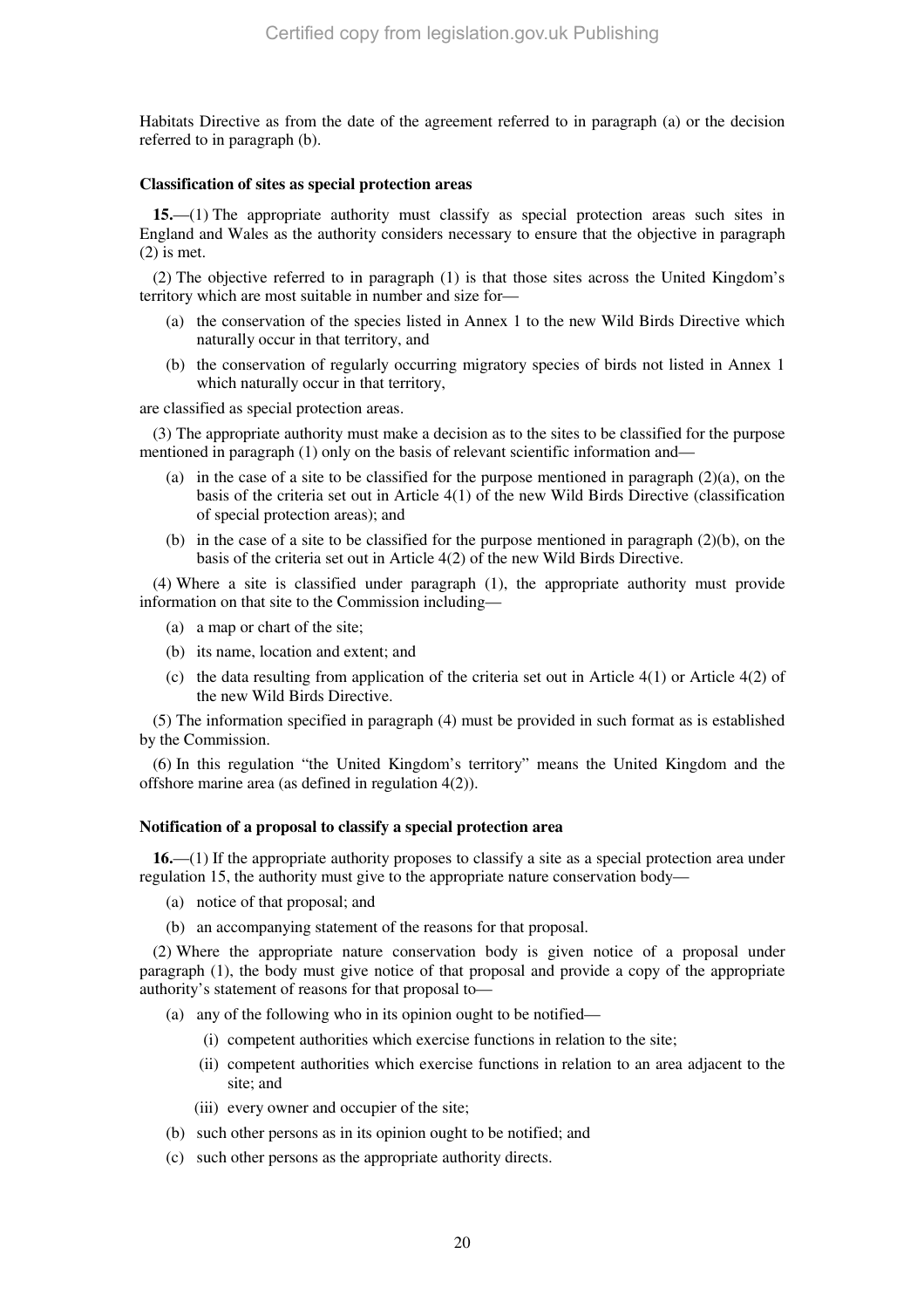(3) A notice under paragraph (2) must specify the date (being not less than 12 weeks from the date of the giving of the notice) by which representations with respect to the proposal may be made to the appropriate nature conservation body.

(4) The appropriate nature conservation body must provide to the appropriate authority a report describing the representations duly made, if any, that it received about the proposal, or, where no such representations have been received, stating that fact.

(5) The appropriate authority must consider the report provided under paragraph (4).

(6) The appropriate authority may issue guidance to the appropriate nature conservation body for the purposes of its functions under this regulation, and the appropriate nature conservation body must have regard to that guidance in discharging any of those functions.

(7) The appropriate authority may vary or revoke a direction under paragraph (2)(c).

#### *Register of European sites*

#### **Register of European sites**

**17.**—(1) A register of European sites, in an appropriate format, must be compiled and maintained by—

- (a) the Secretary of State, in relation to European sites in England; and
- (b) the Welsh Ministers, in relation to European sites in Wales.

(2) The registers must include—

- (a) special areas of conservation, as soon as they are designated by the appropriate authority;
- (b) sites of Community importance as soon as they are placed on the list referred to in the third sub-paragraph of Article 4(2) of the Habitats Directive, until they are designated as special areas of conservation;
- (c) any site hosting a priority natural habitat type or priority species in respect of which consultation is initiated under Article 5(1) of the Habitats Directive, during the consultation period or pending a Council decision under Article 5(3);
- (d) areas classified pursuant to Article  $4(1)$  or (2) of the old Wild Birds Directive or the new Wild Birds Directive, as soon as they are classified by the appropriate authority; and
- (e) any site which has been proposed to the European Commission under regulation 12 until such time as regulation  $8(1)(e)(i)$  or (ii) applies.

(3) The appropriate authority, in relation to the register for which that authority is responsible—

- (a) may amend any entry;
- (b) must remove any entry relating to a site which is no longer a European site; and
- (c) must keep a copy available for public inspection at all reasonable hours and free of charge.

(4) An entry in the register in respect of a European site other than a European marine site is a local land charge.

#### **Notification of changes to the register**

**18.**—(1) As soon as possible after including a European site in the register or amending an entry in the register, the appropriate authority must notify the appropriate nature conservation body and send to that body a copy of the new or amended entry.

(2) As soon as possible after removing an entry from the register, the appropriate authority must notify the appropriate nature conservation body.

(3) The nature conservation bodies must keep a copy of the register entries relating to European sites in their area available for public inspection at all reasonable hours and free of charge.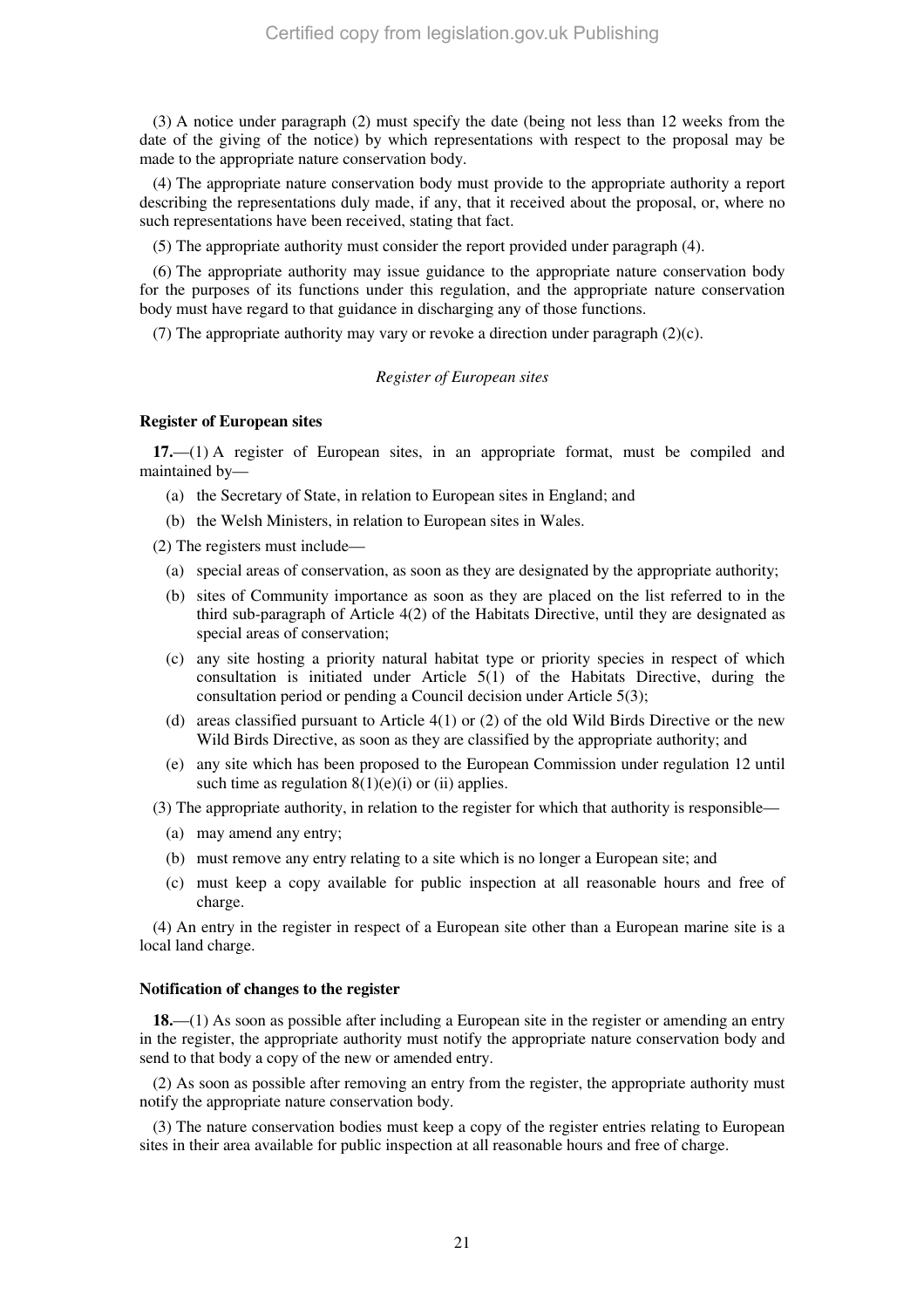(4) In this regulation, and in regulation 19, "the register" means the register of European sites provided for by regulation 17.

#### **Notice to landowners and other bodies**

**19.**—(1) As soon as practicable after a nature conservation body receives notification under regulation 18 in relation to a European site, it must give notice to—

- (a) every owner or occupier of land within that site;
- (b) every local planning authority in whose area that site, or any part of it, is situated;
- (c) the Marine Management Organisation, if that site is a European marine site; and
- (d) such other persons as the appropriate authority may direct.

(2) Where, under paragraph (1), a nature conservation body gives notice to a person that a site has been included in the register, or that a register entry relating to a site has been amended, the nature conservation body must provide that person with a copy of the register entry.

(3) In paragraph (2), the register entry a copy of which must be provided to the person mentioned in that paragraph—

- (a) in the case of notice given under paragraph  $(1)(a)$ , is the register entry (or that part of an entry) which relates to the land owned or occupied by that person; and
- (b) in the case of notice given under paragraph (1)(b), is the register entry (or that part of an entry) which relates to the land within that person's area.

(4) The appropriate authority may give directions as to the form and content of notices under this regulation.

#### *Management agreements*

#### **Management agreements**

**20.**—(1) The appropriate nature conservation body may, for the purposes specified in paragraph (2), make an agreement (a "management agreement") with a person who has an interest in—

- (a) land which forms part of a European site, or
- (b) land adjacent to such a site,

about the management or use of the land.

(2) A management agreement may be made for the purposes of the management, conservation, restoration or protection of the site, or any part of it.

(3) A management agreement may, in particular—

- (a) impose on the person who has an interest in the land obligations in respect of the use of the land;
- (b) impose on the person who has an interest in the land restrictions on the exercise of rights over the land;
- (c) provide for the carrying out of such work as may be expedient for the purposes of the agreement by any person or persons;
- (d) provide for any matter for which a management scheme relating to a site of special scientific interest provides (or could provide);
- (e) provide for the making of payments by either party to the other party or to any other person;
- (f) contain incidental and consequential provision.

(4) A management agreement is, unless the agreement otherwise provides—

(a) binding on persons deriving title under or from the person with whom the appropriate nature conservation body makes the agreement; and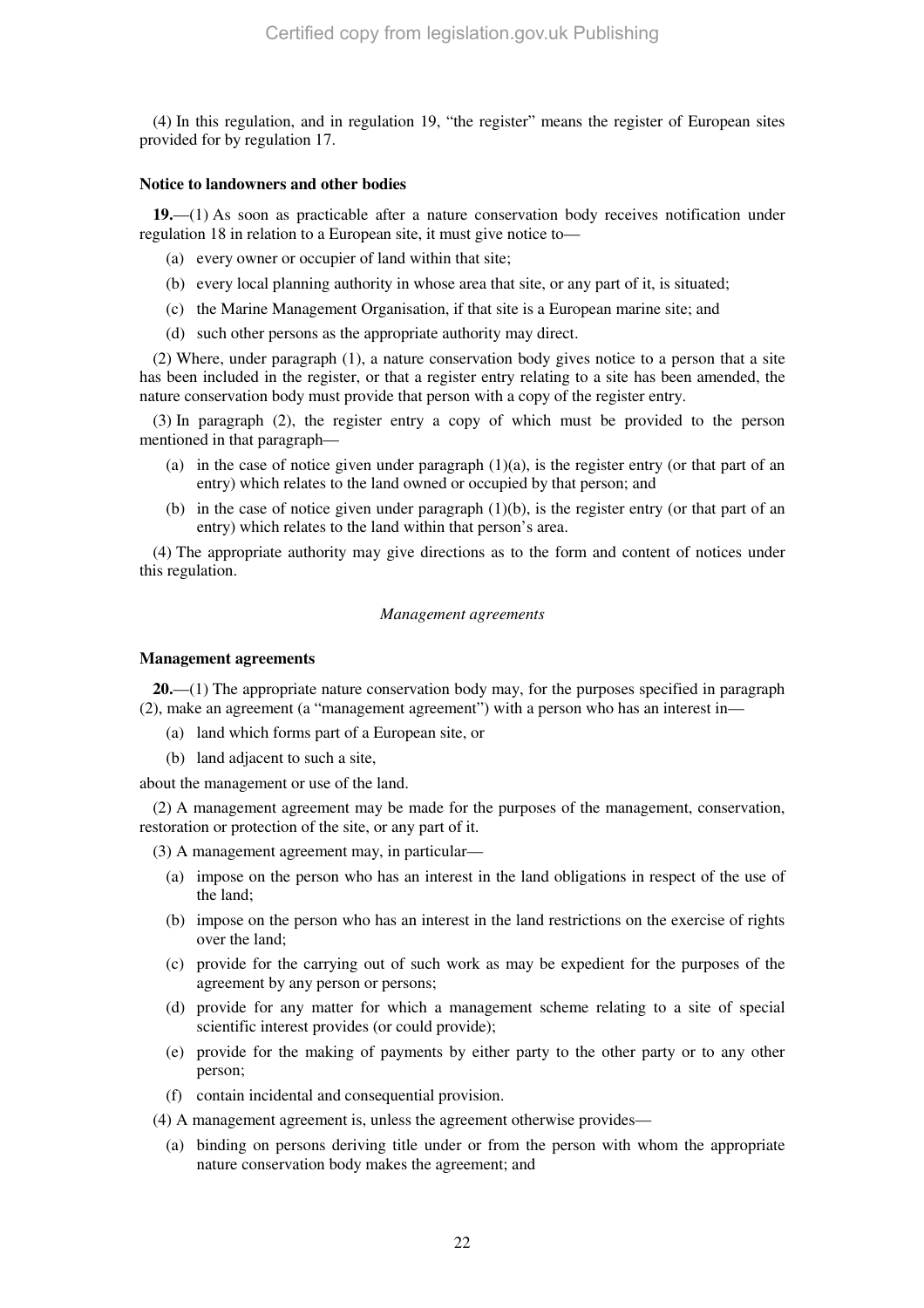(b) enforceable by the appropriate nature conservation body against those persons.

(5) Paragraphs 1 to 3 of Schedule 2 to the Forestry Act 1967 (which makes provision for certain persons to enter into forestry dedication covenants)(**a**) apply to management agreements as they apply to forestry dedication covenants.

(6) In this regulation—

"interest in land" has the same meaning as in the 1949 Act; and

"management scheme" and "site of special scientific interest" have the same meanings as in Part 2 of the WCA 1981 (nature conservation, countryside and national parks).

#### **Existing agreements**

**21.**—(1) For the purposes of these Regulations, any agreement made before 30th November 2017 in relation to land in England or Wales which on or after that date becomes land within a European site, or adjacent to such a site, being an agreement made under—

- (a) section 16 of the 1949 Act (agreements for management of nature reserves)(**b**),
- (b) section 15 of the Countryside Act 1968 (areas of special scientific interest)(**c**), or
- (c) section 7 of the Natural Environment and Rural Communities Act 2006 (management agreements)(**d**),

has effect as from the date on which the land becomes land within a European site as if it were a management agreement entered into by Natural England or the Natural Resources Body for Wales (as the case may be) under regulation 20.

(2) Any other thing done or deemed to have been done under—

- (a) any provision of Part 3 of the 1949 Act (nature conservation), or Part 6 of that Act (general, financial and supplementary) so far as it applies for the purposes of Part 3, or
- (b) section 15 of the Countryside Act 1968,

in respect of any land prior to that land becoming land within a European site, or adjacent to such a site, continues to have effect as if done under the corresponding provision of these Regulations.

(3) Any reference in a relevant enactment to a nature reserve within the meaning of section 15 of the 1949 Act (meaning of "nature reserve")(**e**) is to be construed as including a reference to a European site.

(4) In paragraph (3), "relevant enactment" means an enactment not contained in, or in an instrument made under, the 1949 Act or the WCA 1981.

#### **Certain payments under management agreements**

**22.**—(1) This regulation applies where the appropriate nature conservation body offers to enter into a management agreement providing for the making of payments by it to—

(a) a person who has given notice under section  $28E(1)(a)$  of the WCA 1981 (duties in relation to sites of special scientific interest)(**f**) or regulation 28(5)(a)(ii) or (b); or

<sup>(</sup>**a**) 1967 c. 10. Paragraph 1 of Schedule 2 was amended by the Trusts of Land and Appointment of Trustees Act 1996 (c. 47), Schedule 4. Paragraph 3 of Schedule 2 was amended by the Endowments and Glebe Measure 1976 (1976 No. 4), Schedule 7; and the Church of England (Miscellaneous Provisions) Measure 2006 (2006 No. 1), Schedule 5, paragraph 14.

<sup>(</sup>**b**) Section 16 was amended by the Natural Environment and Rural Communities Act 2006 (c. 16), Schedule 11, paragraph 14; and the Environment (Wales) Act 2016 (anaw 3), Schedule 2, Part 1, paragraph 1(1) and (3).

<sup>(</sup>**c**) 1968 c. 41. Section 15 was amended by the WCA 1981, section 72(8); the Environmental Protection Act 1990 (c. 43), Schedule 9, paragraph 4(2) and Schedule 16, Part 6; the Countryside and Rights of Way Act 2000 (c. 37), section 75(3); the Natural Environment and Rural Communities Act 2006, Schedule 11, paragraph 48; the Environment (Wales) Act 2016, Schedule 2, paragraph 2(1) and (3); and S.I. 2013/755 (W. 90).

<sup>(</sup>**d**) 2006 c. 16.

<sup>(</sup>**e**) Section 15 was substituted by the Natural Environment and Rural Communities Act 2006, Schedule 11, paragraph 12.

<sup>(</sup>**f**) Section 28E was inserted by the Countryside and Rights of Way Act 2000, Schedule 9, paragraph 1; and subsection (1)(a) was amended by the Natural Environment and Rural Communities Act 2006, Schedule 11, paragraph 79.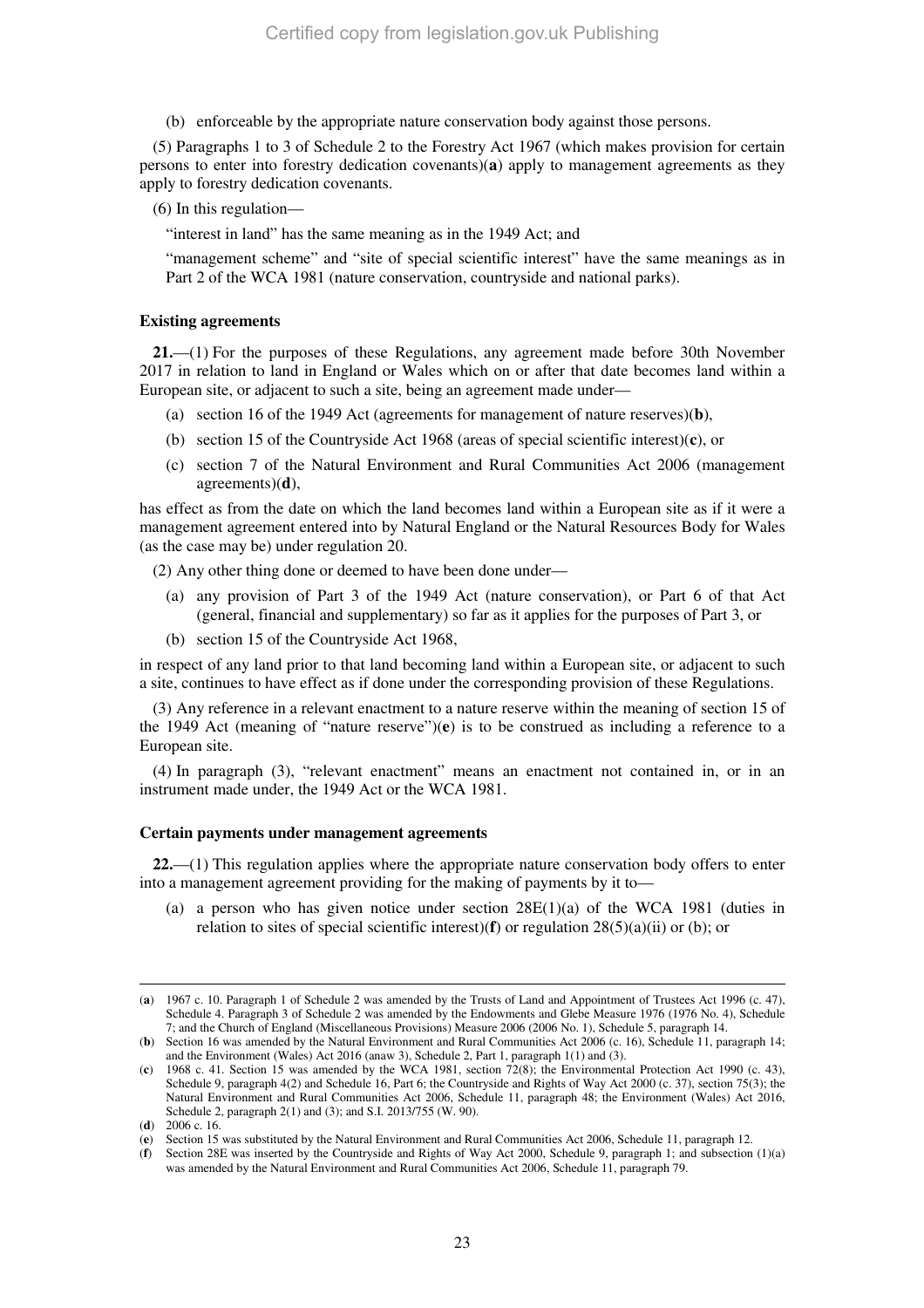(b) a person whose application for a farm capital grant within the meaning of regulation 26 has been refused in consequence of an objection by that body.

(2) Subject to paragraph (3), such payments must be of such amounts as may be determined by the appropriate nature conservation body in accordance with guidance given by the appropriate authority.

(3) If the person with whom the agreement is to be made so requires within one month of receiving the offer, the determination of those amounts must be referred to an arbitrator to be appointed, in default of agreement, by the appropriate authority*.*

(4) Where the amounts determined by the arbitrator exceed those determined by the appropriate nature conservation body, that body must—

- (a) amend the offer so as to give effect to the arbitrator's determination; or
- (b) except in the case of an offer made to a person whose application for a farm capital grant has been refused in consequence of an objection by the appropriate nature conservation body, withdraw the offer.

#### *Control of potentially damaging operations*

#### **Notification of potentially damaging operations**

**23.**—(1) This regulation and regulation 24 apply where a notification is in force under section 28 of the WCA 1981 (sites of special scientific interest)(**a**) in relation to land which is or forms part of a European site.

(2) The appropriate nature conservation body may, for the purpose of securing compliance with the requirements of the Directives, at any time vary the notification with respect to—

- (a) the flora, fauna or geological or physiographical features by reason of which the land is of special interest; or
- (b) any operations appearing to the appropriate nature conservation body to be likely to damage that flora or fauna or those features.

#### **Assessment of implications for European sites**

-

**24.**—(1) Where it appears to the appropriate nature conservation body that a notice of a proposal under section  $28E(1)(a)$  of the WCA 1981 relates to an operation which is or forms part of a plan or project which—

- (a) is likely to have a significant effect on a European site (either alone or in combination with other plans or projects), and
- (b) is not directly connected with or necessary to the management of that site,

it must make an appropriate assessment of the implications for that site in view of that site's conservation objectives.

(2) In the light of the conclusions of the assessment, it may give consent for the operation only after having ascertained that the plan or project will not adversely affect the integrity of the site.

(3) This regulation does not apply in relation to a site which is a European site by reason of regulation 8(1)(c).

<sup>(</sup>**a**) Section 28 was substituted by the Countryside and Rights of Way Act 2000 (c. 37), Schedule 9, paragraph 1, and amended by the Natural Environment and Rural Communities Act 2006 (c. 16), Schedule 11, paragraph 79; and the Marine Act, Schedule 13, Part 2, paragraph 2.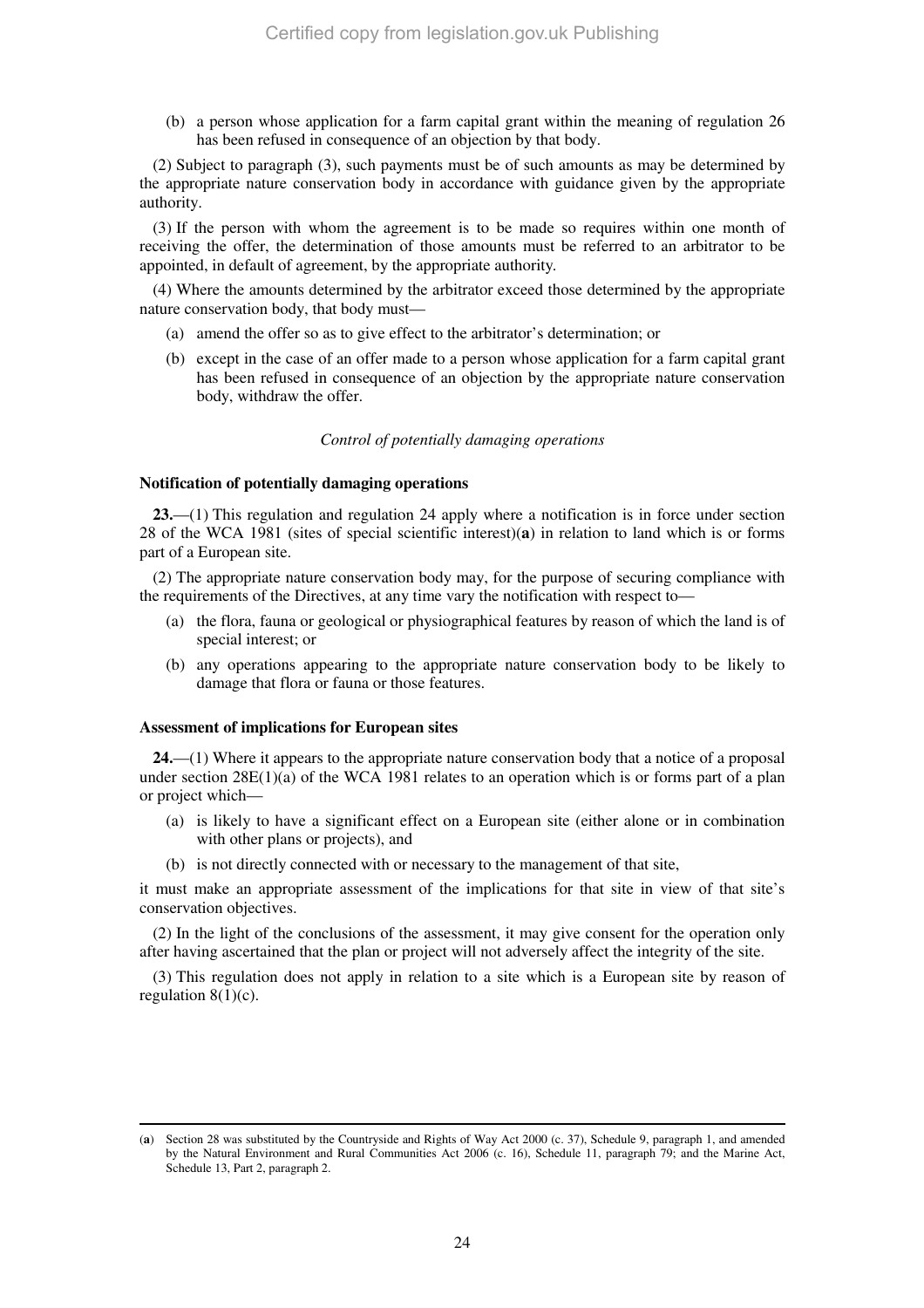### **Sites of special scientific interest which become European sites: duty to review**

**25.**—(1) This regulation applies where a consent for an operation has been given under section 28E(3)(a) of the WCA 1981(**a**) (or has effect as if given under that section(**b**)) in relation to land included in a site of special scientific interest which, after the date of that consent, becomes land within a European site.

(2) The appropriate nature conservation body must, as soon as reasonably practicable, review the consent and affirm, modify or withdraw it.

(3) Regulation 24 applies for the purposes of paragraph (2), as if—

- (a) the reference in regulation 24(1) to a notice of a proposal under section  $28E(1)(a)$  of the WCA 1981 were a reference to a consent under section 28E(3)(a) of that Act; and
- (b) the reference to giving consent in regulation 24(2) were a reference to affirming that the consent should remain in force.

## **Farm capital grants**

**26.**—(1) Where an application for a farm capital grant is made as respects expenditure incurred or to be incurred for the purpose of activities on land within a European site, the appropriate authority—

- (a) must, so far as may be consistent with the purposes of the grant provisions, exercise its functions so as to further the conservation of the protected features; and
- (b) where the appropriate nature conservation body has objected to the making of the grant on the ground that the activities in question have destroyed or damaged, or will destroy or damage, those protected features, must not make the grant except after considering the objection.

(2) Where in consequence of an objection by the appropriate nature conservation body, an application for a grant as respects expenditure to be incurred is refused on the ground that the activities in question will destroy or damage protected features, the appropriate nature conservation body must, within three months of its receiving notice of the appropriate authority's decision, offer to enter into a management agreement in the terms of a draft submitted to the applicant—

- (a) imposing restrictions as respects those activities; and
- (b) providing for the making by it of payments to the applicant.

(3) In this regulation—

"farm capital grant" means—

- (a) a grant under a scheme made under section 29 of the Agriculture Act 1970 (farm capital grants)(**c**); or
- (b) a grant under regulations made under section 2(2) of the European Communities Act 1972(**d**) to a person carrying on an agricultural business within the meaning of those regulations in respect of expenditure incurred or to be incurred for the purposes of or in connection with that business, being expenditure of a capital nature or incurred in connection with expenditure of a capital nature;

"grant provisions" means—

<sup>-</sup>(**a**) Section 28E(3)(a) was amended by the Natural Environment and Rural Communities Act 2006 (c. 16), Schedule 11, paragraph 79.

<sup>(</sup>**b**) See paragraph 8(1)(b) of Schedule 11 to the Countryside and Rights of Way Act 2000 (c. 37).

<sup>(</sup>**c**) 1970 c. 40. Section 29 was amended by the Agriculture (Miscellaneous Provisions) Act 1976 (c. 55), section 15; the Criminal Justice Act 1982 (c. 48), sections 37, 38 and 46; and the Statute Law (Repeals) Act 1986 (c. 12).

<sup>(</sup>**d**) 1972 c. 68. Section 2(2) was amended by the Legislative and Regulatory Reform Act 2006 (c. 51), section 27(1); and the European Union (Amendment) Act 2008 (c. 7), Schedule 1(1), paragraph 1.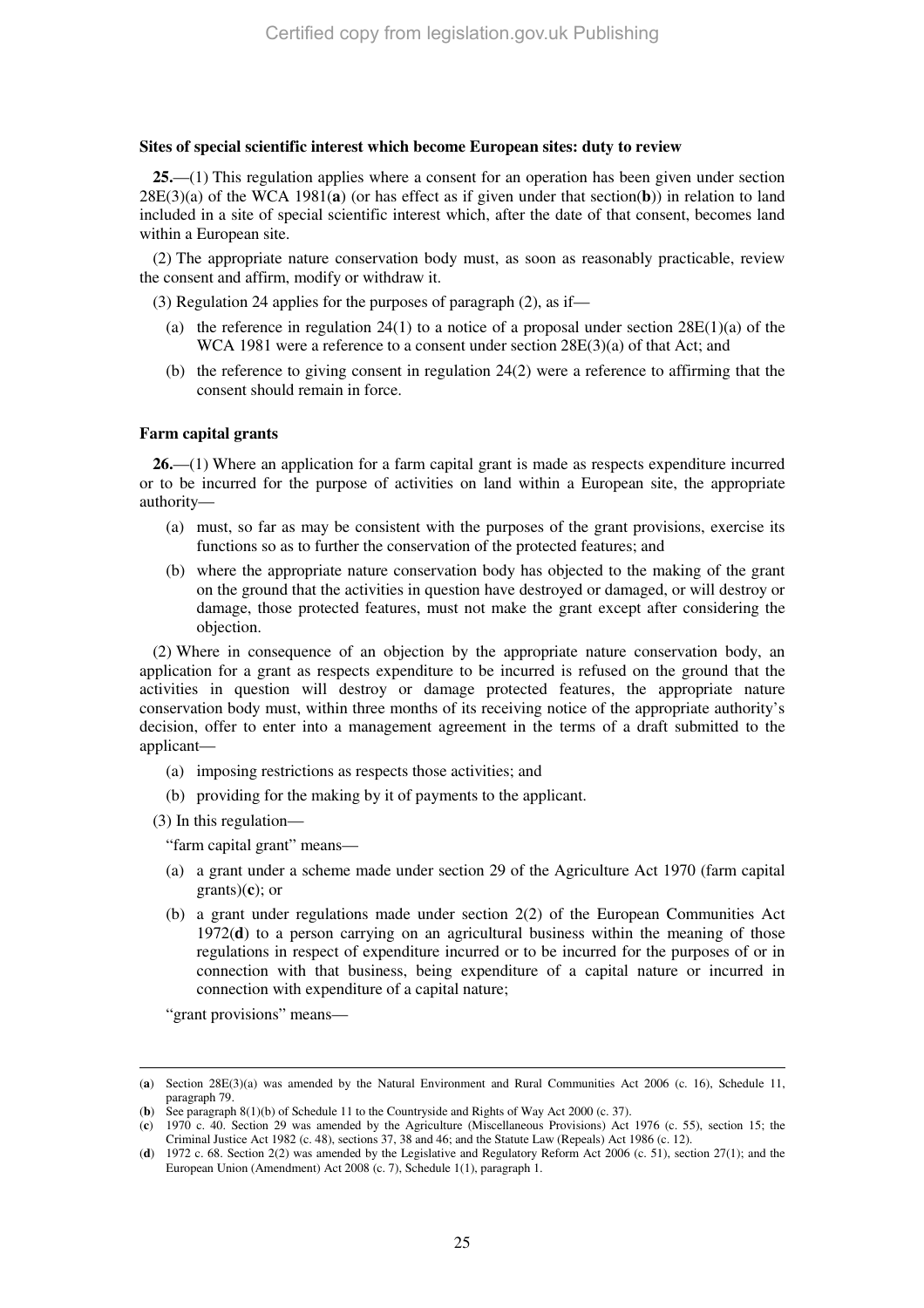- (a) in the case of a grant described in paragraph (a) of the definition of "farm capital grant", the scheme under which the grant is made and section 29 of the Agriculture Act 1970;
- (b) in the case of a grant of a kind described in paragraph (b) of the definition of "farm capital grant", the regulations under which the grant is made and the EU instrument in pursuance of which the regulations were made;

"protected features", in relation to a European site, means the flora, fauna, or geological or physiological features by reason of which the land is a European site.

#### *Special nature conservation orders*

#### **Power to make special nature conservation order**

**27.**—(1) The appropriate authority may, after consultation with the appropriate nature conservation body, make in respect of any land within a European site an order (a "special nature conservation order") specifying operations (whether on land specified in that order or elsewhere and whether or not within the European site) which appear to the appropriate authority to be of a kind which, if carried out in certain circumstances or in a particular manner, would be likely to destroy or damage protected features.

(2) A special nature conservation order may be amended or revoked by a further order.

(3) Schedule 1 has effect with respect to the making, confirmation and coming into operation of special nature conservation orders and amending or revoking orders.

(4) A special nature conservation order specifying operations on land is a local land charge.

(5) If an order under paragraph (1) specifies any operation of a kind not carried out, or proposed to be carried out, on land within a European site, the order must specify the operation by reference to the place where it is being, or is proposed to be, carried out.

(6) In this regulation, and in regulation 28, "protected features" has the meaning given by regulation 26(3).

#### **Restriction on carrying out operations specified in order**

**28.**—(1) In respect of any land within a European site in respect of which a special nature conservation order is made, the appropriate authority may serve a notice (a "stop notice") on any person carrying out, or proposing to carry out, any operation of a kind specified in that order which appears to the appropriate authority to be likely to destroy or damage protected features.

(2) The stop notice must specify—

- (a) details of the operation;
- (b) details of the European site to which the notice relates; and
- (c) the date on which the notice takes effect.

(3) Where the identity of a person carrying out, or proposing to carry out, the operation is not reasonably ascertainable, the appropriate authority may, instead of serving a stop notice, publish a notice in at least one local newspaper circulating in the area in which the land to which the notice relates is situated, and affix a copy or copies of the notice to some conspicuous object or objects on the land to which the notice relates.

(4) A person on whom a stop notice is served must not carry out on any land within a European site in respect of which a special nature conservation order is in force, or in the place by reference to which the operation is specified, any operation specified in the order, unless the notice condition specified in paragraph (5) and the consent condition specified in paragraph (6) are fulfilled.

(5) The notice condition is—

- (a) where the operation is carried out on land, that—
	- (i) the operation is carried out, or caused or permitted to be carried out, by the owner or occupier of the land, and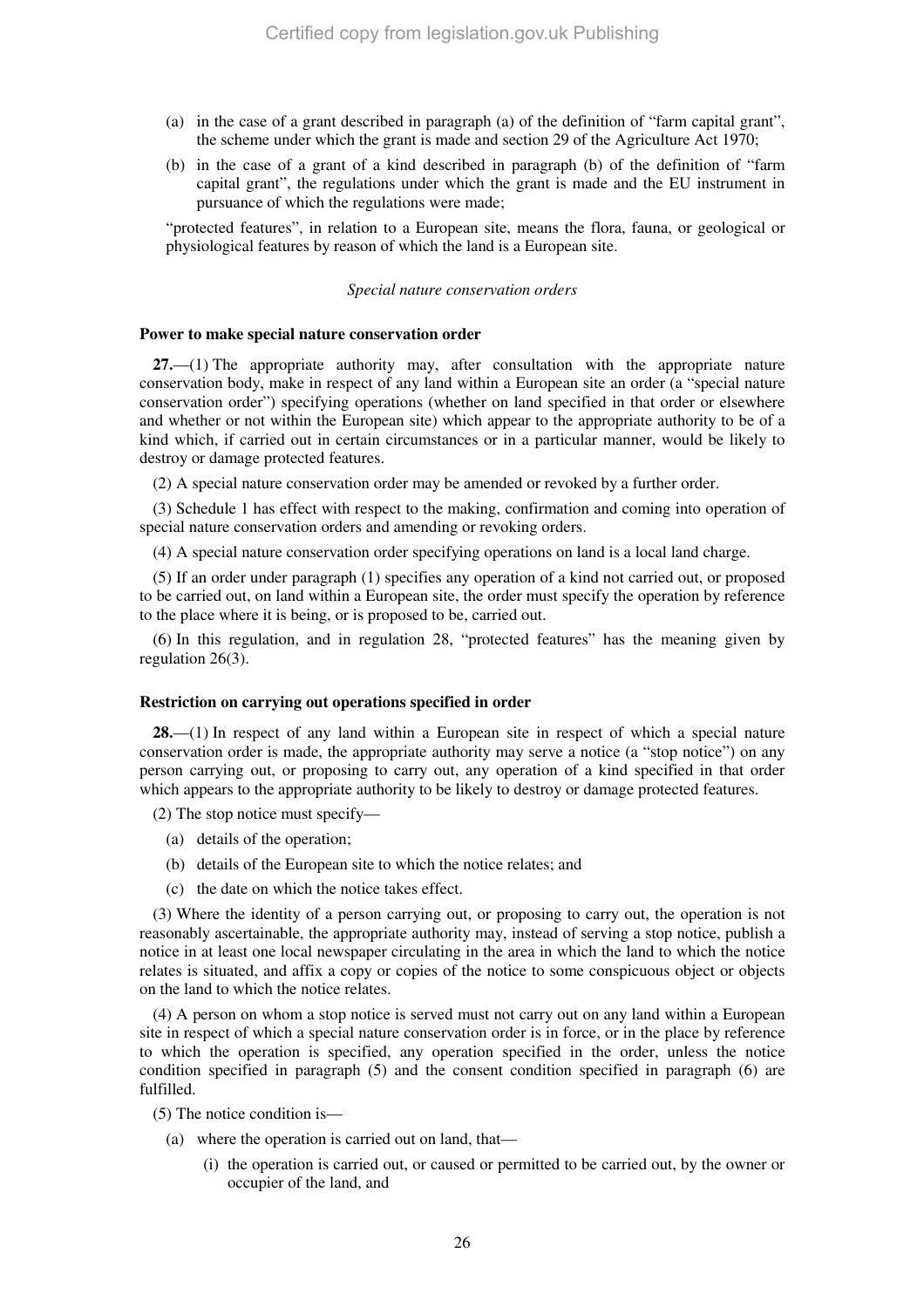- (ii) after service of the stop notice, one of them has given the appropriate nature conservation body written notice of a proposal to carry out the operation, specifying its nature and where it is proposed to carry it out; and
- (b) in any other case, that after service of the stop notice, the person proposing to carry out the operation has given the appropriate nature conservation body written notice of a proposal to carry out the operation, specifying its nature and where it is proposed to carry it out.
- (6) The consent condition is—
	- (a) that the operation is carried out with the written consent of the appropriate nature conservation body; or
	- (b) that the operation is carried out in accordance with the terms of a management agreement.

(7) A consent under paragraph  $(6)(a)$  may be given—

- (a) subject to conditions specified in the consent; and
- (b) for a limited period so specified.

(8) A person who, without reasonable excuse, contravenes paragraph (4) commits an offence and is liable (whether on summary conviction or on conviction on indictment) to a fine.

(9) For the purposes of paragraph (8) it is a reasonable excuse for a person to carry out an operation if—

- (a) the operation was an emergency operation particulars of which (including details of the emergency) were notified to the appropriate nature conservation body as soon as practicable after the commencement of the operation; or
- (b) the operation was authorised by a planning permission granted on an application under Part 3 of the TCPA 1990 (control over development).

(10) For the purposes of this regulation and regulations 29 and 30—

- (a) a "stop notice" means a notice served under paragraph (1);
- (b) references to the service of a stop notice are taken to mean (in an appropriate case) the publication and affixing of a notice under paragraph (3); and
- (c) where a notice is published and affixed under paragraph (3), any person carrying out an operation specified in the notice is taken to be a person on whom a stop notice is served.

### **Assessment of implications for European sites after service of stop notice**

**29.**—(1) Where it appears to the appropriate nature conservation body that an application for consent under regulation 28(6)(a) relates to an operation which is or forms part of a plan or project which—

- (a) is likely to have a significant effect on a European site (either alone or in combination with other plans or projects), and
- (b) is not directly connected with or necessary to the management of that site,

it must make an appropriate assessment of the implications for that site in view of that site's conservation objectives.

(2) In the light of the conclusions of the assessment, it may give consent for the operation only after having ascertained that the plan or project will not adversely affect the integrity of the site.

(3) Where the appropriate nature conservation body refuses consent, it must give reasons for its decision.

- (4) A person on whom a stop notice is served may—
	- (a) within two months of receiving notice of the refusal of consent, or
	- (b) if no notice of a decision is received by that person, within three months of an application for consent being made,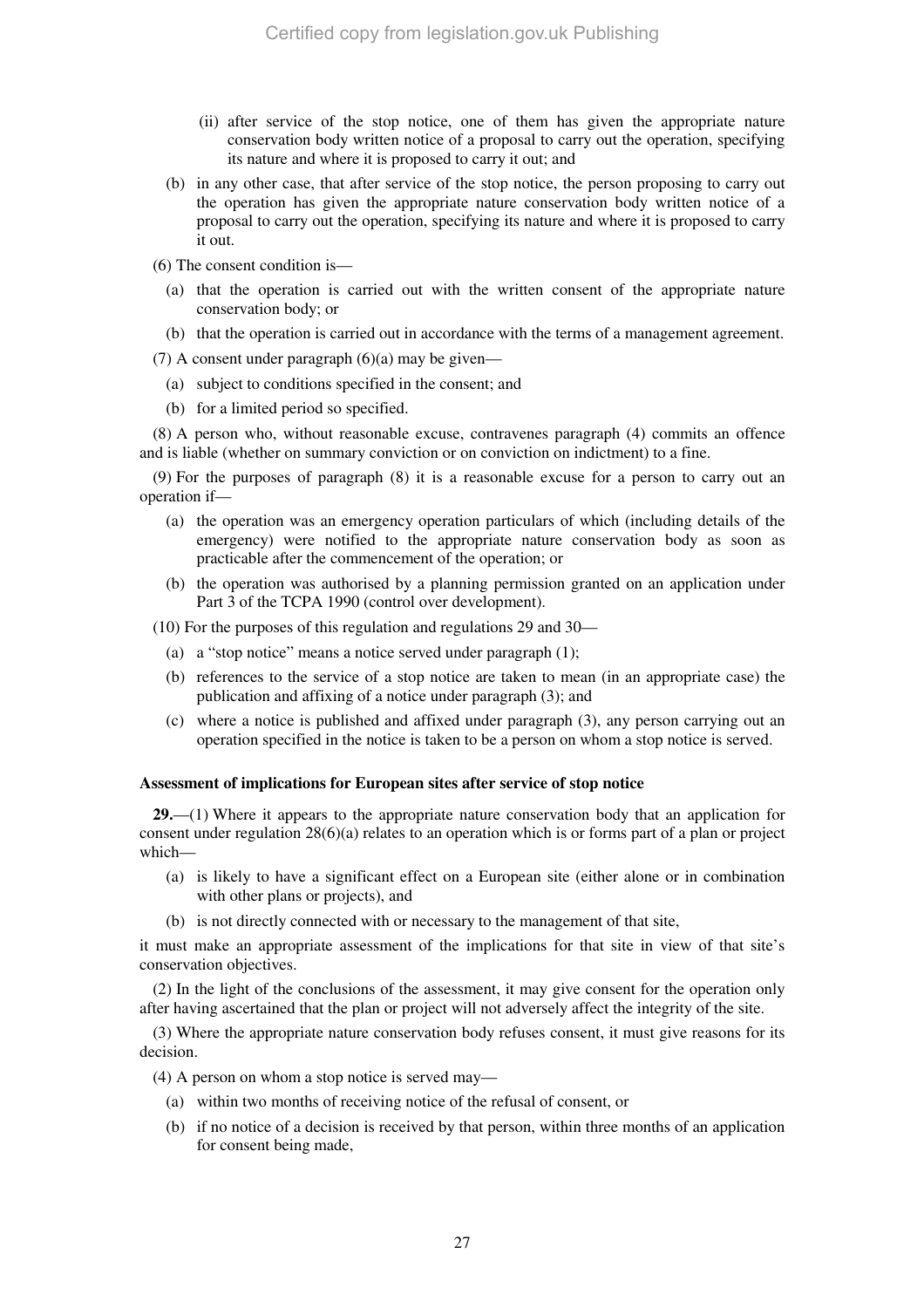by notice in writing to the appropriate nature conservation body require it to refer the matter as soon as possible to the appropriate authority.

(5) If, following a referral under paragraph (4), the appropriate authority is satisfied that, there being no alternative solutions, the plan or project must be carried out for imperative reasons of overriding public interest (which, subject to paragraph (6), may be of a social or economic nature), the appropriate authority may direct the appropriate nature conservation body to give consent to the operation.

(6) Where the site concerned hosts a priority natural habitat type or a priority species, the reasons referred to in paragraph (5) must be either—

- (a) reasons relating to human health, public safety or beneficial consequences of primary importance to the environment; or
- (b) any other reasons which the appropriate authority, having due regard to the opinion of the European Commission, considers to be imperative reasons of overriding public interest.

(7) Where the appropriate authority directs the appropriate nature conservation body to give consent under paragraph (5), the appropriate authority must secure that such compensatory measures are taken as are necessary to ensure that the overall coherence of Natura 2000 is protected.

(8) This regulation does not apply in relation to a site which is a European site by reason of regulation  $8(1)(c)$ .

#### **Compensation for effect of stop notice**

**30.**—(1) Where the appropriate authority has served a stop notice on any person, the appropriate nature conservation body must pay compensation to any person who—

- (a) at the time at which the notice is served has an interest in affected relevant land; and
- (b) on a claim duly made to the appropriate nature conservation body, shows that the value of that interest is less than it would have been if the notice had not been served.

(2) No claim for compensation may be made in respect of an order unless the appropriate authority has given notice of the decision in respect of that order under paragraph 6(1) or (2) of Schedule 1.

(3) The amount of the compensation payable is the difference between the value of the interest and what that value would have been had a stop notice not been served.

(4) For this purpose—

-

- (a) an interest in land is to be valued at the time when the stop notice is served; and
- (b) where a person, by reason of having more than one interest in affected relevant land, makes more than one claim in respect of the same restriction having effect by virtue of the service of a stop notice, the various interests in respect of which that person claims compensation are to be valued together.

(5) Section 10 of the Land Compensation Act 1973 (mortgages, trusts of land and settlements)(**a**) applies in relation to compensation under this regulation as it applies in relation to compensation under Part 1 of that Act.

(6) For the purposes of assessing compensation under this regulation, the rules set out in section 5 of the Land Compensation Act 1961 (rules for assessing compensation on a compulsory acquisition)(**b**) have effect, so far as applicable and subject to any necessary modifications, as they have effect for the purpose of assessing compensation for the compulsory acquisition of an interest in land.

<sup>(</sup>**a**) 1973 c. 26. Section 10 was amended by the Trusts of Land and Appointment of Trustees Act 1996 (c. 47), Schedule 3, paragraph 13.

<sup>(</sup>**b**) 1961 c. 33. Section 5 was amended by the Planning and Compensation Act 1991 (c. 34), Schedule 15, paragraph 1; and by S.I. 2009/1307. It is prospectively amended by the Neighbourhood Planning Act 2017 (c. 20), section 32(1) and (2), from a date to be appointed.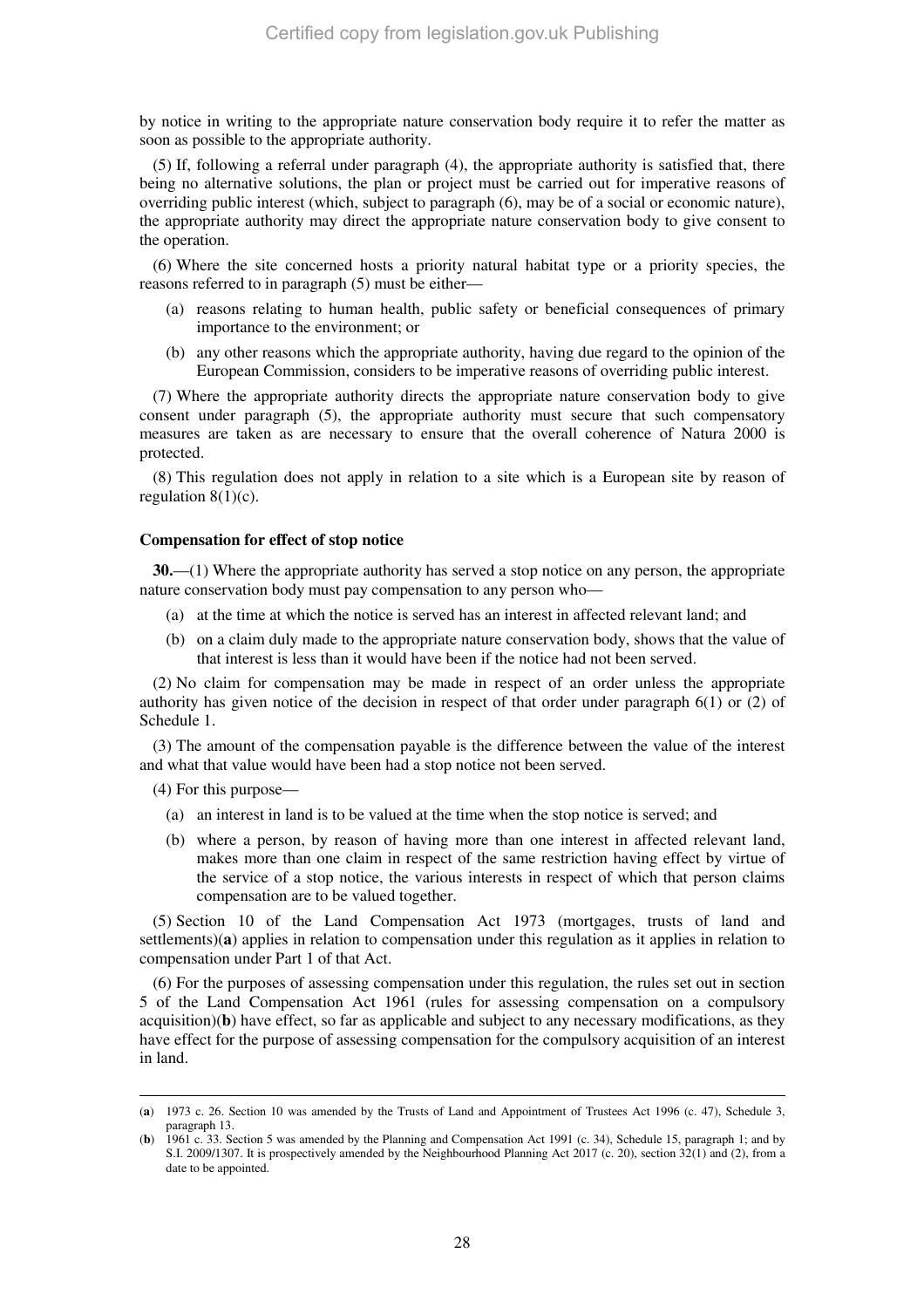(7) Interest is payable in relation to compensation, at the rate for the time being prescribed under section 32 of the Land Compensation Act 1961 (rate of interest after entry on land), from the date of the claim until payment.

(8) In the case of any dispute as to compensation—

- (a) the Upper Tribunal has the function of determining the dispute; and
- (b) section 4 of the Land Compensation Act 1961 (costs)(**a**) applies in relation to the determination, subject to any necessary modifications.

(9) In this regulation—

"affected relevant land" means land which forms part of an agricultural unit which comprises land to which the stop notice relates;

"agricultural unit" means land which is occupied by a person as a unit for agricultural purposes, including any dwelling or other building occupied by that person for the purpose of farming the land.

#### **Restoration orders**

**31.**—(1) Where a person ("P") is convicted of an offence under regulation 28(8), the court may, in addition to dealing with P in any other way, make an order (a "restoration order") requiring P to carry out, within such period as may be specified in the order, such operations for the purpose of restoring the land to its former condition as may be so specified.

(2) A restoration order made on conviction on indictment is to be treated for the purposes of section 30 of the Criminal Appeal Act 1968 (restitution of property)(**b**) as an order for the restitution of property.

(3) In the case of a restoration order made by a magistrates' court, the period specified in the order does not begin to run—

- (a) in any case until the end of the period for the time being prescribed by law for the giving of notice of appeal against a decision of a magistrates' court; and
- (b) where notice of appeal is given within the period so prescribed, until determination of the appeal.

(4) At any time before a restoration order has been fully complied with, the court may, on the application of the person subject to the order, discharge or vary the order if it appears to the court that a change in circumstances has made compliance with the order impracticable or unnecessary.

(5) A person who fails without reasonable excuse to comply with a restoration order commits an offence and is liable on summary conviction to a fine.

(6) A person who continues to fail to comply with a restoration order, following conviction under paragraph (5), may be proceeded against for a further offence from time to time until the order is complied with.

(7) If, within the period specified in a restoration order, any operations specified in the order have not been carried out, the appropriate nature conservation body may enter the land and carry out those operations and recover from the person subject to the order any expenses reasonably incurred by it in doing so.

<sup>(</sup>**a**) Section 4 was amended by S.I. 2009/1307.

<sup>(</sup>**b**) 1968 c. 19. Section 30 was substituted by the Criminal Justice Act 1988 (c. 33), Schedule 15, paragraph 28, and amended by the Constitutional Reform Act 2005 (c. 4), Schedule 9, paragraph 16(2).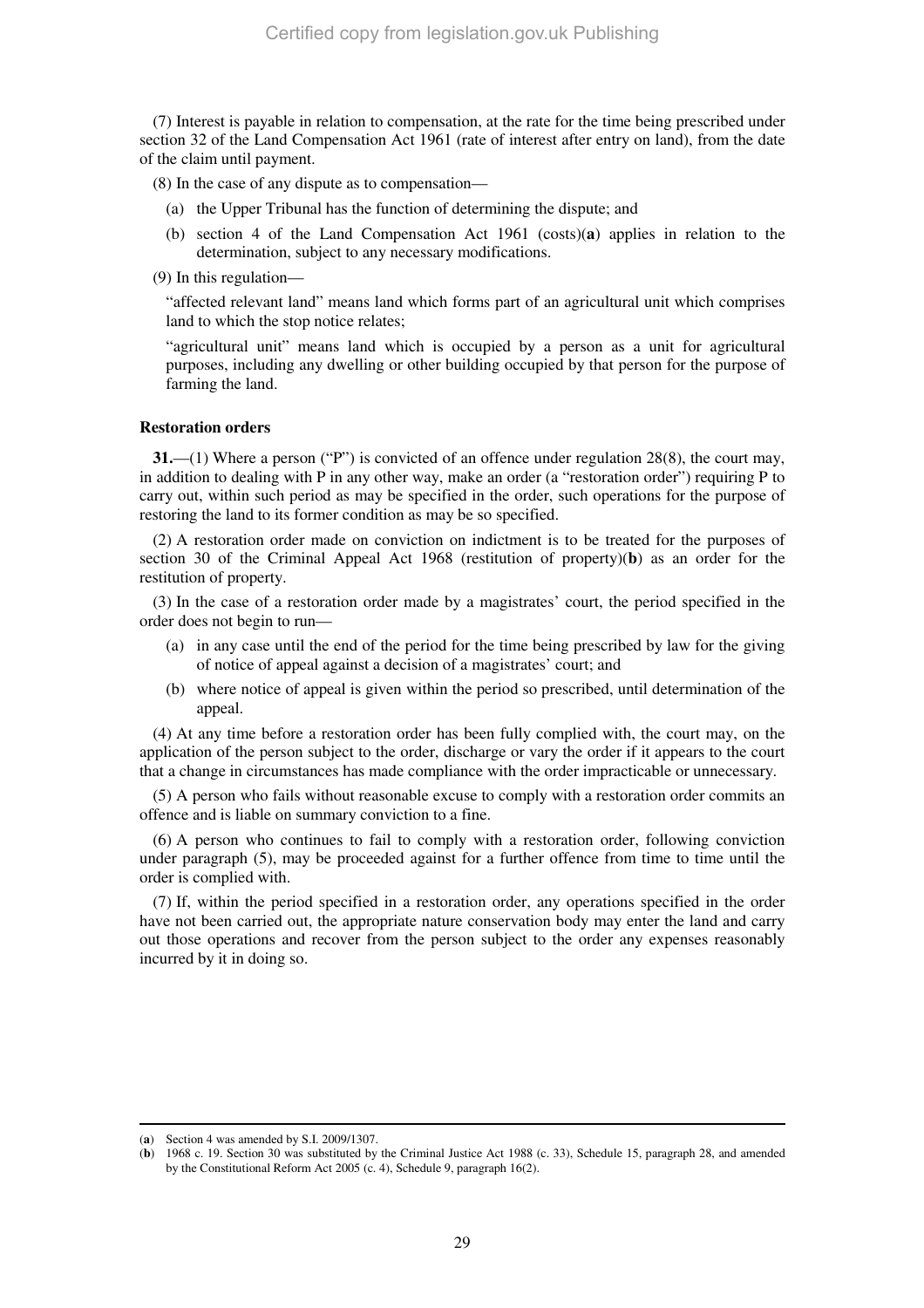## *Byelaws*

#### **Power to make byelaws**

**32.**—(1) The appropriate nature conservation body may make byelaws for the protection of a European site under section 20 of the 1949 Act (byelaws for protection of nature reserves)(**a**).

(2) Such byelaws may, in particular, make the kinds of provision mentioned in this regulation, subject to regulation 33(1).

(3) Byelaws may—

- (a) provide for prohibiting or restricting the entry into, or movement within, the site of persons, vehicles, boats or animals;
- (b) prohibit or restrict the killing, taking, molesting or disturbance of living creatures of any description in the site, the taking, destruction or disturbance of eggs of any such creature, the taking of, or interference with, vegetation of any description in the site, or the doing of anything in the site which will interfere with the soil or damage any object in the site;
- (c) contain provisions prohibiting the depositing of rubbish and the leaving of litter in the site; and
- (d) prohibit or restrict, or provide for prohibiting or restricting, the lighting of fires in the site or the doing of anything likely to cause a fire in the site.

(4) Byelaws may prohibit or restrict any activity referred to in paragraph (3) within such area surrounding or adjoining the site as appears to the appropriate nature conservation body necessary for the protection of the site.

(5) Where entry into, or any activity within, the site or any such surrounding or adjoining area as is mentioned in paragraph (4) would otherwise be unlawful under byelaws made under this regulation, the byelaws may provide for the issue of per mits authorising such entry or activity, on such terms and subject to such conditions as may be specified in the byelaws.

(6) Byelaws may be made so as to relate either to the whole or to any part of the European site, or of any such surrounding or adjoining area as is mentioned in paragraph (4), and may make different provision for different parts of the site.

(7) This regulation does not apply in relation to a European marine site (but see regulation 40 (European marine sites: byelaws and orders)).

## **Byelaws: supplementary provisions**

**33.**—(1) Relevant byelaws must not interfere with—

- (a) the exercise by any person of a right vested in that person as owner, lessee or occupier of land in the European site, or in any such surrounding or adjoining area as is mentioned in regulation 32(4);
- (b) the exercise of any public right of way;
- (c) the exercise of any functions of statutory undertakers;
- (d) the exercise of any functions of an internal drainage board(**b**) or the Commissioners appointed under the Tweed Fisheries Act 1969(**c**); or
- (e) the provision of an electronic communications code network or the exercise of any right conferred by or in accordance with the electronic communications code on the provider of any such network.

<sup>(</sup>**a**) Section 20 was amended by the Telecommunications Act 1984 (c. 12), Schedule 4, paragraph 28; the Water Act 1989 (c. 15), Schedule 25, paragraph 13; the Communications Act 2003 (c. 21), Schedule 17, paragraph 20(2); and the Natural Environment and Rural Communities Act 2006 (c. 16), Schedule 11, paragraph 15(d).

<sup>(</sup>**b**) See section 1 of the Land Drainage Act 1991 (c. 59).

<sup>(</sup>**c**) 1969 c.xxiv.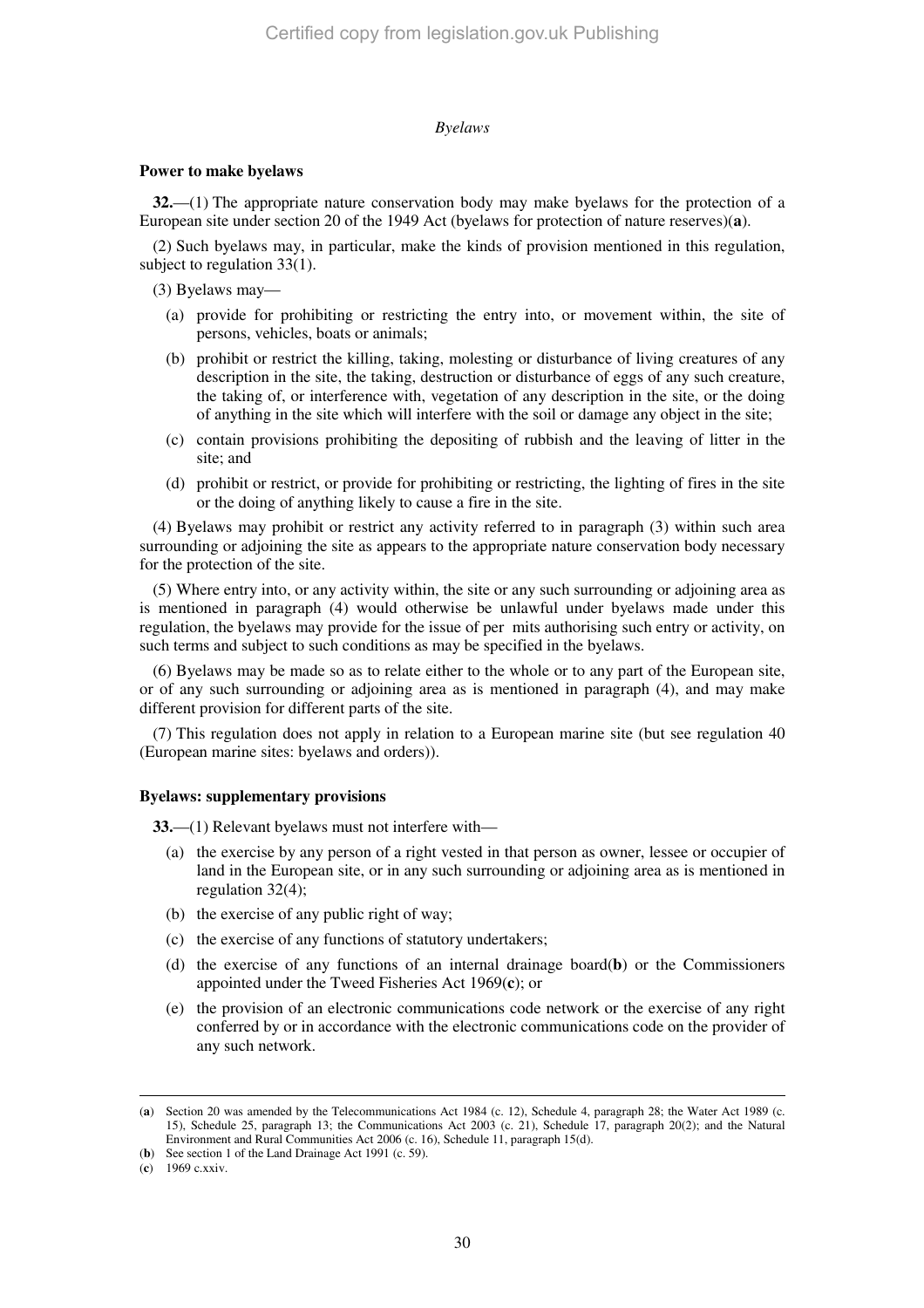(2) Sections 236 to 237 and 237A to 238 of the Local Government Act 1972 (procedure, etc., for, offences against and evidence of byelaws)(**a**) apply to all relevant byelaws as if the appropriate nature conservation body were a local authority within the meaning of that Act.

(3) In relation to relevant byelaws, the confirming authority for the purposes of section 236 of the Local Government Act 1972(**b**) is the appropriate authority.

(4) The appropriate nature conservation body may take such steps as may be necessary for the purpose of enforcing byelaws made by it.

(5) In this regulation and in regulations 34 and 35, "relevant byelaws" means byelaws under section 20 of the 1949 Act as it applies by virtue of regulation 32.

#### **Compensation for effect of byelaws**

**34.**—(1) Where the exercise of any right vested in a person ("P"), whether by reason of P's being entitled to any interest in land or by virtue of a licence or agreement, is prevented or hindered by the coming into operation of relevant byelaws, P is entitled to receive compensation from the appropriate nature conservation body.

(2) Any dispute arising on a claim for any such compensation is to be determined by the Upper Tribunal.

(3) For the purposes of any such reference to the Upper Tribunal, section 4 of the Land Compensation Act 1961 (costs) has effect with the substitution for references to the acquiring authority of references to the authority from whom the compensation in question is claimed.

(4) Rules (2) to (4) of the Rules set out in section 5 of that Act (rules for assessing compensation on a compulsory acquisition) apply to the calculation of any such compensation, in so far as it is calculated by reference to the depreciation of the value of an interest in land.

(5) In the case of an interest in land subject to a mortgage—

- (a) any such compensation in respect of the depreciation of that interest is to be calculated as if the interest were not subject to the mortgage;
- (b) a claim or application for the payment of any such compensation may be made by any person who when the byelaws giving rise to the compensation were made was the mortgagee of the interest, or by any person claiming under such a person, but without prejudice to the making of a claim or application by any other person;
- (c) subject to sub-paragraph (d), a mortgagee is not entitled to any such compensation in respect of that mortgagee's interest as such; and
- (d) any compensation payable in respect of the interest subject to the mortgage must be paid to the mortgagee or, where there is more than one mortgagee, to the first mortgagee, and must in either case be applied by the mortgagee as if it were proceeds of sale.

#### **Continuation in force of existing byelaws**

-

**35.** Any byelaws in force under section 20 of the 1949 Act in relation to land which on or after 30th November 2017 becomes land within a European site, or adjacent to such a site—

- (a) have effect as if they are relevant byelaws; and
- (b) are to be construed as if originally made as such byelaws (see also regulation  $141(5)$ ).

<sup>(</sup>**a**) 1972 c. 70. Sections 236 and 238 were amended by the Local Government Byelaws (Wales) Act 2012 (anaw 2), Schedule 2, paragraph 9(3) and (5); by the Local Democracy, Economic Development and Construction Act 2009 (c. 20), Schedule 6, paragraphs 34 and 36; and by S.I. 2001/3719. Section 236 was amended by the Civil Aviation Act 1982 (c. 16), Schedule 15, paragraph 11; the Local Government Act 1985 (c. 51), Schedule 14, paragraph 31(1); the Water Act 1989 (c. 15), Schedule 27, Part 1; the Local Government (Wales) Act 1994 (c. 19), Schedule 15, paragraph 50; the Greater London Authority Act 1999 (c. 29), sections 76 and 166; and the Local Government and Public Involvement in Health Act 2007 (c. 28), section 129(2).

<sup>(</sup>**b**) See definition of "the confirming authority" in subsection (11).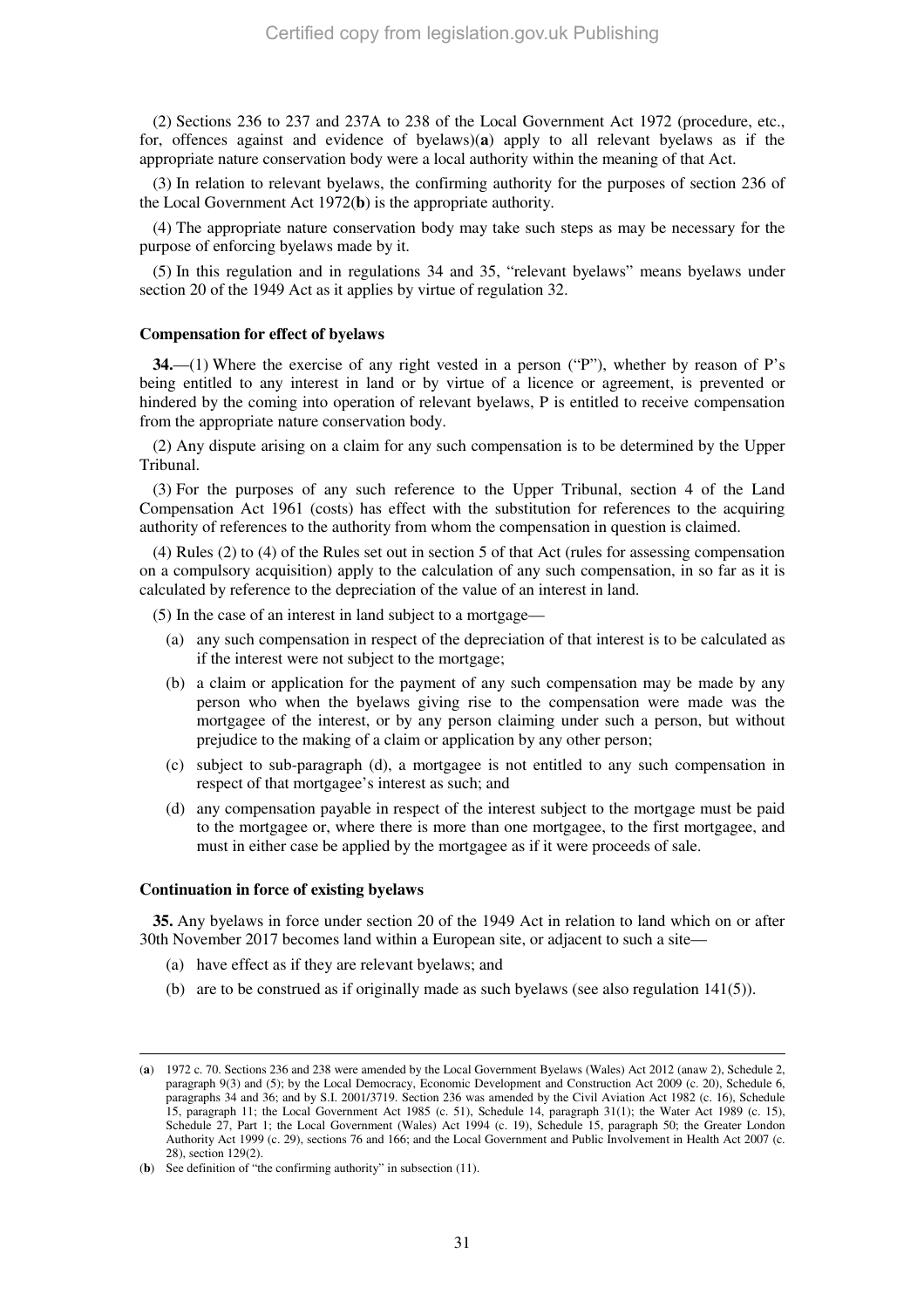#### *Powers of compulsory acquisition*

#### **Powers of compulsory acquisition**

**36.**—(1) The appropriate nature conservation body may acquire compulsorily any interest in land in a European site where it is satisfied that either of the conditions in paragraph (2) is met.

(2) The conditions are—

- (a) that, as respects that interest, it is unable to conclude a management agreement on terms appearing to it to be reasonable; or
- (b) where it has entered into a management agreement as respects such an interest, that a breach of the agreement has occurred which prevents or impairs the satisfactory management of the European site.

(3) Such a breach as is mentioned in paragraph (2)(b) is not to be treated as having occurred by virtue of any act or omission capable of remedy unless there has been default in remedying it within a reasonable time after notice given by the appropriate nature conservation body requiring that act or omission to be remedied.

(4) Any dispute arising as to whether there has been such a breach of a management agreement is to be determined by an arbitrator appointed by the Lord Chancellor.

(5) The power of compulsory acquisition conferred by paragraph (1) on the appropriate nature conservation body may be exercised in any particular case only after authorisation by the appropriate authority.

(6) The Acquisition of Land Act 1981(**a**) and the Compulsory Purchase Act 1965(**b**) apply in relation to the acquisition of any interest in land under paragraph (1).

(7) In this regulation, an "interest", in relation to land, includes any estate in land and any right over land, whether the right is exercisable by virtue of the ownership of an interest in land or by virtue of a licence or agreement, and in particular includes sporting rights.

#### *European marine sites*

#### **Marking of site and advice by nature conservation bodies**

**37.**—(1) The appropriate nature conservation body may deposit or remove markers indicating the existence and extent of a European marine site.

(2) This power is exercisable subject to the obtaining of any necessary marine licence under Part 4 of the Marine Act or any approval required to be obtained from the appropriate authority(**c**) under article 26(2) of the Marine Licensing (Exempted Activities) Order 2011(**d**) or article 25(2) of the Marine Licensing (Exempted Activities) (Wales) Order 2011(**e**).

(3) As soon as possible after a site becomes a European marine site, the appropriate nature conservation body must advise other relevant authorities as to—

- (a) the conservation objectives for that site; and
- (b) any operations which may cause deterioration of natural habitats or the habitats of species, or disturbance of species, for which the site has been designated.

<sup>(</sup>**a**) 1981 c. 67.

<sup>(</sup>**b**) 1965 c. 56.

<sup>(</sup>**c**) For the purposes of regulation 37, the "appropriate authority" in defined in regulation 3(1) of these Regulations as the Secretary of State in relation to England and the Welsh Ministers in relation to Wales. The person responsible for granting approval under article 26(2) of the Marine Licensing (Exempted Activities) Order 2011 or article 25(2) of the Marine Licensing (Exempted Activities) (Wales) Order 2011 is the Secretary of State and Welsh Ministers respectively. (See definition of "licensing authority" in those Regulations).

<sup>(</sup>**d**) S.I. 2011/409, to which there are amendments not relevant to these Regulations.

<sup>(</sup>**e**) S.I. 2011/559 (W. 81), to which there are amendments not relevant to these Regulations.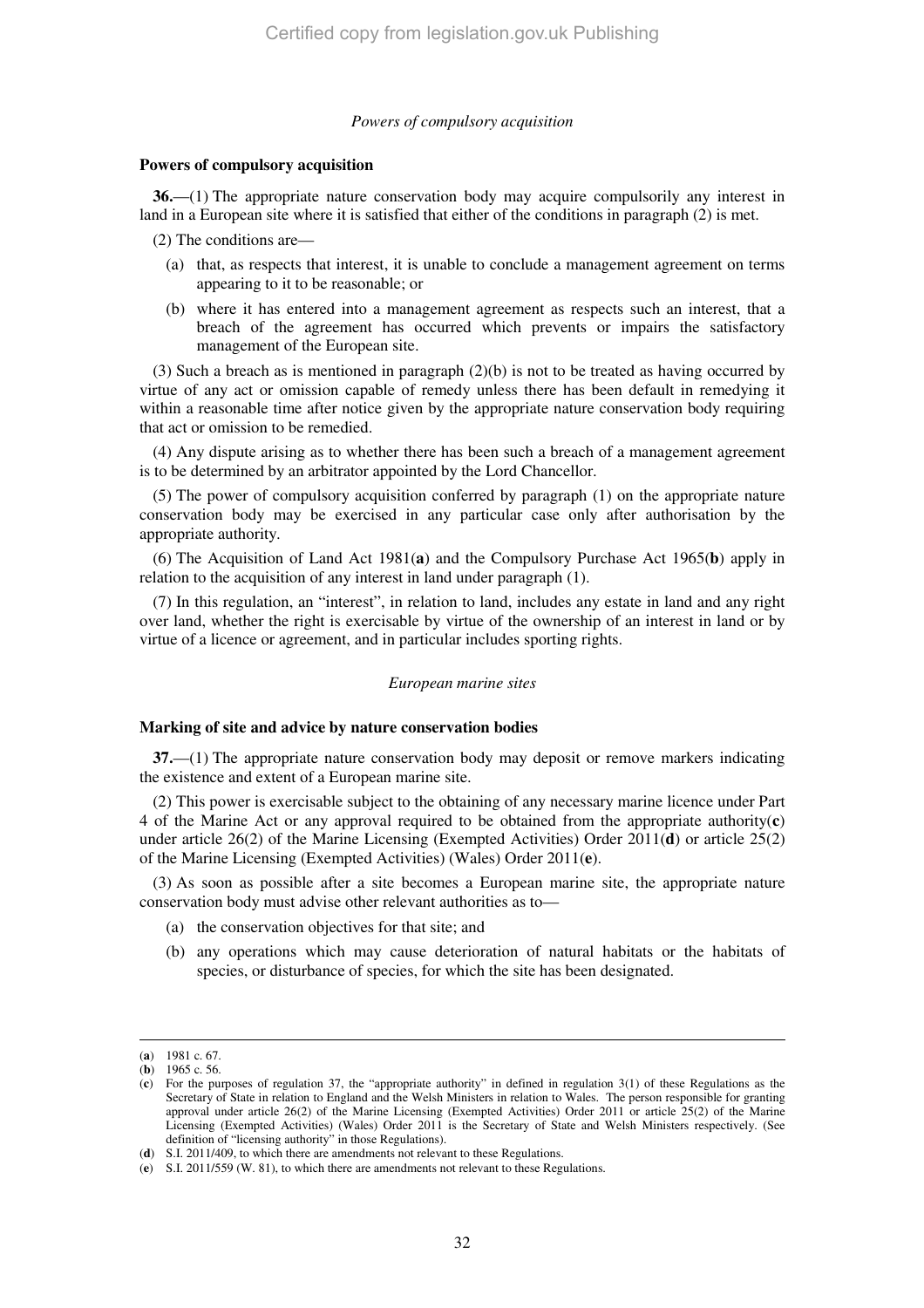#### **Management scheme for European marine site**

**38.**—(1) The relevant authorities, or any of them, may establish for a European marine site a management scheme under which their functions (including any power to make byelaws) are to be exercised so as to secure compliance with the requirements of the Directives in relation to that site.

(2) Only one management scheme may be made for each European marine site.

(3) A management scheme may be amended from time to time.

(4) An authority which has established a management scheme under paragraph (1) must as soon as practicable thereafter send a copy of it to the appropriate nature conservation body.

#### **Direction to establish or amend management scheme**

**39.**—(1) The appropriate authority may give directions to the relevant authorities, or any of them, as to the establishment of a management scheme for a European marine site.

(2) Directions may, in particular—

- (a) require conservation measures specified in the direction to be included in the scheme;
- (b) appoint one of the relevant authorities to co-ordinate the establishment of the scheme;
- (c) set time limits within which any steps are to be taken;
- (d) provide that the approval of the appropriate authority is required before the scheme is established; and
- (e) require any relevant authority to supply to the appropriate authority such information concerning the establishment of the scheme as may be specified in the direction.

(3) The appropriate authority may give directions to the relevant authorities, or any of them, as to the amendment of a management scheme for a European marine site, either generally or in any particular respect.

(4) Any direction under this regulation must be in writing and may be varied or revoked by a further direction.

#### **European marine sites: byelaws and orders**

**40.**—(1) The Marine Management Organisation may make byelaws for the protection of a European marine site in England under section 129 of the Marine Act (byelaws for protection of marine conservation zones in England).

(2) The Welsh Ministers may make orders for the protection of a European marine site in Wales under section 134 of that Act (orders for protection of marine conservation zones in Wales).

(3) The provisions of Chapter 1 of Part 5 of that Act (marine conservation zones) relating to byelaws under section 129 or orders under section 134 apply, with the modifications described in paragraph (4), in relation to byelaws made by virtue of paragraph (1) or (as the case may be) orders made by virtue of paragraph (2).

(4) The modifications are—

- (a) any reference to an MCZ is to be read as a reference to a European marine site;
- (b) in sections 129(1) and 134(1), the reference to furthering the conservation objectives stated for an MCZ is to be read as a reference to protecting a European marine site;
- (c) the reference in section  $129(3)(c)$  to hindering the conservation objectives stated for an MCZ is to be read as a reference to damaging a European marine site.

#### *Nature conservation policy in planning contexts*

#### **Nature conservation policy in planning contexts**

**41.**—(1) For the purposes of the relevant provisions, policies relating to the development and use of land or in respect of the conservation of the natural beauty and amenity of the land are to be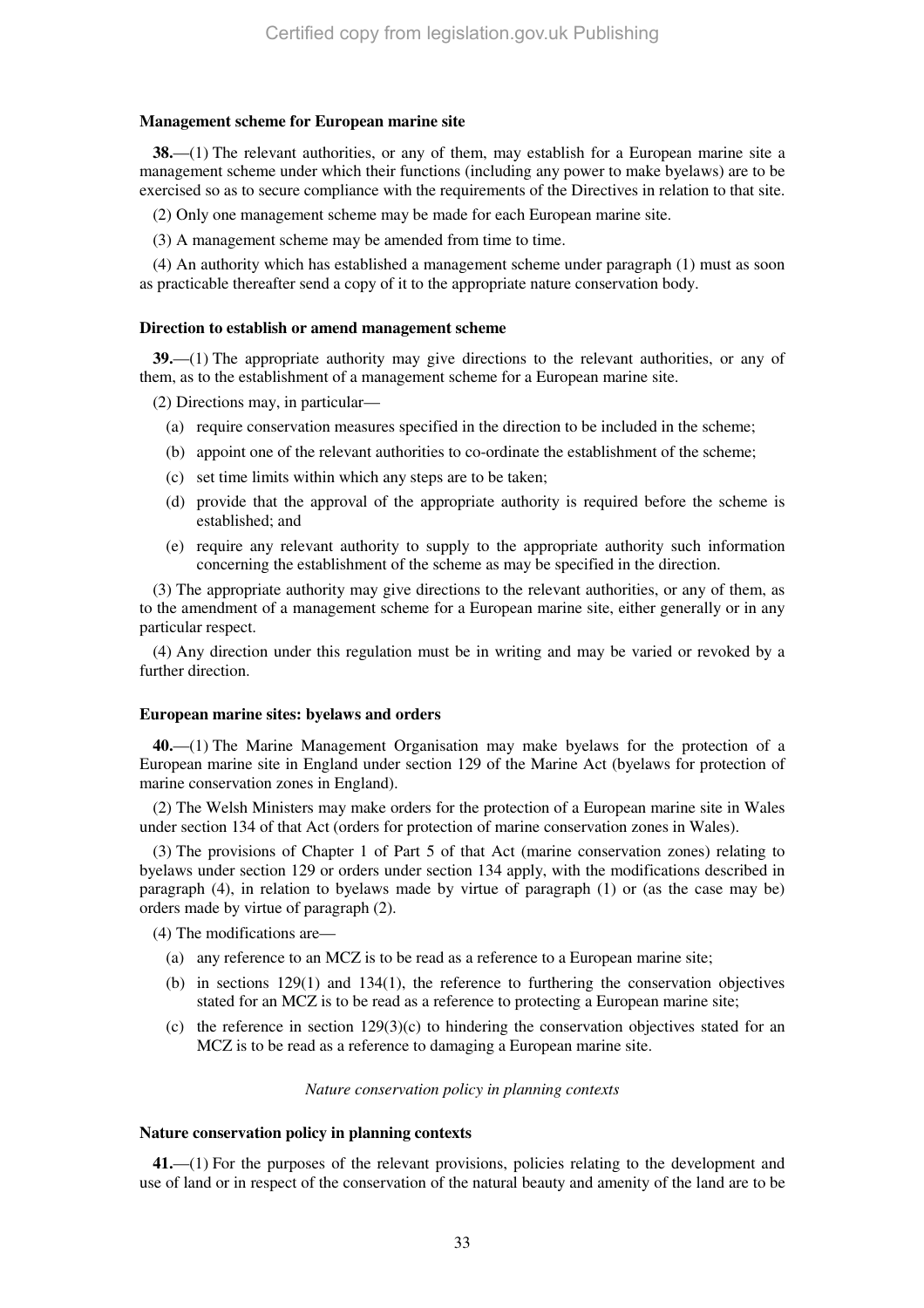taken to include policies encouraging the management of features of the landscape of the kinds described in paragraph (3).

(2) In paragraph  $(1)$ , the "relevant provisions" means—

- (a) in relation to the development and use of land—
	- (i) section 17(3) of the Planning and Compulsory Purchase Act 2004 (local development documents)(**a**); and
	- (ii) section  $62(2)(b)$  of that Act (local development plan); and
- (b) in relation to the conservation of the natural beauty and amenity of the land—
	- (i) section  $12(3A)$  of the TCPA 1990 (preparation of unitary development plan)(**b**);
	- (ii) section 31(3) of that Act (structure plans: continuity, form and content)(**c**); and
	- (iii) section  $36(3)$  of that Act (local plans)(**d**).

(3) The features of the landscape referred to in paragraph (1) are those which, by virtue of their linear and continuous structure (such as rivers with their banks or the traditional systems of marking field boundaries) or their function as "stepping stones" (such as ponds or small woods), are essential for the migration, dispersal and genetic exchange of wild species.

(4) Where the Secretary of State considers it necessary, the Secretary of State must include in a national policy statement under Part 2 of the Planning Act 2008 (national policy statements)(**e**) policy that encourages the management of features of the landscape of the kinds described in paragraph (3).

## PART 3

## Protection of species

#### *Protection of animals*

#### **European protected species of animals**

**42.**—(1) Schedule 2 lists those species of animals listed in Annex IV(a) to the Habitats Directive which have a natural range which includes any area in Great Britain.

(2) References in this Part to a "European protected species" of animal are to any of those species.

#### **Protection of certain wild animals: offences**

**43.**—(1) A person who—

- (a) deliberately captures, injures or kills any wild animal of a European protected species,
- (b) deliberately disturbs wild animals of any such species,
- (c) deliberately takes or destroys the eggs of such an animal, or
- (d) damages or destroys a breeding site or resting place of such an animal,

is guilty of an offence.

<sup>(</sup>**a**) 2004 c. 5. Section 17(3) was amended by the Planning Act 2008 (c. 29), section 180(3)(b).

<sup>(</sup>**b**) Section 12(3A) was inserted by the Planning and Compensation Act 1991 (c. 34), paragraph 2(1) of Schedule 4, and was repealed by the Planning and Compulsory Purchase Act 2004 (c. 5), Schedule 9, but (in relation to England only) subject to transitional provisions contained in Schedule 8 to that Act.

<sup>(</sup>**c**) Section 31(3) was substituted by the Planning and Compensation Act 1991 (c. 34) ("the 1991 Act"), Schedule 4, paragraph 16, and was repealed by the Planning and Compulsory Purchase Act 2004 (c. 5) ("the 2004 Act"), Schedule 9, subject to transitional provisions contained in Schedule 8 to that Act.

<sup>(</sup>**d**) Section 36 was substituted by the 1991 Act, Schedule 4, paragraph 17, and was repealed by the 2004 Act, Schedule 9, subject to transitional provisions contained in Schedule 8 to that Act.

<sup>(</sup>**e**) 2008 c. 29.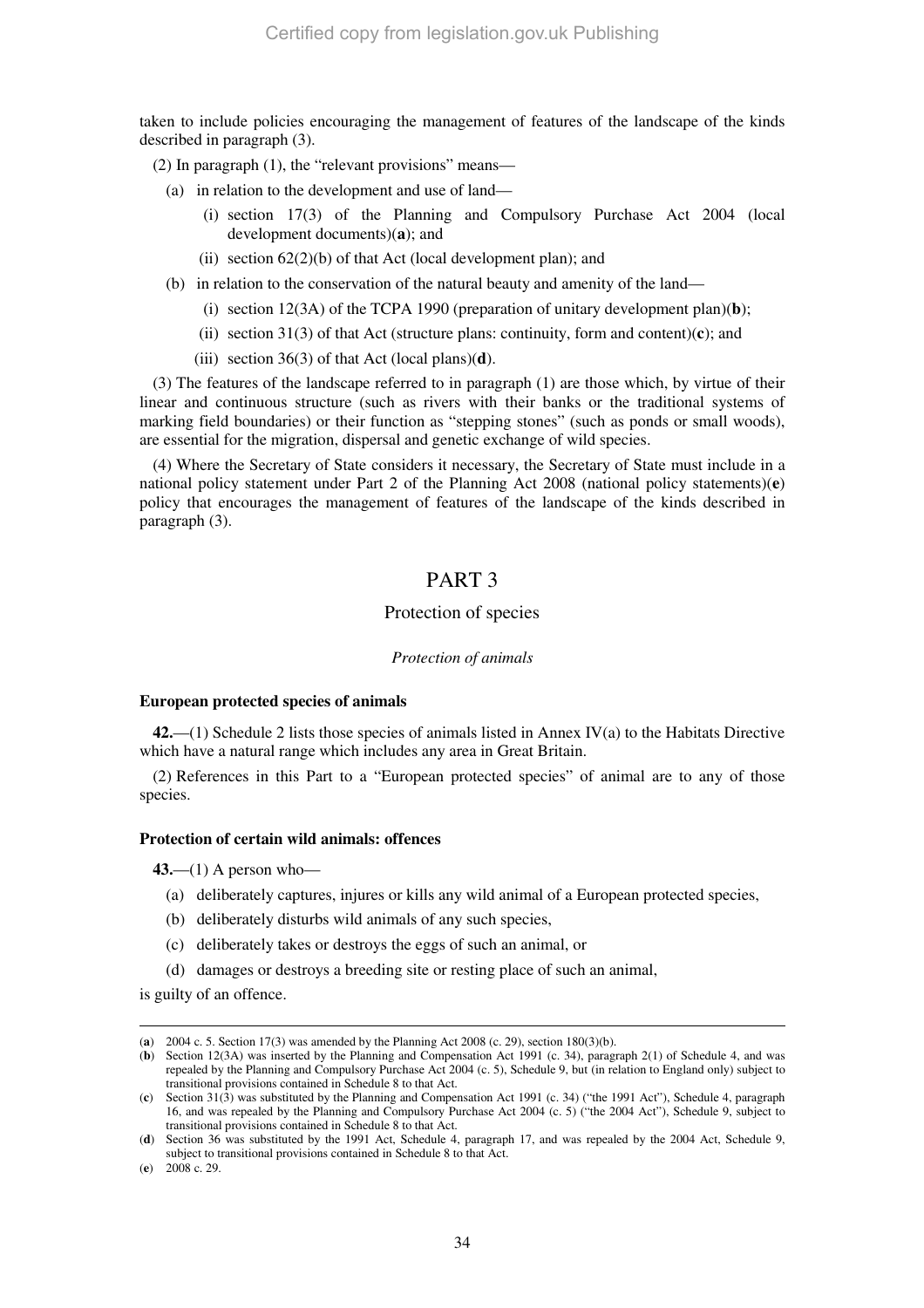(2) For the purposes of paragraph (1)(b), disturbance of animals includes in particular any disturbance which is likely—

- (a) to impair their ability—
	- (i) to survive, to breed or reproduce, or to rear or nurture their young; or
	- (ii) in the case of animals of a hibernating or migratory species, to hibernate or migrate; or
- (b) to affect significantly the local distribution or abundance of the species to which they belong.
- (3) It is an offence for any person—
	- (a) to be in possession of, or to control,
	- (b) to transport,
	- (c) to sell or exchange, or
	- (d) to offer for sale or exchange,

anything to which this paragraph applies.

(4) Paragraph (3) applies to—

- (a) any live or dead animal or part of an animal—
	- (i) which has been taken from the wild, and
	- (ii) which is of a species or subspecies listed in Annex IV(a) to the Habitats Directive; and
- (b) anything derived from such an animal or any part of such an animal.
- (5) Paragraphs (1) and (3) apply regardless of the stage of the life of the animal in question.

(6) Unless the contrary is shown, in any proceedings for an offence under paragraph (1) the animal in question is presumed to have been a wild animal.

(7) In any proceedings for an offence under paragraph (3), where it is alleged that an animal or a part of an animal was taken from the wild, it is presumed, unless the contrary is shown, that that animal or part of an animal was taken from the wild.

(8) A person guilty of an offence under this regulation is liable on summary conviction to imprisonment for a term not exceeding six months or to a fine, or to both.

(9) Guidance as to the application of the offences in paragraph (1)(b) or (d) in relation to particular species of animals or particular activities may be published by—

- (a) the appropriate authority; or
- (b) the appropriate nature conservation body, with the approval of the appropriate authority.

 $(10)$  In proceedings for an offence under paragraph  $(1)(b)$  or  $(d)$ , a court must take into account any relevant guidance published under paragraph (9).

(11) In deciding upon the sentence for a person convicted of an offence under paragraph  $(1)(d)$ , the court must in particular have regard to whether that person could reasonably have avoided the damage to or destruction of the breeding site or resting place concerned.

#### **Protection of certain wild animals: defences**

**44.**—(1) A person ("P") is not guilty of the offence under regulation 43(1)(a) of deliberately capturing a wild animal of a European protected species, or an offence under regulation 43(3)(a) or (b), if P shows that the act in question—

- (a) was in relation to an animal that had been disabled otherwise than by P's unlawful act; and
- (b) was done solely for one or both of the purposes of—
	- (i) tending it and releasing it when no longer disabled; or
	- (ii) releasing it after it had been tended.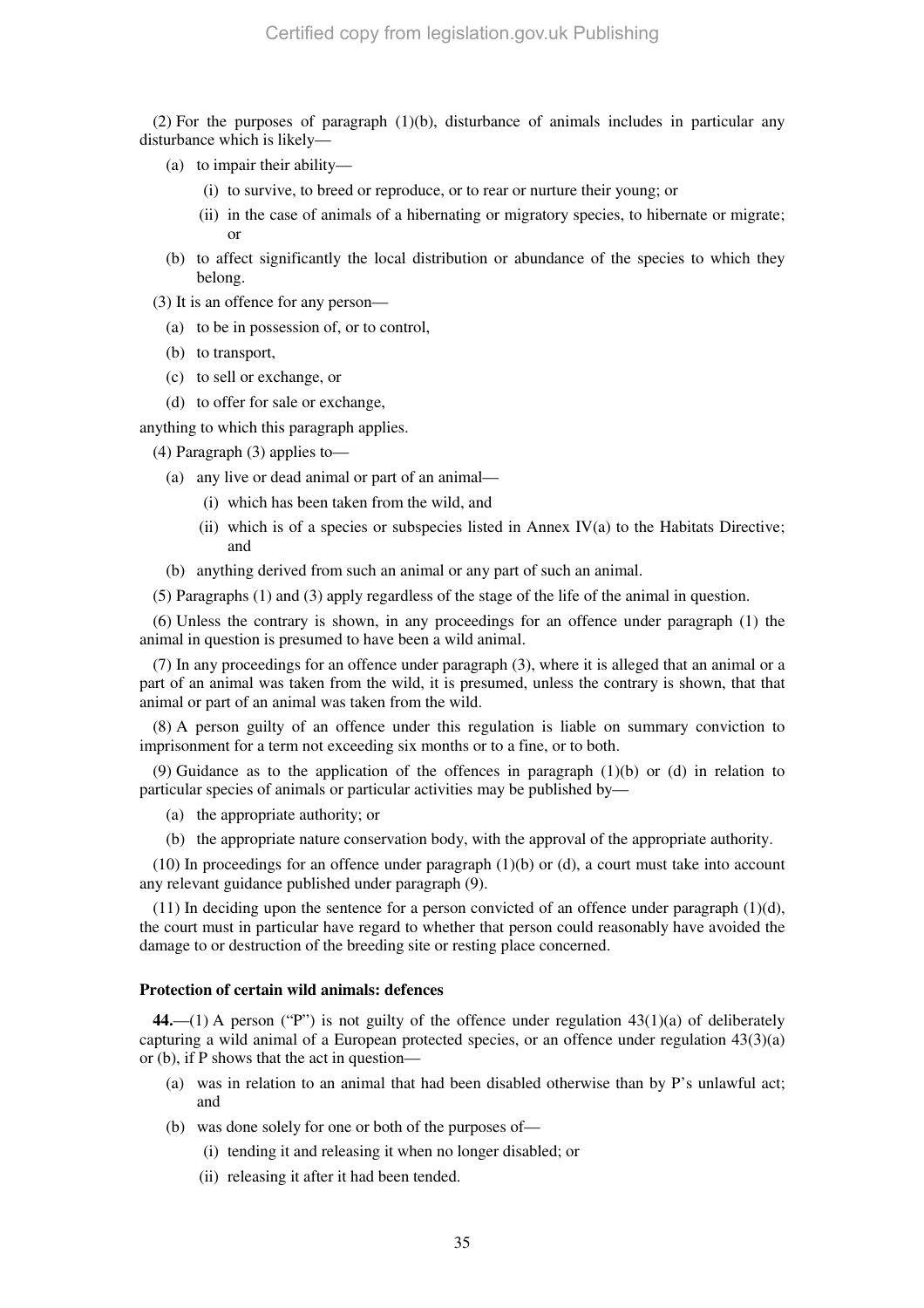(2) A person ("P") is not guilty of an offence under regulation  $43(1)(a)$  or  $43(3)(a)$  or (b) if P shows that the act in question—

- (a) was in relation to an animal that had been seriously disabled otherwise than by P's unlawful act and that there was no reasonable chance of its recovering; and
- (b) was done solely for one or both of the purposes of—
	- (i) ending the animal's life; or
	- (ii) disposing of it (otherwise than by sale or exchange) as soon as practicable after it was dead.

(3) A person is not guilty of the offence under regulation  $43(1)(a)$  of deliberately injuring a wild animal of a European protected species if that person shows that this was done solely—

- (a) for the purpose of taking a sample by virtue of any of the sampling provisions; or
- (b) for the purpose of taking a sample to be used in evidence in any criminal proceedings in respect of an offence specified in paragraph (11) (wherever the offence was committed).

(4) A person is not guilty of an offence under regulation 43(3)(a) or (b) if that person shows that the act in question was done solely for one or more of the purposes of—

- (a) investigating whether an offence specified in paragraph (11) was being or had been committed (wherever the offence was committed);
- (b) bringing, conducting, or giving evidence in, any criminal proceedings in respect of any such offence; or
- (c) giving effect to an order under any of the forfeiture provisions.

(5) Subject to paragraph (6), a person who shows that the animal or part of the animal in question, or the animal or part of the animal from which the thing in question is derived, was lawfully taken from the wild is not guilty of an offence under regulation 43(3).

(6) The defence in paragraph (5) does not apply—

- (a) in respect of the offences in regulation  $43(3)(a)$  and (b) if—
	- (i) the animal or part in question is an animal, or part of an animal, of a European protected species or of the species *Lacerta vivipara pannonica* (viviparous lizard) or *Lycaena dispar* (the large copper butterfly), or the thing in question is derived from such an animal; and
	- (ii) the animal, part or thing in question was in the defendant's possession or control, or transported by the defendant, for the purpose of sale or exchange; or
- (b) in respect of the offences in regulation  $43(3)(c)$  and (d), if the animal or part in question is an animal, or part of an animal, of any of the species referred to in sub-paragraph  $(a)(i)$ , or the thing in question is derived from such an animal.

(7) For the purposes of paragraph (5) an animal, or part of an animal, is treated as having been lawfully taken from the wild if—

- (a) it was taken from the wild in the European territory of a member State, being territory to which the TFEU applies, without contravention of the law of that member State and before the implementation date; or
- (b) it was taken from the wild elsewhere.

(8) A person is not guilty of an offence under regulation 43(3) if that person shows that the animal or part of the animal, or the animal from which the thing in question is derived—

- (a) is of a species listed in the second column of Schedule 3 and was from a population occurring in a country or area which is specified in respect of that species in the third column of that Schedule;
- (b) is of the species *Capra aegagrus* (wild goat) and was not from a naturally occurring population;
- (c) is of the subspecies *Ovis gmelini musimon* (European mouflon) and was not from a naturally occurring population in Corsica or Sardinia; or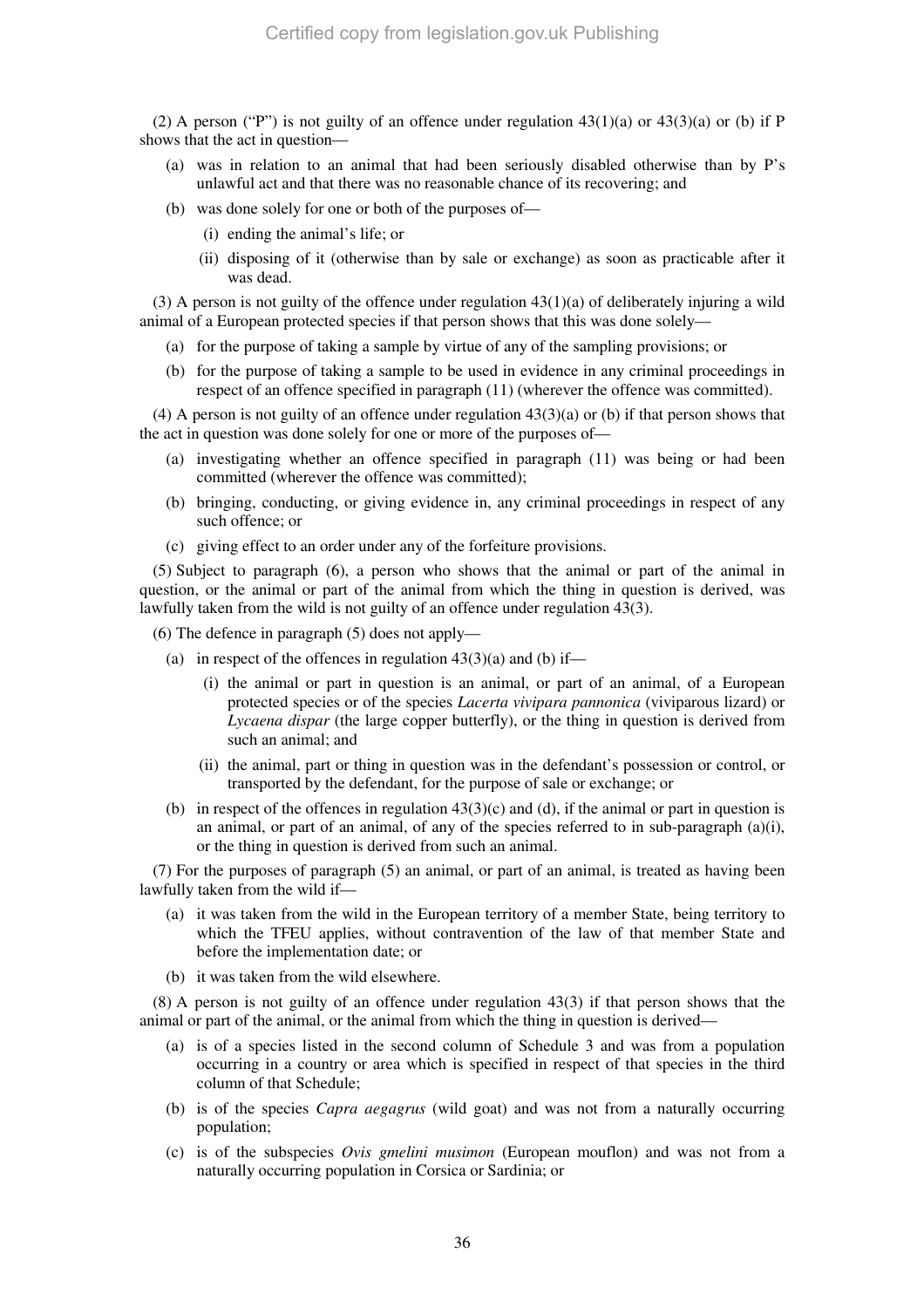(d) is of the species *Coregonus oxyrhynchus* (houting) and either was from Finland or was not from an anadromous population.

(9) The defences in paragraphs (1) to (4) do not apply where it is shown by the prosecution that the defendant's action did not satisfy the conditions in paragraph (10).

(10) Those conditions are that—

- (a) there was no satisfactory alternative; and
- (b) the action was not detrimental to the maintenance of the population of the species concerned at a favourable conservation status in their natural range.
- (11) For the purposes of paragraphs  $(3)(b)$  and  $(4)(a)$  and  $(b)$ , the specified offences are—
	- (a) an offence under any of the following sections of the WCA 1981—
		- (i) section 9 (protection of certain wild animals)(**a**);
		- (ii) section 11 (prohibition of certain methods of killing or taking wild animals)(**b**);
		- (iii) section 17 (false statements made for obtaining registration or licence etc.)(**c**); or
		- (iv) section 18 (attempts to commit offences etc.) which relates to an offence under section 9 or 11;
	- (b) an offence under any of the following provisions—
		- (i) regulation 43 (protection of certain wild animals: offences);
		- (ii) regulation 45 (prohibition of certain methods of capturing or killing wild animals);
		- (iii) regulation 59 (false statements made for obtaining licence), where that offence relates to the obtaining of a licence under regulation 55 (licences for certain activities relating to animals or plants); or
		- (iv) regulation 122 (attempts and possession of means of committing offence), where that offence relates to an offence under regulation 43 or 45;
	- (c) an offence under the 1997 Regulations or an offence of attempting to commit such an offence; or
	- (d) an offence under regulation 45 (protection of wild animals listed in Annex IV(a) to the Habitats Directive), 47 (prohibition of certain methods of capturing or killing wild animals) or 57 (false statements made for obtaining licence) of the Offshore Marine Conservation Regulations, an offence of attempting to commit an offence under regulation 45 or 47 of those Regulations, or an offence under regulation 71 of those Regulations (possession of means of committing offence) which relates to an offence under regulation 45 or 47 of those Regulations.

(12) For the purposes of any proceedings for an offence under regulation 43(3), the common names given in parentheses in paragraphs (6) and (8) are to be disregarded.

#### **Prohibition of certain methods of capturing or killing wild animals**

**45.**—(1) This regulation applies in relation to the capturing or killing of a wild animal—

- (a) of any of the species listed in Schedule 4 (which lists those species listed in Annex  $V(a)$ to the Habitats Directive, and to which Article 15 of that Directive applies, which have a natural range which includes any area of Great Britain); or
- (b) of a European protected species, where the capturing or killing of such animals is permitted in accordance with these Regulations.
- (2) It is an offence to use for the purpose of capturing or killing any such wild animal—
- (a) any of the means listed in paragraph (3) or (4);

<sup>(</sup>**a**) Section 9 was amended by the Countryside and Rights of Way Act 2000 (c. 37), Schedule 12, paragraph 5(b); and by S.I. 2007/1843 and 2011/1043.

<sup>(</sup>**b**) Section 11 was amended by the Wildlife and Countryside (Amendment) Act 1991 (c. 39), section 2.

<sup>(</sup>**c**) Section 17 was amended by the Countryside and Rights of Way Act 2000 (c. 37), Schedule 16, Part 4.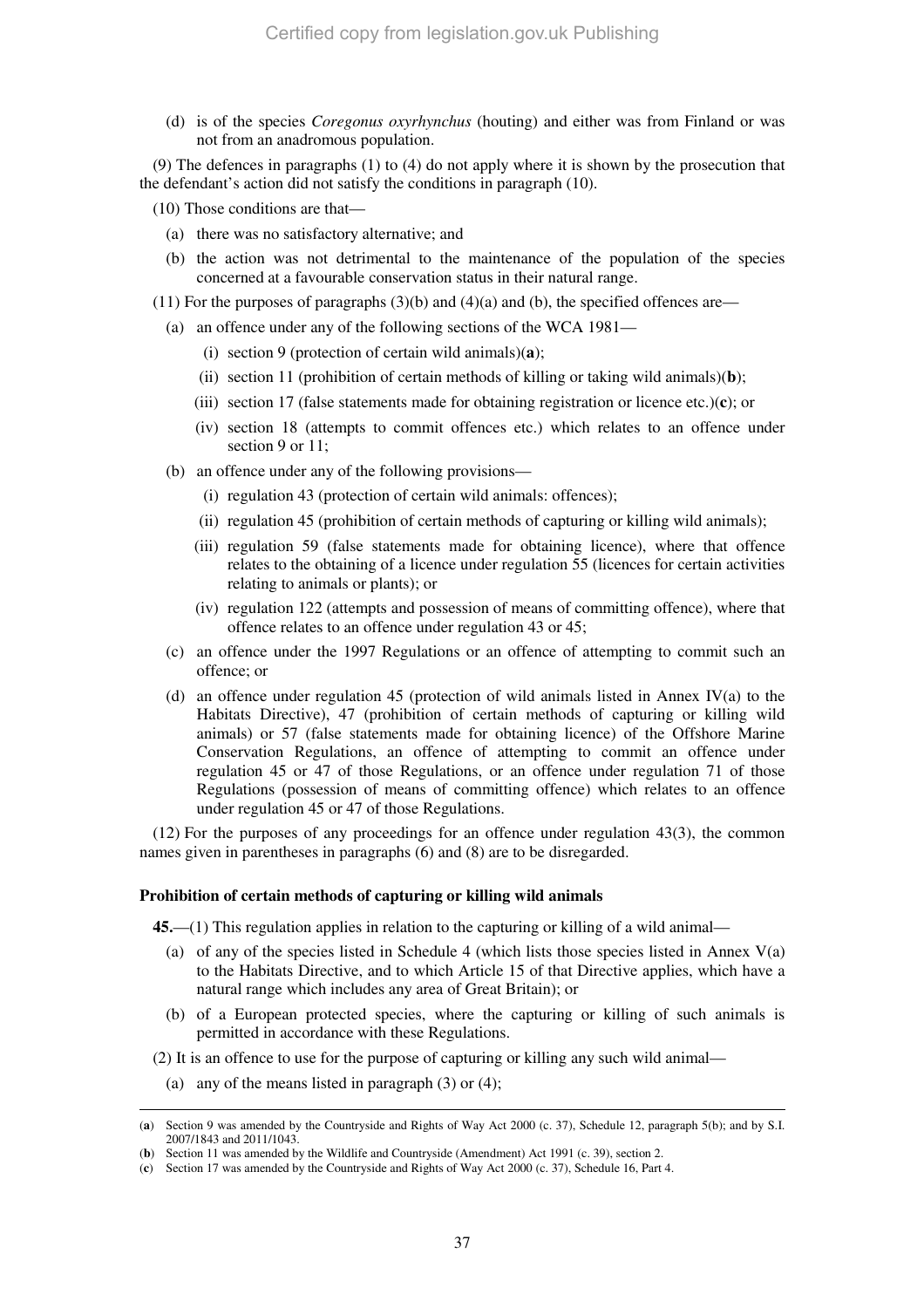- (b) any form of capturing or killing from the modes of transport listed in paragraph (5); or
- (c) any other means of capturing or killing which is indiscriminate and capable of causing the local disappearance of, or serious disturbance to, a population of any species of animal listed in Schedule 4 or any European protected species of animal.
- (3) The prohibited means of capturing or killing mammals are—
	- (a) the use of blind or mutilated animals as live decoys;
	- (b) tape recorders;
	- (c) electrical and electronic devices capable of killing or stunning;
	- (d) artificial light sources;
	- (e) mirrors and other dazzling devices;
	- (f) devices for illuminating targets;
	- (g) sighting devices for night shooting comprising an electronic image magnifier or image converter;
	- (h) explosives;
	- (i) nets which are non-selective according to their principle or their conditions of use;
	- (j) traps which are non-selective according to their principle or their conditions of use;
	- (k) crossbows;
	- (l) poisons and poisoned or anaesthetic bait;
	- (m) gassing or smoking out; and
	- (n) semi-automatic or automatic weapons with a magazine capable of holding more than two rounds of ammunition.
- (4) The prohibited means of capturing or killing fish are—
	- (a) poison; and
	- (b) explosives.

(5) The prohibited modes of transport are—

- (a) aircraft; and
- (b) moving motor vehicles.

(6) A person guilty of an offence under this regulation is liable on summary conviction to imprisonment for a term not exceeding six months or to a fine, or to both.

## *Protection of plants*

### **European protected species of plants**

**46.**—(1) Schedule 5 lists those species of plants listed in Annex IV(b) to the Habitats Directive which have a natural range which includes any area in Great Britain.

(2) References in this Part to a "European protected species" of plant are to any of those species.

### **Protection of certain wild plants: offences**

**47.**—(1) It is an offence deliberately to pick, collect, cut, uproot or destroy a wild plant of a European protected species.

(2) It is an offence for any person—

- (a) to be in possession of, or to control,
- (b) to transport,
- (c) to sell or exchange, or
- (d) to offer for sale or exchange,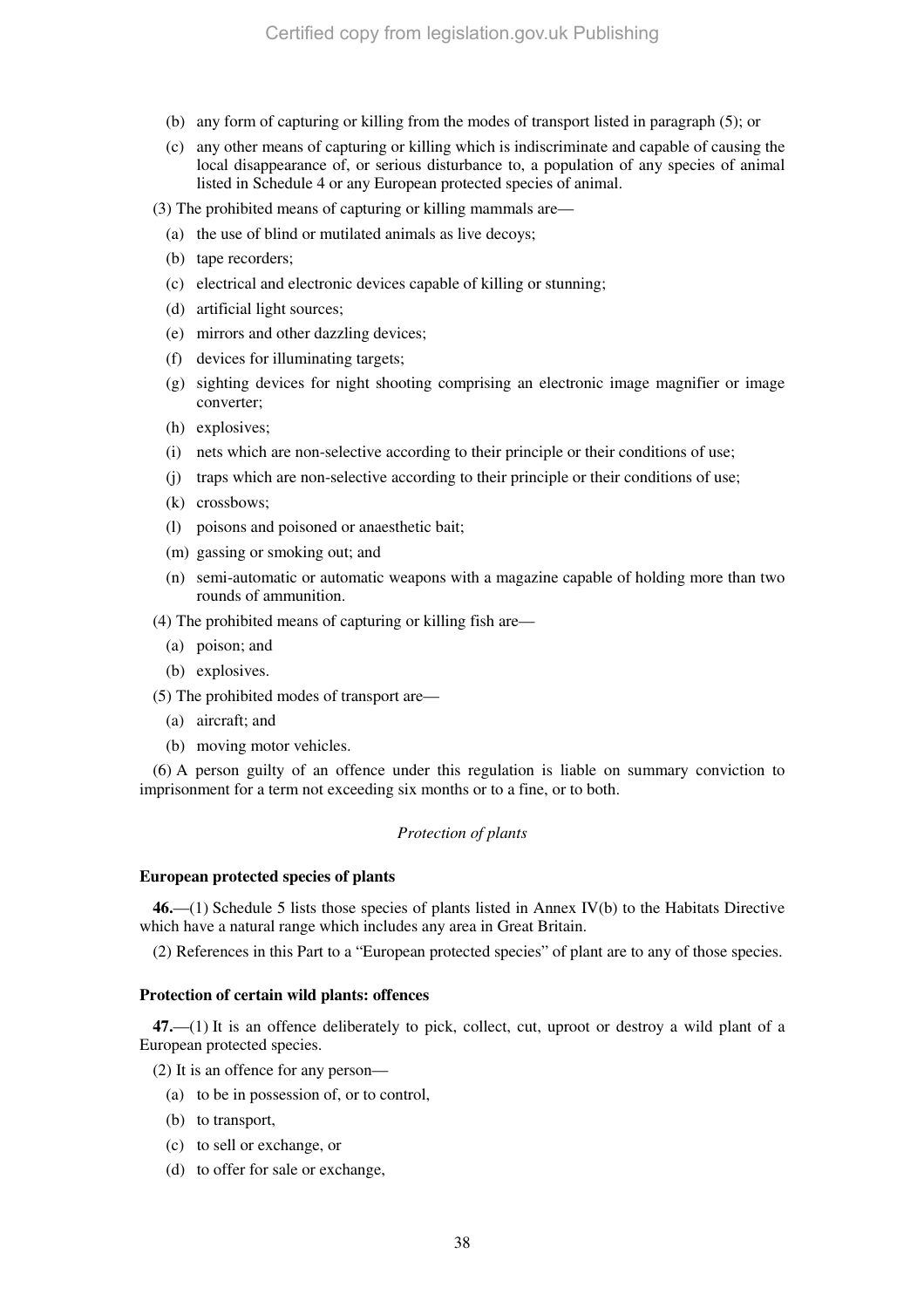anything to which this paragraph applies.

(3) Paragraph (2) applies to—

- (a) any live or dead plant or part of a plant—
	- (i) which has been taken in the wild, and
	- (ii) which is of a species or subspecies listed in Annex II(b) (other than any bryophyte) or Annex IV(b) to the Habitats Directive; and
- (b) anything derived from such a plant or any part of such a plant.

(4) Paragraphs (1) and (2) apply regardless of the stage of the biological cycle of the plant in question.

(5) Unless the contrary is shown, in any proceedings for an offence under paragraph (1) the plant in question is presumed to have been a wild plant.

(6) In any proceedings for an offence under paragraph (2), where it is alleged that a plant or a part of a plant was taken in the wild, it is presumed, unless the contrary is shown, that that plant or part of a plant was taken in the wild.

(7) A person guilty of an offence under this regulation is liable on summary conviction to imprisonment for a term not exceeding six months or to a fine, or to both.

#### **Protection of certain wild plants: defences**

**48.**—(1) A person is not guilty of the offence under regulation 47(1) of picking or cutting a wild plant of a European protected species if this was done solely—

- (a) for the purpose of taking a sample by virtue of any of the sampling provisions; or
- (b) for the purpose of taking a sample to be used in evidence in any criminal proceedings in respect of an offence specified in paragraph (6) (wherever the offence was committed).

(2) A person is not guilty of an offence under regulation 47(2)(a) or (b) if that person shows that the act in question was done solely for one or more of the purposes of—

- (a) investigating whether an offence specified in paragraph (6) was being or had been committed (wherever the offence was committed);
- (b) bringing, conducting, or giving evidence in, any criminal proceedings in respect of any such offence; or
- (c) giving effect to an order under any of the forfeiture provisions.

(3) Subject to paragraph (4), a person who shows that the plant or part of the plant in question, or the plant or part of the plant from which the thing in question is derived, was lawfully taken in the wild, is not guilty of an offence under regulation 47(2).

(4) The defence in paragraph (3) does not apply—

- (a) in respect of the offences in regulation  $47(2)(a)$  and (b) if—
	- (i) the plant or part in question is a plant, or part of a plant, of a European protected species, or the thing in question is derived from such a plant; and
	- (ii) the plant, part or thing in question was in the defendant's possession or control, or transported by the defendant, for the purpose of sale or exchange; or
- (b) in respect of the offences in regulation  $47(2)(c)$  and (d), if the plant or part in question is a plant, or part of a plant, of a European protected species, or the thing in question is derived from such a plant.

(5) For the purposes of paragraph (3) a plant, or part of a plant, is treated as having been lawfully taken in the wild if—

- (a) it was taken in the wild in the European territory of a member State, being territory to which the TFEU applies, without contravention of the law of that member State and before the implementation date; or
- (b) it was taken in the wild elsewhere.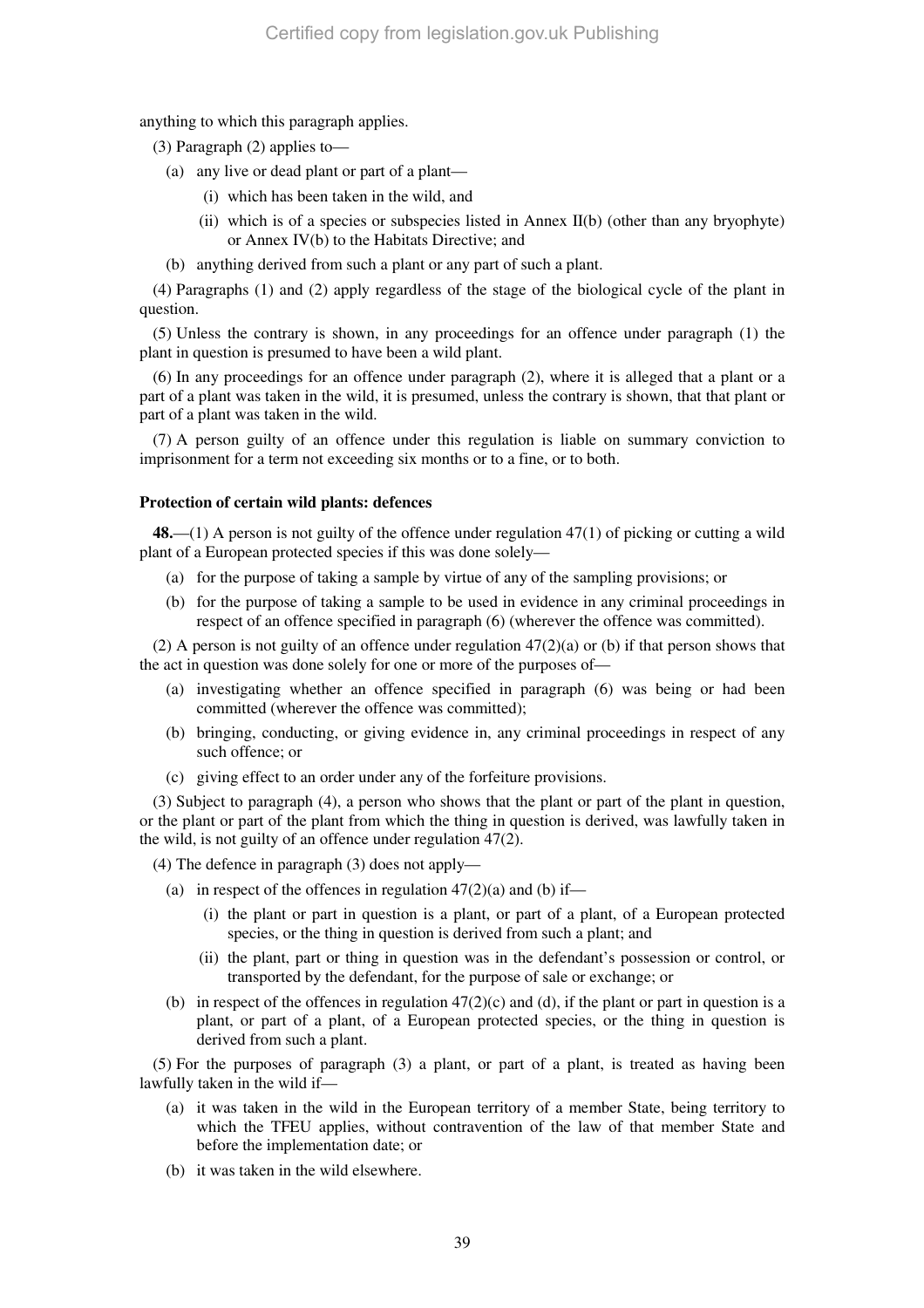- (6) For the purposes of paragraphs  $(1)(b)$  and  $(2)(a)$  and  $(b)$ , the specified offences are—
	- (a) an offence under any of the following sections of the WCA 1981—
		- (i) section 13 (protection of wild plants);
		- (ii) section 17 (false statements made for obtaining registration or licence etc.);
		- (iii) section 18 (attempts to commit offences etc.) which relates to an offence under section 13;
	- (b) an offence under any of the following provisions—
		- (i) regulation 47;
		- (ii) regulation 59, where that offence relates to the obtaining of a licence under regulation 55; or
		- (iii) regulation 122, where that offence relates to an offence under regulation 47;
	- (c) an offence under the 1997 Regulations or an offence of attempting to commit such an offence; or
	- (d) an offence under regulation 49 (offences relating to wild plants listed in Annex IV(b) to the Habitats Directive) or 57 (false statements made for obtaining licence) of the Offshore Marine Conservation Regulations, an offence of attempting to commit an offence under regulation 49 of those Regulations, or an offence under regulation 71 of those Regulations (possession of means of committing offence) which relates to an offence under regulation 49 of those Regulations.

#### *Interpretation of Part 3*

### **Interpretation of Part 3**

**49.** In this Part—

"the 1997 Regulations" means the Control of Trade in Endangered Species (Enforcement) Regulations 1997(**a**);

"the forfeiture provisions" means—

- (a) section 21(6) of the WCA 1981 (penalties, forfeitures etc.)(**b**);
- (b) regulation 11 of the 1997 Regulations (forfeiture); or
- (c) regulation 128 of these Regulations;

"the implementation date" means—

- (a) where the relevant State became a member State before 10th June 1994, 10th June 1994, and
- (b) in any other case, the date on which the relevant State became a member State;
- "relevant State" means (as the case may be) the State in whose territory—
- (a) the animal, or part of it, was taken from the wild; or
- (b) the plant, or part of it, was taken in the wild;
- "the sampling provisions" means—
- (a) the following provisions of the WCA 1981—
	- (i) section 18C (Group 1 offences and licences: examining specimens and taking samples)(**c**)
	- (ii) section 18E (Group 2 offences: examining specimens and taking samples)(**d**); or

<sup>-</sup>(**a**) S.I. 1997/1372, amended by S.I. 2005/1674, 2007/2952, 2009/1773, and 2011/1043.

<sup>(</sup>**b**) Section 21(6) was amended by the Natural Environment and Rural Communities Act 2006 (c. 16) ("the 2006 Act"), Schedule 11, paragraph 73(1).

<sup>(</sup>**c**) Section 18C was inserted by the 2006 Act, Schedule 5, paragraph 1.

<sup>(</sup>**d**) Section 18E was inserted by the 2006 Act, Schedule 5, paragraph 1.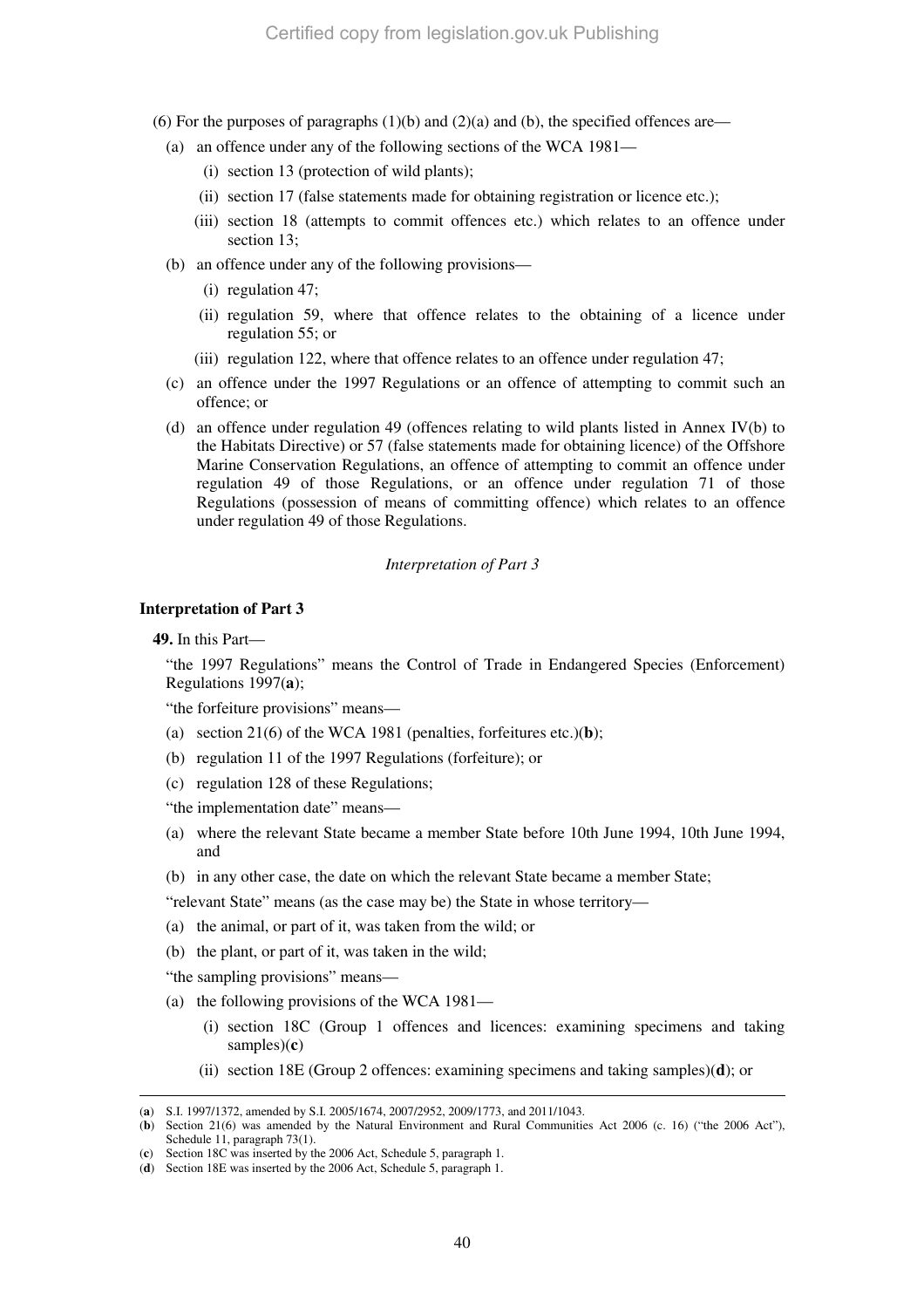- (iii) section 19XA (constables' powers in connection with samples)(**a**);
- (b) regulation 9(3) and (5) of the 1997 Regulations (powers of entry);
- (c) regulation 119 and 120 of these Regulations; or
- (d) regulation 63(2) of the Offshore Marine Conservation Regulations (powers relating to specimens);

"the TFEU" means the Treaty on the Functioning of the European Union.

# PART 4

### Additional protection of habitats and wild animals and plants

### *Surveillance and monitoring*

### **Surveillance of conservation status of habitats and species**

**50.**—(1) The appropriate authority must make arrangements in accordance with paragraphs (4) to (6) for the surveillance of the conservation status of natural habitat types of Community interest and species of Community interest, and in particular priority natural habitat types and priority species.

(2) In respect of the arrangements made by the Secretary of State under paragraph (1), the Secretary of State must, from time to time—

- (a) consult the devolved administrations;
- (b) provide the devolved administrations with such information as the Secretary of State considers appropriate that has been derived from the surveillance which has been arranged; and
- (c) review those arrangements and, if appropriate, revise them.

(3) In respect of the arrangements made by the Welsh Ministers under paragraph (1), the Welsh Ministers must, from time to time—

- (a) consult the Secretary of State and the other devolved administrations;
- (b) provide the Secretary of State and the other devolved administrations with such information as the Welsh Ministers consider appropriate that has been derived from the surveillance which has been arranged; and
- (c) review those arrangements and, if appropriate, revise them.

(4) The appropriate nature conservation body must—

- (a) assess how and to what extent surveillance of the conservation status of each relevant habitat type and species is to be carried out, having regard to—
	- (i) whether a habitat or species is a priority natural habitat type or priority species; and
	- (ii) the conservation status of the habitat or species; and
- (b) advise the appropriate authority as to the need for such surveillance.

(5) The appropriate authority must ensure that the necessary surveillance is carried out on an ongoing basis.

(6) Surveillance for the purposes of this regulation may be carried out by—

(a) a nature conservation body; or

-

(b) any other person acting pursuant to, and in accordance with, an agreement with the appropriate authority or a nature conservation body.

<sup>(</sup>**a**) Section 19XA was inserted by the 2006 Act, Schedule 5, paragraph 3, and amended by the Criminal Justice and Immigration Act 2008 (c. 4), Schedule 26, paragraph 7.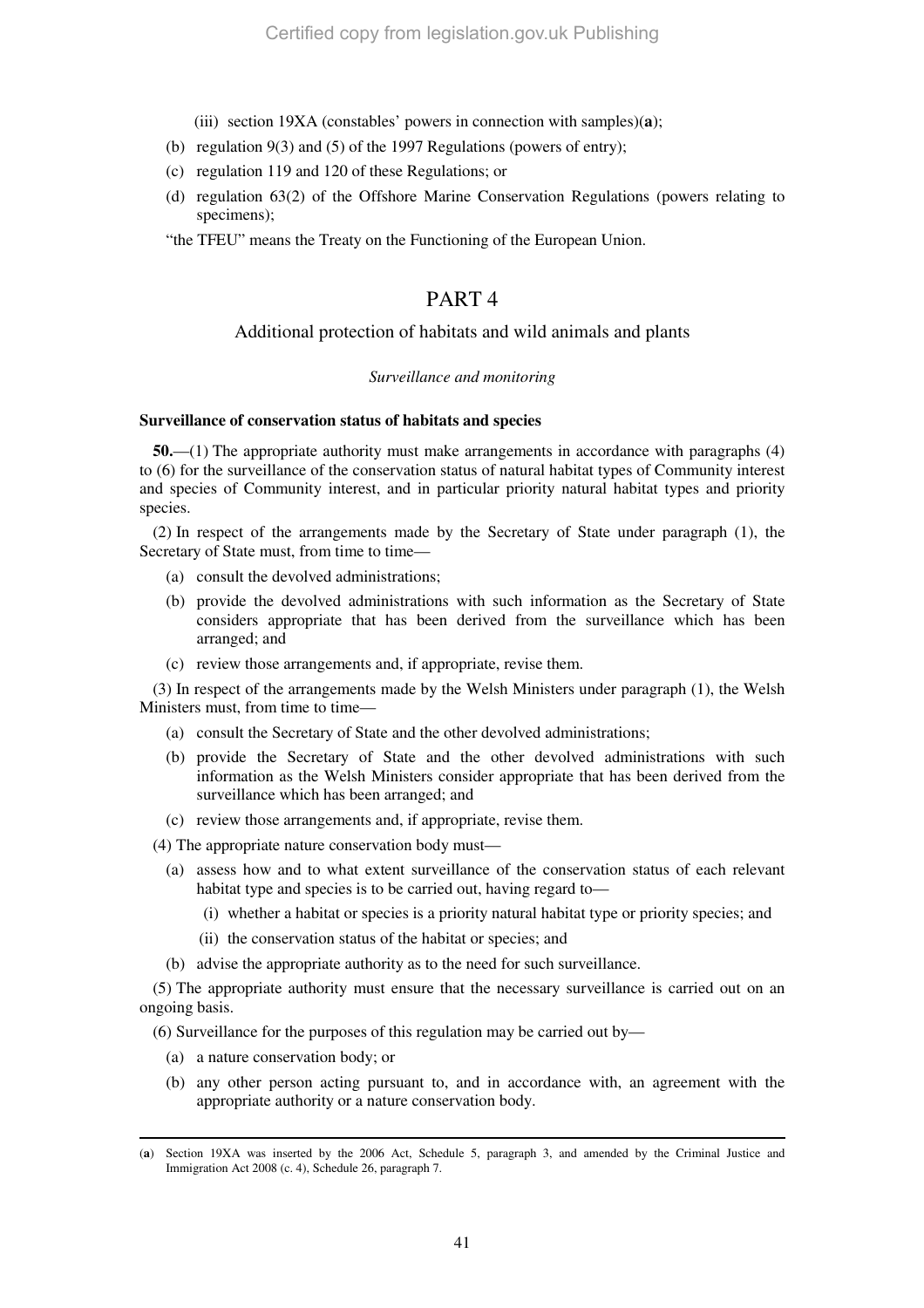(7) In this regulation—

"natural habitat types of Community interest" has the meaning given by Article 1(c) of the Habitats Directive (interpretation);

"relevant habitat type or species" means a natural habitat type or species of Community interest;

"species of Community interest" has the meaning given by Article  $1(g)$  of the Habitats Directive.

#### **Protection of certain animals and plants from exploitation**

**51.**—(1) The appropriate authority must, as required in the light of information derived from surveillance arranged under regulation 50 or otherwise arranged for the purpose of Article 11 of the Habitats Directive (surveillance), ensure that measures are taken for the purpose specified in paragraph (2).

(2) The purpose is to ensure that—

- (a) the taking in the wild of specimens of a species listed in Annex V to the Habitats Directive, and
- (b) the exploitation of such specimens,

are compatible with the maintenance of that species at a favourable conservation status.

(3) Where measures are required under paragraph (1), the appropriate authority must make arrangements for surveillance for the purpose of establishing whether the taking in the wild of specimens of the species concerned, and the exploitation of specimens of that species, are compatible with the maintenance of that species at a favourable conservation status.

#### **Monitoring of incidental capture and killing**

**52.**—(1) The appropriate authority must make arrangements in accordance with paragraphs (4) to (6) to establish a system to monitor the incidental capture or killing of animals of the species listed in Annex IV(a) to the Habitats Directive.

(2) In respect of the arrangements made by the Secretary of State under paragraph (1), the Secretary of State must, from time to time—

- (a) consult the devolved administrations;
- (b) provide the devolved administrations with such information as the Secretary of State considers appropriate that has been derived from the monitoring which has been arranged; and
- (c) review those arrangements and, if appropriate, revise them.

(3) In respect of the arrangements made by the Welsh Ministers under paragraph (1), the Welsh Ministers must, from time to time—

- (a) consult the Secretary of State and the other devolved administrations;
- (b) provide the Secretary of State and the other devolved administrations with such information as the Welsh Ministers consider appropriate that has been derived from the monitoring which has been arranged; and
- (c) review those arrangements and, if appropriate, revise them.

(4) The appropriate nature conservation body must, in relation to the species of animals listed in Annex  $IV(a)$  to the Habitats Directive which are found in England or Wales—

- (a) identify the risks of incidental capture and killing to which those species are subject, and the activities which give rise to such risks;
- (b) maintain a record of instances of incidental capture or killing of animals of those species of which the nature conservation body is aware as a result of the surveillance carried out under regulation 50, the monitoring carried out under this regulation or otherwise;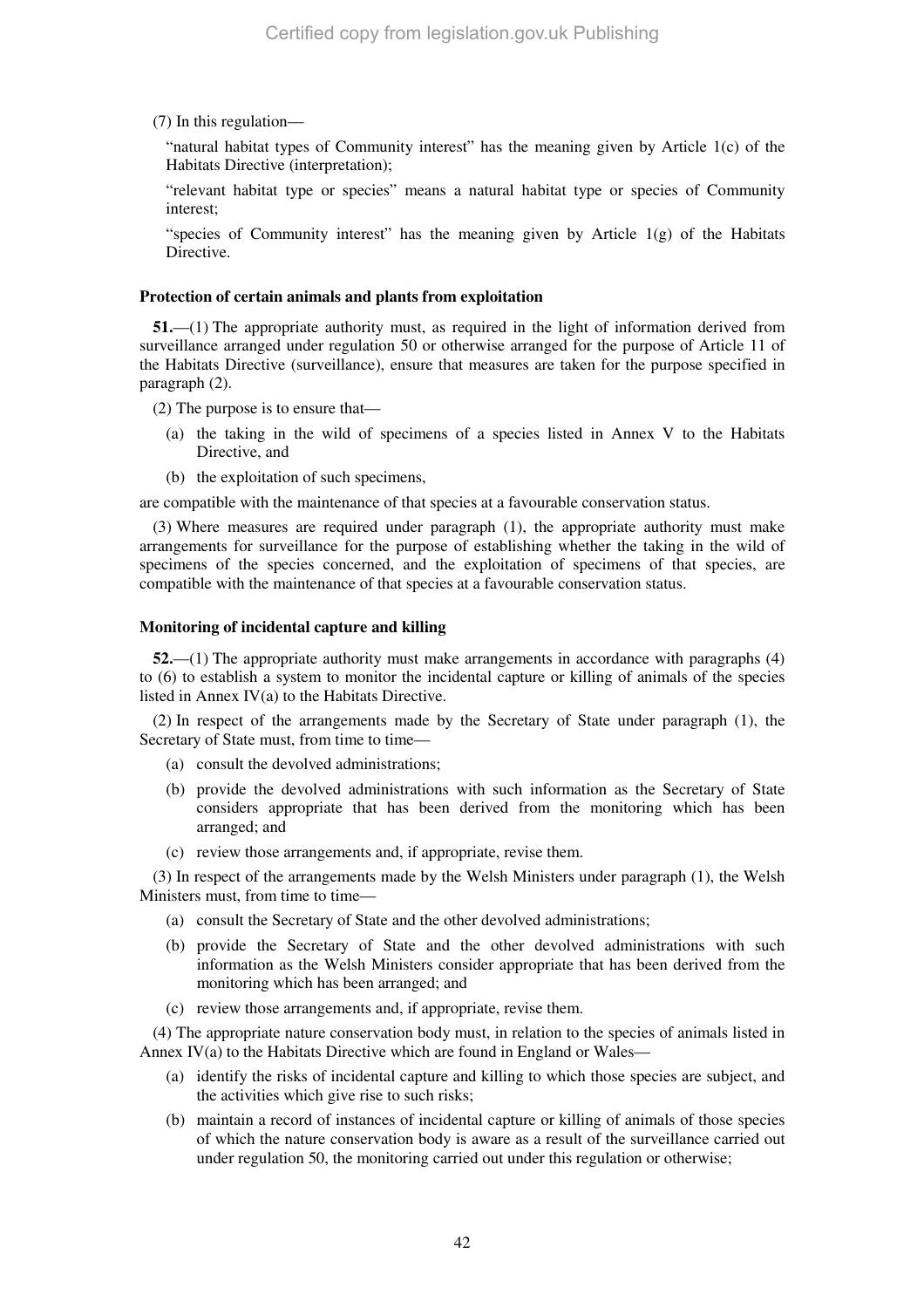- (c) assess to what extent monitoring of incidental capture and killing is needed, having regard to—
	- (i) the risks identified under sub-paragraph (a);
	- (ii) the instances of incidental capture or killing recorded under sub-paragraph (b);
	- (iii) whether the species is a priority species; and
	- (iv) the conservation status of the species; and
- (d) advise the appropriate authority as to the need for such monitoring.

(5) The appropriate authority must ensure that the necessary monitoring of incidental capture and killing is carried out.

(6) Monitoring for the purposes of this regulation may be carried out by—

- (a) a nature conservation body;
- (b) any other competent authority;
- (c) any other person acting pursuant to, and in accordance with—
	- (i) an agreement with the appropriate authority or a nature conservation body; or
	- (ii) a condition of a licence or other authorisation granted by a competent authority.

### **Protection from incidental capture and killing**

**53.**—(1) The appropriate authority must, as required in the light of information derived from monitoring arranged under regulation 52 or otherwise arranged for the purpose of Article 12(4) of the Habitats Directive (system to monitor incidental capture and killing), make arrangements for further research for, or ensure that conservation measures are taken for, the purpose specified in paragraph (2).

(2) The purpose is to ensure that any incidental capture or killing of animals of a species listed in Annex IV(a) to the Habitats Directive does not have a significant negative impact on that species.

#### *Introduction of new species*

### **Introduction of new species from ships**

**54.**—(1) It is an offence for any person on board a ship in any relevant part of the marine area deliberately to introduce into that area, other than in accordance with paragraph (3), any live animal or plant of a kind having a natural range which does not include any area in Great Britain.

(2) For the purposes of paragraph (1), "relevant part" means any part where the introduction would give rise to a risk of prejudice to natural habitats within their natural range or a risk of prejudice to wild native flora or fauna (whether in the place of introduction or elsewhere).

(3) An introduction is in accordance with this paragraph if—

- (a) it resulted from a discharge of water carried as ballast and the discharge was necessary for the purpose of protecting the safety of any person or ship; and
- (b) all reasonably practicable steps were taken—
	- (i) to avoid its occurring in an area where it would give rise to a risk of prejudice to natural habitats within their natural range or a risk of prejudice to wild native flora or fauna (whether in the place of introduction or elsewhere); and
	- (ii) to minimise any risk of such prejudice.

(4) In any proceedings for an offence under this regulation, it is for the defendant to show that the introduction in question was in accordance with paragraph (3).

(5) The appropriate authority may issue guidance about steps which may be taken to avoid committing an offence under this regulation.

(6) In any proceedings for an offence under this regulation—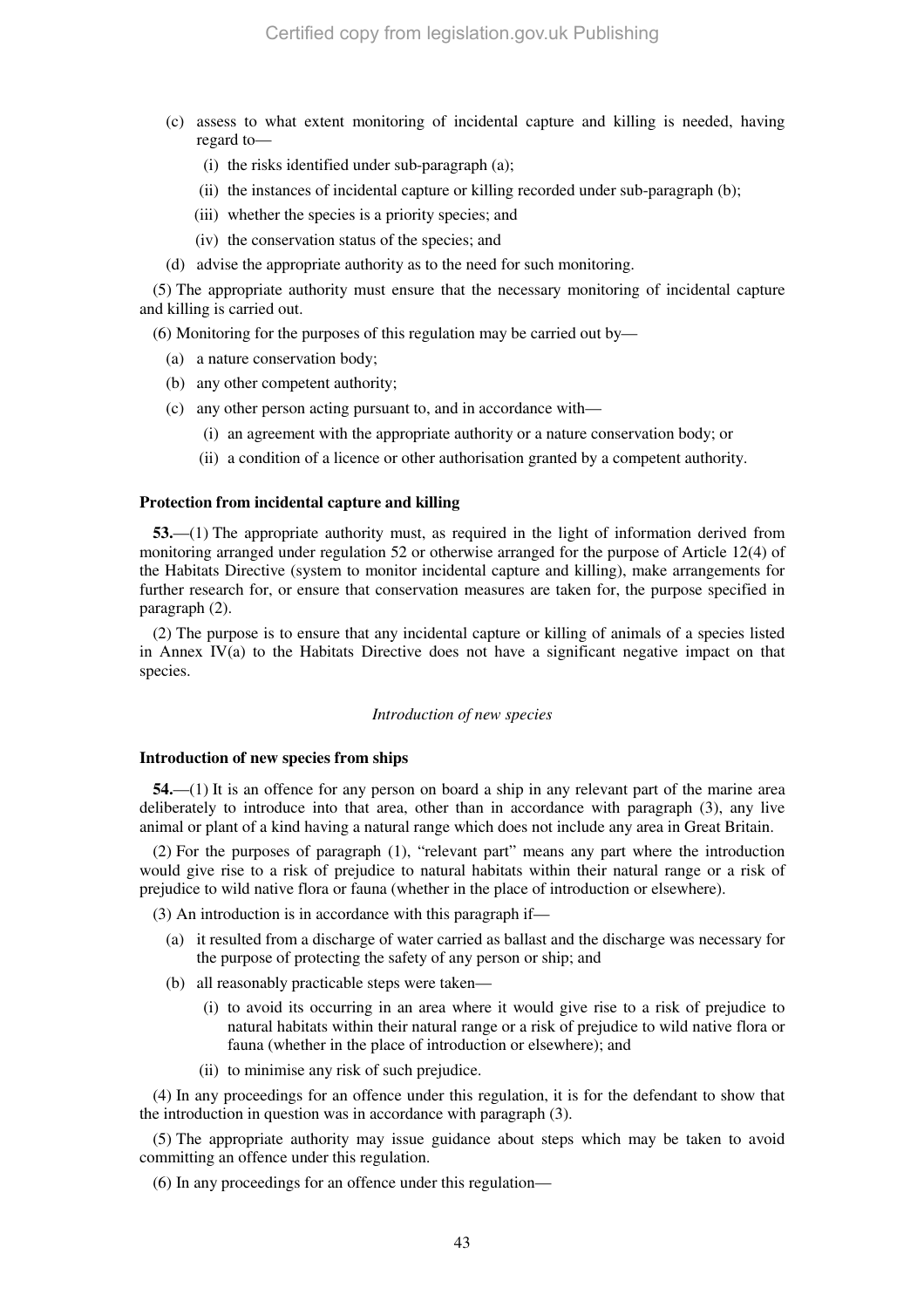- (a) where the offence is alleged to have been committed in England, a court must have regard to any guidance issued by the Secretary of State under paragraph (5); and
- (b) where the offence is alleged to have been committed in Wales, a court must have regard to any guidance issued by the Welsh Ministers under paragraph (5).

(7) A person guilty of an offence under this regulation is liable (whether on summary conviction or on conviction on indictment) to a fine.

(8) Section 14 of the WCA 1981 (introduction of new species etc.)(**a**) does not apply in relation to any act which is an offence under this regulation.

# PART 5

### **Licences**

#### *Grant of licences*

### **Licences for certain activities relating to animals or plants**

**55.**—(1) Subject to the provisions of this regulation, the relevant licensing body may grant a licence for the purposes specified in paragraph (2).

(2) The purposes are—

- (a) scientific or educational purposes;
- (b) ringing or marking, or examining any ring or mark on, wild animals;
- (c) conserving wild animals or wild plants or introducing them to particular areas;
- (d) protecting any zoological or botanical collection;
- (e) preserving public health or public safety or other imperative reasons of overriding public interest, including those of a social or economic nature and beneficial consequences of primary importance for the environment;
- (f) preventing the spread of disease; or
- (g) preventing serious damage to livestock, foodstuffs for livestock, crops, vegetables, fruit, growing timber or any other form of property or to fisheries.

(3) Regulations 43 (protection of certain wild animals: offences), 45 (prohibition of certain methods of capturing or killing wild animals) and 47 (protection of certain wild plants: offences) do not apply to anything done under and in accordance with the terms of a licence granted under paragraph (1).

(4) Subject to the provisions of this regulation, the relevant licensing body may grant a licence to permit the taking or the possession or control of certain specimens of any of the species or subspecies listed in Annex II(b) (other than any bryophyte) or Annex IV to the Habitats Directive notwithstanding that the licence is for a purpose not specified in paragraph (2).

(5) Regulations 43, 45 and 47 do not apply to anything done under and in accordance with the terms of a licence granted under paragraph (4).

(6) A licence under paragraph (4) may be granted only to such persons as are named in the licence.

(7) The relevant licensing body may grant a licence under paragraph (4) only if it is satisfied that the grant of the licence would be consistent with the restrictions in Article 16(1)(e) of the Habitats Directive (namely "under strictly supervised conditions, on a selective basis and to a limited extent" and "in limited numbers").

(8) A licence under paragraph (4) must specify—

<sup>(</sup>**a**) Section 14 was amended by the Countryside and Rights of Way Act 2000 (c. 37), Schedule 16, Part 4; and by the Infrastructure Act 2015 (c. 7), sections 23(2) and 25(2).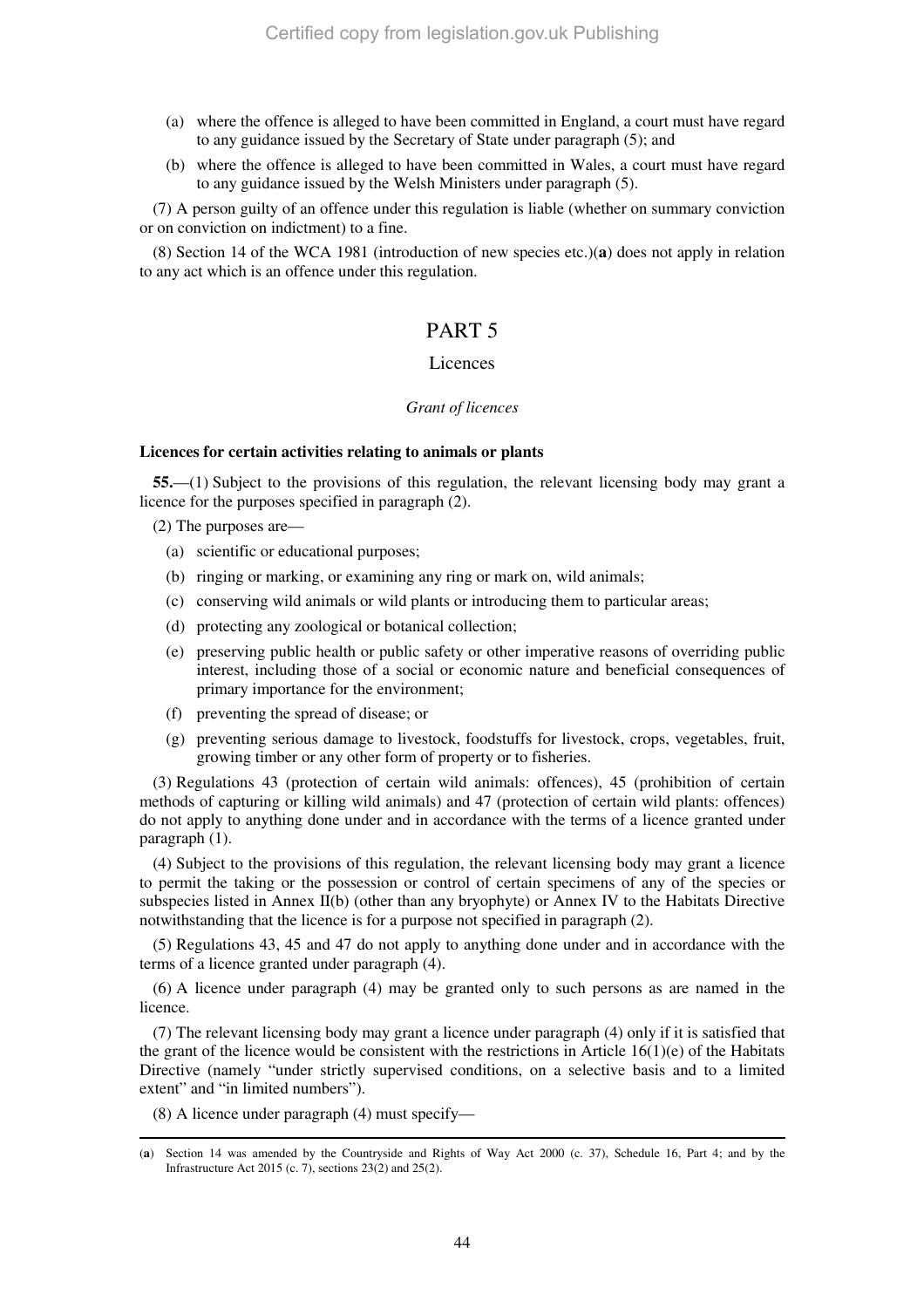- (a) the species or subspecies of animal or plant to which the licence relates;
- (b) the maximum number of specimens which may be taken or be in the possession or control of the person authorised by the licence, or which particular specimens may be taken or be in the possession or control of that person; and
- (c) the conditions subject to which the action authorised by the licence may be taken and in particular—
	- (i) the methods, means or arrangements by which specimens may be taken or be in the possession or control of the person authorised by the licence;
	- (ii) when or over what period the action authorised by the licence may be taken; and
	- (iii) where the licence authorises any person to take specimens, the area from which they may be taken.

(9) The relevant licensing body must not grant a licence under this regulation unless it is satisfied—

- (a) that there is no satisfactory alternative; and
- (b) that the action authorised will not be detrimental to the maintenance of the population of the species concerned at a favourable conservation status in their natural range.

(10) A licence under this regulation which authorises any person to kill wild animals must specify the area within which and the methods by which the wild animals may be killed and must not be granted for a period of more than two years.

(11) Where the appropriate authority exercises any functions under this regulation (see regulation 58(3)), the appropriate authority must from time to time consult the appropriate nature conservation body as to the exercise of those functions, and must not grant a licence of any description unless the appropriate nature conservation body has advised as to the circumstances in which, in its opinion, licences of that description should be granted.

(12) Where the Marine Management Organisation exercises any functions under this regulation (see regulation  $58(2)(a)$ ), it must from time to time consult Natural England as to the exercise of those functions, and must not grant a licence of any description unless Natural England has advised as to the circumstances in which, in its opinion, licences of that description should be granted.

(13) It is a defence in proceedings for an offence under section 8(b) of the Protection of Animals Act 1911 (which restricts the placing on land of poison and poisonous substances)(**a**) to show that—

- (a) the act alleged to constitute the offence was done under and in accordance with the terms of a licence granted under this regulation; and
- (b) any conditions specified in the licence were complied with.

(14) In paragraph  $(2)(g)$  "livestock" includes any animal which is kept—

- (a) for the provision of food, skins or fur;
- (b) for the purpose of its use in the carrying on of any agricultural activity; or
- (c) for the provision or improvement of shooting or fishing.

### **Licences for the introduction of new species**

**56.**—(1) The relevant licensing body may grant a licence in relation to the introduction of new species from ships, but must not do so unless it is satisfied that the action authorised by the licence will not prejudice natural habitats within their natural range or wild native flora and fauna.

(2) Regulation 54 does not apply to anything done under and in accordance with the terms of a licence granted under paragraph (1).

<sup>-</sup>(**a**) 1911 c. 27.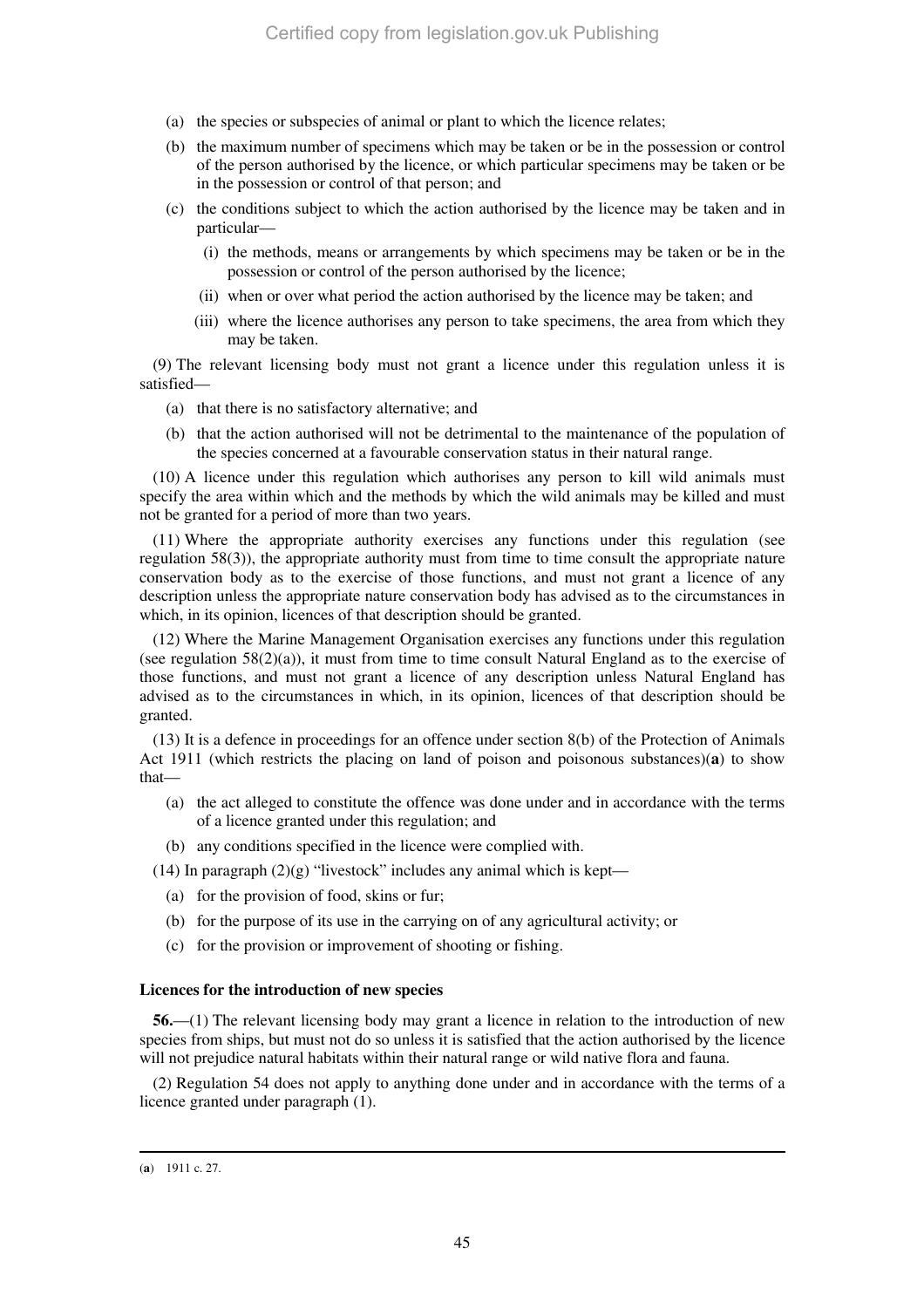### **Licences: general provisions**

**57.**—(1) This regulation applies in relation to a licence under regulation 55 or 56.

- (2) A licence—
	- (a) may be, to any degree, general or specific;
	- (b) except where regulation 55(6) applies, may be granted either to persons of a class or to a particular person; and
	- (c) may be subject to compliance with any specified conditions.

(3) For the purposes of a licence the definition of a class of persons may be framed by reference to any circumstances whatever including, in particular, their being authorised by any other person.

(4) A licence may be modified or revoked at any time by the authority which granted it, but is otherwise valid for the period stated in the licence.

(5) The relevant licensing body may charge for a licence such reasonable sum (if any) as it may determine.

### *Relevant licensing body*

### **Relevant licensing body**

**58.**—(1) For the purposes of regulations 55, 56 and 57, "relevant licensing body" has the meaning given in this regulation.

(2) In the case of a licence granted under regulation 55(1) for a purpose specified in any of paragraph (2)(a) to (d) of that regulation, "relevant licensing body", in relation to England, means—

- (a) so far as the licence relates to the restricted English inshore region, the Marine Management Organisation; and
- (b) otherwise, Natural England.

(3) In the case of a licence granted in relation to England under any of the provisions specified in paragraph (4), "relevant licensing body" means the appropriate authority.

(4) The provisions referred to in paragraph (3) are—

- (a) regulation 55(1), where the licence is granted for a purpose specified in any of paragraph  $(2)(e)$  to  $(g)$  of that regulation;
- (b) regulation  $55(4)$ ; or
- (c) regulation 56.

(5) In the case of a licence granted in relation to Wales, "relevant licensing body" means the Natural Resources Body for Wales.

(6) In paragraph (2), "restricted English inshore region" means so much of the English inshore region as lies to seaward of mean low water mark;

### *Offences*

### **False statements made for obtaining licence**

**59.**—(1) A person ("P") commits an offence if, for the purposes of obtaining, whether for P or another, the grant of a licence under regulation 55 or 56, P—

- (a) makes a statement or representation, or supplies a document or information, which P knows to be false in a material particular; or
- (b) recklessly makes a statement or representation, or supplies a document or information, which is false in a material particular.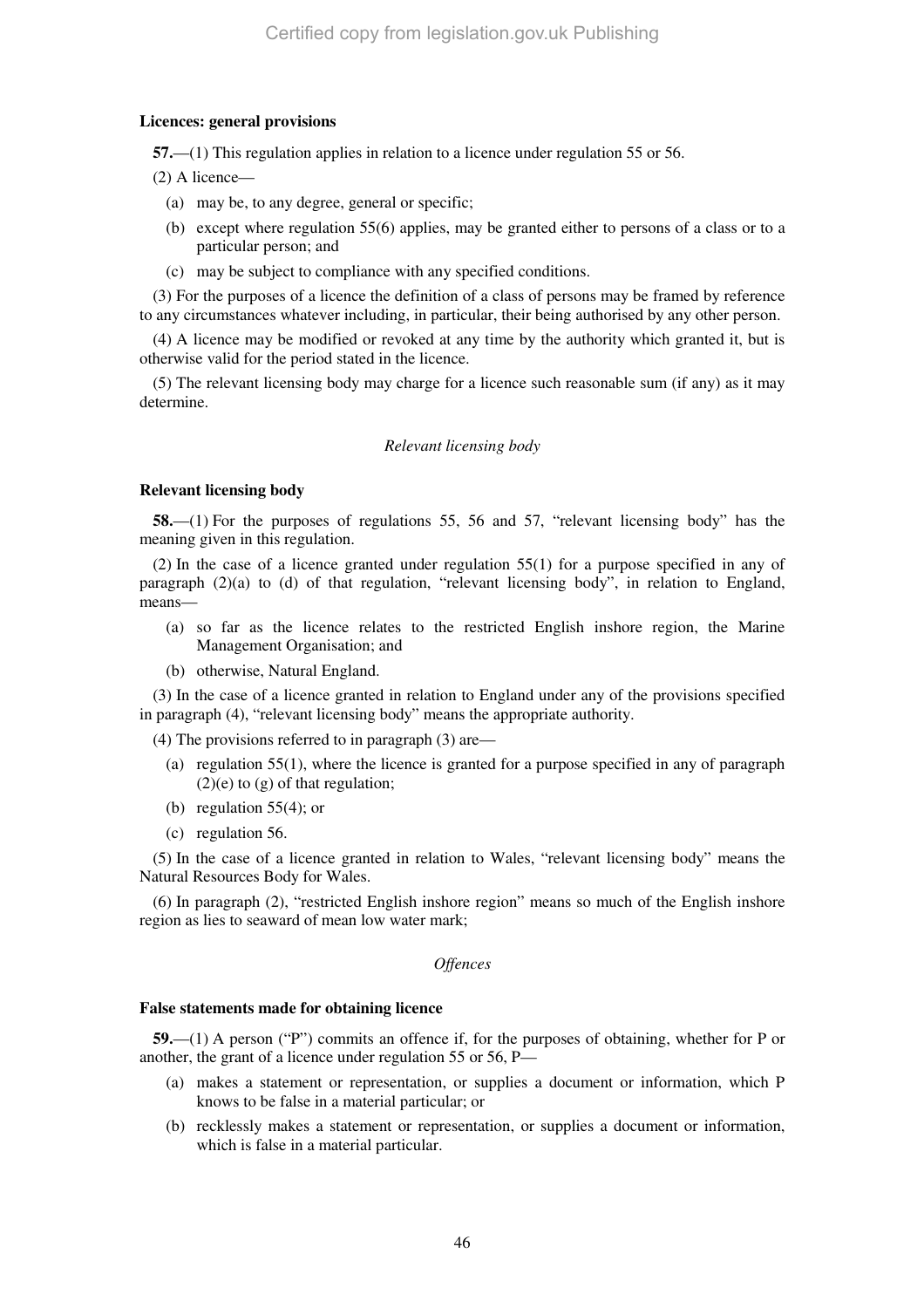(2) A person guilty of an offence under this regulation is liable on summary conviction to imprisonment for a term not exceeding six months or to a fine, or to both.

### **Offence of breaching licence condition**

**60.**—(1) It is an offence for a person to contravene or fail to comply with a licence condition.

(2) Paragraph (1) applies in relation to a licence under regulation 55 granted on or after 21st August 2007.

(3) A person ("P") is not guilty of an offence under paragraph (1) if P shows that—

- (a) P took all reasonable precautions and exercised all due diligence to avoid commission of the offence; or
- (b) the commission of the offence was otherwise due to matters beyond P's control.

(4) A person guilty of an offence under paragraph (1) is liable on summary conviction to imprisonment for a term not exceeding six months or to a fine, or to both.

# PART 6

### Assessment of plans and projects

# CHAPTER 1

### General provisions

### *Introductory provisions*

### **Interpretation of Part 6**

**61.**—(1) In this Part—

"the assessment provisions" means regulations 63 and 64;

"the review provisions" means regulations 65 and 66.

- (2) In this Part, any reference to—
	- (a) the giving or granting of any consent, permission or other authorisation (except in the heading to any regulation or in any reference to any such heading), or
	- (b) directing that planning permission is deemed to be granted,

is to be taken, in relation to any consent, permission or authorisation which is capable of being varied or modified, to include a reference to its variation or modification.

### **Application of provisions of Chapter 1**

**62.**—(1) The requirements of the assessment provisions and the review provisions apply*—*

- (a) subject to and in accordance with the provisions of Chapters 2 to 7, in relation to the matters specified in those provisions; and
- (b) subject to regulation  $63(7)(c)$ , in relation to all other plans and projects not relating to matters specified in Chapters 2 to 9.

(2) Supplementary provision is made by regulations 67 to 69.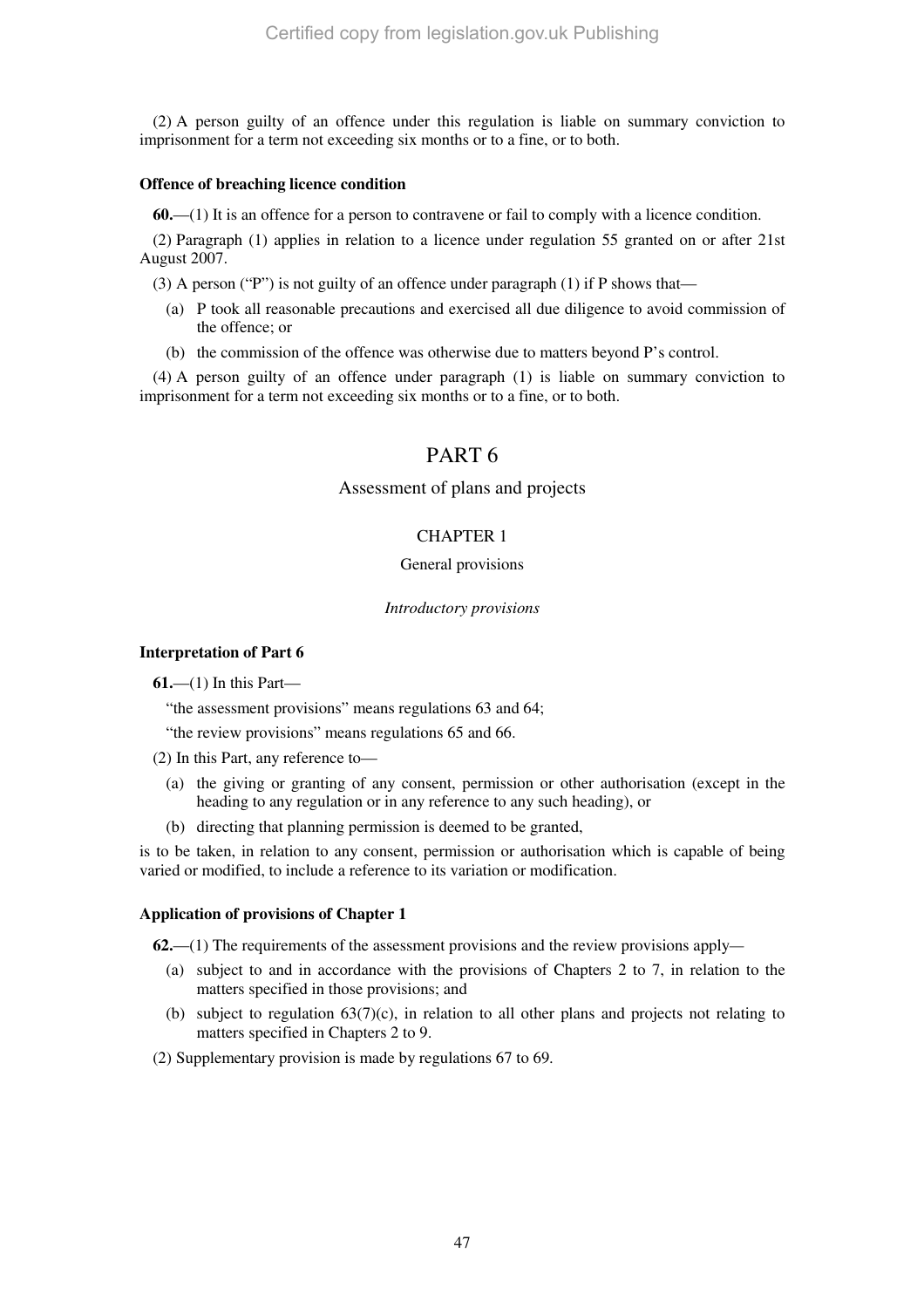*General provisions for protection of European sites and European offshore marine sites* 

#### **Assessment of implications for European sites and European offshore marine sites**

**63.**—(1) A competent authority, before deciding to undertake, or give any consent, permission or other authorisation for, a plan or project which—

- (a) is likely to have a significant effect on a European site or a European offshore marine site (either alone or in combination with other plans or projects), and
- (b) is not directly connected with or necessary to the management of that site,

must make an appropriate assessment of the implications of the plan or project for that site in view of that site's conservation objectives.

(2) A person applying for any such consent, permission or other authorisation must provide such information as the competent authority may reasonably require for the purposes of the assessment or to enable it to determine whether an appropriate assessment is required.

(3) The competent authority must for the purposes of the assessment consult the appropriate nature conservation body and have regard to any representations made by that body within such reasonable time as the authority specifies.

(4) It must also, if it considers it appropriate, take the opinion of the general public, and if it does so, it must take such steps for that purpose as it considers appropriate.

(5) In the light of the conclusions of the assessment, and subject to regulation 64, the competent authority may agree to the plan or project only after having ascertained that it will not adversely affect the integrity of the European site or the European offshore marine site (as the case may be).

(6) In considering whether a plan or project will adversely affect the integrity of the site, the competent authority must have regard to the manner in which it is proposed to be carried out or to any conditions or restrictions subject to which it proposes that the consent, permission or other authorisation should be given.

(7) This regulation does not apply in relation to—

- (a) a site which is a European site by reason of regulation  $8(1)(c)$ ;
- (b) a site which is a European offshore marine site by reason of regulation 18(c) of the Offshore Marine Conservation Regulations; or
- (c) a plan or project to which any of the following apply—
	- (i) the Offshore Petroleum Activities (Conservation of Habitats) Regulations 2001(**a**) (in so far as this regulation is not disapplied by regulation 4 (plans or projects relating to offshore marine area or offshore marine installations) in relation to plans or projects to which those Regulations apply);
	- (ii) the Environmental Impact Assessment (Agriculture) (England) (No. 2) Regulations 2006(**b**);
	- (iii) the Environmental Impact Assessment (Agriculture) (Wales) Regulations 2017(**c**); or
	- (iv) the Merchant Shipping (Ship-to-Ship Transfers) Regulations 2010(**d**).

(8) Where a plan or project requires an appropriate assessment both under this regulation and under the Offshore Marine Conservation Regulations, the assessment required by this regulation need not identify those effects of the plan or project that are specifically attributable to that part of it that is to be carried out in the United Kingdom, provided that an assessment made for the purpose of this regulation and the Offshore Marine Conservation Regulations assesses the effects of the plan or project as a whole.

(**c**) S.I. 2017/565 (W. 134).

<sup>(</sup>**a**) S.I. 2001/1754, amended by S.I. 2007/77, 1842, 2010/1513, 2015/1431, 2016/529, 912, 1042 and 2017/582.

<sup>(</sup>**b**) S.I. 2006/2522, amended by S.I. 2009/1307, 3264, 2010/1159, 2011/1043, 1824 and 2017/593.

<sup>(</sup>**d**) S.I. 2010/1228, amended by S.I. 2011/974, 2183, 2012/742, 2013/755 (W. 90), 2014/3306 and 2015/664.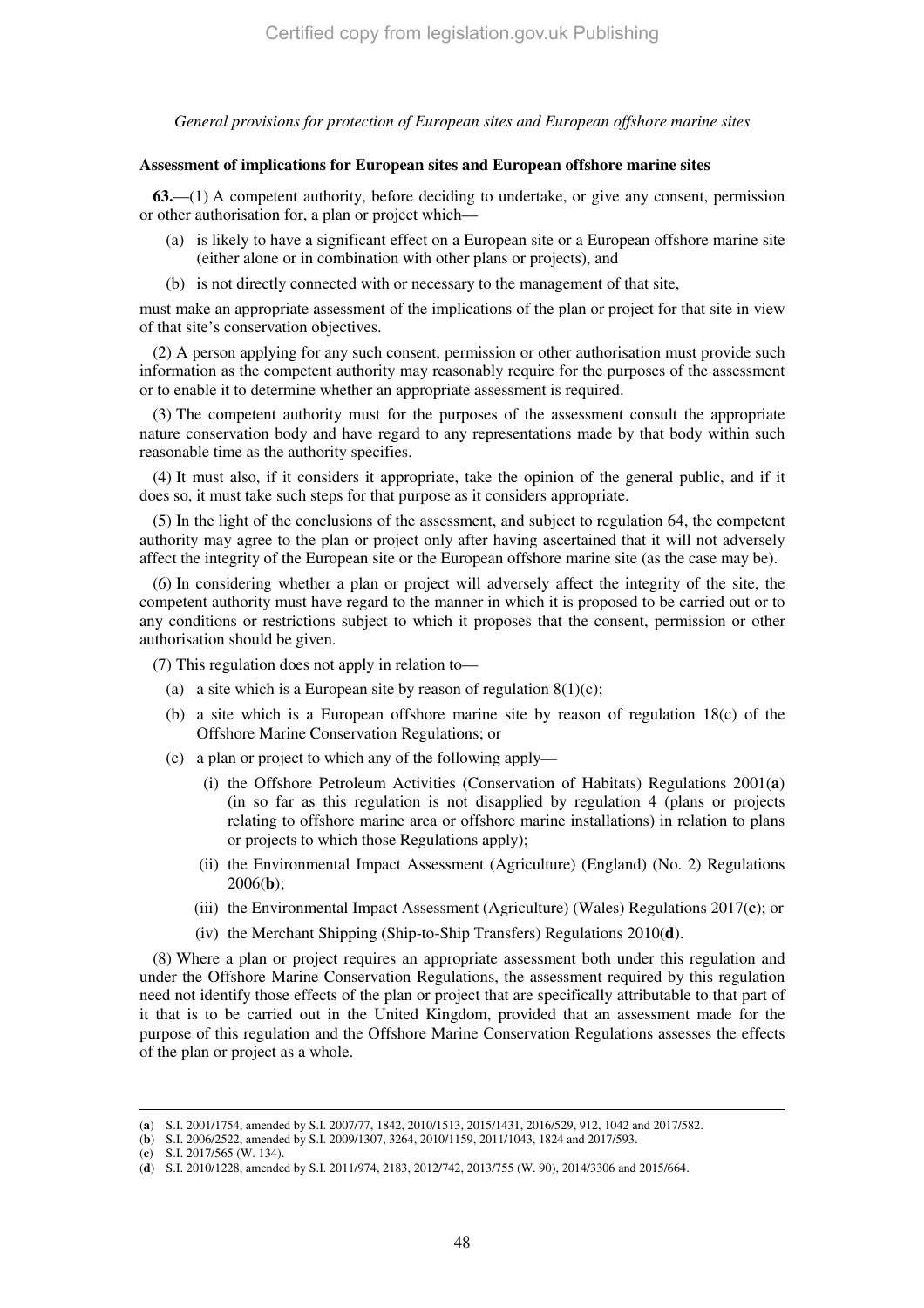(9) In paragraph (1) the reference to the competent authority deciding to undertake a plan or project includes the competent authority deciding to vary any plan or project undertaken or to be undertaken.

#### **Considerations of overriding public interest**

**64.**—(1) If the competent authority is satisfied that, there being no alternative solutions, the plan or project must be carried out for imperative reasons of overriding public interest (which, subject to paragraph (2), may be of a social or economic nature), it may agree to the plan or project notwithstanding a negative assessment of the implications for the European site or the European offshore marine site (as the case may be).

(2) Where the site concerned hosts a priority natural habitat type or a priority species, the reasons referred to in paragraph (1) must be either—

- (a) reasons relating to human health, public safety or beneficial consequences of primary importance to the environment; or
- (b) any other reasons which the competent authority, having due regard to the opinion of the European Commission, considers to be imperative reasons of overriding public interest.

(3) Where a competent authority other than the Secretary of State or the Welsh Ministers desires to obtain the opinion of the European Commission as to whether reasons are to be considered imperative reasons of overriding public interest, it may submit a written request to the appropriate authority—

- (a) identifying the matter on which an opinion is sought; and
- (b) accompanied by any documents or information which may be required.
- (4) The appropriate authority—
	- (a) may seek the opinion of the European Commission concerning the plan or project; and
	- (b) where such an opinion is received, must send it to the competent authority.

(5) Where a competent authority other than the Secretary of State or the Welsh Ministers proposes to agree to a plan or project under this regulation notwithstanding a negative assessment of the implications for the site concerned—

- (a) it must notify the appropriate authority; and
- (b) it must not agree to the plan or project before the end of the period of 21 days beginning with the day notified by the appropriate authority as that on which its notification was received, unless the appropriate authority notifies it that it may do so.

(6) Without prejudice to any other power, the appropriate authority may give directions to the competent authority in any such case prohibiting it from agreeing to the plan or project, either indefinitely or during such period as may be specified in the direction.

### **Review of existing decisions and consents**

**65.**—(1) Where before the date on which a site becomes a European site or a European offshore marine site a competent authority has decided to undertake, or has given any consent, permission or other authorisation for, a plan or project to which regulation 63(1) would apply if it were to be reconsidered as of that date, the authority must, as soon as reasonably practicable—

- (a) review its decision or, as the case may be, the consent, permission or other authorisation; and
- (b) affirm, modify or revoke it.

(2) The authority must for that purpose make an appropriate assessment of the implications for the site in view of that site's conservation objectives; and the provisions of regulation 63(2) to (4) and (8) apply, with the appropriate modifications, in relation to such a review.

(3) Subject to the provisions of Chapters 2 to 7, any review required by this regulation must be carried out under existing statutory procedures where such procedures exist, and if none exists, the appropriate authority may give directions as to the procedure to be followed.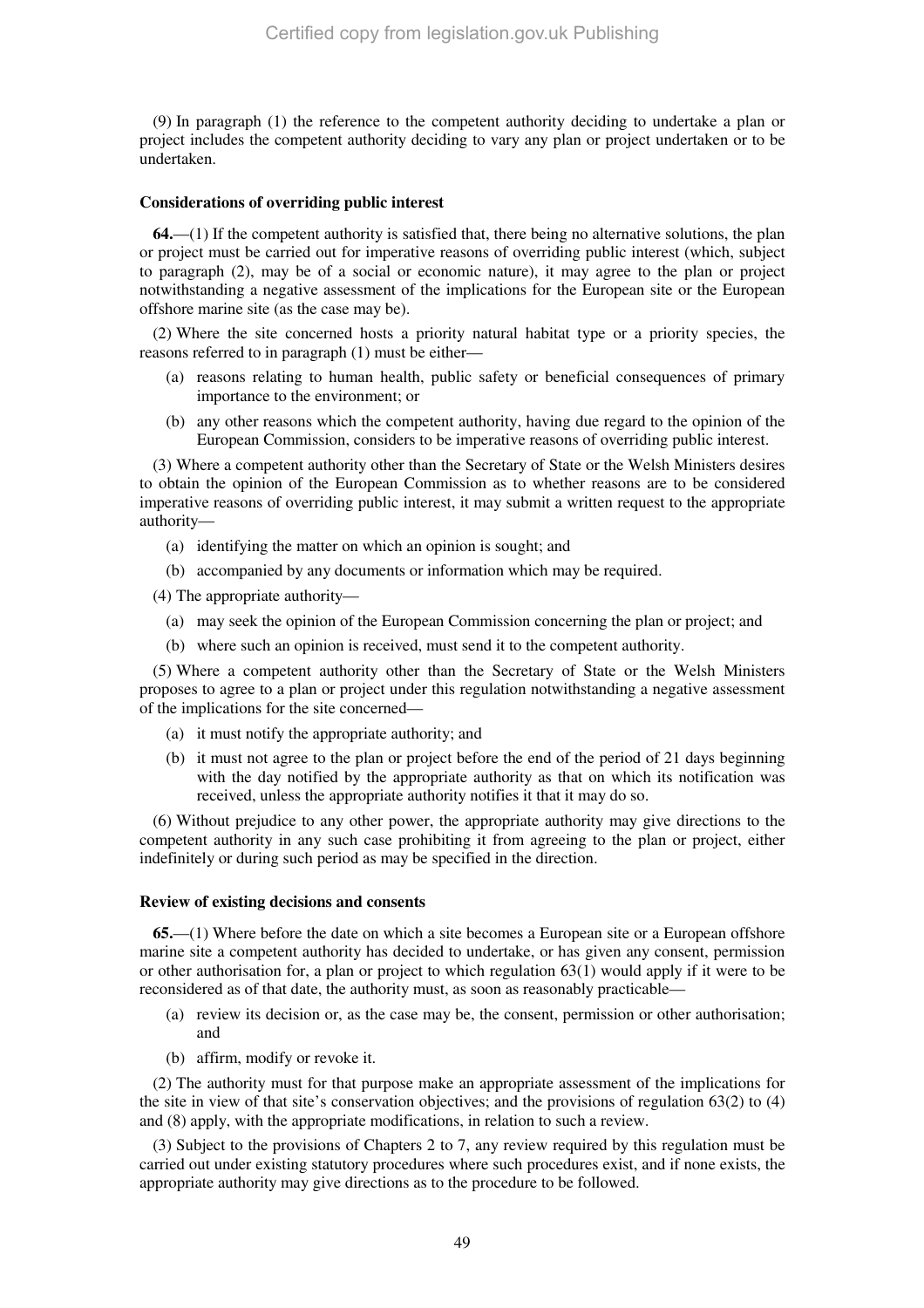(4) Nothing in this regulation affects anything done in pursuance of the decision, or the consent, permission or other authorisation, before the date mentioned in paragraph (1).

#### **Consideration on review**

**66.**—(1) The following provisions apply where a decision, or a consent, permission or other authorisation, falls to be reviewed under regulation 65.

(2) Subject as follows, the provisions of regulations 63(5) and (6) and 64 apply, with the appropriate modifications, in relation to the decision on the review.

(3) The decision, or the consent, permission or other authorisation, may be affirmed if it appears to the competent authority reviewing it that other action taken or to be taken by it, or by another authority, will secure that the plan or project does not adversely affect the integrity of the site.

(4) Where that object may be attained in a number of ways, the competent authority or authorities concerned must seek to secure that the action taken is the least onerous to those affected.

(5) The appropriate authority may issue guidance to competent authorities for the purposes of paragraph (3) as to the manner of determining which of different ways should be adopted for securing that the plan or project does not have any such effect, and in particular—

- (a) the order of application of different controls; and
- (b) the extent to which account should be taken of the possible exercise of other powers.
- (6) The competent authorities concerned must have regard to any such guidance.

(7) Any modification or revocation of a decision, or a consent, permission or other authorisation, must be carried out under existing statutory procedures where such procedures exist, and if none exists, the appropriate authority may give directions as to the procedure to be followed.

#### **Co-ordination where more than one competent authority involved**

**67.**—(1) This regulation applies where a plan or project—

- (a) is undertaken by more than one competent authority;
- (b) requires the consent, permission or other authorisation of more than one competent authority; or
- (c) is undertaken by one or more competent authorities and requires the consent, permission or other authorisation of one or more other competent authorities.

(2) Nothing in regulation 63(1) or 65(2) requires a competent authority to assess any implications of a plan or project which would be more appropriately assessed under that provision by another competent authority.

(3) The appropriate authority may issue guidance to competent authorities for the purposes of regulations 63 to 66 as to the circumstances in which a competent authority may or should adopt the reasoning or conclusions of another competent authority as to whether a plan or project—

- (a) is likely to have a significant effect on a European site or a European offshore marine site; or
- (b) will adversely affect the integrity of a European site or a European offshore marine site.
- (4) The competent authorities concerned must have regard to any such guidance.

(5) In determining whether a plan or project should be agreed to under regulation 64, a competent authority other than the Secretary of State or the Welsh Ministers must seek and have regard to the views of the other competent authority or authorities involved.

### **Compensatory measures**

**68.** Where in accordance with regulation 64—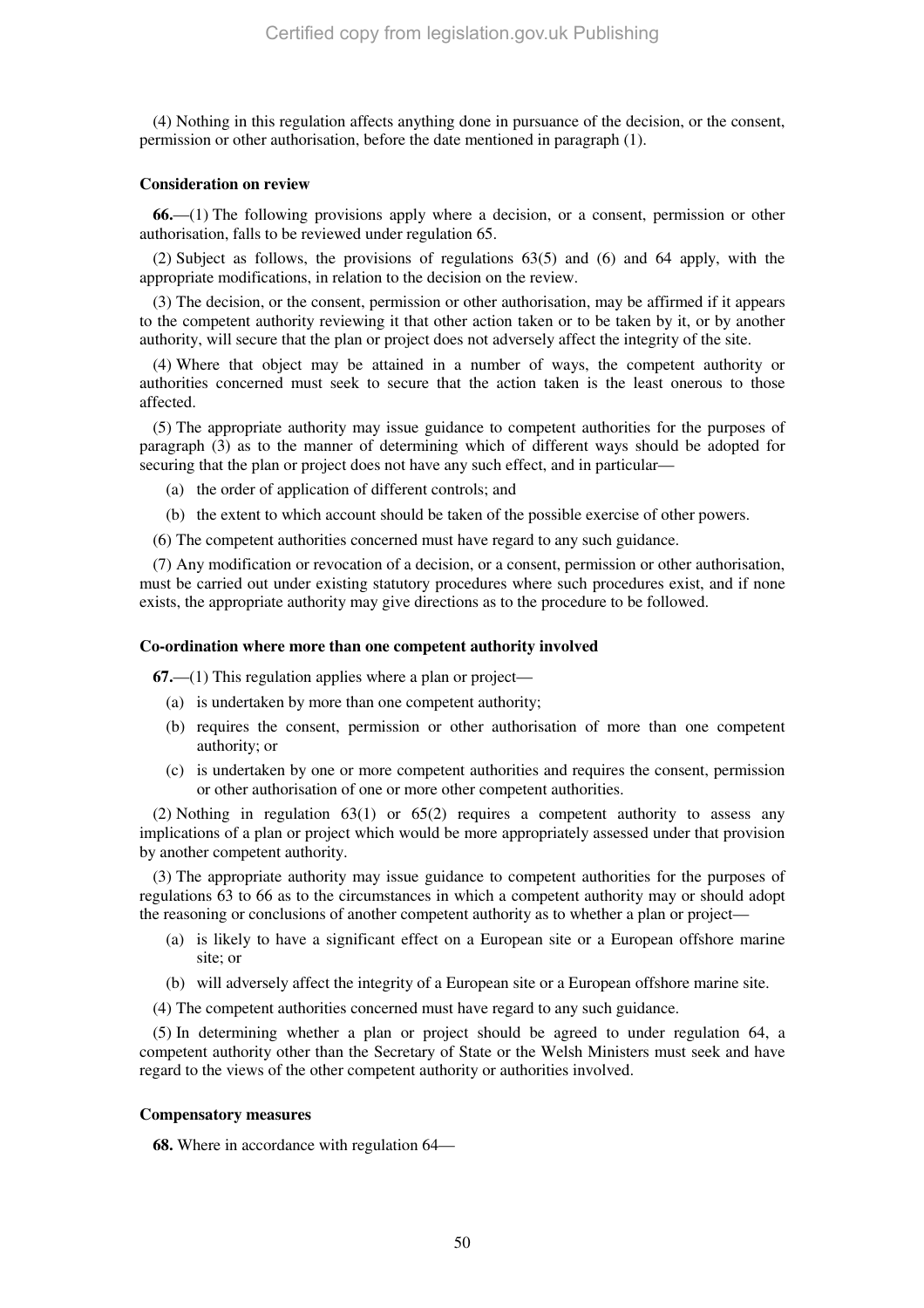- (a) a plan or project is agreed to, notwithstanding a negative assessment of the implications for a European site or a European offshore marine site, or
- (b) a decision, or a consent, permission or other authorisation, is affirmed on review, notwithstanding such an assessment,

the appropriate authority must secure that any necessary compensatory measures are taken to ensure that the overall coherence of Natura 2000 is protected.

#### **Modifications of regulations 63 to 68 in certain cases**

**69.**—(1) Where any provision of regulations 63 to 68 (a "general provision") applies in relation to a provision specified in paragraph (2), that general provision applies with the following modifications—

- (a) any reference to the Welsh Ministers is omitted; and
- (b) for any reference to the appropriate authority, substitute a reference to the Secretary of State.

(2) The provisions specified for the purposes of paragraph (1) are—

- (a) regulation  $70(1)(e)(i)$  and (2) (grant of planning permission) in so far as those provisions relate to a direction given by the Secretary of State under section 90 of the TCPA 1990 (development with government authorisation)(**a**) that planning permission is deemed to be granted; and
- (b) regulations 84 and 85 (development consent under Planning Act 2008(**b**)).

(3) Where a general provision applies in relation to a provision specified in paragraph (4), that general provision applies with the following modifications—

- (a) any reference to a competent authority is taken to include the Scottish Ministers;
- (b) for any reference to the Welsh Ministers, substitute a reference to the Scottish Ministers; and
- (c) for any reference to the appropriate authority—
	- (i) in a case where the competent authority for the purposes of a provision specified in paragraph (4) is the Scottish Ministers, substitute a reference to the Scottish Ministers; and
	- (ii) in any other case, substitute a reference to the Secretary of State.
- (4) The provisions specified for the purposes of paragraph (3) are—
	- (a) in regulation 70—
		- (i) paragraph  $(1)(e)(ii)$  and  $(iii)$ ;
		- (ii) paragraph  $(1)(f)$ , in so far as that paragraph relates to a direction under section 57(2ZA) of the Town and Country Planning (Scotland) Act 1997 (development with government authorisation)(**c**); and
		- (iii) paragraph (2) in so far as that paragraph relates to paragraph  $(1)(e)$ (ii) and (iii), and  $(1)(f)$  of that regulation;
	- (b) Chapter 4 (electricity); and
	- (c) Chapter 5 (pipe-lines).

(5) Where a general provision applies in relation to regulation 103 (marine works), and confers a function on the appropriate authority, that provision applies with the following modifications—

<sup>(</sup>**a**) Section 90 was amended by the Planning and Compensation Act 1991 (c. 34), Schedule 6, paragraph 12; the Environment Act 1995 (c. 25), Schedule 10, paragraph 32(4); the Transport and Works Act 1992 (c. 42), section 16(1); the Growth and Infrastructure Act 2013 (c. 27), section 21(1) to (3); and the Planning (Wales) Act 2015 (anaw 4), section 33(1) and (3). It is prospectively amended by the Wales Act 2017 (c. 4), section 39(13), and the Neighbourhood Planning Act 2017 (c. 20), Schedule 3, paragraph 5, from a date or dates to be appointed.

<sup>(</sup>**b**) 2008 c. 29.

<sup>(</sup>**c**) 1997 c. 8. Section 57(2ZA) was inserted by the Growth and Infrastructure Act 2013, section 21(5).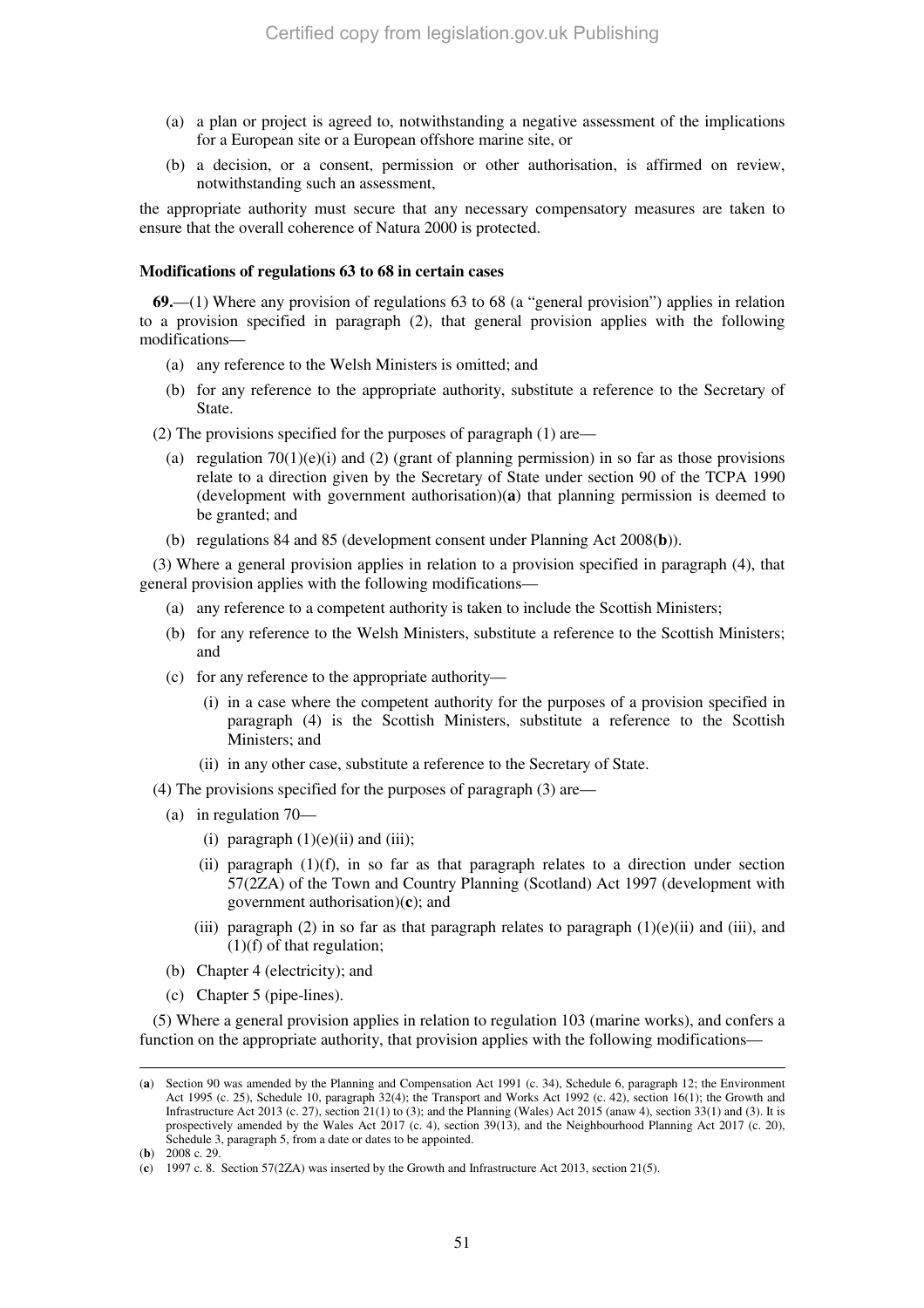- (a) in a case to which paragraph (6) applies, for any reference to the appropriate authority, substitute a reference to the Welsh Ministers; and
- (b) in any other case, for any reference to the appropriate authority, substitute a reference to the Secretary of State.
- (6) This paragraph applies where the function in question is exercisable in relation to—
	- (a) any application to the Welsh Ministers for an authorisation in respect of marine works;
	- (b) any application to any other authority for—
		- (i) an authorisation in respect of marine works, the refusal of which gives rise to a right of appeal to the Welsh Ministers;
		- (ii) an authorisation in respect of marine works in relation to which the Welsh Ministers exercise any power of direction or call-in; or
		- (iii) an authorisation of harbour works which are, or are to be, carried out in relation to a fishery harbour in Wales under legislation of a kind mentioned in regulation 103(6)(c);
	- (c) the grant of any application of a kind mentioned in sub-paragraph (a) or (b); or
	- (d) harbour works which—
		- (i) are, or are to be, carried out in relation to a fishery harbour in Wales; and
		- (ii) are authorised by, and are, or are to be, carried out in accordance with, any legislation of a kind mentioned in regulation 103(6)(c).
- (7) In paragraph  $(6)$ —

"authorisation" means any licence, consent or other approval;

"marine works" and "harbour works" have the meanings given by regulation 103(5) and (7) respectively.

(8) Where a general provision applies in relation to a plan or project which does not relate to a matter specified in Chapters 2 to 9, to the extent that that general provision applies in relation to Scotland or Northern Ireland, that provision applies with the following modifications—

- (a) any reference to the Welsh Ministers is omitted; and
- (b) for any reference to the appropriate authority, substitute a reference to the Secretary of State.

#### CHAPTER 2

### Planning

#### *Planning permission*

#### **Grant of planning permission**

**70.**—(1) The assessment provisions apply in relation to—

- (a) granting planning permission on an application under Part 3 of the TCPA 1990 (control over development);
- (b) granting planning permission on an application under section 293A of that Act (urgent Crown development)(**a**);
- (c) granting planning permission, or upholding a decision of the local planning authority to grant planning permission (whether or not subject to the same conditions and limitations as those imposed by the local planning authority), on determining an appeal under section

<sup>-</sup>(**a**) Section 293A was inserted by the Planning and Compulsory Purchase Act 2004 (c. 5), section 82(1), and amended by the Planning (Wales) Act 2015 (anaw 4), Schedule 2, paragraphs 8 and 9, and Schedule 4, paragraphs 1 and 17; and the Housing and Planning Act 2016 (c. 22), Schedule 12, paragraph 34.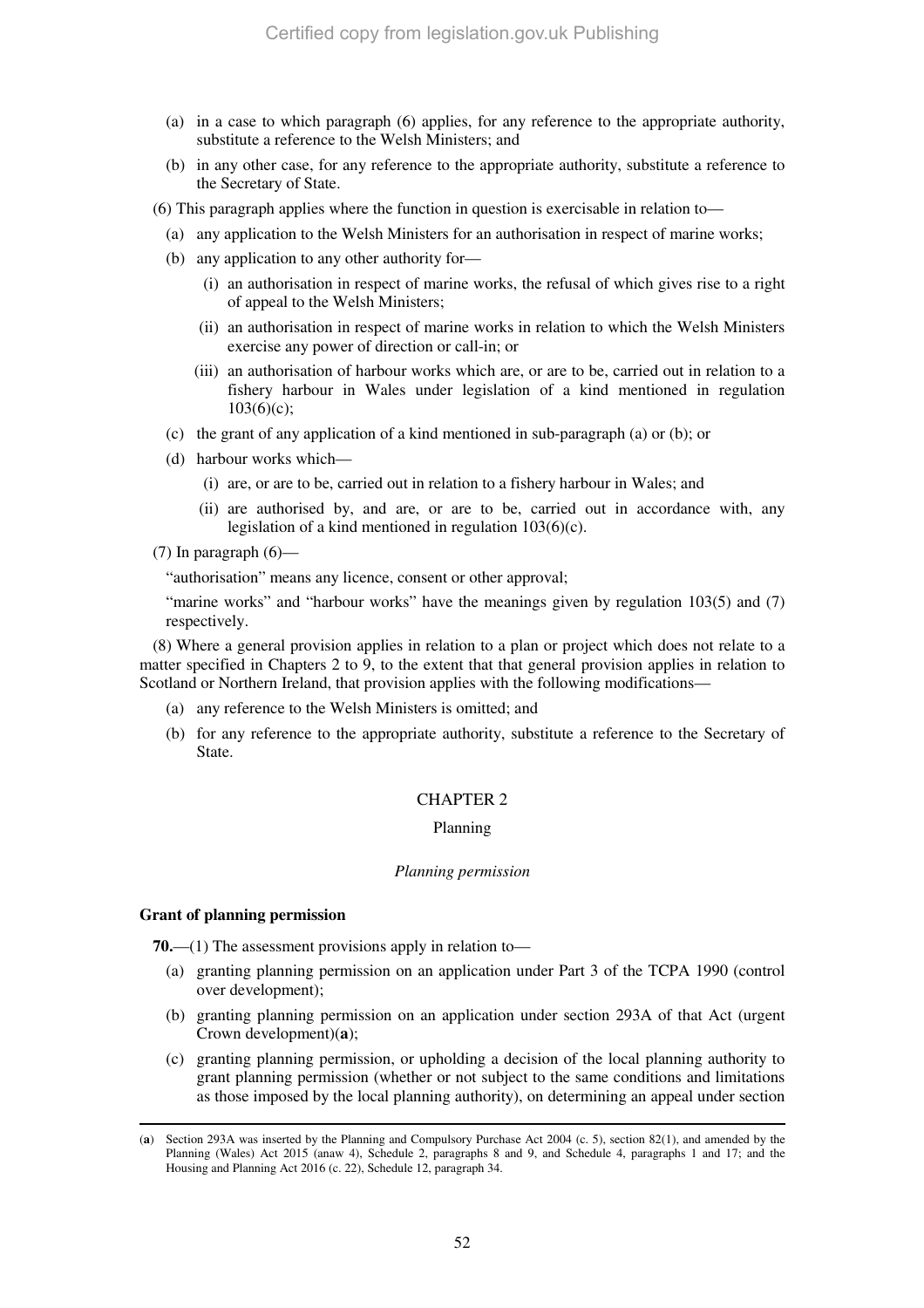78 of that Act (right to appeal against planning decisions)(**a**) in respect of such an application;

- (d) granting planning permission under—
	- (i) section  $141(2)(a)$  of that Act (action in relation to purchase notice); or
	- (ii) section  $177(1)(a)$  of that Act (grant or modification of planning permission on appeals against enforcement notices)(**b**);
- (e) directing under the following provisions that planning permission is deemed to be granted—
	- (i) section  $90(1)$ , (2) or (2A) of that Act (development with government authorisation);
	- (ii) section 57(2) or (2A) of the Town and Country Planning (Scotland) Act 1997 (development with government authorisation)(**c**); or
	- (iii) section 5(1) of the Pipe-lines Act 1962 (provisions with respect to planning permission concerning pipe-lines)(**d**);
- (f) directing under section 90(2ZA)(a) or (b) of the TCPA 1990(**e**) or section 57(2ZA)(a) or (b) of the Town and Country Planning (Scotland) Act 1997(**f**), in respect of a planning permission which is deemed to be granted under section 90(2) or section 57(2) (respectively) on varying a consent under section 36 or 37 of the Electricity Act 1989(**g**), that that permission, or any conditions subject to which it was granted, be varied;
- (g) making—
	- (i) an order under section 102 of the TCPA 1990 (orders requiring discontinuance of use or alteration or removal of buildings or works)(**h**), including an order made under that section by virtue of section 104 of that Act (powers in relation to section 102 orders) which grants planning permission, or confirming any such order under section 103 of that Act (confirmation of section 102 orders); or
	- (ii) an order under paragraph 1 of Schedule 9 to that Act (order requiring discontinuance of mineral working)(**i**), including an order made under that paragraph by virtue of paragraph 11 of that Schedule (powers in relation to orders under Schedule 9) which grants planning permission; or
- (h) directing under the following provisions that, if an application is made for planning permission, it must be granted—
	- (i) section 141(3) of the TCPA 1990 (action in relation to purchase notice); or
	- (ii) section 35(5) of the Planning (Listed Buildings and Conservation Areas) Act 1990 (action in relation to listed building purchase notice)(**j**).

<sup>(</sup>**a**) Section 78 was amended by the Planning and Compensation Act 1991 (c. 34), section 17(2); the Planning and Compulsory Purchase Act 2004, sections 40(2)(e) and 43(2); the Planning Act 2008 (c. 29), Schedule 10, paragraphs 1 and 3 and Schedule 11, paragraphs 1 and 2; the Localism Act 2011 (c. 20), section 123(1) and (3), and Schedule 12, paragraphs 1 and 11; the Growth and Infrastructure Act 2013 (c. 27), Schedule 1, paragraphs 1 and 8; the Infrastructure Act 2015 (c. 7), Schedule 4, Part 2, paragraphs 2 and 12; the Planning (Wales) Act 2015, sections 45 and 47, and Schedule 7, paragraph 7; the Housing and Planning Act 2016, Schedule 12, paragraphs 1 and 21; and by S.I. 2014/2773.

<sup>(</sup>**b**) Section 177(1)(a) was substituted by the Planning and Compensation Act 1991, Schedule 7, paragraph 24(1)(a).

<sup>(</sup>**c**) 1997 c. 8. Section 57(2) was substituted by the Growth and Infrastructure Act 2013 (c. 27), section 21(5).

<sup>(</sup>**d**) 1962 c. 58. Section 5(1) was amended by S.I. 1999/742.

<sup>(</sup>**e**) Section 90(2ZA) was inserted by the Environment Act 1995 (c. 25), Schedule 10.

<sup>(</sup>**f**) Section 57(2ZA) was inserted by the Growth and Infrastructure Act 2013 (c. 27), section 21(5).

<sup>(</sup>**g**) 1989 c. 29. Section 36 was amended by the Energy Act 2004 (c. 20), section 93; by the Planning Act 2008, Schedule 2, paragraphs 31 and 32; by the Marine Act, section 12(7)(a) and (8); by the Energy Act 2016 (c .20), section 78; and by S.I.  $2006/1054$ ; and is prospectively amended by the Wales Act 2017 (c. 4), section 39(7) to (11), and Schedule 6, Part 3, paragraph 47, from a date to be appointed. Section 36C of the Act, inserted by the Growth and Infrastructure Act 2013 (c. 27), section 20, provides for the variation of consents granted under section 36. Section 37 was amended by the Planning Act 2008, Schedule 2, paragraphs 31 and 33; and is prospectively amended by the Wales Act 2017, section 42 from a date to be appointed.

<sup>(</sup>**h**) Section 102 was amended by the Planning and Compensation Act 1991 (c. 34), Schedule 1, paragraph 6, and Schedule 7, paragraph 21; and the Planning (Wales) Act 2015 (anaw 4), section 33(1) and (4).

<sup>(</sup>**i**) Paragraph 1 of Schedule 9 was amended by the Planning and Compensation Act 1991, Schedule 1, paragraph 15.

<sup>(</sup>**j**) 1990 c. 9.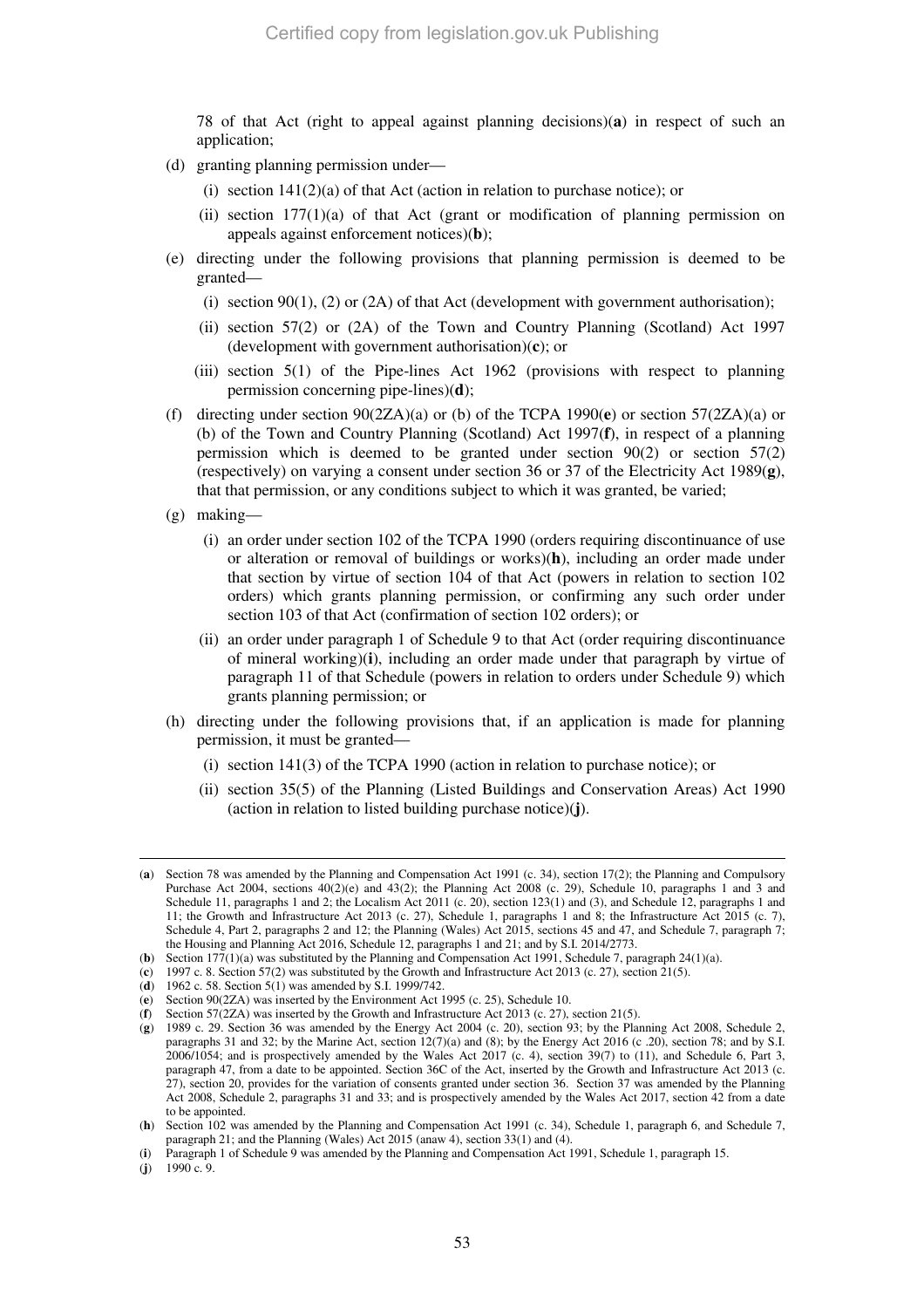(2) Where the assessment provisions apply, the competent authority may, if it considers that any adverse effects of the plan or project on the integrity of a European site or a European offshore marine site would be avoided if the planning permission were subject to conditions or limitations, grant planning permission, or, as the case may be, take action which results in planning permission being granted or deemed to be granted, subject to those conditions or limitations.

(3) Where the assessment provisions apply, outline planning permission must not be granted unless the competent authority is satisfied (whether by reason of the conditions and limitations to which the outline planning permission is to be made subject, or otherwise) that no development likely adversely to affect the integrity of a European site or a European offshore marine site could be carried out under the permission, whether before or after obtaining approval of any reserved matters.

(4) In paragraph (3), "outline planning permission" and "reserved matters" have the same meanings as in section 92 of the TCPA 1990 (outline planning permission)(**a**).

### **Planning permission: duty to review**

**71.**—(1) Subject to the following provisions of this regulation, the review provisions apply to any planning permission or deemed planning permission, unless—

- (a) the development to which it related has been completed;
- (b) it was granted subject to a condition as to the time within which the development to which it related was to be begun and that time has expired without the development having been begun; or
- (c) it was granted for a limited period and that period has expired.

(2) The review provisions do not apply to planning permission granted or deemed to have been granted—

- (a) by a development order, local development order or neighbourhood development order (but see regulations 75 to 81);
- (b) by virtue of the adoption of a simplified planning zone scheme or of alterations to such a scheme (but see regulation 82); or
- (c) by virtue of the taking effect of an order designating an enterprise zone under paragraph 5 of Schedule 32 to the Local Government, Planning and Land Act 1980 (enterprise zones)(**b**), or by virtue of the approval of a modified enterprise zone scheme (but see regulation 83).

(3) Planning permission deemed to be granted by virtue of a direction of a kind specified in paragraph (4) must be reviewed in accordance with Chapter 4, Chapter 5 or Chapter 6 (as the case may be) in conjunction with the review of the underlying authorisation, consent or order.

(4) Directions of a kind referred to in paragraph (3) are—

- (a) a direction under section 90(1) of the TCPA 1990 in respect of development for which an authorisation has been granted under section 1 of the Pipe-lines Act 1962 (pipe-line construction authorisations)(**c**);
- (b) a direction under section 5(1) of the Pipe-lines Act 1962;
- (c) a direction under section 90(1) of the TCPA 1990 in respect of development for which a consent has been granted under section 36 or 37 of the Electricity Act 1989 (consents required in relation to generating stations and overhead lines);

<sup>(</sup>**a**) Section 92 was amended by the Planning (Wales) Act 2015 (anaw 4), section 36(1) to (6), and Schedule 4, paragraphs 1 and 10.

<sup>(</sup>**b**) 1980 c. 65. Paragraph 5 of Schedule 32 was amended by the Planning (Consequential Provisions) Act 1990 (c. 11), Schedule 1, Part 1.

<sup>(</sup>**c**) 1962 c. 58. Section 1 was amended by the Criminal Justice Act 1982 (c. 48), sections 37, 38 and 46; by the Planning Act 2008 c. 29, Schedule 2, paragraphs 5 and 6; and by S.I. 1999/742 and 2007/1519.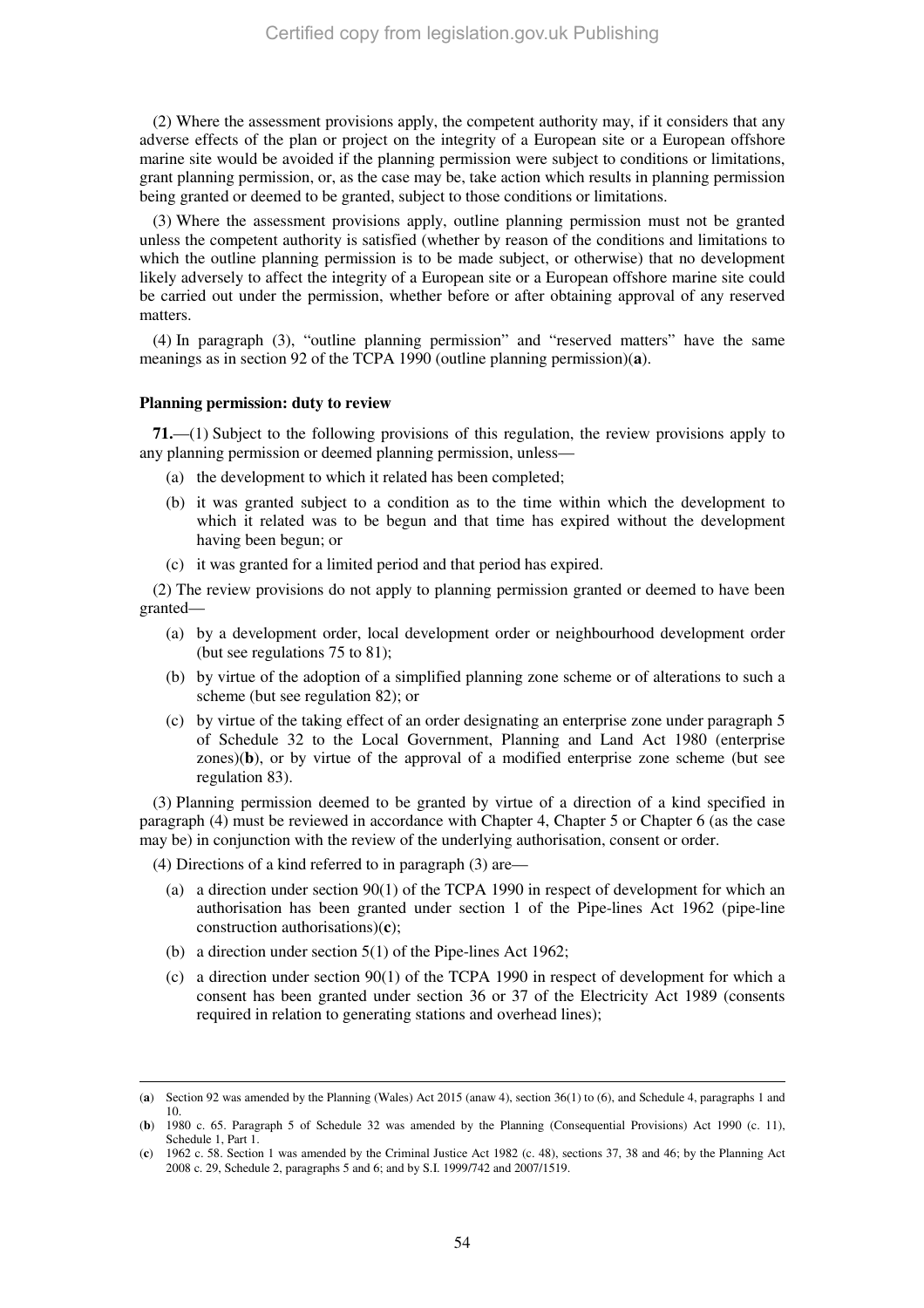- (d) a direction under section 90(2) of the TCPA 1990 or section 57(2) of the Town and Country Planning (Scotland) Act 1997 (which relate to development for which a consent has been granted under section 36 or 37 of the Electricity Act 1989);
- (e) a direction under section  $90(2ZA)(a)$  or (b) of the TCPA 1990 or section 57(2ZA)(a) or (b) of the Town and Country Planning (Scotland) Act 1997 (which relate to the variation of a deemed grant of planning permission in relation to development for which a consent has been granted under section 36 or 37 of the Electricity Act 1989 and to the variation of conditions of any such deemed grant of planning permission); or
- (f) a direction under section 90(2A) of the TCPA 1990 (which relates to development in pursuance of an order under section 1 or 3 of the Transport and Works Act 1992 (orders as to railways, tramways or inland waterways)(**a**)).

(5) In the case of planning permission deemed to have been granted in any other case by a direction under section 90(1) of the TCPA 1990, the local planning authority must—

- (a) identify any such permission which it considers falls to be reviewed under the review provisions; and
- (b) refer the matter to the government department or person which made the direction.

(6) The department or person to whom a reference is made under paragraph  $(5)(b)$  must, if in agreement that the planning permission does fall to be so reviewed, review the direction in accordance with the review provisions.

(7) Except as otherwise expressly provided, the review provisions do not apply to planning permission granted or deemed to be granted by a public general Act of Parliament.

(8) Subject to paragraphs (3) to (6), where planning permission granted by the appropriate authority falls to be reviewed under the review provisions—

- (a) it must be reviewed by the local planning authority; and
- (b) the power conferred by section 97 of the TCPA 1990 (power to revoke or modify planning permission)(**b**) is exercisable by that local planning authority as in relation to planning permission granted on an application under Part 3 of that Act (control over development).

(9) In a non-metropolitan county in England the function of reviewing any such planning permission is to be exercised by the district planning authority unless it relates to a county matter (within the meaning of paragraph 1 of Schedule 1 to the TCPA 1990(**c**)), in which case it is exercisable by the county planning authority.

#### **Planning permission: consideration on review**

-

**72.**—(1) In reviewing any planning permission or deemed planning permission under the review provisions, the competent authority must—

- (a) consider whether any adverse effects could be overcome by planning obligations under section 106 of the TCPA 1990 (planning obligations)(**d**) being entered into; and
- (b) if it considers that those effects could be so overcome, invite those concerned to enter into such obligations.

(2) So far as the adverse effects are not thus overcome, the authority must make such order as may be required under—

<sup>(</sup>**a**) 1992 c. 42. Sections 1 and 3 were amended by the Planning Act 2008, Schedule 2, paragraphs 51, 52 and 53.

<sup>(</sup>**b**) Section 97 was amended by the Planning and Compensation Act 1991 (c. 34), Schedule 1, paragraph 4; and by the Housing and Planning Act 2016 (c. 22), Schedule 12, paragraphs 1 and 25.

<sup>(</sup>**c**) Paragraph 1 of Schedule 1 was amended by the Planning and Compensation Act 1991, Schedule 1, paragraph 13.

<sup>(</sup>**d**) Section 106 was substituted by the Planning and Compensation Act 1991, section 12(1), and amended by the Greater London Authority Act 2007 (c. 24), section 33; the Planning Act 2008 (c. 29), section 174(1) and (2); the Growth and Infrastructure Act 2013 (c. 27), Schedule 2, paragraphs 1 and 3. It is prospectively amended by the Housing and Planning 2016, section 158(3), and is prospectively repealed by the Planning and Compulsory Purchase Act 2004 (c. 5), Schedule 6, paragraphs 1 and 5, from a date or dates to be appointed.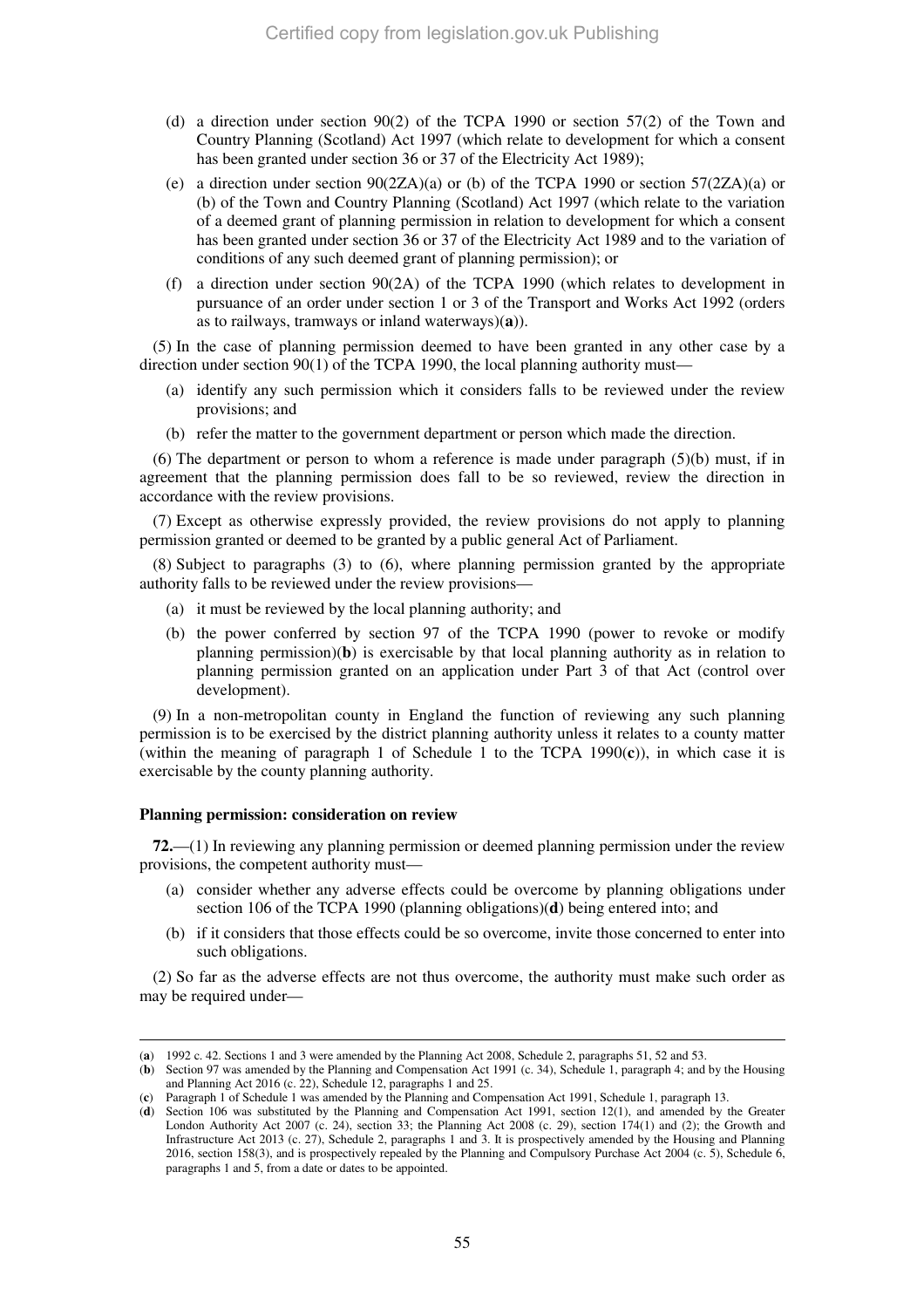- (a) section 97 of the TCPA 1990 Act (power to revoke or modify planning permission); or
- (b) section 102 of, or paragraph 1 of Schedule 9 to, that Act (orders requiring discontinuance of use etc.).

(3) Where the authority ascertains that the carrying out or, as the case may be, the continuation of the development would adversely affect the integrity of a European site or a European offshore marine site, it nevertheless need not proceed under the review provisions if and so long as it considers that there is no likelihood of the development being carried out or continued.

### **Planning permission: effect of orders made on review**

**73.**—(1) An order under section 97 of the TCPA 1990 made pursuant to paragraph (2) of regulation 72 (planning permission: consideration on review) takes effect upon the service of the notices required by section 98(2) of that Act (procedure for section 97 orders) or, where there is more than one such notice and those notices are served at different times, upon the service of the last such notice to be served.

(2) Where the appropriate authority determines not to confirm such an order—

- (a) the order ceases to have effect as from the time of that determination;
- (b) the permission revoked or modified by the order thereafter has effect as if the order had never been made;
- (c) any period specified in the permission for the taking of any action, being a period which had not expired prior to the date upon which the order took effect under paragraph (1), is extended by a period equal to that during which the order had effect; and
- (d) for any date specified in the permission as being a date by which any action should be taken ("the specified date"), not being a date falling before the date upon which the order took effect under paragraph (1), there is substituted such later date as postpones the specified date by a period equal to that during which the order had effect.

(3) An order under section 102 of, or paragraph 1 of Schedule 9 to, the TCPA 1990 made pursuant to regulation 72(2), in so far as it requires the discontinuance of a use of land or imposes conditions upon the continuance of a use of land, takes effect upon the service of the notices required by section 103(3) of that Act (confirmation of section 102 orders) or, where there is more than one such notice and those notices are served at different times, upon the service of the last such notice to be served.

(4) Where the appropriate authority determines not to confirm any such order, the order ceases to have effect as from the time of that determination, and the use which by the order was discontinued or upon which conditions were imposed—

- (a) may thereafter be continued as if the order had never been made; and
- (b) is to be treated for the purposes of the TCPA 1990 as if it had continued without interruption or modification throughout the period during which the order had effect.

(5) An order under section 97 of that Act made in pursuance of regulation 72(2) does not affect so much of the development authorised by the permission as was carried out before the order took effect.

(6) An order under section 102 of or paragraph 1 of Schedule 9 to that Act made in pursuance of regulation 72(2) does not affect anything done before the site became a European site or European offshore marine site.

#### **Planning permission: compensation**

**74.**—(1) Where the appropriate authority determines not to confirm an order under section 97 of the TCPA 1990 which has taken effect under regulation 73(1), any claim for compensation under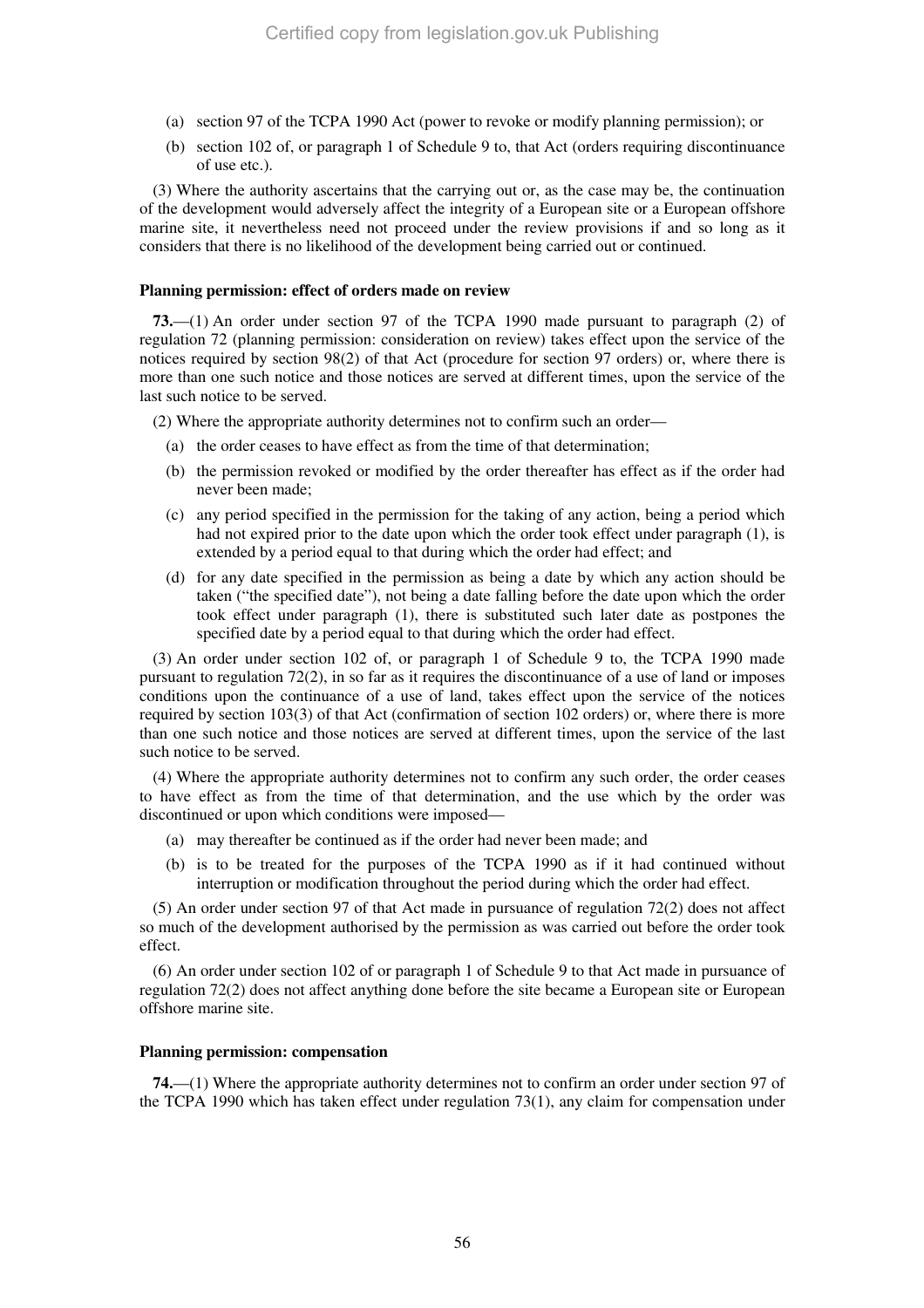section 107 of that Act (compensation where planning permission revoked or modified)(**a**) is limited to any loss or damage directly attributable to the permission being suspended or temporarily modified for the duration of the period between the order so taking effect and the appropriate authority's determination not to confirm the order.

(2) Where the appropriate authority determines not to confirm an order under section 102 of the TCPA 1990 (orders requiring discontinuance of use or alteration or removal of buildings or works) which has taken effect under regulation 73(3), any claim for compensation under section 115 of that Act (compensation in respect of orders under section 102) is limited to any loss or damage directly attributable to the effect of the order in suspending or imposing conditions on any right to continue a use of the land for the duration of the period between the order so taking effect and the appropriate authority's determination not to confirm the order.

(3) Paragraph (4) applies where—

- (a) compensation is payable in respect of—
	- (i) an order under section 97 of the TCPA 1990; or
	- (ii) any order mentioned in section 115(1) of that Act or to which that section applies by virtue of section 115(5); and
- (b) the order has been made pursuant to regulation 65 (review of existing decisions and consents).

(4) Where this paragraph applies, the authority liable to pay the compensation must refer the question as to the amount of the compensation to the Upper Tribunal for its determination, unless and to the extent that in any particular case the appropriate authority has indicated in writing that such a reference and determination may be dispensed with.

#### *General development orders*

### **General development orders**

-

**75.** It is a condition of any planning permission granted by a general development order made on or after 30th November 2017, that development which—

- (a) is likely to have a significant effect on a European site or a European offshore marine site (either alone or in combination with other plans or projects), and
- (b) is not directly connected with or necessary to the management of the site,

must not be begun until the developer has received written notification of the approval of the local planning authority under regulation 77 (approval of local planning authority).

### **General development orders: opinion of appropriate nature conservation body**

**76.**—(1) Where it is intended to carry out development in reliance on the permission granted by a general development order, application may be made in writing to the appropriate nature conservation body for its opinion as to whether the development is likely to have a relevant effect.

(2) The application must give details of the development which is intended to be carried out.

(3) On receiving such an application, the appropriate nature conservation body must consider whether the development is likely to have such an effect.

(4) Where it considers that it has sufficient information to conclude that the development will, or will not, have such an effect, it must notify the applicant and the local planning authority in writing of its opinion.

(5) If the appropriate nature conservation body considers that it has insufficient information to reach either of those conclusions, it must notify the applicant in writing indicating in what respects

<sup>(</sup>**a**) Section 107 was amended by the Planning and Compensation Act 1991 (c. 34), Schedule 1, paragraph 8 and Schedule 6, paragraph 13; and by the Housing and Planning Act 2016 (c. 22), Schedule 12, paragraphs 1 and 28.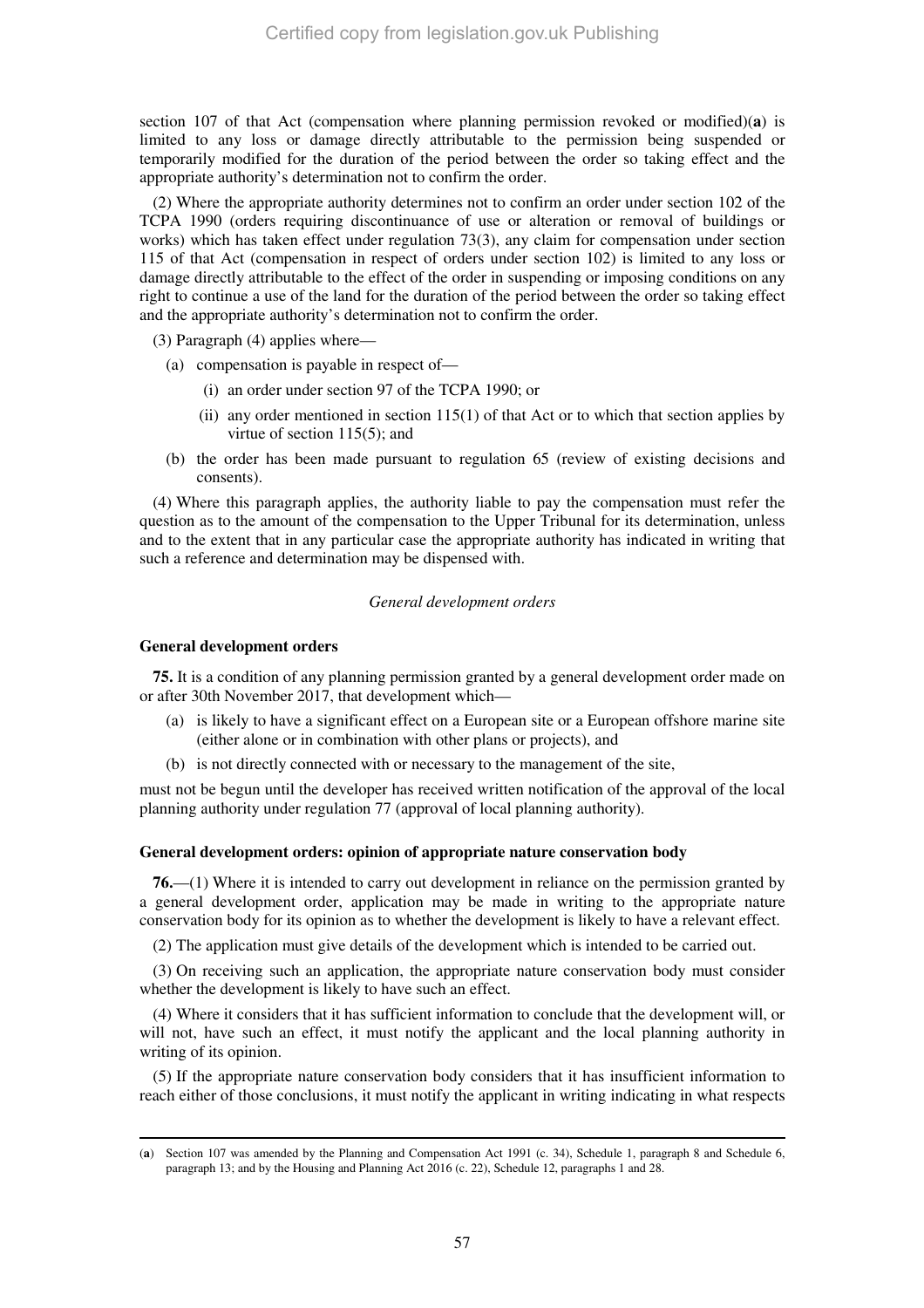it considers the information insufficient, and the applicant may supply further information with a view to enabling it to reach a decision on the application.

(6) The opinion of the appropriate nature conservation body, notified in accordance with paragraph (4), that the development is not likely to have a relevant effect is conclusive of that question for the purpose of reliance on the planning permission granted by a general development order.

(7) In this regulation and in regulation 77, "a relevant effect" means an effect of a kind mentioned in regulation 75(a).

### **General development orders: approval of local planning authority**

**77.**—(1) An application to the local planning authority for approval, as mentioned in regulation 75, must—

- (a) give details of the development which is intended to be carried out; and
- (b) be accompanied by—
	- (i) a copy of any relevant notification by the appropriate nature conservation body under regulation 76; and
	- (ii) any fee required to be paid.

(2) For the purposes of its consideration of the application the local planning authority must assume that the development is likely to have a relevant effect.

(3) The authority must send a copy of the application to the appropriate nature conservation body and must take account of any representations made by it.

(4) If in its representations the appropriate nature conservation body states its opinion that the development is not likely to have a relevant effect, the local planning authority must send a copy of the representations to the applicant.

(5) The sending of the copy of the representations to the applicant under paragraph (4) has the same effect as a notification by the appropriate nature conservation body of its opinion under regulation 76(4).

(6) In any other case in which the application has been sent to the appropriate nature conservation body, the local planning authority must, taking account of any representations made by the appropriate nature conservation body, make an appropriate assessment of the implications of the development for the European site or European offshore marine site in view of that site's conservation objectives.

(7) In the light of the conclusions of the assessment the local planning authority may approve the development only after having ascertained that it will not adversely affect the integrity of the site.

### **General development orders: supplementary**

**78.**—(1) The local planning authority for the purposes of regulations 75 to 77 is the authority to which an application for approval under regulation 77 would fall to be made if it were an application for planning permission.

(2) The fee payable in connection with an application for such approval is £30.

(3) Approval required by regulation 75 is to be treated—

- (a) for the purposes of the provisions of the TCPA 1990 relating to appeals, as approval required by a condition imposed on a grant of planning permission; and
- (b) for the purposes of the provisions of any general development order relating to the time within which notice of a decision should be given, as approval required by a condition attached to a grant of planning permission.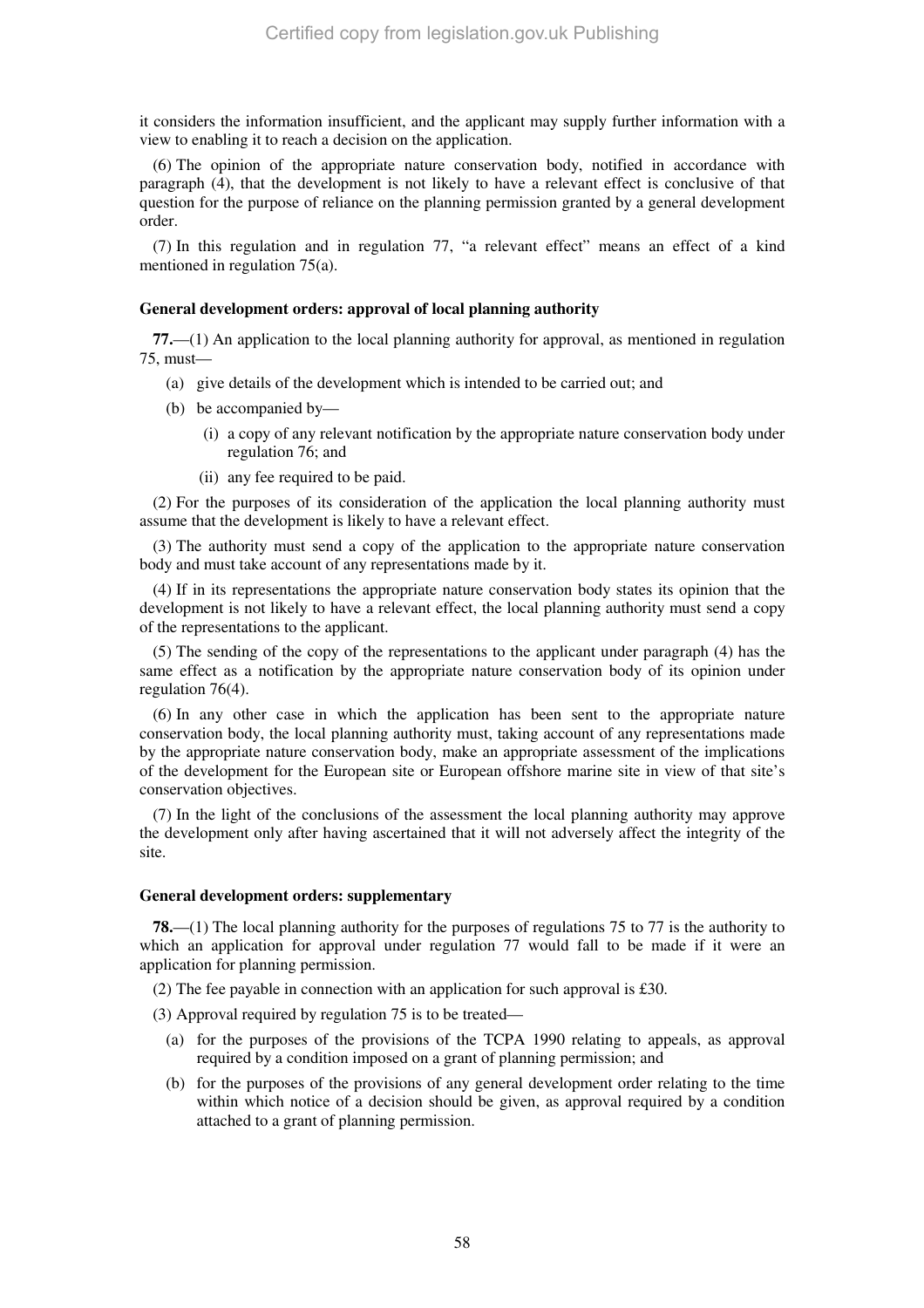### *Special development orders*

### **Special development orders**

**79.**—(1) A special development order may not grant planning permission for development which—

- (a) is likely to have a significant effect on a European site (either alone or in combination with other plans or projects); and
- (b) is not directly connected with or necessary to the management of the site.

(2) A special development order may not grant planning permission for development which is likely to have a significant effect on a European offshore marine site (either alone or in combination with other plans or projects).

(3) This regulation does not apply to a special development order made before 30th November 2017.

### *Local development orders*

### **Local development orders**

**80.** A local development order made on or after 30th November 2017 may not grant planning permission for development which—

- (a) is likely to have a significant effect on a European site or a European offshore marine site (either alone or in combination with other plans or projects); and
- (b) is not directly connected with or necessary to the management of the site.

### *Neighbourhood development orders*

### **Neighbourhood development orders**

**81.**—(1) A neighbourhood development order made on or after 30th November 2017 may not grant planning permission for development which—

- (a) is likely to have a significant effect on a European site or a European offshore marine site (either alone or in combination with other plans or projects); and
- (b) is not directly connected with or necessary to the management of the site.
- (2) This regulation applies in relation to England only.

### *Simplified planning zones and enterprise zones*

### **Simplified planning zones**

**82.**—(1) Where a simplified planning zone scheme is adopted or approved, that scheme is not to be taken to grant planning permission for development which (either alone or in combination with other plans or projects) is likely to have a significant effect on a European offshore marine site or (where the development is not directly connected with or necessary to the management of the site) on a European site.

(2) This regulation does not apply to a simplified planning zone scheme adopted or approved (as the case may be) before 30th November 2017.

### **Enterprise zones**

**83.**—(1) Where an order designating an enterprise zone is made, or where a modified enterprise zone scheme is approved, that order or scheme is not to be taken to grant planning permission for development which (either alone or in combination with other plans or projects) is likely to have a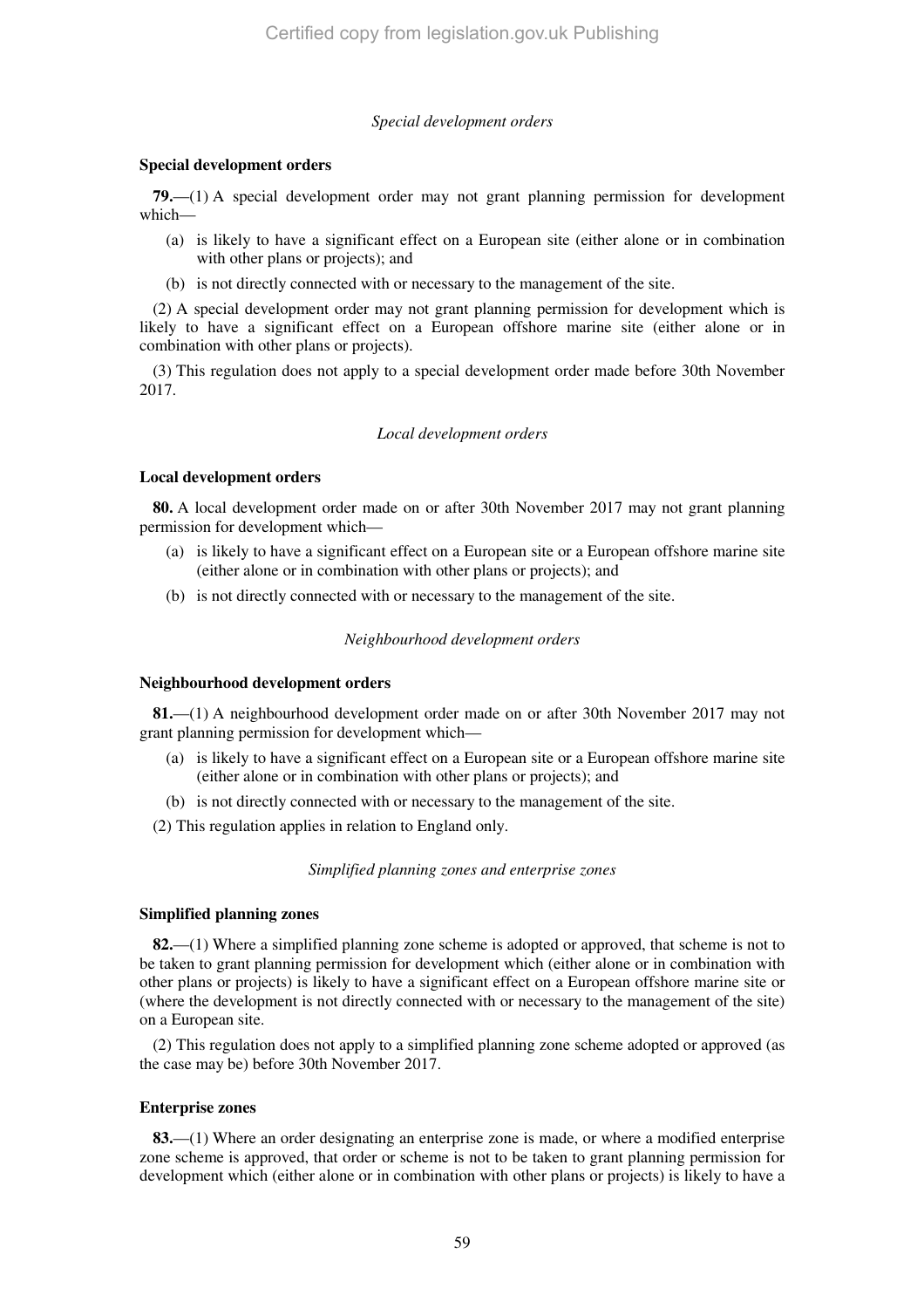significant effect on a European offshore marine site or (where the development is not directly connected with or necessary to the management of the site) on a European site.

(2) This regulation does not apply to an order designating an enterprise zone made, or to a modified enterprise scheme approved, before 30th November 2017.

### *Development consent under Planning Act 2008*

#### **Grant of development consent**

**84.**—(1) The assessment provisions apply in relation to the making of an order granting development consent under the Planning Act 2008(**a**).

(2) Where those provisions apply, the competent authority may, if it considers that any adverse effects of the plan or project on the integrity of a European site or a European offshore marine site would be avoided if the order granting development consent included requirements under section 120 of the Planning Act 2008 (what may be included in order granting development consent)(**b**), make an order subject to those requirements.

#### **Development consent: review**

**85.**—(1) The review provisions apply to any order granting development consent under the Planning Act 2008 unless—

- (a) the development to which it related has been completed before the site becomes a European site or a European offshore marine site;
- (b) it included a requirement as to the time within which the development to which it related was to be begun and that time has expired without the development having been begun; or
- (c) the development consent was granted for a limited period and that period has expired.

(2) In any such review of an order granting development consent, the competent authority must—

- (a) consider whether any adverse effects could be overcome by imposing requirements under paragraph  $5(4)(c)$ , (d) or (e) of Schedule 6 to the Planning Act 2008 (changes to, and revocation of, orders granting development consent); and
- (b) if it considers that those effects could be so overcome, impose those requirements by making such an order under paragraph 3(1) of Schedule 6 to that Act(**c**) as may be required.

### *Interpretation of Chapter 2*

#### **Interpretation of Chapter 2**

**86.**—(1) This Chapter, except regulations 84 and 85, is to be construed as one with the TCPA 1990.

(2) In regulations 84 and 85, the terms "development" and "development consent" have the meanings given by the Planning Act 2008(**d**).

<sup>(</sup>**a**) 2008 c. 29.

<sup>(</sup>**b**) Section 120 was amended by the Localism Act 2011 (c. 20), section 140 and Schedule 13, paragraphs 1 and 60.

<sup>(</sup>**c**) Paragraph 3(1) of Schedule 6 was amended by the Localism Act 2011, Schedule 13, paragraphs 1 and 72.

<sup>(</sup>**d**) See sections 31 and 32 for the definition of "development consent" and "development" respectively.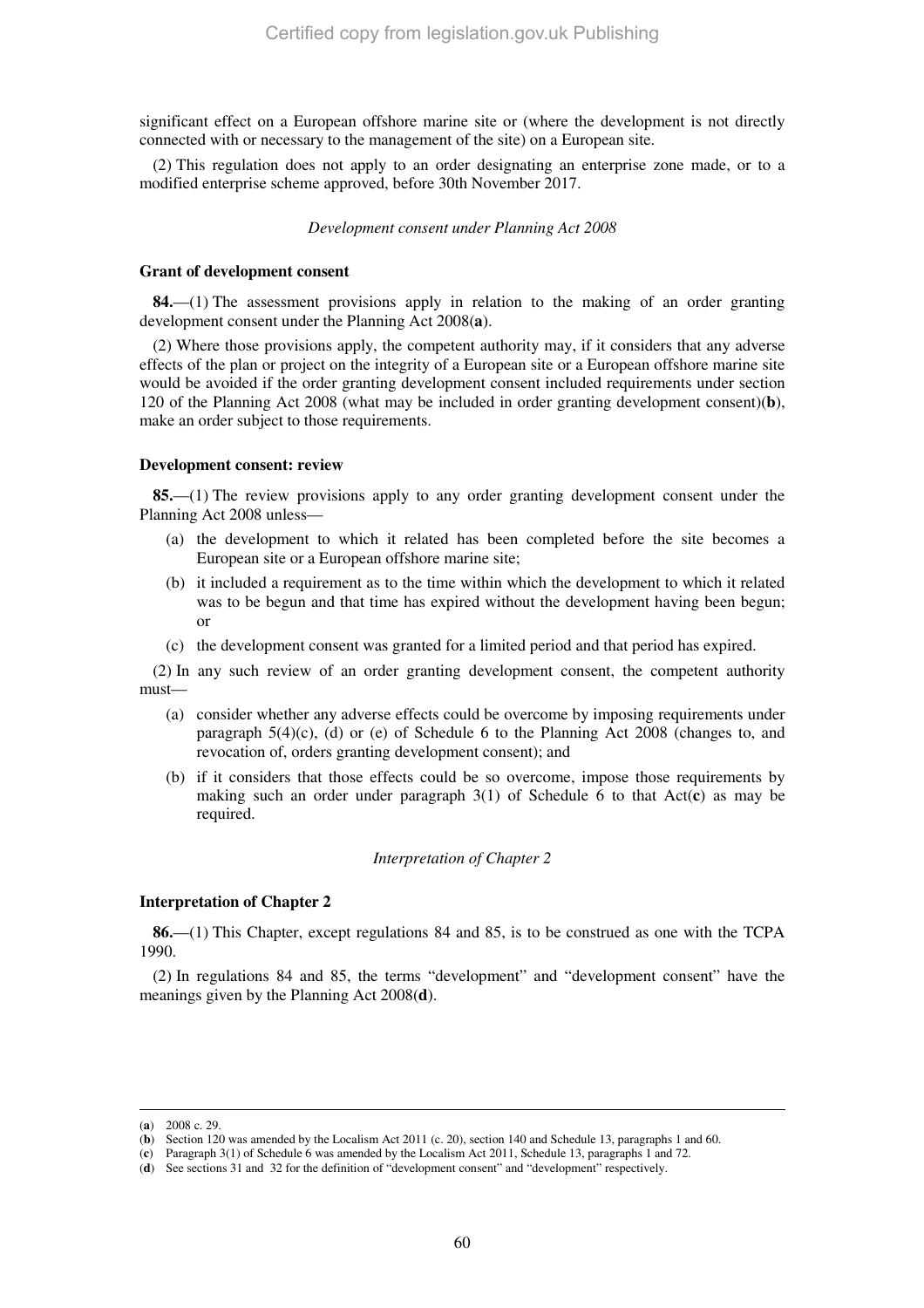### CHAPTER 3

### Highways and roads

#### **Construction or improvement of highways or roads**

**87.**—(1) The assessment provisions apply in relation to any plan or project—

- (a) by the appropriate authority or a strategic highways company to construct a new highway or to improve, within the meaning of the Highways Act 1980(**a**), an existing highway; or
- (b) by a local highway authority to carry out within the boundaries of a road any works required for the improvement of the road.

(2) The review provisions apply to any such plan or project as is mentioned in paragraph (1) unless—

- (a) the works were completed before 30th October 1994; or
- (b) the works have been completed before the site became a European site or a European offshore marine site.

 $(3)$  In paragraph  $(1)(a)$  "strategic highways company" means a company for the time being appointed under Part 1 of the Infrastructure Act 2015(**b**).

#### **Cycle tracks and other ancillary works**

**88.** Section 3(10) of the Cycle Tracks Act 1984 (conversion of footpaths into cycle tracks)(**c**) is not to be taken to deem planning permission to be granted for development which—

- (a) is likely to have a significant effect on a European site (either alone or in combination with other plans or projects), and
- (b) is not directly connected with or necessary to the management of the site,

whether or not the development authorised by the permission has been begun.

### CHAPTER 4

#### **Electricity**

#### **Consents under Electricity Act 1989: application of assessment and review provisions**

**89.**—(1) The assessment provisions apply in relation to the granting of—

- (a) consent under section 36 of the Electricity Act 1989 (consent required for construction etc. of generating stations)(**d**) to construct, extend or operate a generating station in Great Britain; or
- (b) consent under section 37 of that Act (consent required for overhead lines)(**e**) for an electric line to be installed or kept installed above ground.

(2) Where in such a case the competent authority considers that any adverse effects of the plan or project on the integrity of a European site or a European offshore marine site would be avoided

<sup>(</sup>**a**) 1980 c. 66. See the definition of "improvement" in section 329(1).

<sup>(</sup>**b**) 2015 c. 7.

<sup>(</sup>**c**) 1984 c. 38. Section 3(10) was amended by the Planning (Consequential Provisions) Act 1990 (c. 11), Schedule 2, paragraph 66.

<sup>(</sup>**d**) 1989 c. 29. Section 36 was amended by the Energy Act 2004 (c. 20), section 93; by the Planning Act 2008, Schedule 2, paragraphs 31 and 32; by the Marine Act, section 12(7)(a) and (8); by the Energy Act 2016 (c .20), section 78; and by S.I. 2006/1054, and is prospectively amended by the Wales Act 2017 (c. 4), section 39(7) to (11), and Schedule 6, Part 3, paragraph 47, from a date to be appointed. Section 36C of the Act, inserted by the Growth and Infrastructure Act 2013 (c. 27), section 20, provides for the variation of consents granted under section 36.

<sup>(</sup>**e**) Section 37 was amended by the Planning Act 2008, Schedule 2, paragraphs 31 and 33; and is prospectively amended by the Wales Act 2017, section 42 from a date to be appointed.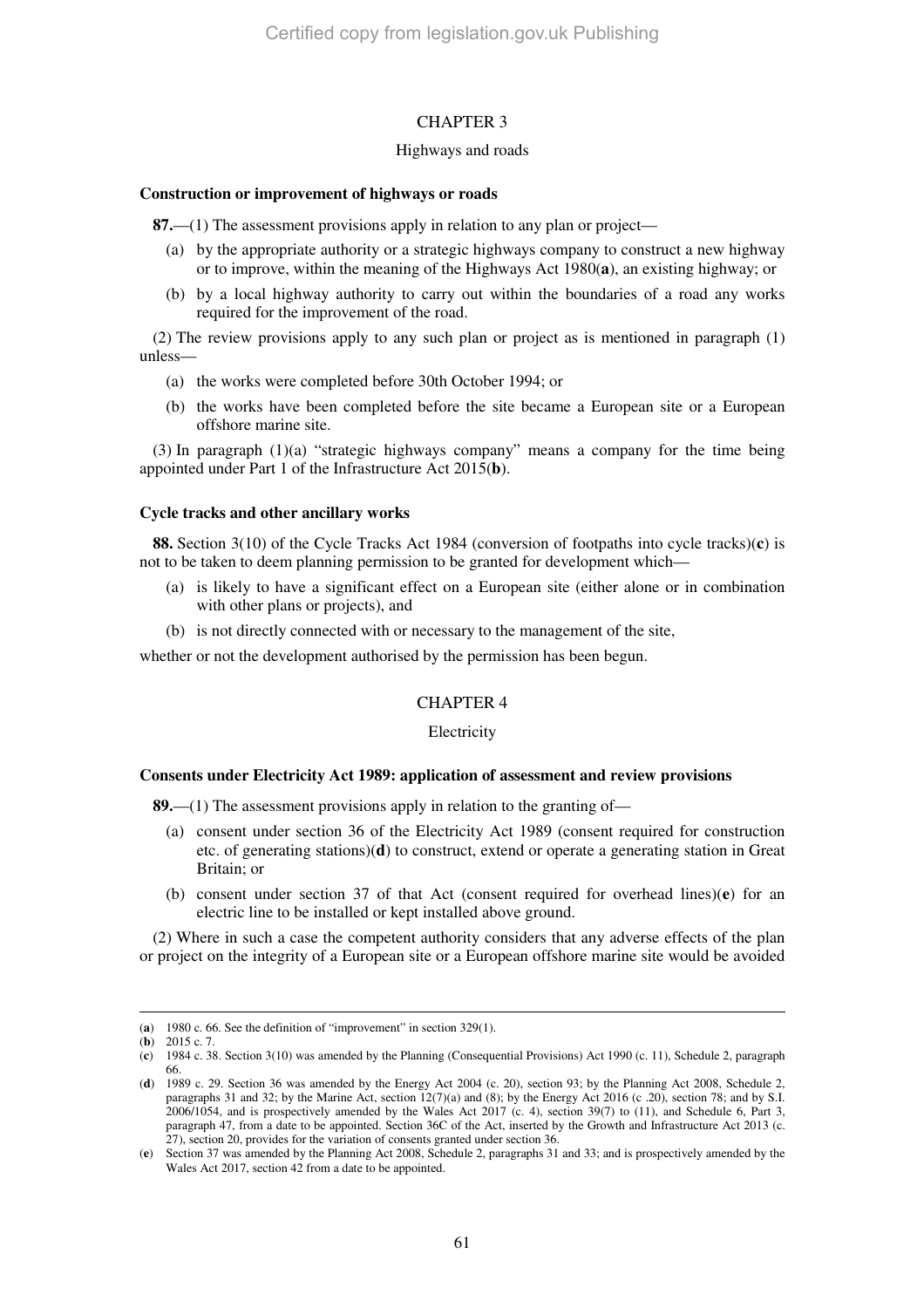if the consent were subject to conditions, the competent authority may grant consent subject to those conditions.

(3) The review provisions apply to a consent mentioned in paragraph (1) unless—

- (a) in the case of a consent to construct or extend (whether or not also to operate) a generating station or a consent of a kind mentioned in paragraph  $(1)(b)$ —
	- (i) the works to which the consent relates were completed before the relevant date; or
	- (ii) the consent was granted subject to a condition as to the time within which the works to which it relates were to be begun and that time has expired without those works having been begun;
- (b) in the case of a consent to operate (but not also to construct or extend) a generating station, the operation began before the relevant date; or
- (c) in any case, the consent was for a limited period and that period has expired.

(4) Where the consent is to construct or extend, but also to operate, a generating station, the works, if not already completed when the generating station is first operated in reliance on the consent, are to be treated as completed at that date.

(5) In the case of a consent of a kind mentioned in paragraph (1)(b) for an electric line to be kept installed, the works to which the consent relates are to be treated for the purposes of paragraph  $(3)(a)$  as the works to which any consent for the installation of that line relates.

(6) Where on the review of such a consent, the competent authority considers that any adverse effects on the integrity of a European site or a European offshore marine site of the carrying out or, as the case may be, the continuation of the plan or project would be avoided by a variation of the consent, the authority may vary the consent accordingly.

(7) In conjunction with the review of any such consent, the competent authority must review any direction deeming planning permission to be granted for the plan or project and may vary or revoke it.

(8) In this regulation, "the relevant date" means the date on which the site became a European site or a European offshore marine site (as the case may be) or (if later) 30th October 1994.

### **Consents under Electricity Act 1989: procedure on review**

**90.**—(1) Where the competent authority decides in pursuance of regulation 89(3), (6) or (7) to revoke or vary a consent under the Electricity Act 1989 or a direction deeming planning permission to be granted, the authority must serve notice on the persons specified in paragraph (2), informing them of the decision and specifying a period of not less than 28 days within which any person on whom the notice is served may make representations to the authority.

(2) The persons referred to in paragraph (1) are—

- (a) the person to whom the consent was granted or, as the case may be, in whose favour the direction was made;
- (b) in the case of a consent under section 36 of the Electricity Act 1989, any other person proposing to operate the generating station in question; and
- (c) any other person who in the authority's opinion will be affected by the revocation or variation.

(3) The competent authority must also serve notice on—

- (a) the relevant planning authority within the meaning of paragraph 2(6) of Schedule 8 to the Electricity Act 1989 (consents under sections 36 and 37 of that Act)(**a**), and
- (b) the appropriate nature conservation body,

-

informing them of the decision and inviting their representations within the specified period.

<sup>(</sup>**a**) Schedule 8 was amended by the Planning (Consequential Provisions) Act 1990 (c. 11), Schedule 2, paragraph 83(1); the Local Government (Wales) Act 1994 (c. 19), Schedule 6, paragraph 22 and Schedule 18; and the Environment Act 1995 (c. 25), Schedule 10, paragraph 30(1), (3) and (6) and Schedule 24.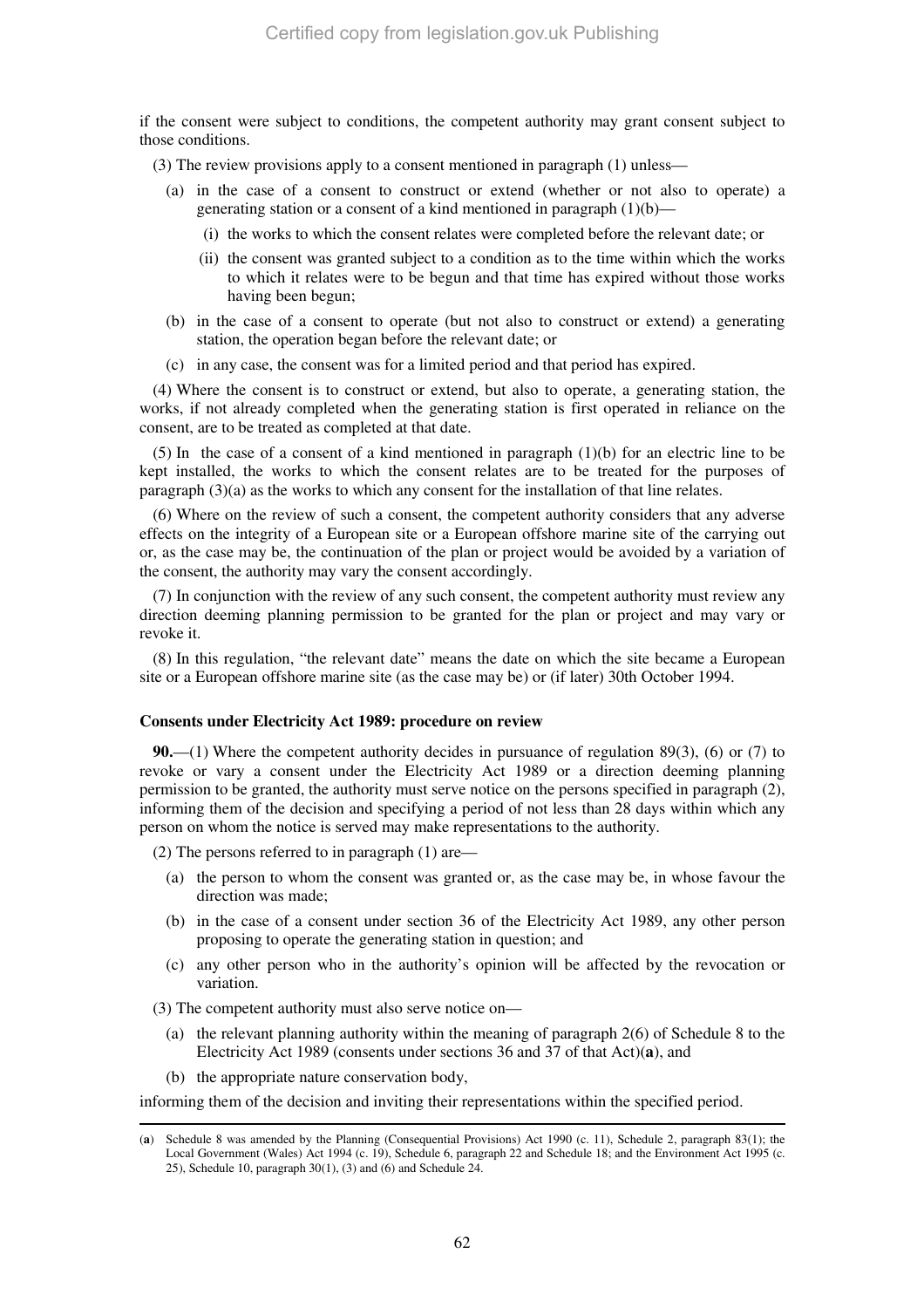(4) The competent authority must consider whether to proceed with the revocation or variation, and must have regard to any representations made in accordance with paragraph (1) or (3).

(5) If within the specified period a person on whom notice was served under paragraph (1), or the relevant planning authority, so requires, the competent authority must, before deciding whether to proceed with the revocation or variation, give—

- (a) to that person or the relevant planning authority (as the case may be), and
- (b) to any other person on whom notice under paragraph  $(1)$  or  $(3)$  was required to be served,

an opportunity of appearing before, and being heard by, a person appointed by the competent authority for the purpose.

#### **Consents under Electricity Act 1989: effect of review**

**91.**—(1) The revocation or variation pursuant to regulation 89(3), (6) or (7) of a consent under the Electricity Act 1989 or a direction deeming planning permission to be granted takes effect upon the service of the notices required by regulation  $90(1)$  or, where there is more than one such notice and those notices are served at different times, upon the service of the last such notice to be served.

(2) Where the competent authority decides not to proceed with the revocation or variation, the consent or direction has effect again as from the time of that decision, and thereafter has effect as if—

- (a) any period specified in the consent or direction for the taking of any action, being a period which had not expired before the date on which the revocation or variation took effect, were extended by a period equal to that during which the revocation or variation had effect; and
- (b) there were substituted for any date specified in the consent or direction as being a date by which any action should be taken ("the specified date"), not being a date falling before the date on which the revocation or variation took effect, such later date as postpones the specified date by a period equal to that during which the revocation or variation had effect.

(3) The revocation or variation of a consent or direction pursuant to regulation 89(3), (6) or (7) does not affect anything done under the consent or direction before the revocation or variation takes effect.

### **Consents under Electricity Act 1989: compensation**

**92.**—(1) Where a direction deeming planning permission to be granted is revoked or varied pursuant to regulation 89(7), that permission is to be treated—

- (a) for the purposes of Part 4 of the TCPA 1990 (compensation for effects of certain orders, notices etc.), as having been revoked or modified by order under section 97 of that Act (power to revoke or modify planning permission)(**a**); or
- (b) for the purposes of Part 4 of the Town and Country Planning (Scotland) Act 1997(**b**) (compensation for effects of certain orders, notices etc.), as having been revoked or modified by order under section 65 of that Act (power to revoke or modify planning permission)(**c**).

(2) Where a consent under the Electricity Act 1989 is revoked or varied pursuant to regulation 89(3) or (6), Part 4 of the TCPA 1990 or Part 4 of the Town and Country Planning (Scotland) Act 1997 (as the case may be) applies as if—

<sup>(</sup>**a**) Section 97 was amended by the Planning and Compensation Act 1991 (c. 34), Schedule 1, paragraph 4 and Schedule 19, Part 1; and by the Housing and Planning Act 2016 (c. 22), Schedule 12, paragraphs 1 and  $25(1)$  to  $(5)$ . (**b**) 1997 c. 8.

<sup>(</sup>**c**) Section 65 was amended by S.S.I. 2006/243.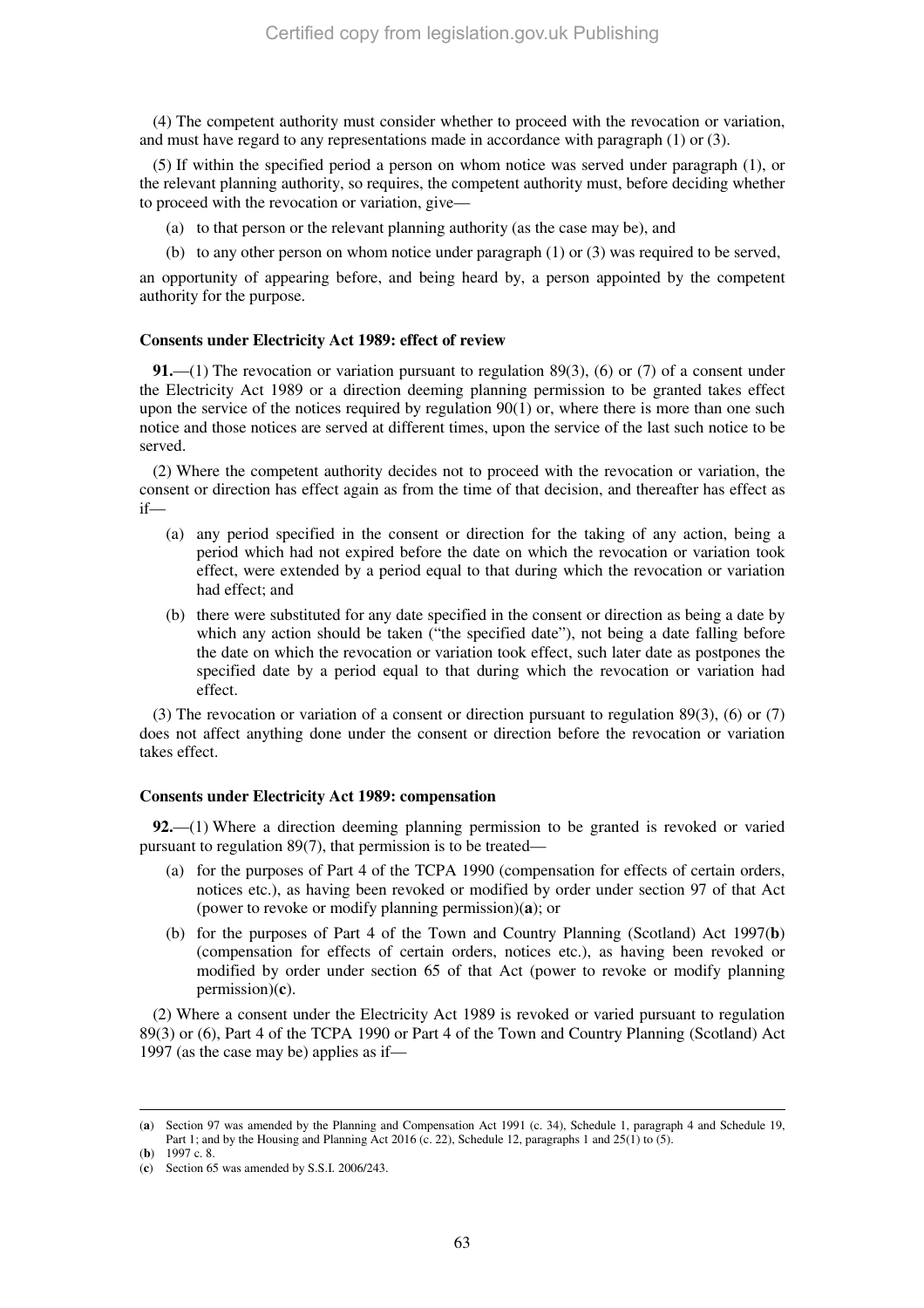- (a) the consent had been planning permission granted on an application under that Act and had been revoked or modified by order under section 97 of the TCPA 1990 or section 65 of the Town and Country Planning (Scotland) Act 1997; and
- (b) that Part provided that the competent authority was the person liable to pay any compensation provided for by that Part.

(3) Paragraph (2) does not confer any right to compensation for any expenditure, loss or damage for which compensation is payable by virtue of paragraph (1).

(4) Where the competent authority decides not to proceed with the revocation or variation of a consent under the Electricity Act 1989 or a direction deeming planning permission to be granted, any claim for compensation by virtue of this regulation is limited to any loss or damage directly attributable to the consent or direction ceasing to have effect or being varied for the duration of the period between the revocation or variation taking effect under regulation 91(1) and the competent authority's decision not to proceed with it.

(5) Where compensation is payable by virtue of this regulation, the question as to the amount of the compensation must be referred to and determined by the Upper Tribunal, or the Lands Tribunal for Scotland, unless and to the extent that in any particular case the competent authority has indicated in writing that such a reference and determination may be dispensed with.

#### CHAPTER 5

#### Pipe-lines

#### **Authorisations under Pipe-lines Act 1962: application of assessment and review provisions**

**93.**—(1) The assessment provisions apply in relation to the granting of a pipe-line construction authorisation under the Pipe-lines Act 1962(**a**).

(2) Where in such a case the competent authority considers that any adverse effects of the plan or project on the integrity of a European site or a European offshore marine site would be avoided by granting an authorisation for the execution of works for the placing of the proposed pipe-line along a modified route, the competent authority may, subject to the provisions of Schedule 1 to the Pipe-lines Act 1962 (applications for pipe-line construction authorisations)(**b**), grant such an authorisation.

(3) The review provisions apply to an authorisation mentioned in paragraph (1) unless—

- (a) the works to which the authorisation relates—
	- (i) were completed before 30th October 1994; or
	- (ii) have been completed before the site became a European site or a European offshore marine site (as the case may be); or
- (b) the authorisation was granted—

-

- (i) subject to a condition as to the time within which the works to which it relates were to be begun and that time has expired without those works having been begun; or
- (ii) for a limited period and that period has expired.

(4) Where, on the review of such an authorisation, the competent authority considers that any adverse effects on the integrity of a European site or a European offshore marine site of the carrying out or, as the case may be, the continuation of the plan or project would be avoided by a variation of the authorisation, the authority may vary it accordingly.

<sup>(</sup>**a**) 1962 c. 58; see section 1, which relates to pipe-line construction authorisations. Section 1 was amended by the Planning Act 2008 (c. 29), Schedule 2, paragraph 6; S.I 1999/742; and 2007/1519. It was also amended, in relation to England and Wales, by the Criminal Justice Act 1982 (c. 48), sections 38 and 46 and, in relation to Scotland, by the Criminal Procedure (Scotland) Act 1975 (c. 21), sections 289F and 289G.

<sup>(</sup>**b**) Schedule 1 was amended by the Petroleum Act 1987 (c. 12), section 25, and by S.I. 1992/449 and 1999/742.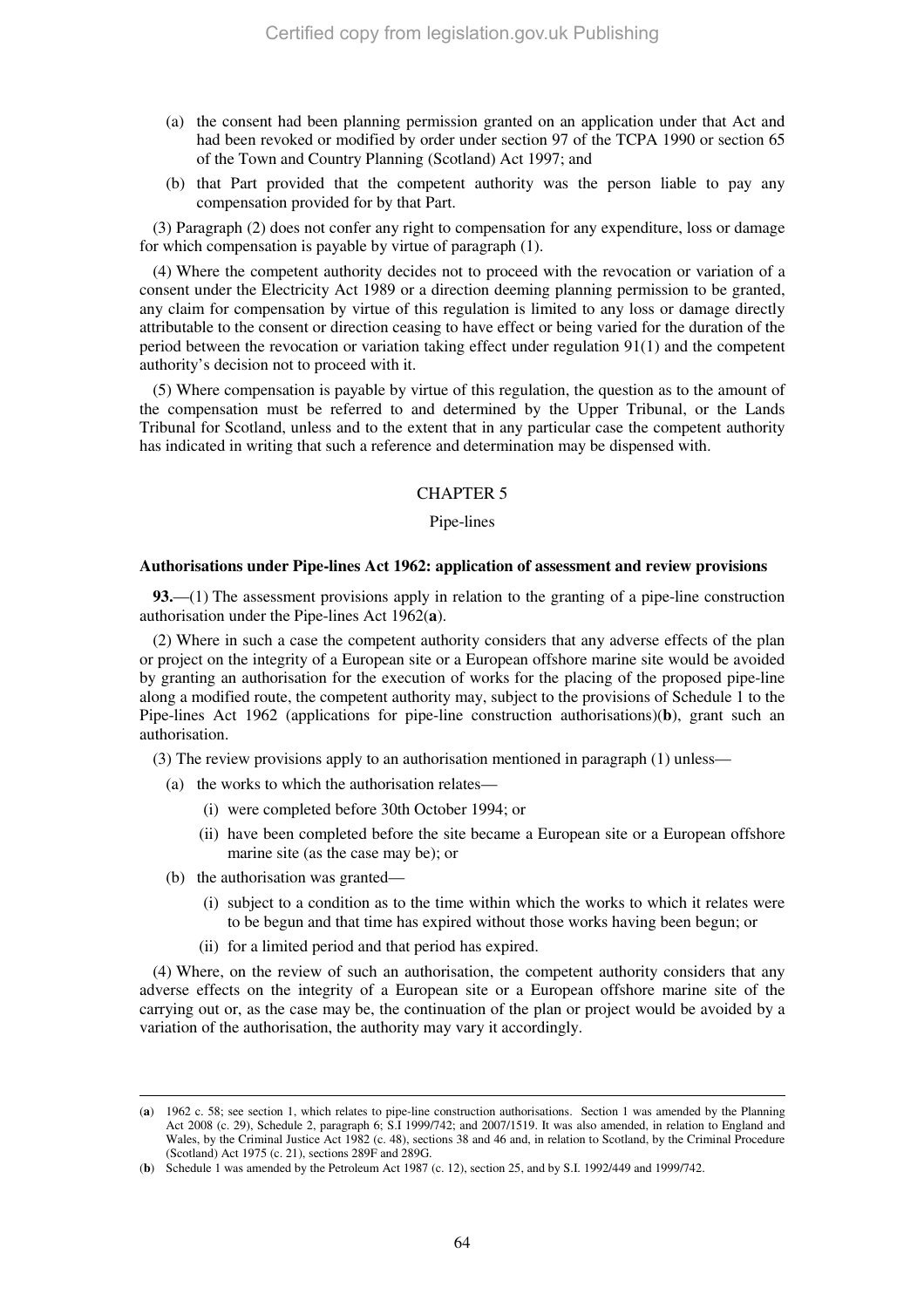(5) In conjunction with the review of any such authorisation the competent authority must review any direction deeming planning permission to be granted for the plan or project and may vary or revoke it.

### **Authorisations under Pipe-lines Act 1962: procedure on review**

**94.**—(1) Where the competent authority decides in pursuance of regulation 93(3), (4) or (5) to revoke or vary an authorisation under the Pipe-lines Act 1962 or a direction deeming planning permission to be granted, the authority must serve notice on the persons specified in paragraph (2) informing them of the decision and specifying a period of not less than 28 days within which any person on whom the notice is served may make representations to the authority.

(2) The persons referred to in paragraph (1) are—

- (a) the person to whom the authorisation was granted or, as the case may be, in whose favour the direction was made; and
- (b) any other person who in the authority's opinion will be affected by the revocation or variation.

(3) The competent authority must also serve notice on—

- (a) the local planning authority, and
- (b) the appropriate nature conservation body,

informing them of the decision and inviting their representations within the specified period.

(4) The competent authority must consider whether to proceed with the revocation or variation, and must have regard to any representations made in accordance with paragraph (1) or (3).

(5) If within the specified period a person on whom notice was served under paragraph (1), or the local planning authority, so requires, the competent authority, must before deciding whether to proceed with the revocation or variation, give—

- (a) to that person or the local planning authority (as the case may be), and
- (b) to any other person on whom notice under paragraph (1) or (3) was required to be served,

an opportunity of appearing before, and being heard by, a person appointed by the competent authority for the purpose.

#### **Authorisations under Pipe-lines Act 1962: effect of review**

**95.**—(1) The revocation or variation pursuant to regulation 93(3), (4) or (5) of an authorisation under the Pipe-lines Act 1962 or a direction deeming planning permission to be granted takes effect upon the service of the notices required by regulation  $94(1)$  or, where there is more than one such notice and those notices are served at different times, upon the service of the last such notice to be served.

(2) Where the competent authority decides not to proceed with the revocation or variation, the authorisation or direction has effect again as from the time of that decision, and thereafter has effect as if—

- (a) any period specified in the authorisation or direction for the taking of any action, being a period which had not expired before the date on which the revocation or variation took effect, were extended by a period equal to that during which the revocation or variation had effect; and
- (b) there were substituted for any date specified in the authorisation or direction as being a date by which any action should be taken ("the specified date"), not being a date falling before the date on which the revocation or variation took effect, such later date as postpones the specified date by a period equal to that during which the revocation or variation had effect.

(3) The revocation or variation of an authorisation or direction pursuant to regulation 93(3), (4) or (5) does not affect anything done under the authorisation or direction before the revocation or variation takes effect.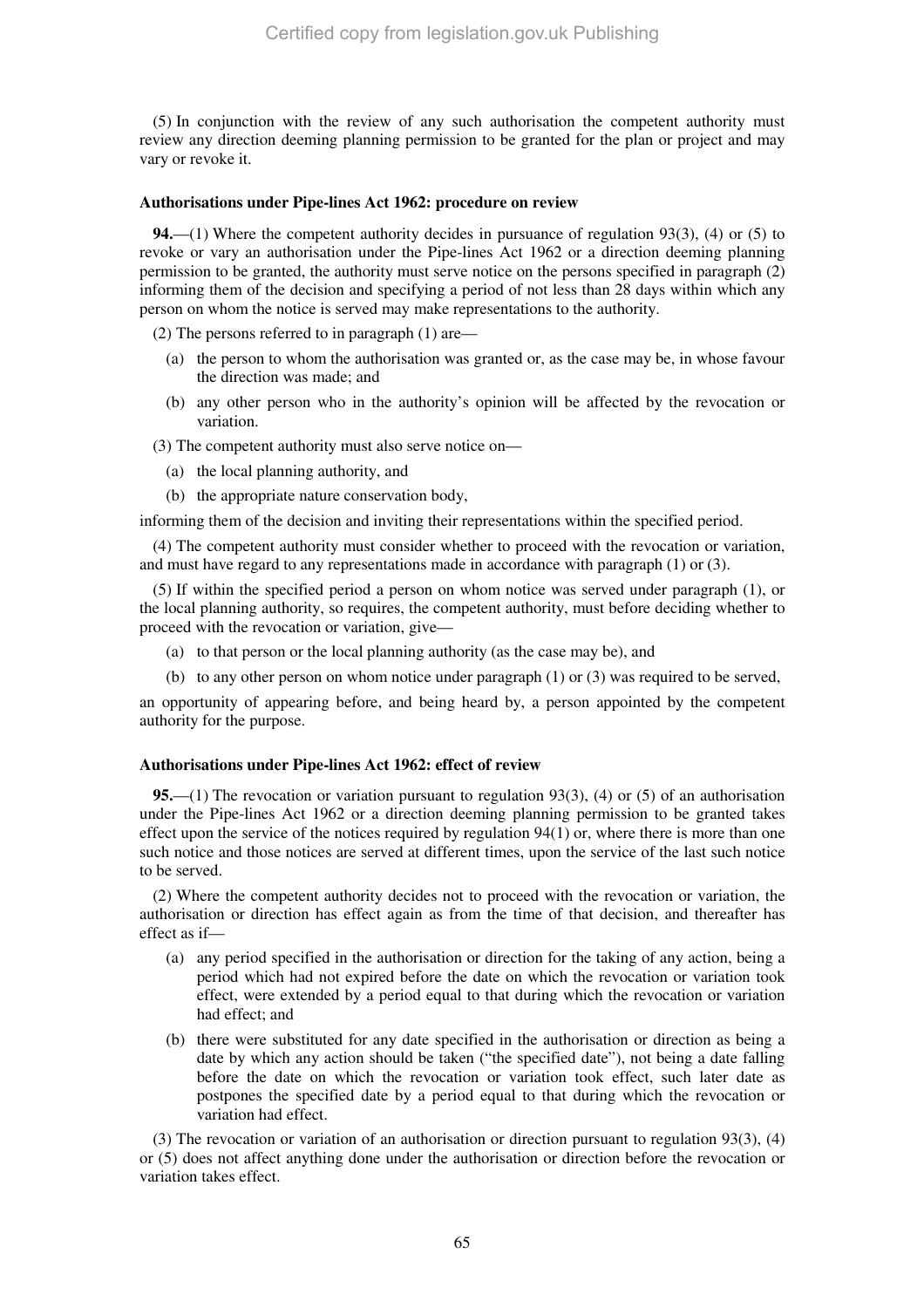### **Authorisations under Pipe-lines Act 1962: compensation**

**96.**—(1) Where a direction deeming planning permission to be granted is revoked or varied pursuant to regulation 93(5), that permission is to be treated—

- (a) for the purposes of Part 4 of the TCPA 1990 (compensation for effects of certain orders, notices etc.), as having been revoked or modified by order under section 97 of that Act (power to revoke or modify planning permission); or
- (b) for the purposes of Part 4 of the Town and Country Planning (Scotland) Act 1997 (compensation for effects of certain orders, notices etc.), as having been revoked or modified by order under section 65 of that Act (power to revoke or modify planning permission).

(2) Where an authorisation under the Pipe-lines Act 1962 is revoked or varied pursuant to regulation 93(3) or (4), Part 4 of the TCPA 1990 or Part 4 of the Town and Country Planning (Scotland) Act 1997 (as the case may be) applies as if—

- (a) the authorisation had been planning permission granted on an application under that Act and had been revoked or modified by order under section 97 of the TCPA 1990 or section 65 of the Town and Country Planning (Scotland) Act 1997; and
- (b) that Part provided that the competent authority was the person liable to pay any compensation provided for by that Part.

(3) Paragraph (2) does not confer any right to compensation for any expenditure, loss or damage for which compensation is payable by virtue of paragraph (1).

(4) Where the competent authority decides not to proceed with the revocation or variation of an authorisation under the Pipe-lines Act 1962 or a direction deeming planning permission to be granted, any claim for compensation by virtue of this regulation is limited to any loss or damage directly attributable to the authorisation or direction ceasing to have effect or being varied for the duration of the period between the revocation or variation taking effect under regulation 95(1) and the competent authority's decision not to proceed with it.

(5) Where compensation is payable by virtue of this regulation, the question as to the amount of the compensation must be referred to and determined by the Upper Tribunal, or the Lands Tribunal for Scotland, unless and to the extent that in any particular case the competent authority has indicated in writing that such a reference and determination may be dispensed with.

### CHAPTER 6

#### Transport and Works

### **Orders under Transport and Works Act 1992: application of assessment and review provisions**

**97.**—(1) The assessment provisions apply in relation to the making of an order under section 1 (orders as to railways, tramways etc.) or 3 (orders as to inland waterways etc.) of the Transport and Works Act 1992(**a**).

(2) Where in such a case the appropriate authority considers that any adverse effects of the plan or project on the integrity of a European site or a European offshore marine site would be avoided by making modifications to the proposals, the appropriate authority may make an order subject to those modifications.

(3) The review provisions apply to an order mentioned in paragraph (1) unless the works to which the order relates have been completed before the site became a European site or a European offshore marine site.

(4) Where, on the review of such an order, the appropriate authority considers that any adverse effects on the integrity of a European site or a European offshore marine site of the carrying out

<sup>(</sup>**a**) 1992 c. 42; sections 1 and 3 were amended by the Planning Act 2008 (c. 29), Schedule 2, paragraphs 51, 52 and 53.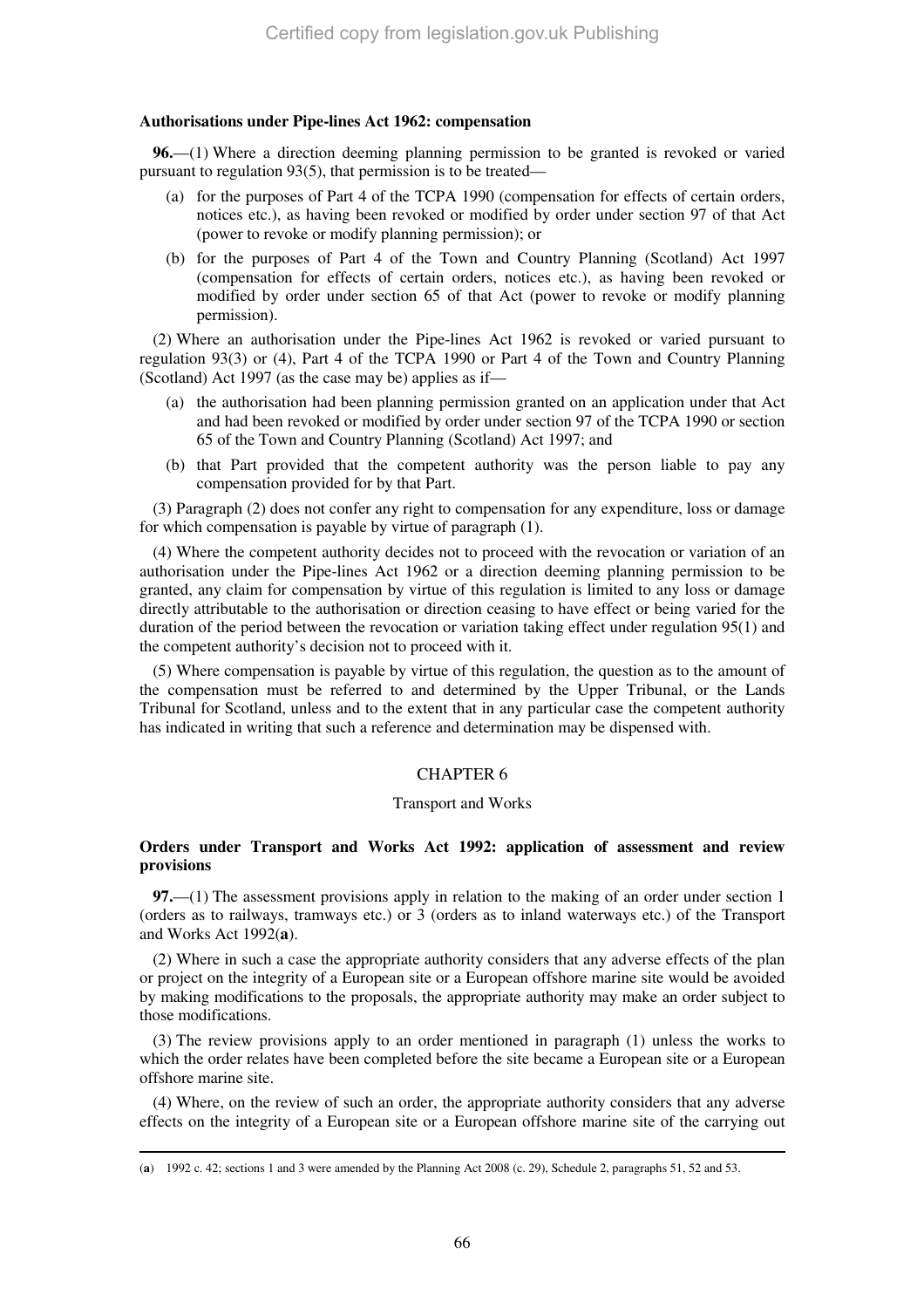or, as the case may be, the continuation of the plan or project would be avoided by a variation of the order, the appropriate authority may vary it accordingly.

(5) In conjunction with the review of any such order the appropriate authority must review any direction deeming planning permission to be granted for the plan or project and may vary or revoke it.

(6) In relation to an order mentioned in paragraph (1) which has effect or would have effect in both England and Wales, any reference in this Chapter to the appropriate authority is taken to be a reference to the Secretary of State.

### **Orders under Transport and Works Act 1992: procedure on review**

**98.**—(1) Where the appropriate authority decides in pursuance of regulation 97(3), (4) or (5) to revoke or vary an order under the Transport and Works Act 1992 or a direction deeming planning permission to be granted, the authority must serve notice on the persons specified in paragraph (2) informing them of the decision and specifying a period of not less than 28 days within which any person on whom the notice is served may make representations to the appropriate authority.

(2) The persons referred to in paragraph (1) are—

- (a) the person (if any) on whose application the order was made or, as the case may be, in whose favour the direction was made; and
- (b) any other person who in the authority's opinion will be affected by the revocation or variation.

(3) The appropriate authority must also serve notice on—

- (a) the local planning authority, and
- (b) the appropriate nature conservation body,

informing them of the decision and inviting their representations within the specified period.

(4) The appropriate authority must consider whether to proceed with the revocation or variation, and must have regard to any representations made in accordance with paragraph (1) or (3).

(5) If within the specified period a person on whom notice was served under paragraph (1), or the local planning authority, so requires, the appropriate authority must, before deciding whether to proceed with the revocation or variation of the order or direction, give—

- (a) to that person or the local planning authority (as the case may be), and
- (b) to any other person on whom notice under paragraph (1) or (3) was required to be served,

an opportunity of appearing before, and being heard by, a person appointed by the appropriate authority for the purpose.

#### **Orders under Transport and Works Act 1992: effect of review**

**99.**—(1) The revocation or variation pursuant to regulation 97(3), (4) or (5) of an order under the Transport and Works Act 1992 or a direction deeming planning permission to be granted takes effect upon the service of the notices required by regulation 98(1) or, where there is more than one such notice and those notices are served at different times, upon the service of the last such notice to be served.

(2) Where the appropriate authority decides not to proceed with the revocation or variation, the order or direction has effect again as from the time of that decision, and thereafter has effect as if—

- (a) any period specified in the order or direction for the taking of any action, being a period which had not expired before the date on which the revocation or variation took effect, were extended by a period equal to that during which the revocation or variation had effect; and
- (b) there were substituted for any date specified in the order or direction as being a date by which any action should be taken ("the specified date"), not being a date falling before the date on which the revocation or variation took effect, such later date as postpones the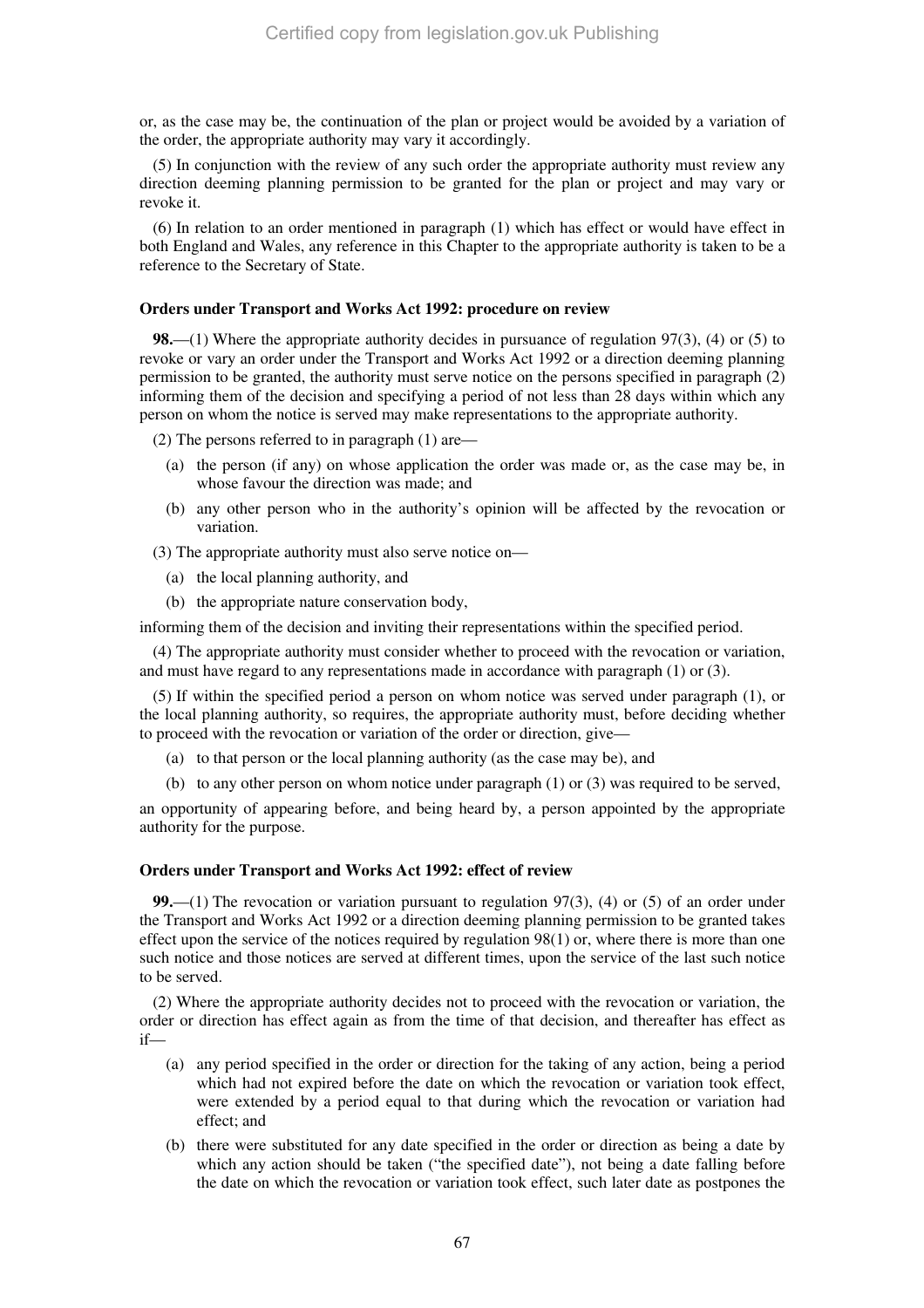specified date by a period equal to that during which the revocation or variation had effect.

(3) The revocation or variation of an order or direction pursuant to regulation 97(3), (4) or (5) does not affect anything done under the order or direction before the revocation or variation takes effect.

#### **Orders under Transport and Works Act 1992: compensation**

**100.**—(1) Where a direction deeming planning permission to be granted is revoked or varied pursuant to regulation 97(5), that permission is to be treated for the purposes of Part 4 of the TCPA 1990 (compensation for effects of certain orders, notices etc.) as having been revoked or modified by order under section 97 of that Act (power to revoke or modify planning permission).

(2) Where an order under the Transport and Works Act 1992 is revoked or varied pursuant to regulation 97(3) or (4), Part 4 of the TCPA 1990 applies as if—

- (a) the order had been planning permission granted on an application under that Act and had been revoked or modified by order under section 97 of that Act; and
- (b) that Part provided that the appropriate authority was the person liable to pay any compensation provided for by that Part.

(3) Paragraph (2) does not confer any right to compensation for any expenditure, loss or damage for which compensation is payable by virtue of paragraph (1).

(4) Where the appropriate authority decides not to proceed with the revocation or variation of an order under the Transport and Works Act 1992 or a direction deeming planning permission to be granted, any claim for compensation by virtue of this regulation is limited to any loss or damage directly attributable to the order or direction ceasing to have effect or being varied for the duration of the period between the revocation or variation taking effect under regulation 99(1) and the appropriate authority's decision not to proceed with it.

(5) Where compensation is payable by virtue of this regulation, the question as to the amount of the compensation must be referred to and determined by the Upper Tribunal unless and to the extent that in any particular case the appropriate authority has indicated in writing that such a reference and determination may be dispensed with.

### CHAPTER 7

#### Environmental Controls

### **Environmental permits**

**101.**—(1) The assessment provisions apply in relation to the granting of an environmental permit under the Environmental Permitting (England and Wales) Regulations 2016(**a**).

(2) Where in such a case the competent authority considers that any adverse effects of the plan or project on the integrity of a European site or a European offshore marine site would be avoided if the permit were subject to conditions, it may grant a permit, or cause a permit to be granted, subject to those conditions.

(3) The review provisions apply to a permit described in paragraph (1).

(4) Where, on the review of such a permit, the competent authority considers that any adverse effects on the integrity of a European site or a European offshore marine site of the carrying out or, as the case may be, the continuation of activities authorised by it would be avoided by a variation of the permit, it may vary it, or cause it to be varied, accordingly.

(5) Where any question arises as to agreeing to a plan or project, or affirming a permit on review, under regulation 64 (considerations of overriding public interest), the competent authority

<sup>(</sup>**a**) S.I. 2016/1154.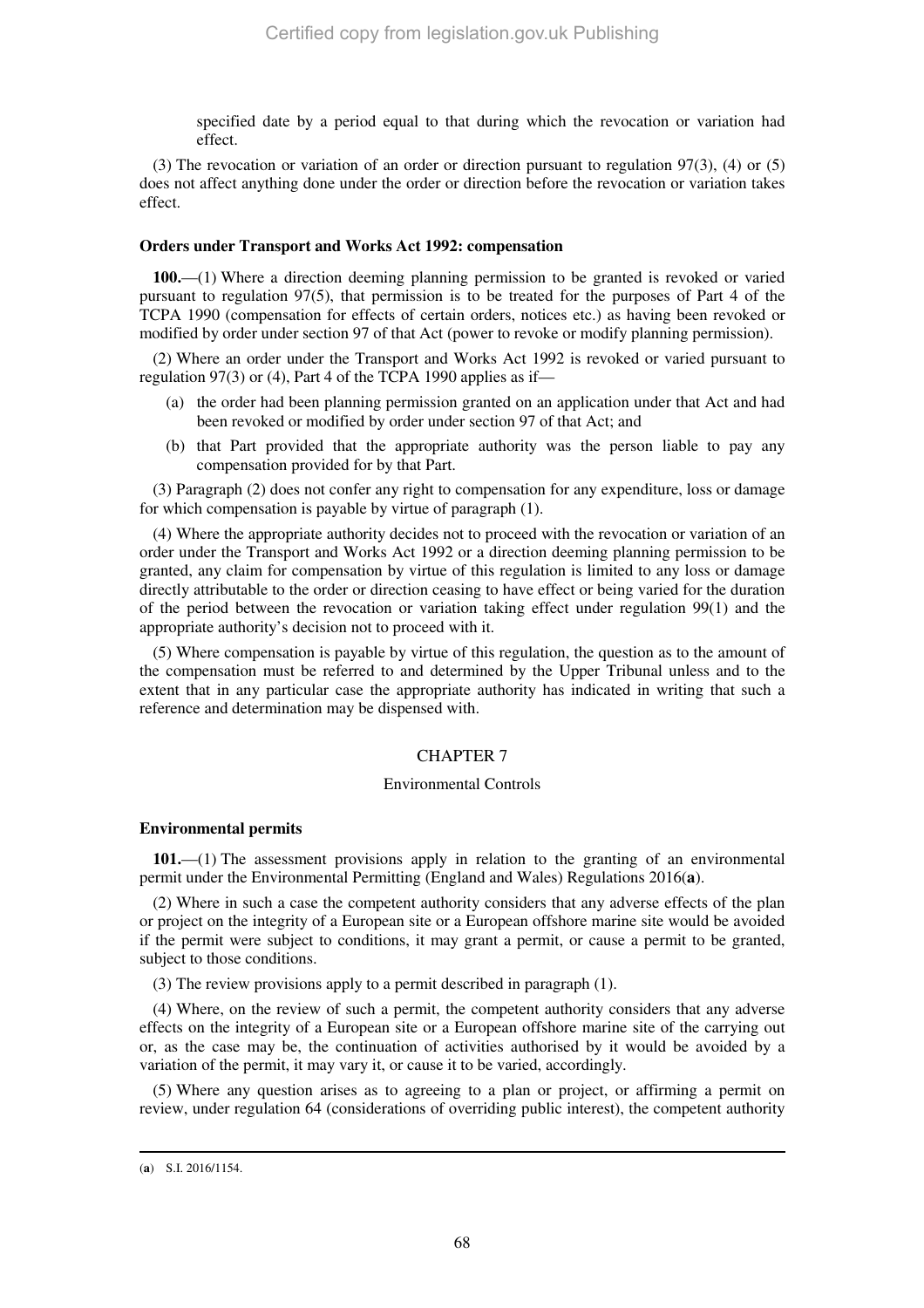must refer the matter to the appropriate authority which must determine the matter in accordance with that regulation and give directions to the competent authority accordingly.

#### **Abstraction and works authorised under water legislation**

**102.**—(1) The assessment provisions apply in relation to the granting of an authorisation by virtue of—

- (a) the granting of a licence under Chapter 2 of Part 2 of the WRA (abstraction and impounding)(**a**);
- (b) the making of an order under section 27A of the WRA (variation of small quantity threshold)(**b**);
- (c) the making of regulations under section 33A of the WRA (power to provide for further exemptions)(**c**), where those regulations relate to—
	- (i) a prescribed geographical area;
	- (ii) a prescribed source of supply (in the case of an exemption from the restriction on abstraction or the other restrictions imposed by section 24 of the WRA (restrictions on abstraction)(**d**)); or
	- (iii) prescribed inland waters (in the case of an exemption from the restriction on impounding works);
- (d) any consent given under paragraph (2);
- (e) the making of an order under section 73 of the WRA (power to make ordinary and emergency drought orders)(**e**) which has the effect of authorising—
	- (i) an abstraction or additional abstraction; or
	- (ii) a discharge or additional discharge;
- (f) the granting of a permit under section 79A of that Act (drought permits)(**f**);
- (g) any consent given under section 166 of the WIA (consents for certain discharges under section 165)(**g**) or section 164 of the WRA (consents for certain discharges under section 163)(**h**); or
- (h) the making of an order under section 167 of the WIA (compulsory works orders)(**i**) or section 168 of the WRA (compulsory works orders)(**j**).

(2) An exemption conferred by regulations under section 33A of the WRA, other than regulations referred to in paragraph  $(1)(c)$ , does not apply in relation to any particular abstraction or impounding works unless the Environment Agency in relation to England or the Natural Resources Body for Wales in relation to Wales has given consent in writing to the abstraction or impounding works being carried out.

(3) Where, in relation to any plan or project authorised by any means referred to in paragraph (1)(a) to (h), the competent authority considers that any adverse effects of the plan or project on the integrity of a European site or a European offshore marine site would be avoided if the authorisation were subject to conditions, it may grant the authorisation, or cause it to be granted, subject to those conditions.

<sup>(</sup>**a**) 1991 c. 57.

<sup>(</sup>**b**) Section 27A was inserted by the Water Act 2003 (c. 37), section 6(1); and amended by S.I. 2013/755.

<sup>(</sup>**c**) Section 33A was inserted by the Water Act 2003 (c .37), section 9; and amended by S.I. 2013/755.

<sup>(</sup>**d**) Section 24 was amended by the Environment Act 1995 (c. 25), Schedule 22, paragraph 128; and by S.I. 1996/593, 2013/755 and 2015/664.

<sup>(</sup>**e**) Section 73 was amended by the Environment Act 1995 (c. 25), Schedule 22, paragraphs 128 and 139; and by S.I. 2013/755. (**f**) Section 79A was inserted by the Environment Act 1995 (c .25), Schedule 22, paragraph 140, and amended by the Water Act

<sup>2003 (</sup>c. 37), section 64(3) and Schedule 9, Part 3; and by S.I. 2013/755. (**g**) 1991 c. 56; section 166 was amended by the Environment Act 1995 (c. 25), Schedule 22, paragraph 118; and by S.I.

<sup>2013/755.</sup> 

<sup>(</sup>**h**) Section 164 was amended by the Environment Act 1995 (c. 25), Schedule 22, paragraph 128; and by S.I. 2013/755.

<sup>(</sup>**i**) Section 167 was amended by the Planning Act 2008 (c. 29), Schedule 2, paragraph 50; and the Flood and Water Management Act 2010 (c. 29), section 41(1) and (2).

<sup>(</sup>**j**) Section 168 was amended by the Environment Act 1995 (c. 25), Schedule 22, paragraph 128.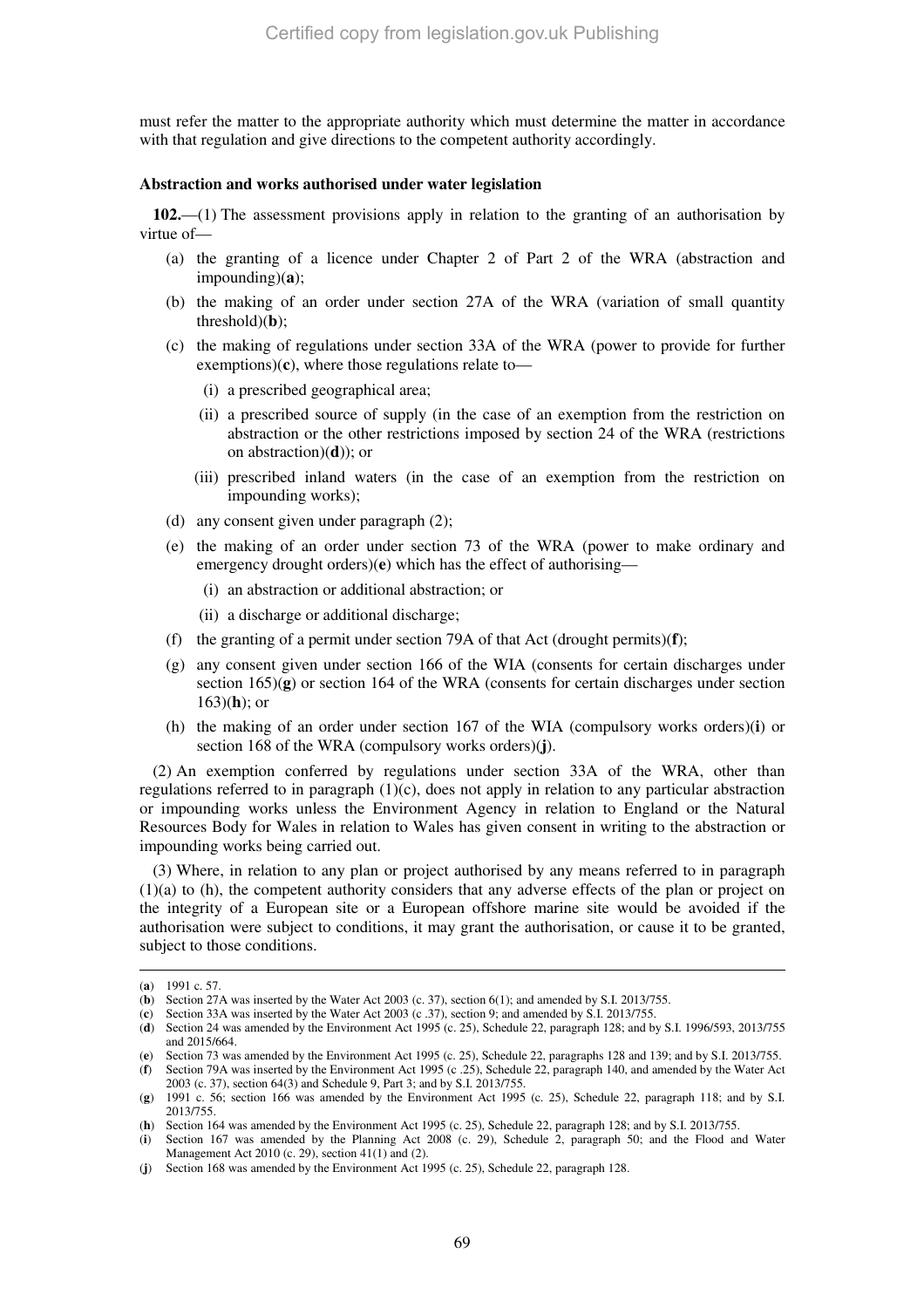(4) Where, by virtue of paragraph  $(1)(g)$ , the assessment provisions apply in relation to the granting of an authorisation by virtue of a consent under section 166 of the WIA or section 164 of the WRA, the section in question has effect as if in each case in subsection (3)—

(a) in paragraph (a), for "seven" there were substituted "fourteen"; and

(b) the words from "and, subject to" to the end were omitted.

(5) The review provisions apply to any authorisation mentioned in paragraph  $(1)(a)$ ,  $(b)$ ,  $(c)$ ,  $(d)$ or (h).

(6) Where, on the review of any such authorisation, the competent authority considers that any adverse effects on the integrity of a European site or a European offshore marine site of the carrying out or, as the case may be, the continuation of the activities authorised by it would be avoided by a variation of the authorisation, it may vary it, or cause it to be varied, accordingly.

(7) In this regulation—

"the WIA" means the Water Industry Act 1991(**a**);

"the WRA" means the Water Resources Act 1991(**b**).

#### **Marine works**

**103.**—(1) The assessment provisions apply in relation to the granting of a licence, consent or other approval for marine works.

(2) Where the assessment provisions apply, the competent authority may, if it considers that any adverse effects of the plan or project on the integrity of a European site or a European offshore marine site would be avoided if the licence, consent or other approval were subject to conditions or requirements, grant the licence, consent or other approval subject to those conditions or requirements.

(3) The review provisions apply to any licence, consent or other approval for marine works.

(4) Where, on the review of any such licence, consent or other approval the competent authority considers that any adverse effects on the integrity of a European site or a European offshore marine site of the carrying out or, as the case may be, the continuation of activities authorised by it would be avoided by a variation of the licence, consent or other approval, it may vary it accordingly.

(5) In this regulation, "marine works" means—

- (a) any activity or proposed activity requiring—
	- (i) a marine licence under Part 4 of the Marine Act;
	- (ii) a licence under Part 2 of the Food and Environment Protection Act 1985 (deposits in the sea)(**c**);
	- (iii) an authorisation under the Aquatic Animal Health (England and Wales) Regulations 2009(**d**);
	- (iv) an approval or consent for harbour works under legislation falling within paragraph (6); or
- (b) harbour works authorised by, and carried out in accordance with, any legislation falling within paragraph (6).
- (6) The legislation referred to in paragraph  $(5)(a)(iv)$  and (b) is—
	- (a) a local Act;

-

(**d**) S.I. 2009/463.

<sup>(</sup>**a**) 1991 c. 56.

<sup>(</sup>**b**) 1991 c. 57.

<sup>(</sup>**c**) 1985 c. 48. Part 2 was amended by the Environmental Protection Act 1990 (c. 43), sections 146 and 162 and Schedule 16, Part 8; and by the Marine Act 2009, section 112(1) and Schedule 8, paragraphs 2, 5 and 6. By virtue of these amendments, Part 2 of the Food and Environment Protection Act 1985 only applies to the Scottish inshore region. See section 322(1) for the definition of the "Scottish inshore region".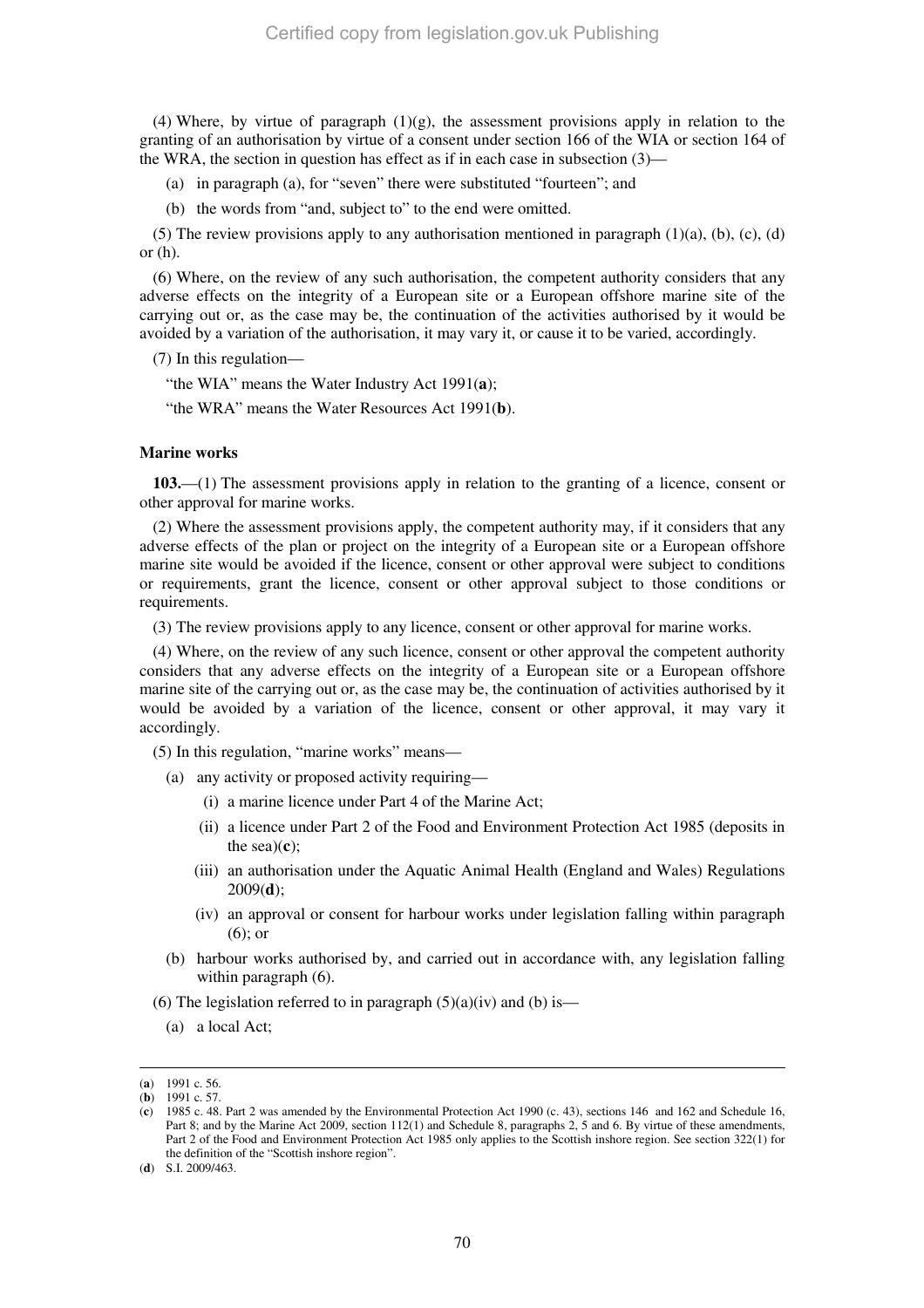- (b) such an Act read together with a notice given and published under section 9 of the Harbours Transfer Act 1862(**a**) (power to Admiralty to retain authority over ports, etc. where dockyards, etc. are situate); or
- (c) an order made under section 14 (powers, on application of harbour authorities, or others, to make orders for securing harbour efficiency etc.) or 16 (powers, on application of intending undertakers, or others, to make orders conferring powers for improvement, construction, etc., of harbours) of the Harbours Act 1964(**b**).
- (7) In paragraph  $(5)(a)(iv)$  and (b), "harbour works" means—
	- (a) works involved in the construction of a harbour;
	- (b) works involving the making of modifications to an existing harbour;
	- (c) any dredging operation undertaken by or on behalf of a harbour authority within the meaning of the Harbours Act 1964(**c**); and
	- (d) works involving the deposit of spoil from any such dredging operation.

#### **Derogations in relation to nitrate pollution prevention legislation**

**104.**—(1) The assessment provisions apply in relation to the granting of a derogation under—

- (a) Part 8 of the Nitrate Pollution Prevention Regulations 2015(**d**); or
- (b) Part 3A of the Nitrate Pollution Prevention (Wales) Regulations 2013(**e**).

(2) Where the assessment provisions apply, the competent authority may, if it considers that any adverse effects of the plan or project on the integrity of a European site or a European offshore marine site would be avoided if the derogation were subject to conditions, grant the derogation, subject to those conditions.

# CHAPTER 8

#### Land Use Plans

#### *Land use plans*

#### **Assessment of implications for European sites and European offshore marine sites**

**105.**—(1) Where a land use plan—

- (a) is likely to have a significant effect on a European site or a European offshore marine site (either alone or in combination with other plans or projects), and
- (b) is not directly connected with or necessary to the management of the site,

the plan-making authority for that plan must, before the plan is given effect, make an appropriate assessment of the implications for the site in view of that site's conservation objectives.

(2) The plan-making authority must for the purposes of the assessment consult the appropriate nature conservation body and have regard to any representations made by that body within such reasonable time as the authority specifies.

(3) The plan-making authority must also, if it considers it appropriate, take the opinion of the general public, and if it does so, it must take such steps for that purpose as it considers appropriate.

<sup>(</sup>**a**) 1862 c. 69. Section 9 was amended by SR & O 1921/1804.

<sup>(</sup>**b**) 1964 c. 40; sections 14 and 16 were amended by the Transport Act 1981 (c. 56), Schedule 6, paragraphs 3 and 14 and Schedule 12; the Criminal Justice Act 1982 (c. 48), sections 37 and 46; the Transport and Works Act 1992 (c. 42), Schedule 3, paragraphs 1 and 2; the Planning Act 2008 (c. 29), Schedule 2, paragraphs 8, 9 and 10; and S.I. 2006/1177. Section 14 was additionally amended by S.I. 2009/1941. Section 16 was additionally amended by the Marine Act 2009, Schedule 21, paragraphs 1 and 2.

<sup>(</sup>**c**) See the definition of "harbour authority" in section 57(1).

<sup>(</sup>**d**) S.I. 2015/668. Part 8 was amended by S.I. 2016/1190.

<sup>(</sup>**e**) S.I. 2013/2506 (W. 245), Part 3A was inserted by S.I. 2015/2020 (W. 308).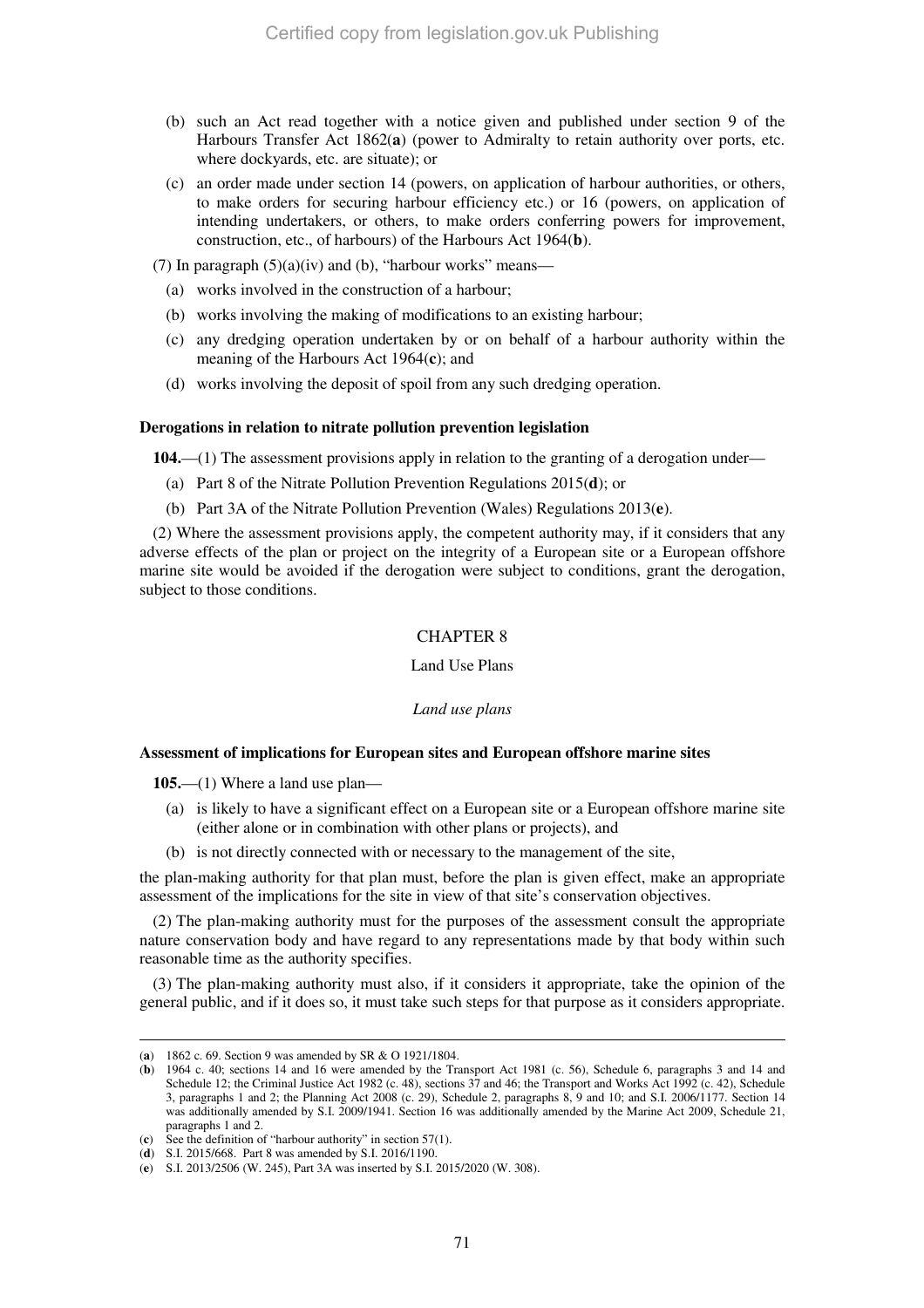(4) In the light of the conclusions of the assessment, and subject to regulation 107, the planmaking authority must give effect to the land use plan only after having ascertained that it will not adversely affect the integrity of the European site or the European offshore marine site (as the case may be).

(5) A plan-making authority must provide such information as the appropriate authority may reasonably require for the purposes of the discharge by the appropriate authority of its obligations under this Chapter.

- (6) This regulation does not apply in relation to a site which is—
	- (a) a European site by reason of regulation  $8(1)(c)$ , or
	- (b) a European offshore marine site by reason of regulation 18(c) of the Offshore Marine Conservation Regulations (site protected in accordance with Article 5(4) of the Habitats Directive).

#### **Assessment of implications for European site: neighbourhood development plans**

**106.**—(1) A qualifying body which submits a proposal for a neighbourhood development plan must provide such information as the competent authority may reasonably require for the purposes of the assessment under regulation 105 or to enable it to determine whether that assessment is required.

(2) In this regulation, "qualifying body" means a parish council, or an organisation or body designated as a neighbourhood forum, authorised for the purposes of a neighbourhood development plan to act in relation to a neighbourhood area as a result of section 61F of the TCPA 1990 (authorisation to act in relation to neighbourhood areas)(**a**), as applied by section 38C of the 2004 Planning Act (supplementary provisions)(**b**).

(3) Where the competent authority decides to revoke or modify a neighbourhood development plan after it has been made, it must for that purpose make an appropriate assessment of the implications for any European site likely to be significantly affected in view of that site's conservation objectives; and regulation 105 and paragraph (1) apply with the appropriate modifications in relation to such a revocation or modification.

(4) This regulation applies in relation to England only.

#### **Considerations of overriding public interest**

**107.**—(1) If the plan-making authority is satisfied that, there being no alternative solutions, the land use plan must be given effect for imperative reasons of overriding public interest (which, subject to paragraph (2), may be of a social or economic nature), it may give effect to the land use plan notwithstanding a negative assessment of the implications for the European site or the European offshore marine site (as the case may be).

(2) Where the site concerned hosts a priority natural habitat type or a priority species, the reasons referred to in paragraph (1) must be either—

- (a) reasons relating to human health, public safety or beneficial consequences of primary importance to the environment; or
- (b) any other reasons which the plan-making authority, having due regard to the opinion of the European Commission, considers to be imperative reasons of overriding public interest.

(3) Where a plan-making authority other than the Secretary of State or the Welsh Ministers desire to obtain the opinion of the European Commission as to whether reasons are to be considered imperative reasons of overriding public interest, it may submit a written request to the appropriate authority—

<sup>-</sup>(**a**) Section 61F was inserted by the Localism Act 2011 (c. 20), Schedule 9, paragraphs 1 and 2. It is prospectively amended by the Neighbourhood Planning Act 2017 (c. 20), section 5, from a date to be appointed.

<sup>(</sup>**b**) Section 38C was inserted the Localism Act 2011 (c. 20), Schedule 9, paragraphs 5 and 7.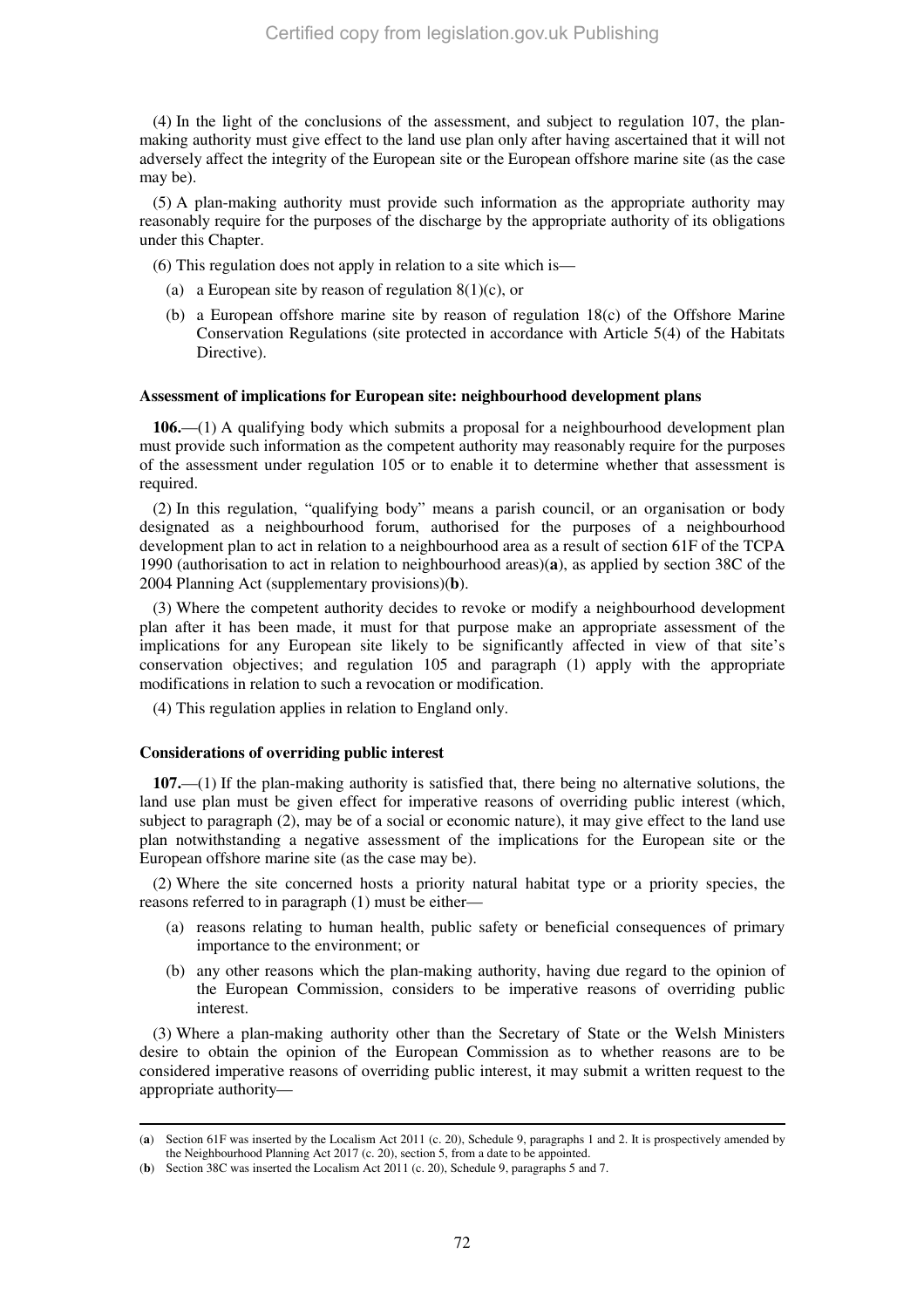- (a) identifying the matter on which an opinion is sought; and
- (b) accompanied by any documents or information which may be required.

(4) The appropriate authority—

- (a) may seek the opinion of the European Commission concerning the plan; and
- (b) where such an opinion is received, must send it to the plan-making authority.

(5) Where a plan-making authority other than the Secretary of State or the Welsh Ministers propose to give effect to a land use plan under this regulation notwithstanding a negative assessment of the implications for the site concerned it must—

- (a) notify the appropriate authority; and
- (b) not give effect to the land use plan before the end of the period of 21 days beginning with the day notified by the appropriate authority as that on which its notification was received, unless the appropriate authority notify it that it may do so.

(6) Without prejudice to any other power, the appropriate authority may give directions to the plan-making authority in any such case prohibiting it from giving effect to the land use plan, either indefinitely or during such period as may be specified in the direction.

#### **Co-ordination for land use plan prepared by more than one authority**

**108.**—(1) The following provisions apply where two or more local planning authorities prepare a joint local development document under section 28 (joint local development documents) or a joint local development plan under section 72 (joint local development plans) of the 2004 Planning Act(**a**).

(2) Nothing in paragraph (1) of regulation 105 requires a local planning authority to assess any implications of a joint local development document or plan which would be more appropriately assessed under that provision by another local planning authority.

(3) The appropriate authority may issue guidance to local planning authorities for the purposes of regulation 105(1) as to the circumstances in which a local planning authority may or should adopt the reasoning or conclusions of another local planning authority as to whether a joint local planning document or plan—

- (a) is likely to have a significant effect on a European site or a European offshore marine site; or
- (b) will adversely affect the integrity of a European site or a European offshore marine site.
- (4) The local planning authorities concerned must have regard to any such guidance.

(5) In determining whether a joint local development document or plan should be adopted under regulation 107, a local planning authority must seek and have regard to the views of the other local planning authorities concerned.

# **Compensatory measures**

-

**109.** Where in accordance with regulation 107 a land use plan is given effect notwithstanding a negative assessment of the implications for a European site or a European offshore marine site, the appropriate authority must secure that any necessary compensatory measures are taken to ensure that the overall coherence of Natura 2000 is protected.

<sup>(</sup>**a**) Section 28 was amended by the Local Democracy, Economic Development and Construction Act 2009 (c. 20), Schedule 5, paragraphs 12 and 16; and the Neighbourhood Planning Act 2017 (c. 20), section 9(1) and (5) to (7). It is prospectively amended by the Localism Act 2011 (c. 20), Schedule 8, paragraphs 7 and 11, and Schedule 25, Part 16, from a date to be appointed.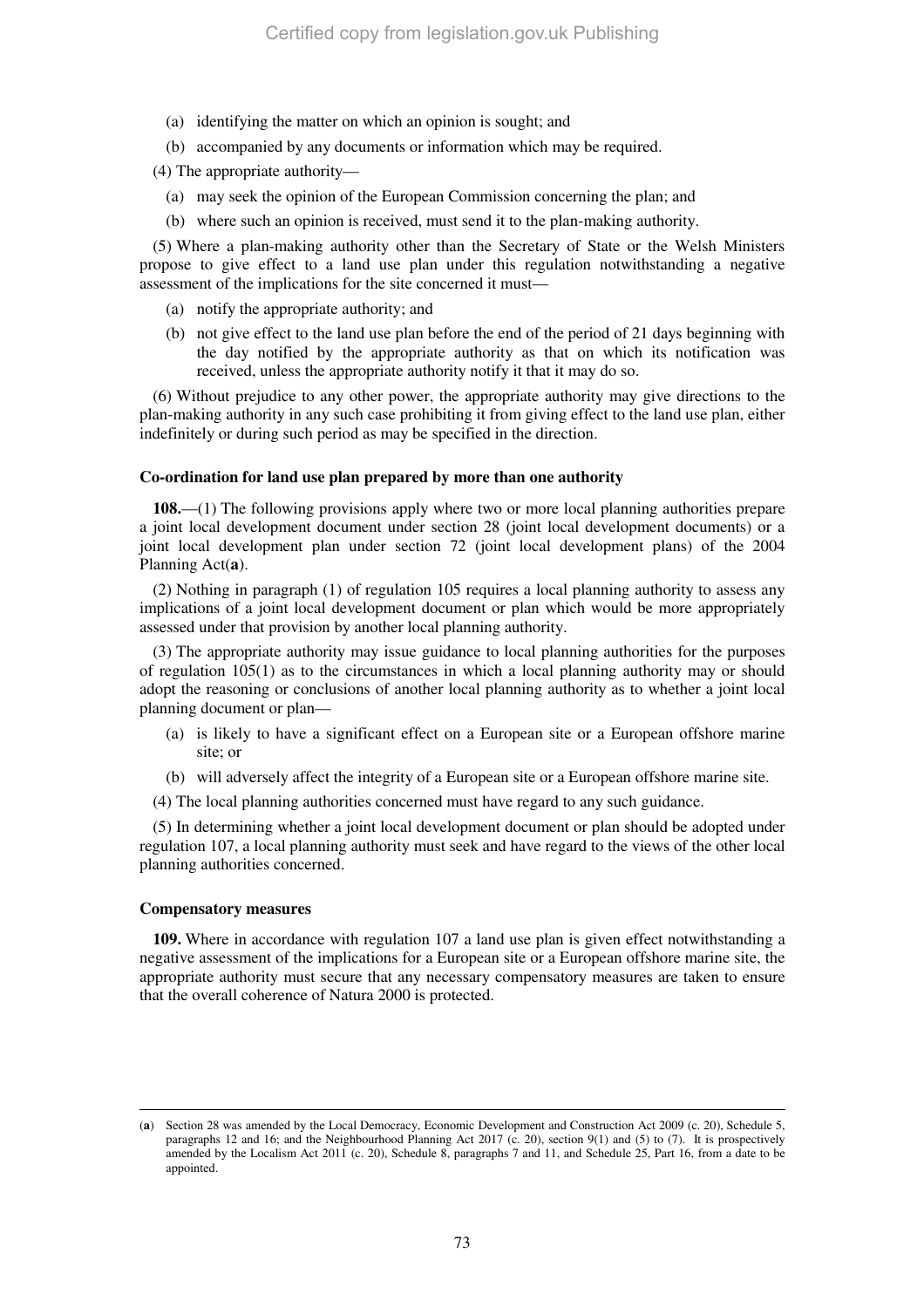# *Planning Act 2008*

### **National policy statements**

**110.**—(1) This Chapter applies—

- (a) in relation to a national policy statement under Part 2 of the Planning Act 2008 (national policy statements)(**a**) as it applies in relation to a land use plan, and
- (b) in relation to the Secretary of State when exercising powers under Part 2 of that Act as it applies in relation to a plan-making authority,

with the modifications specified in paragraphs (2) and (3).

(2) Any reference in this Chapter to giving effect to a land use plan, in relation to a national policy statement, is to be taken to be a reference to the designation of a statement as a national policy statement or an amendment of a national policy statement under Part 2 of the Planning Act 2008.

(3) Where this Chapter applies by virtue of paragraph (1)—

- (a) regulations  $105(5)$ ,  $107(3)$  to  $(6)$  and  $108$  do not apply; and
- (b) in regulation 109, the reference to the appropriate authority is taken to be a reference to the Secretary of State.

#### *Interpretation of Chapter 8*

#### **Interpretation of Chapter 8**

**111.**—(1) In this Chapter—

"the 1999 Act" means the Greater London Authority Act 1999(**b**);

"the 2004 Planning Act" means the Planning and Compulsory Purchase Act 2004(**c**);

"the 2005 Order" means the Planning and Compulsory Purchase Act 2004 (Commencement No. 3 and Consequential and Transitional Provisions) (Wales) Order 2005(**d**);

"land use plan" means—

- (a) the spatial development strategy under section 334 of the 1999 Act (the spatial development strategy);
- (b) a local development document as provided for in Part 2 of the 2004 Planning Act (local development) other than a statement of community involvement under section 18 of that Act (statement of community involvement)(**e**);
- (c) a local development plan as provided for in Part 6 of the 2004 Planning Act (Wales);
- (d) the Wales Spatial Plan under section 60 of the 2004 Planning Act (national development framework for Wales)(**f**);
- (e) an alteration or replacement of a structure plan, unitary development plan, local plan, minerals local plan, or waste local plan under Part 2 of the TCPA 1990 (development

<sup>(</sup>**a**) 2008 c. 29.

 $(b)$  1999 c. 29.

<sup>(</sup>**c**) 2004 c. 5.

<sup>(</sup>**d**) S.I. 2005/1229 (W.87) (C.56), amended by S.I. 2005/2722 (W.193) (C.110).

<sup>(</sup>**e**) Section 18 was amended by the Planning Act 2008 (c. 29), section 180(1) and (4) and Schedule 13; the Localism Act 2011 (c. 20), Schedule 12, paragraphs 27 and 28; and the Neighbourhood Planning Act 2017 (c. 20), sections 6(1) to (3) and 13(1) and (2).

<sup>(</sup>**f**) Section 60 was substituted by the Planning (Wales) Act 2015 (anaw 4), section 3; and amended by the Environment (Wales) Act 2016 (anaw 3), Schedule 2, Part 1, paragraph 8(1) and (2).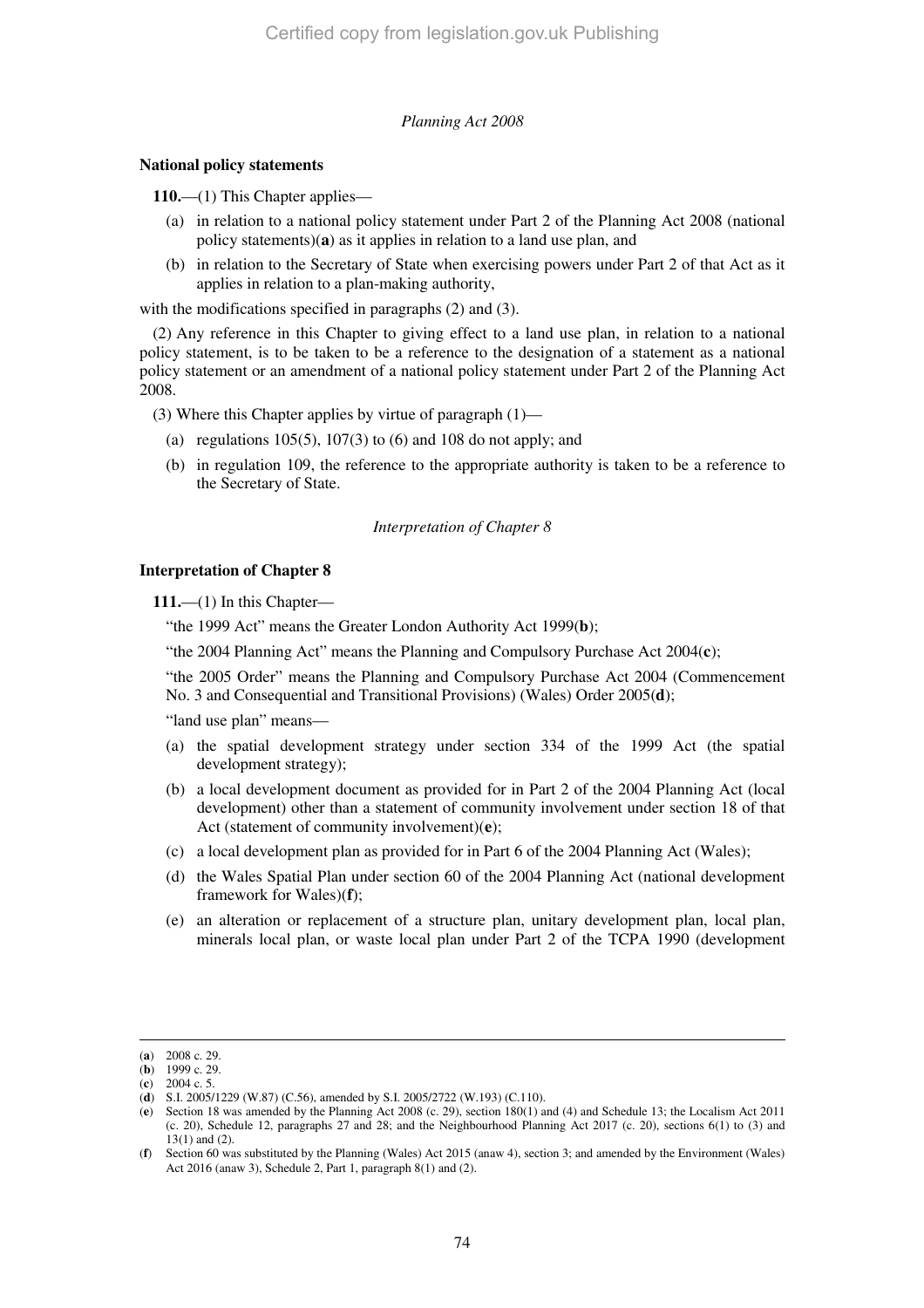plans)(**a**) to the extent permitted by Schedule 8 to the 2004 Planning Act (transitional provisions); or

(f) (in England) a neighbourhood development plan as defined in section 38A of the 2004 Planning Act (neighbourhood development plans)(**b**).

"plan-making authority" means—

- (a) the Mayor of London when exercising powers under section 341(1) or (2) of the 1999 Act (alteration or replacement);
- (b) an authority which, by virtue of Part 1 of the TCPA 1990 (planning authorities) or an order under section 29(2) of the 2004 Planning Act (joint committees), is a local planning authority;
- (c) the Secretary of State when exercising powers under—
	- (i) section 21 or section 27 of the 2004 Planning Act (intervention by the Secretary of State, Secretary of State's default power, respectively); or
	- (ii) section 19, section 35A(4) or section 45 of the TCPA 1990 (approval of a unitary development plan, calling in of proposal for approval by the Secretary of State, approval of proposals by the Secretary of State, respectively)(**c**) to the extent permitted by Schedule 8 to the 2004 Planning Act;
- (d) the Welsh Ministers when exercising powers under—
	- (i) section 60(3), section 65 or section 71(4) of the 2004 Planning Act (national development framework for Wales, intervention by Assembly, Assembly's default power, respectively); or
	- (ii) section 19 of the TCPA 1990 to the extent permitted by article 4 of the 2005 Order; or
- (e) (in England) the local planning authority when exercising powers under Schedule 4B to the TCPA 1990 (as applied by section 38A(3) of the 2004 Planning Act).

(2) References in this Chapter to giving effect to a land use plan are to—

- (a) the approval, under section  $21(9)$  or  $27(4)$  of the 2004 Planning Act, of a local development document;
- (b) the adoption, under section 23 of the 2004 Planning Act (adoption of local development documents), of a local development document other than a statement of community involvement under section 18 of that Act;
- (c) the publication, under section 341 of the 1999 Act, of alterations of the spatial development strategy or a new spatial development strategy to replace it;
- (d) the publication, under section 60 of the 2004 Planning Act, of a revision of the Wales Spatial Plan;
- (e) the adoption, under section 67 of the 2004 Planning Act (adoption of local development plan), of a local development plan;
- (f) the approval, under section  $65(9)$  or  $71(4)$  of the 2004 Planning Act, of a local development plan;
- (g) the adoption, under section 35(1) (adoption of proposals), or approval under section 35A(4) of the TCPA 1990, of an alteration or replacement of a structure plan to the extent permitted by paragraph 2(2) of Schedule 8 to the 2004 Planning Act;

<sup>(</sup>**a**) Sections 32 to 40 in Part 2 of the TCPA 1990 were substituted by the Planning and Compensation Act 1991 (c. 34), Schedule 4, paragraph; Part 2 of the TCPA 1990 was repealed by the 2004 Planning Act, Schedule 9, subject to transitional provisions contained in Schedule 8 to that Act.

<sup>(</sup>**b**) Section 38A was inserted by the Localism Act 2011 (c. 20), Schedule 9, paragraphs 5 and 7.

<sup>(</sup>**c**) Section 35A was inserted by the Planning and Compensation Act 1991 (c. 34), Schedule 4, paragraph 17; and repealed by the 2004 Planning Act, Schedule 9, subject to transitional provisions contained in Schedule 8 to that Act.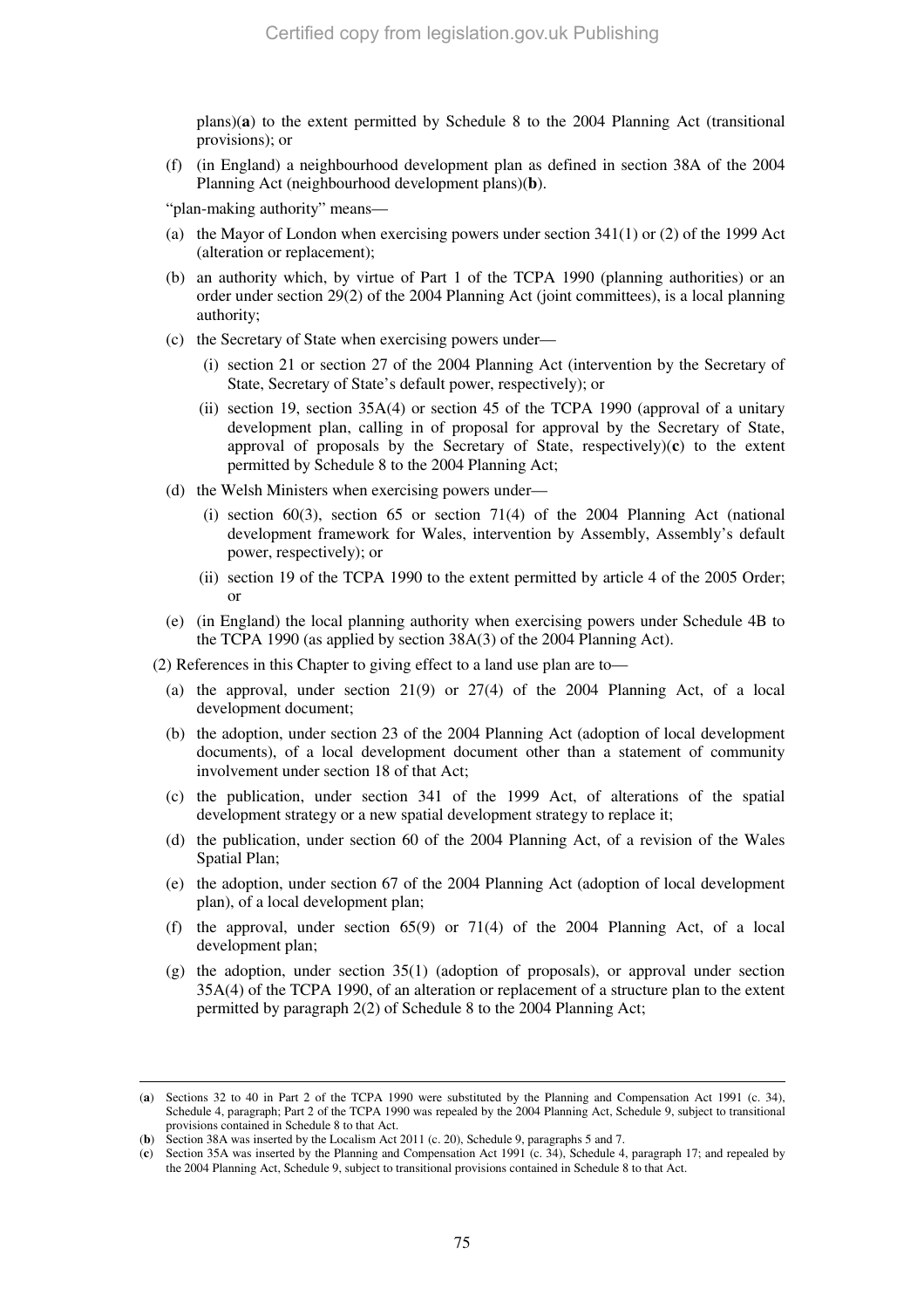- (h) the adoption, under section 15 (adoption of unitary development plans by local planning authority)(a) and that provision as applied by section  $21(2)$  (alteration or replacement of unitary development plans)(**b**) of the TCPA 1990, of an alteration or replacement of a unitary development plan to the extent permitted by paragraph 4 of Schedule 8 to the 2004 Planning Act;
- (i) the approval, under section 19 and that provision as applied by section  $21(2)$  of the TCPA 1990, of an alteration or replacement of a unitary development plan to the extent permitted by paragraph 4 of Schedule 8 to the 2004 Planning Act;
- (j) the adoption, under section 43 (adoption of proposals)(**c**) or approval under section 45 of the TCPA 1990, of an alteration or replacement of a local plan, minerals local plan or waste local plan to the extent permitted by paragraph 9, 10 or 14 of Schedule 8 to the 2004 Planning Act;
- (k) the adoption, under section 15 of the TCPA 1990, of a unitary development plan to the extent permitted by article 4 of the 2005 Order;
- (l) the approval, under section 19 of the TCPA 1990, of a unitary development plan to the extent permitted by article 4 of the 2005 Order; or
- (m) (in England) the holding of a referendum in accordance with paragraph 12(4) of Schedule 4B to the TCPA 1990 (as applied by section 38A(3) of the 2004 Planning Act).

# CHAPTER 9

# MARINE POLICY STATEMENTS AND MARINE PLANS

#### **Marine policy statement**

**112.**—(1) Chapter 8 applies (with the modifications specified in paragraphs (2) and (3))—

- (a) in relation to a marine policy statement under Chapter 1 of Part 3 (marine planning) of the Marine Act as it applies in relation to a land use plan; and
- (b) in relation to a policy authority when exercising powers under Part 3 of that Act as it applies in relation to a plan-making authority.

(2) Any reference in Chapter 8 to giving effect to a land use plan, in relation to a marine policy statement, is to be taken to be a reference to the adoption and publication of a marine policy statement in accordance with Schedule 5 to the Marine Act or any amendment of a marine policy statement under section 47 of that Act.

(3) Where Chapter 8 applies by virtue of paragraph (1)—

- (a) in regulation 105(2), after "the appropriate nature conservation body" insert "and the Joint Nature Conservation Committee";
- (b) regulations  $105(5)$ ,  $107(3)$  to  $(6)$  and  $108$  do not apply; and
- (c) in regulation 109, for the reference to the appropriate authority substitute a reference to the policy authority.
- (4) In this regulation "policy authority" means the Secretary of State or the Welsh Ministers.

#### **Marine plan**

-

**113.**—(1) Chapter 8 applies (with the modifications specified in paragraphs (2) and (3))—

(a) in relation to a marine plan as it applies in relation to a land use plan; and

<sup>(</sup>**a**) Section 15(1) was substituted by the Planning and Compensation Act 1991, Schedule 4, paragraph 6; and repealed by the 2004 Planning Act, Schedule 9, subject to transitional provisions contained in Schedule 8 to that Act.

<sup>(</sup>**b**) Section 21 was amended by the Planning and Compensation Act 1991, Schedule 4, paragraph 12 and Schedule 19; and repealed by the 2004 Planning Act, Schedule 9, subject to transitional provisions contained in Schedule 8 to that Act.

<sup>(</sup>**c**) Section 43 was amended by the Planning and Compensation Act 1991, Schedule 4, paragraph 19(1); and repealed by the 2004 Planning Act, Schedule 9, subject to transitional provisions contained in Schedule 8 to that Act.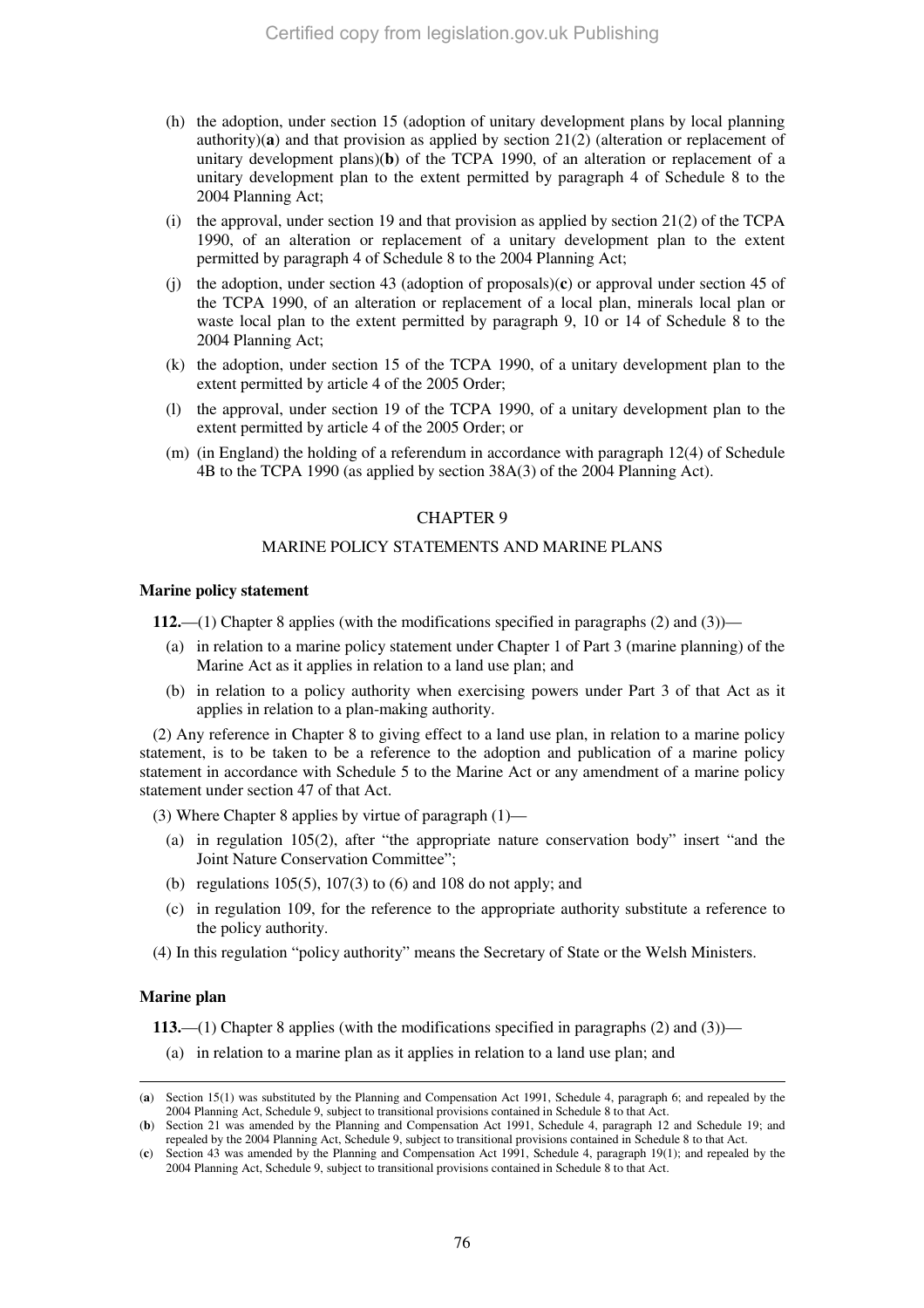(b) in relation to a marine plan authority when exercising powers under Part 3 of the Marine Act as it applies in relation to a plan-making authority.

(2) Any reference in Chapter 8 to giving effect to a land use plan, in relation to a marine plan, is to be taken to be a reference to the adoption and publication of a marine plan in accordance with Schedule 6 to the Marine Act or any amendment of a marine plan under section 52 of that Act.

(3) Where Chapter 8 applies by virtue of paragraph (1), regulations 105(5), 107(3) to (6) and 108 do not apply.

(4) In this regulation—

"marine plan" means a marine plan under Chapter 2 of Part 3 of the Marine Act;

"marine plan authority" has the meaning given by Part 3 of the Marine Act.

# PART 7

# Enforcement

# *Wildlife inspectors*

# **Wildlife inspectors**

**114.**—(1) In this Part, "wildlife inspector" means a person authorised in writing under this regulation by the appropriate authority (but see regulation 141(6)).

(2) An authorisation under paragraph (1) is subject to any conditions or limitations specified in it.

# *Powers of entry*

# **Powers of entry: constables**

**115.**—(1) If a constable suspects with reasonable cause that any person is committing or has committed an offence specified in paragraph (4), the constable may, for the purposes of exercising the powers conferred by regulation 118, or arresting a person in accordance with section 24 of the Police and Criminal Evidence Act 1984 (arrest without warrant: constables)(**a**) for such an offence, enter any premises other than a dwelling.

(2) A constable may—

-

- (a) be accompanied by any other person that the constable considers necessary; and
- (b) bring any equipment or materials that the constable considers necessary.

(3) If a justice of the peace, on sworn information in writing, is satisfied that there are reasonable grounds for suspecting that an offence specified in paragraph (4) has been committed and that evidence of the offence may be found on any premises, the justice may by signed warrant authorise a constable to enter and search those premises for the purpose of obtaining that evidence.

(4) The offences specified for the purposes of this regulation are—

- (a) a species offence (see regulation 132);
- (b) an offence under regulation 54 (introduction of new species from ships);
- (c) an offence under regulation 59 (false statements made for obtaining licence); and
- (d) an offence under regulation 122(1) or (2).

<sup>(</sup>**a**) 1984 c. 60; section 24 was substituted by the Serious Organised Crime and Police Act 2005 (c. 15), section 110(1).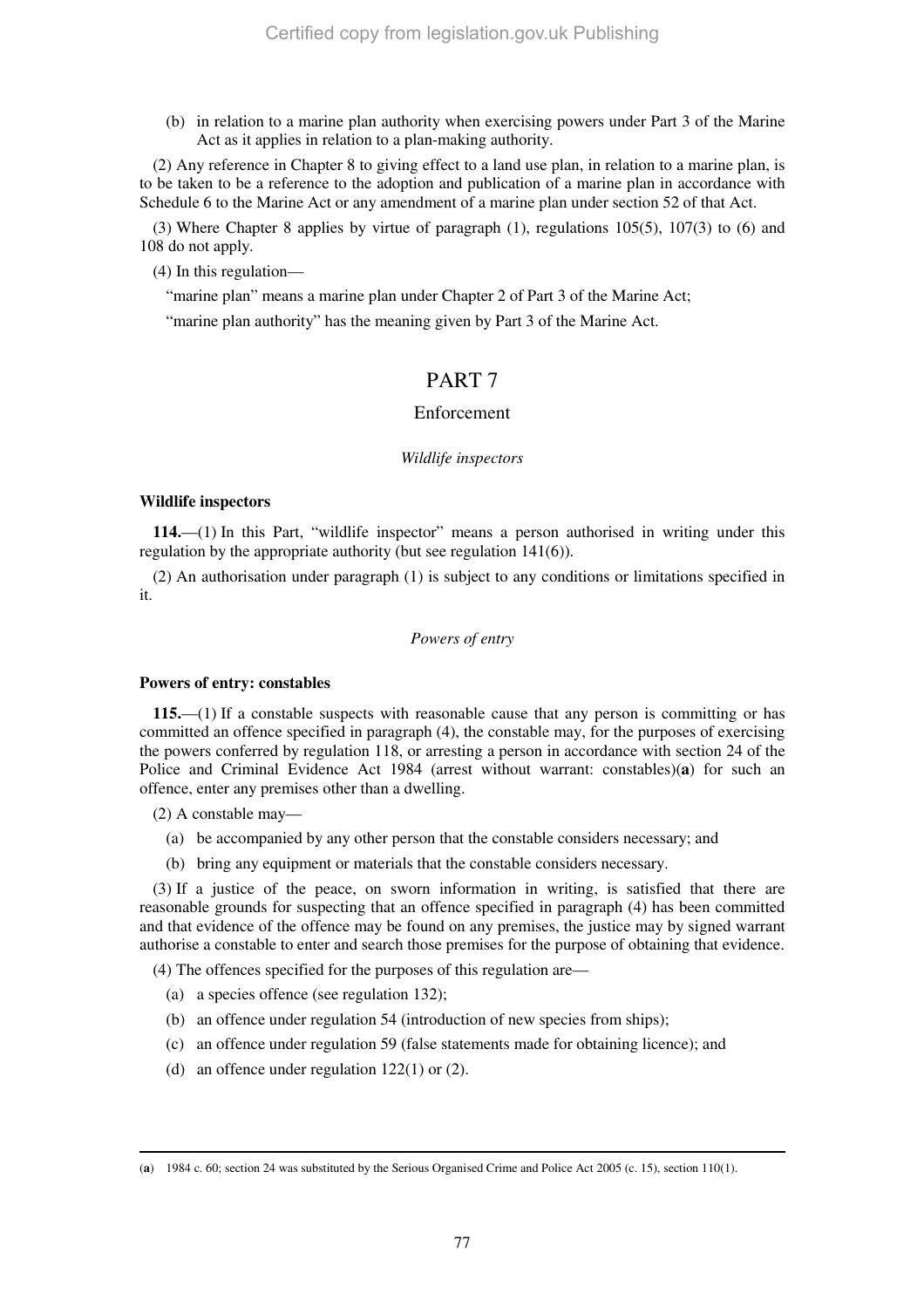# **Powers of entry: wildlife inspectors**

**116.**—(1) A wildlife inspector may, at all reasonable hours, enter and inspect any premises other than a dwelling—

- (a) for the purpose of ascertaining whether a species offence is being or has been committed; or
- (b) for the purpose of verifying any statement or representation made, or document or information supplied, by an occupier of the premises in connection with an application for, or the holding of, a licence granted under regulation 55 (licences for certain activities relating to animals or plants).

(2) The power in paragraph (1) to enter and inspect premises includes power to board and inspect a ship within the marine area, subject to paragraphs (3) to (6).

(3) Paragraph (4) applies in relation to—

- (a) a third country ship;
- (b) a warship which is being used by the government of a State other than the United Kingdom (whether or not it is a third country ship); and
- (c) any other ship which is being used by the government of a State other than the United Kingdom for any non-commercial purpose.

(4) A wildlife inspector must not, in the exercise of the power in paragraph (1), board or inspect a ship to which this paragraph applies unless—

- (a) in the case of a third country ship (other than a ship which is being used as mentioned in paragraph  $(3)(b)$  or  $(c)$ ), the United Kingdom is entitled under international law to exercise that power without the consent of the flag state; or
- (b) the Commissioners have given authority to exercise that power.

(5) The Commissioners must not give their authority under paragraph (4)(b) unless the flag state has consented to the United Kingdom exercising that power (whether generally or in relation to the ship in question).

(6) In giving their authority under paragraph (4)(b), the Commissioners must impose such conditions or limitations on the exercise of the power as may be necessary to give effect to any conditions or limitations imposed by the flag state.

(7) A wildlife inspector must, if requested to do so, produce a duly authenticated authorisation document before entering any premises.

(8) A wildlife inspector may be accompanied by a veterinary surgeon if the wildlife inspector has reasonable grounds for believing that such a person will be needed for the exercise of powers under regulation 120.

(9) In this regulation—

"the Commissioners" means the Commissioners for Her Majesty's Revenue and Customs;

"flag state", in relation to a ship, means the State whose flag that ship is flying or is entitled to fly;

"third country ship" means a ship which—

- (a) is flying the flag of, or is registered in, any State or territory (other than Gibraltar) which is not a member State; and
- (b) is not registered in a member State.

# **Powers of entry: other authorised persons**

**117.**—(1) A person authorised in writing by the appropriate nature conservation body may, at all reasonable hours, enter any land except a dwelling—

(a) to ascertain whether a special nature conservation order should be made under regulation 27 (power to make special nature conservation order), whether a stop notice should be served under paragraph (1) of regulation 28 (restriction on carrying out operations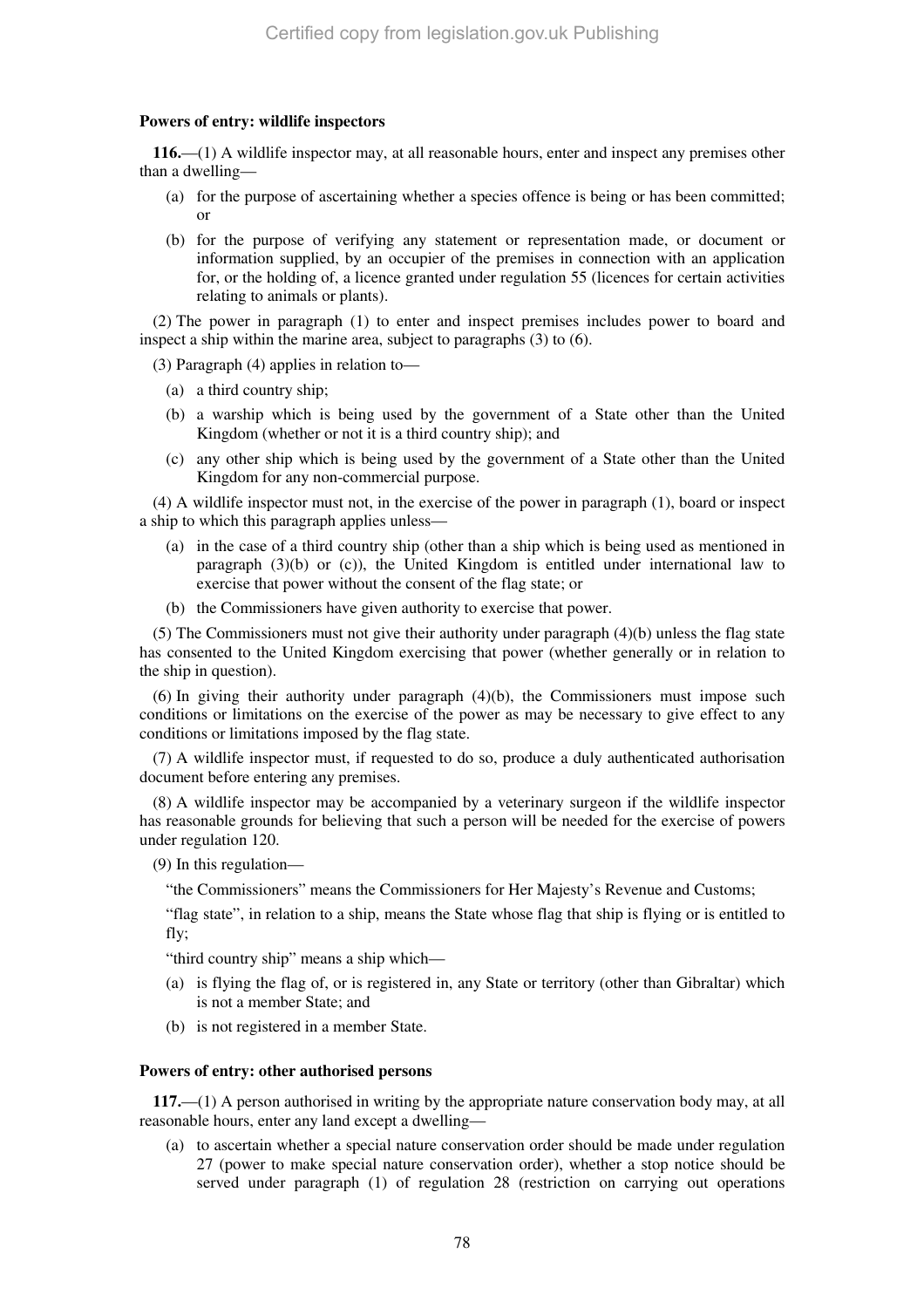specified in order) or whether an offence under regulation 28(8) is being, or has been, committed on that land;

- (b) to ascertain the amount of any compensation payable under regulation 30 (compensation for effect of stop notice) in respect of an interest in that land; or
- (c) to affix a notice in accordance with regulation 28(3) or paragraph 2(5) of Schedule 1 (procedure in connection with special conservation orders).

(2) An officer of the Valuation Office or a person authorised in writing by the appropriate nature conservation body may enter any land for the purpose of surveying it, or of estimating its value, in connection with any claim for compensation under regulation 34 (compensation for effect of byelaws) in respect of that or any other land.

(3) A person authorised in writing by the authority having power to acquire land or an interest in land may enter that land for the purpose of surveying it in connection with the acquisition of that land or of any interest in that land, whether by agreement or compulsorily, in the exercise of any power conferred by these Regulations.

(4) A person authorised under this regulation must, if requested to do so, produce a duly authenticated authorisation document before entering any land.

(5) A person authorised under paragraph (1) may not demand admission as of right to any land which is occupied unless either—

- (a) 24 hours' notice of the intended entry has been given to the occupier; or
- (b) the purpose of the entry is to ascertain whether an offence under regulation 28(8) is being, or has been, committed on that land.

(6) A person authorised under paragraph (2) or (3) may not demand admission as of right to any land which is occupied unless at least 14 days' notice in writing of the intended entry has been given to the occupier.

#### *Powers of search etc.*

#### **Constables' powers of search, etc.**

**118.**—(1) If a constable suspects with reasonable cause that any person is committing or has committed an offence specified in paragraph (2), the constable may without warrant—

- (a) stop and search that person if the constable suspects with reasonable cause that evidence of the commission of the offence is to be found on that person;
- (b) search or examine anything which that person may be using or which is in that person's possession if the constable suspects with reasonable cause that evidence of the commission of the offence is to be found on that thing; or
- (c) seize and detain, for the purposes of proceedings in relation to an offence specified in paragraph (2), anything which may be evidence of the commission of the offence or may be liable to be forfeited under regulation 128.

(2) The offences specified for the purposes of this regulation are—

- (a) a species offence;
- (b) an offence under regulation 54 (introduction of new species from ships);
- (c) an offence under regulation 59 (false statements made for obtaining licence); and
- (d) an offence under regulation 122(1) or (2).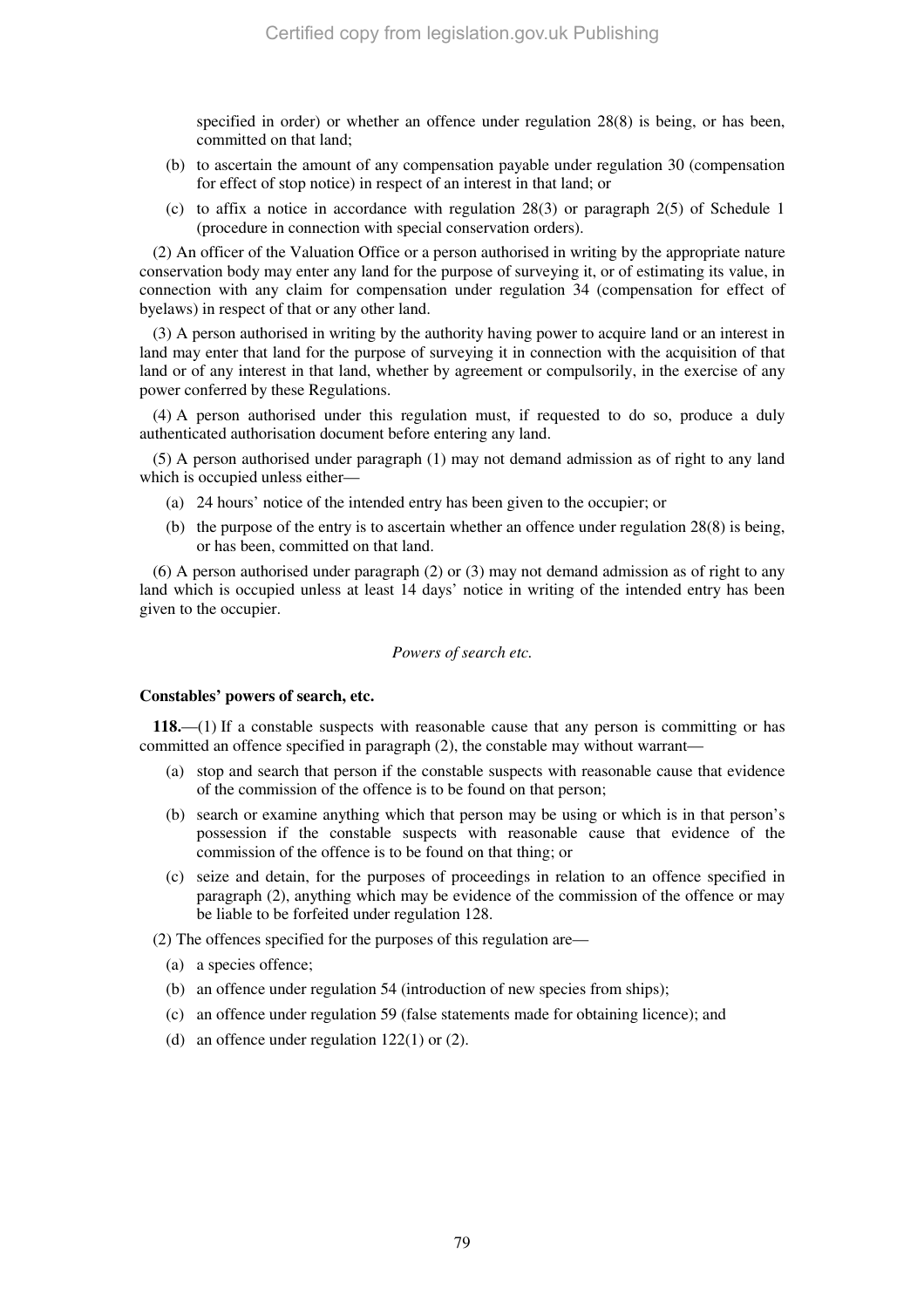#### *Powers in relation to specimens and samples*

#### **Powers in relation to samples: constables**

**119.**—(1) If a constable suspects with reasonable cause that a specimen found in the exercise of powers conferred by this Part is one in respect of which an offence specified in paragraph (5) is being or has been committed, the constable may require a sample to be taken from the specimen.

(2) If a constable suspects with reasonable cause that an offence specified in paragraph (5) is being or has been committed in respect of any specimen ("the relevant specimen"), the constable may require any person to make available for the taking of a sample any other specimen in that person's possession or control which is alleged to be, or the constable suspects with reasonable cause to be, a specimen a sample from which will tend to establish the identity or ancestry of the relevant specimen.

(3) Where a sample from a live animal or plant is to be taken, any person who has possession or control of the animal or plant must give the person taking the sample such assistance as that person may reasonably require for that purpose.

(4) This regulation is subject to regulation 121.

(5) The offences specified for the purposes of this regulation are—

- (a) a species offence;
- (b) an offence under regulation 59 (false statements made for obtaining licence), where that offence relates to the obtaining of a licence under regulation 55 (licences for certain activities relating to animals or plants); and
- (c) an offence under regulation 122(1) or (2).

#### **Powers in relation to specimens and samples: wildlife inspectors**

**120.**—(1) The powers conferred by this regulation are exercisable where a wildlife inspector has entered premises for a purpose mentioned in regulation 116(1)(a) or (b).

(2) The wildlife inspector, or accompanying veterinary surgeon, may—

- (a) for any such purpose, examine any specimen; and
- (b) subject to paragraph (3) and regulation 121, take a sample from it.

(3) No sample may be taken under paragraph (2) from a live animal or plant except for the purpose of establishing its ancestry or identity.

(4) The wildlife inspector may require an occupier of the premises to give such assistance as is reasonable in the circumstances for the purpose of—

- (a) making an examination under paragraph (2)(a); or
- (b) taking a sample under paragraph (2)(b).

(5) The wildlife inspector may take and remove from the premises a specimen which is not a live animal or plant, if there are reasonable grounds for believing that it is evidence of a species offence.

#### **Restrictions on taking samples from live specimens**

**121.**—(1) No sample may be taken by virtue of regulation 119 or 120 from a live animal except by a veterinary surgeon.

(2) No sample may be taken by virtue of those regulations from a live animal or plant unless the person taking it is satisfied on reasonable grounds that taking it will not cause lasting harm to the specimen.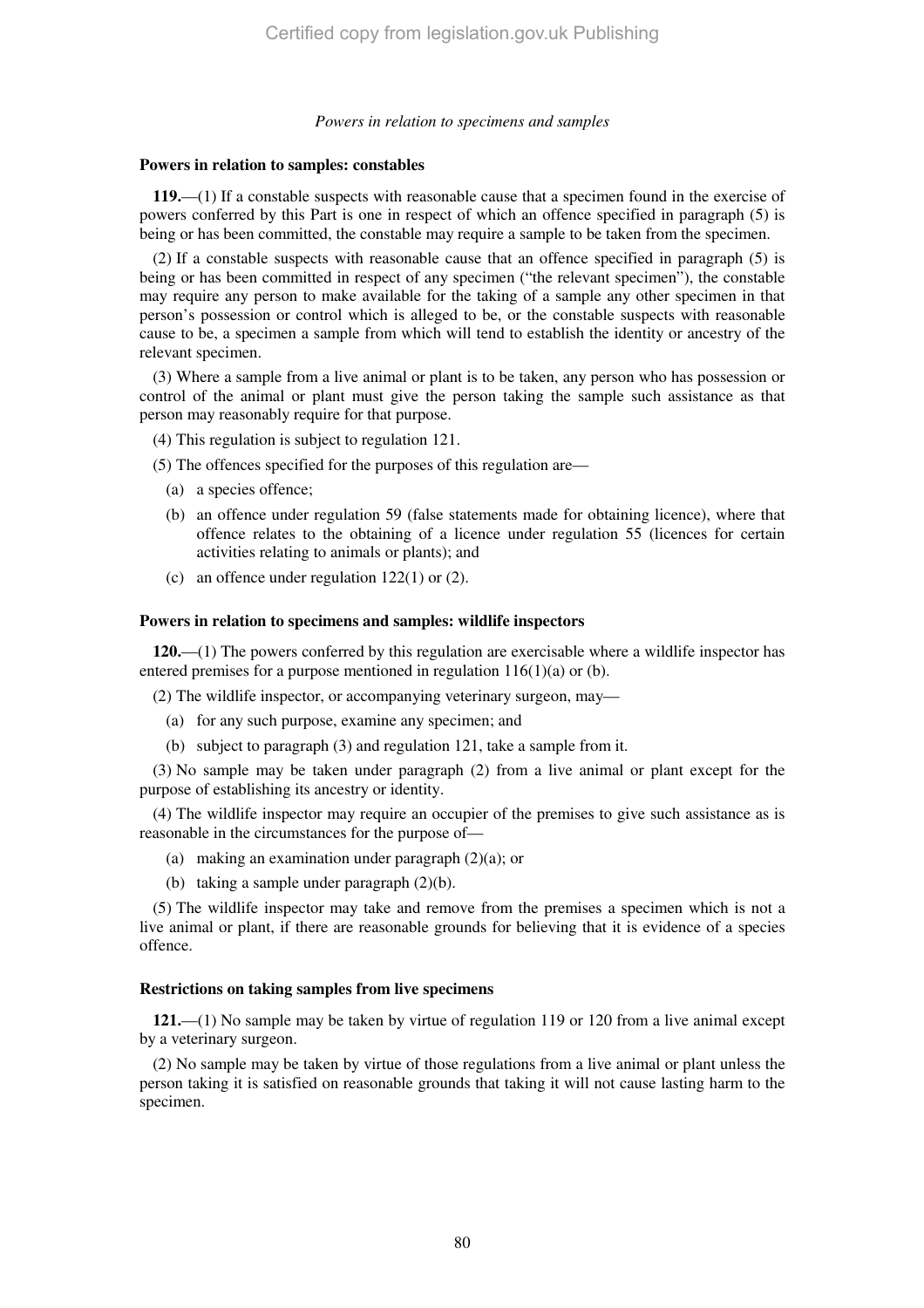# *Offences*

# **Attempts and possession of means of committing offence**

**122.**—(1) A person who attempts to commit an offence specified in paragraph (3) is guilty of an offence and punishable in the same manner as for that offence.

(2) A person who, for the purposes of committing an offence specified in paragraph (3), is in possession of anything capable of being used for committing such an offence, is guilty of an offence and punishable in the same manner as for that offence.

(3) The offences specified for the purposes of this regulation are—

- (a) a species offence; and
- (b) an offence under regulation 59 (false statements made for obtaining licence), where that offence relates to the obtaining of a licence under regulation 55 (licences for certain activities relating to animals or plants).

# **Obstruction of persons exercising powers of entry under regulation 117**

**123.** A person who intentionally obstructs a person exercising powers under regulation 117 commits an offence and is liable on summary conviction to a fine not exceeding level 3 on the standard scale.

#### **Obstruction in connection with constables' powers to take samples**

**124.**—(1) A person commits an offence if that person, without reasonable excuse, fails—

- (a) to make available any specimen in accordance with a requirement regulation  $119(2)$ ; or
- (b) to give any assistance reasonably required under regulation 119(3).

(2) A person guilty of an offence under paragraph (1) is liable on summary conviction to a fine.

# **Offences in connection with wildlife inspectors' enforcement powers**

**125.**—(1) A person commits an offence if that person—

- (a) intentionally obstructs a wildlife inspector acting in the exercise of powers conferred by regulation 116 or 120(2) or (5); or
- (b) fails without reasonable excuse to give any assistance reasonably required under regulation 120(4).

(2) A person who, with intent to deceive, falsely pretends to be a wildlife inspector, commits an offence.

- (3) A person guilty of an offence under paragraph (1) is liable on summary conviction to a fine.
- (4) A person guilty of an offence under paragraph (2) is liable—
	- (a) on summary conviction, to imprisonment for a term not exceeding six months or to a fine, or to both; or
	- (b) on conviction on indictment, to imprisonment not exceeding two years or to a fine, or to both.

# *Codes of practice*

# **Codes of practice**

**126.**—(1) The appropriate authority may—

- (a) issue a code of practice in connection with any of the provisions of regulations 114, 116, 120, 121, 124 and 125; and
- (b) revise or replace such a code.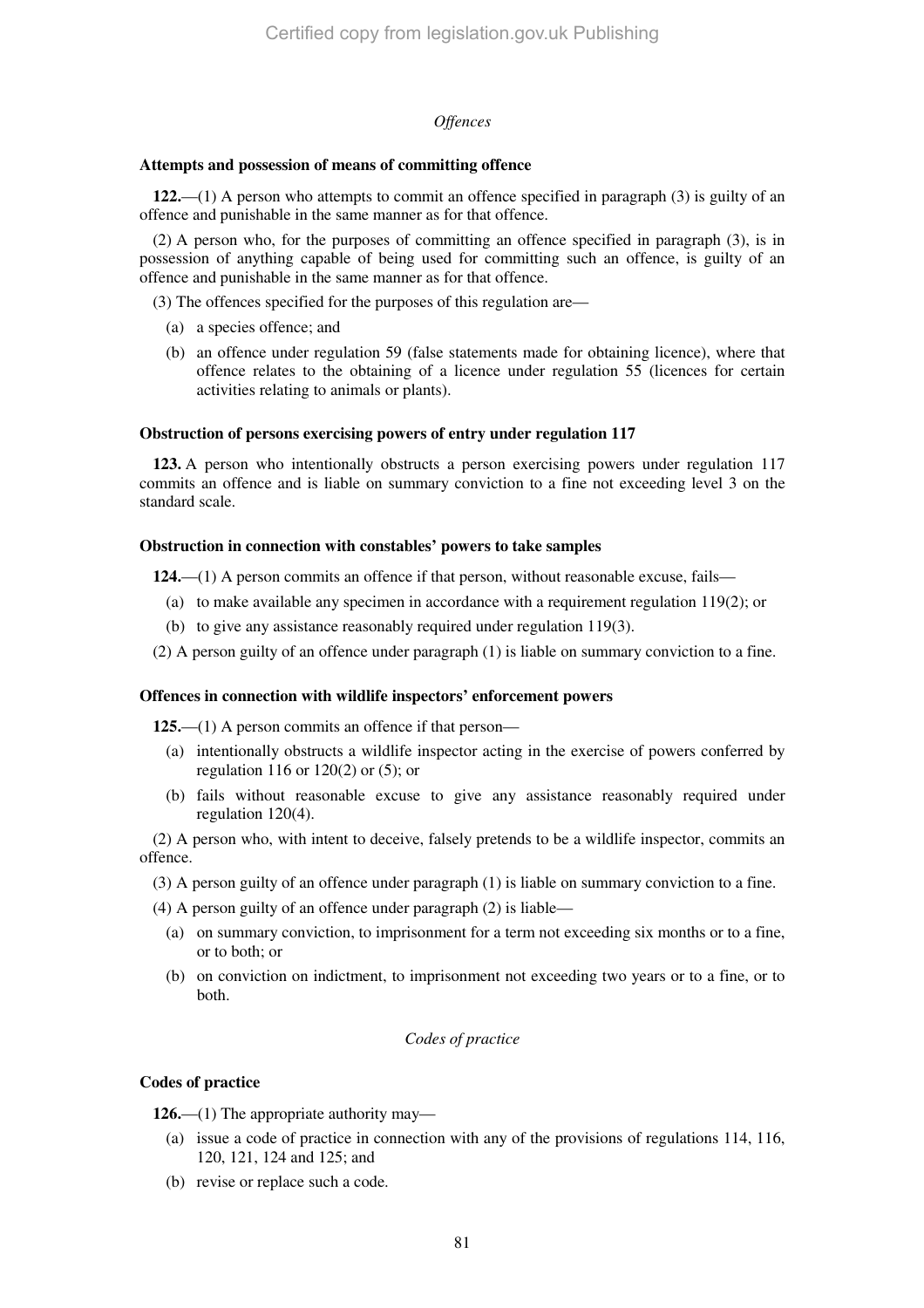(2) In discharging any function under the regulations specified in paragraph  $(1)(a)$ —

- (a) a wildlife inspector authorised by the Secretary of State must have regard to any relevant provision of a code issued by the Secretary of State;
- (b) a wildlife inspector authorised by the Welsh Ministers must have regard to any relevant provision of a code issued by them.

(3) But a wildlife inspector's failure to have regard to any provision of a code does not make that inspector liable to criminal or civil proceedings.

(4) A code—

- (a) is admissible in evidence in any proceedings; and
- (b) must be taken into account by any court in any case in which it appears to the court to be relevant.

# *Miscellaneous*

# **Advice and assistance from nature conservation bodies**

**127.**—(1) The appropriate nature conservation body may advise or assist any constable or wildlife inspector in, or in connection with, enforcement action in relation to an offence specified in paragraph (2).

(2) The offences specified for the purposes of this regulation are—

- (a) a species offence;
- (b) an offence under regulation 59 (false statements made for obtaining licence), where that offence relates to the obtaining of a licence under regulation 55 (licences for certain activities relating to animals or plants); and
- (c) an offence under regulation 122(1) or (2).

#### **Forfeiture**

**128.**—(1) The court by which a person is convicted of an offence specified in paragraph (3)—

- (a) must order the forfeiture of any animal, plant or other thing in respect of which the offence was committed; and
- (b) may order the forfeiture of any vehicle, animal, weapon or other thing which was used to commit the offence.
- (2) In paragraph (1)(b) "vehicle" includes any aircraft, hovercraft or boat.

(3) The offences specified for the purposes of this regulation are—

- (a) a species offence;
- (b) an offence under regulation 59 (false statements made for obtaining licence), where that offence relates to the obtaining of a licence under regulation 55 (licences for certain activities relating to animals or plants); and
- (c) an offence under regulation 122(1) or (2).

#### **Proceedings for offences: venue and time limits**

**129.**—(1) For the purposes of conferring jurisdiction in any proceedings for the prosecution of an offence specified in paragraph (5), any such offence is deemed to have been committed in any place where the offender is found or to which the offender is first brought after the commission of the offence.

(2) Summary proceedings for such an offence may be commenced within the period of six months from the date on which the prosecutor first knows of evidence sufficient, in the prosecutor's opinion, to justify proceedings.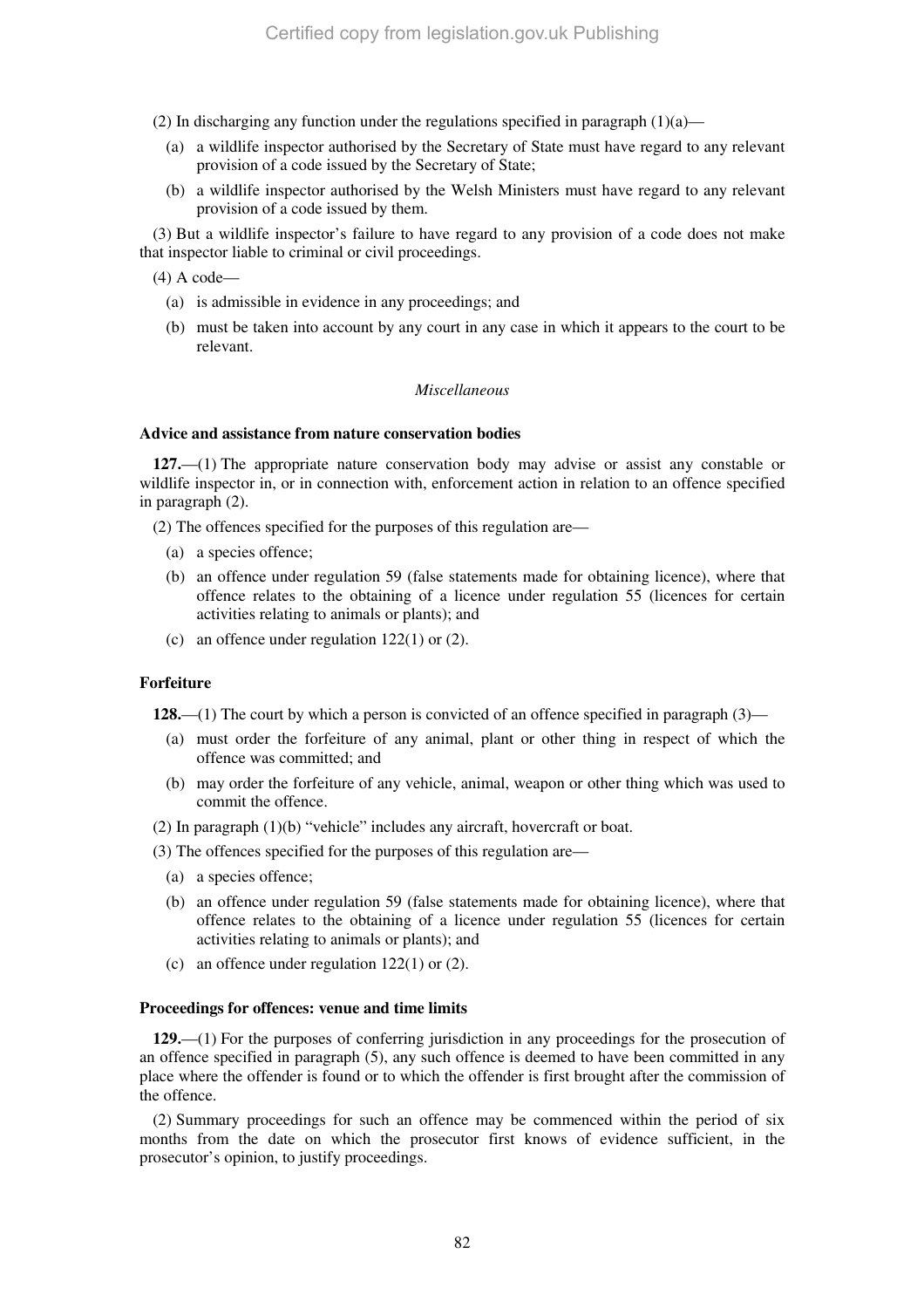(3) But no such proceedings may be commenced more than two years after the commission of the offence.

(4) For the purposes of paragraph (2)—

- (a) a certificate signed by or on behalf of the prosecutor and stating the date on which the prosecutor first knew of evidence sufficient to justify the proceedings is conclusive evidence of that fact; and
- (b) a certificate stating that matter and purporting to be so signed is deemed to be so signed unless the contrary is proved.
- (5) The offences specified for the purposes of this regulation are—
	- (a) a species offence;
	- (b) an offence under regulation 54 (introduction of new species from ships);
	- (c) an offence under regulation 59 (false statements made for obtaining licence); and
	- (d) an offence under regulation 122(1) or (2).

#### **Offences by bodies corporate etc.**

**130.**—(1) If an offence under these Regulations committed by a body corporate (other than a limited liability partnership or a Scottish partnership) is proved—

- (a) to have been committed with the consent or connivance of an officer, or
- (b) to be attributable to any neglect on the part of an officer,

the officer, as well as the body corporate, is guilty of the offence and liable to be proceeded against and punished accordingly.

(2) If the affairs of a body corporate are managed by its members, paragraph (1) applies in relation to the acts and defaults of a member in connection with the member's functions of management as it applies to an officer of a body corporate.

(3) If an offence under these Regulations committed by a partnership (including a limited liability partnership and a Scottish partnership) is proved—

- (a) to have been committed with the consent or connivance of a partner, or
- (b) to be attributable to any neglect on the part of a partner,

the partner, as well as the partnership, is guilty of the offence and liable to be proceeded against and punished accordingly.

(4) If an offence under these Regulations committed by an unincorporated body (other than an unincorporated partnership) is proved—

- (a) to have been committed with the consent or connivance of an officer of the body, or
- (b) to be attributable to any neglect on the part of such an officer,

the officer, as well as the body, is guilty of the offence and liable to be proceeded against and punished accordingly.

(5) In this regulation—

"officer" includes a person purporting to act as an officer;

"partner" includes a person purporting to act as a partner.

# **Application of criminal offences to the Crown**

**131.**—(1) No contravention by the Crown of any provision of these Regulations makes the Crown criminally liable, but the High Court may, on the application of any person appearing to the Court to have an interest, declare unlawful an act or omission of the Crown which constitutes such a contravention.

(2) Notwithstanding paragraph (1), these Regulations apply to persons in the public service of the Crown as they apply to any other person.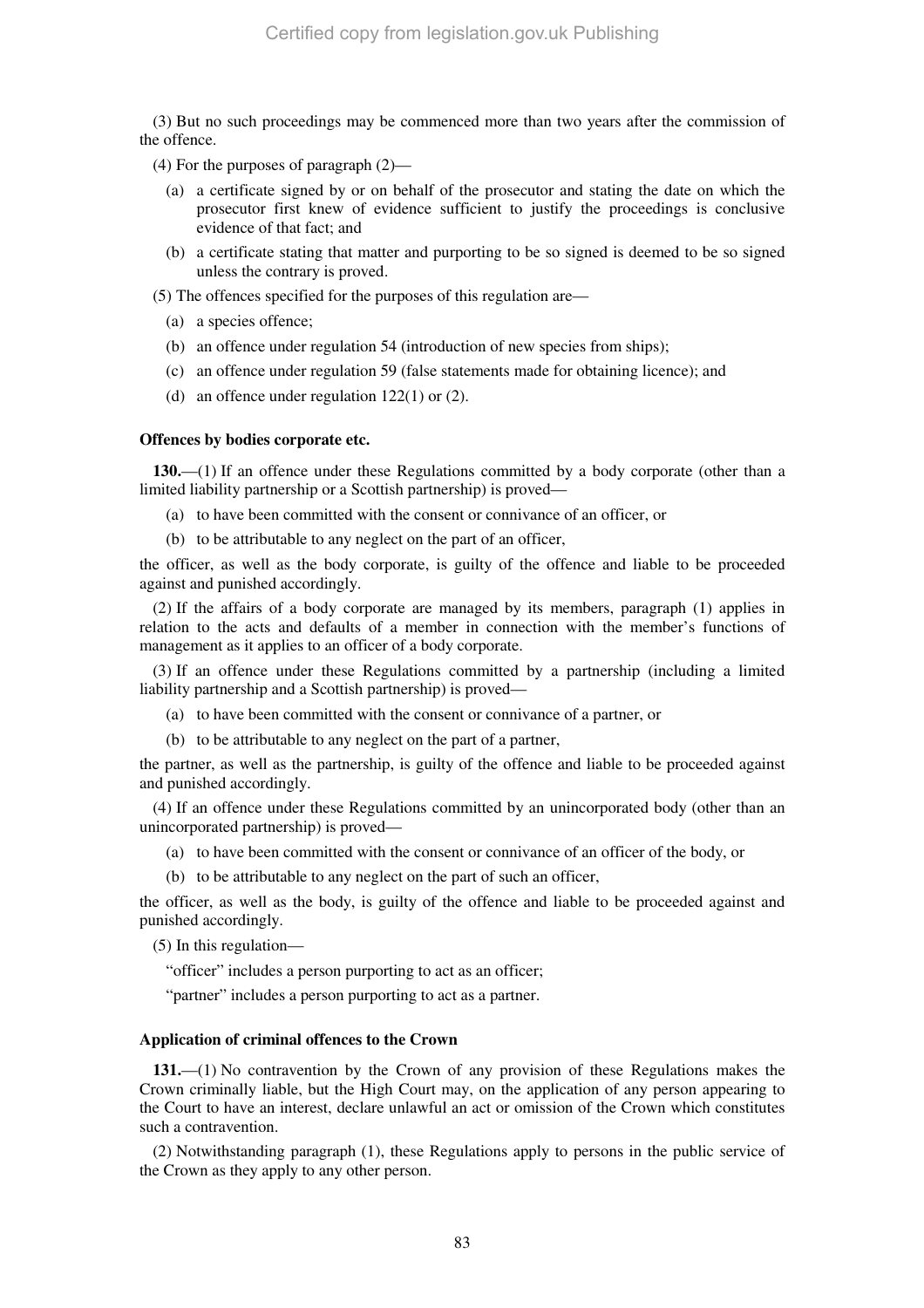# *Interpretation of Part 7*

# **Interpretation of Part 7**

**132.** In this Part—

"premises" includes land (including buildings), movable structures, vehicles, vessels, aircraft and other means of transport;

a "species offence" means an offence under—

- (a) regulation 43 (protection of certain wild animals: offences);
- (b) regulation 45 (prohibition of certain methods of capturing or killing wild animals);
- (c) regulation 47 (protection of certain wild plants: offences); or
- (d) regulation 60 (offence of breaching licence condition).

# PART 8

# Final Provisions

# **Powers of drainage authorities**

-

**133.**—(1) Where the appropriate nature conservation body or any other person enters into an agreement with a drainage authority for the carrying out by that authority of any work on land in a European site, no limitation imposed by law on the capacity of the drainage authority by virtue of its constitution operates so as to prevent the authority carrying out the agreement.

(2) In paragraph (1) "drainage authority" means—

- (a) an internal drainage board(**a**); or
- (b) the relevant environmental authority.

(3) In paragraph  $(2)(b)$ , "the relevant environmental authority" means—

- (a) in relation to England, the Environment Agency;
- (b) in relation to Wales, the Natural Resources Body for Wales.

# **Advisory role of the Joint Nature Conservation Committee**

**134.**—(1) The Joint Nature Conservation Committee may provide advice or make representations to any competent authority in relation to—

- (a) any question as to whether that authority is obliged to carry out an appropriate assessment in relation to a European offshore marine site under these Regulations;
- (b) any appropriate assessment on which that authority is obliged to consult the Committee under these Regulations;
- (c) any application made pursuant to regulation 77 and sent to the Committee by that authority pursuant to regulation 77(3);
- (d) any decision of the Secretary of State in respect of which notice has been served on the Committee under regulation 90(3)(b) or 94(3)(b); and
- (e) any decision of the appropriate authority in respect of which notice has been served on the Committee under regulation 98(3)(b).

<sup>(</sup>**a**) See section 1 of the Land Drainage Act 1991 (c. 59) for the meaning of "internal drainage board".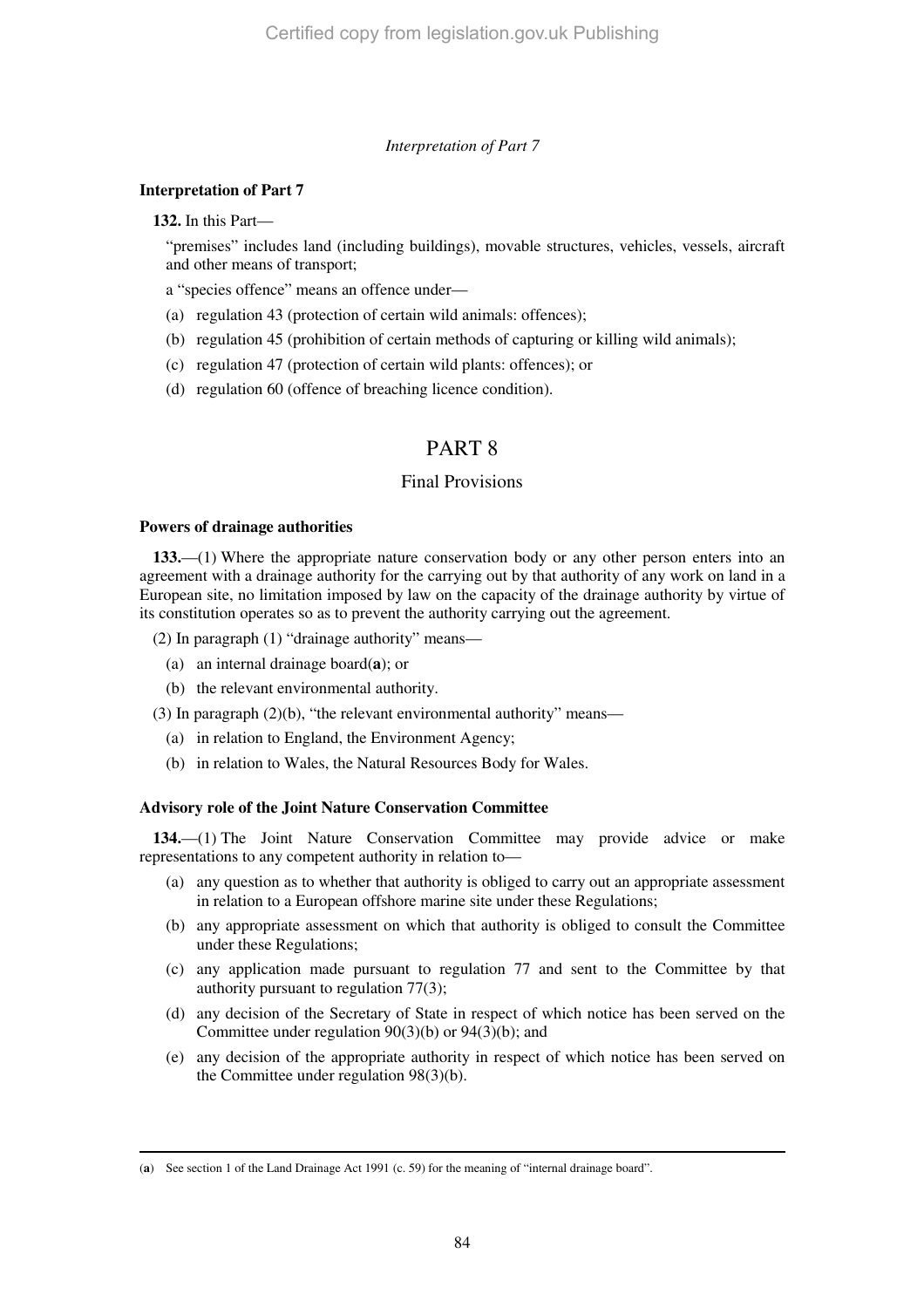(2) The Joint Nature Conservation Committee may undertake, commission or support (whether by financial means or otherwise) such research and scientific work as they consider is required for the purposes of providing advice or making representations under this regulation.

# **Advisory role of Natural England, the Natural Resources Body for Wales and Scottish Natural Heritage**

**135.**—(1) Natural England may—

- (a) provide advice and assistance, or make representations, to any competent authority on any matter which relates to England and is connected with the discharge of the competent authority's functions under these Regulations; and
- (b) undertake, commission or support (whether by financial means or otherwise) such research and scientific work as it considers is required for the purposes of providing advice or assistance or making representations under sub-paragraph (a).
- (2) The Natural Resources Body for Wales may—
	- (a) provide advice and assistance, or make representations, to any competent authority on any matter which relates to Wales and is connected with the discharge of the competent authority's functions under these Regulations; and
	- (b) undertake, commission or support (whether by financial means or otherwise) such research and scientific work as it considers is required for the purposes of providing advice or assistance or making representations under sub-paragraph (a).

(3) Scottish Natural Heritage may—

- (a) provide advice and assistance, or make representations, to any competent authority on any matter which relates to Scotland and is connected with the discharge of the competent authority's functions under these Regulations; and
- (b) undertake, commission or support (whether by financial means or otherwise) such research and scientific work as it considers is required for the purposes of providing advice or assistance or making representations under sub-paragraph (a).

# **Research**

**136.**—(1) The appropriate authority must take such steps to encourage research and scientific work as it considers necessary—

- (a) having regard to the objectives in Article 2 (aims of the Directive), and the obligation in Article 11 (surveillance), of the Habitats Directive; and
- (b) for the purpose of the protection or management, and in relation to the use, of any population of wild birds.

(2) The appropriate authority must supply such information as it considers appropriate to the European Commission and, in the case of information supplied for the purposes of the Habitats Directive, to member States, to further the proper co-ordination of research carried out the European Commission or by member States for the purposes of the Directives.

(3) In deciding what steps to take under paragraph (1), the appropriate authority must have particular regard to the need for research and scientific work—

- (a) on the subjects listed in Annex V to the new Wild Birds Directive (subjects for research); or
- (b) which may be required to implement Articles 4 and 10 of the Habitats Directive (classification of special protection areas, research, respectively).

# **Local inquiries**

**137.**—(1) The appropriate authority may cause a local inquiry to be held for the purposes of the exercise of any of its functions under these Regulations.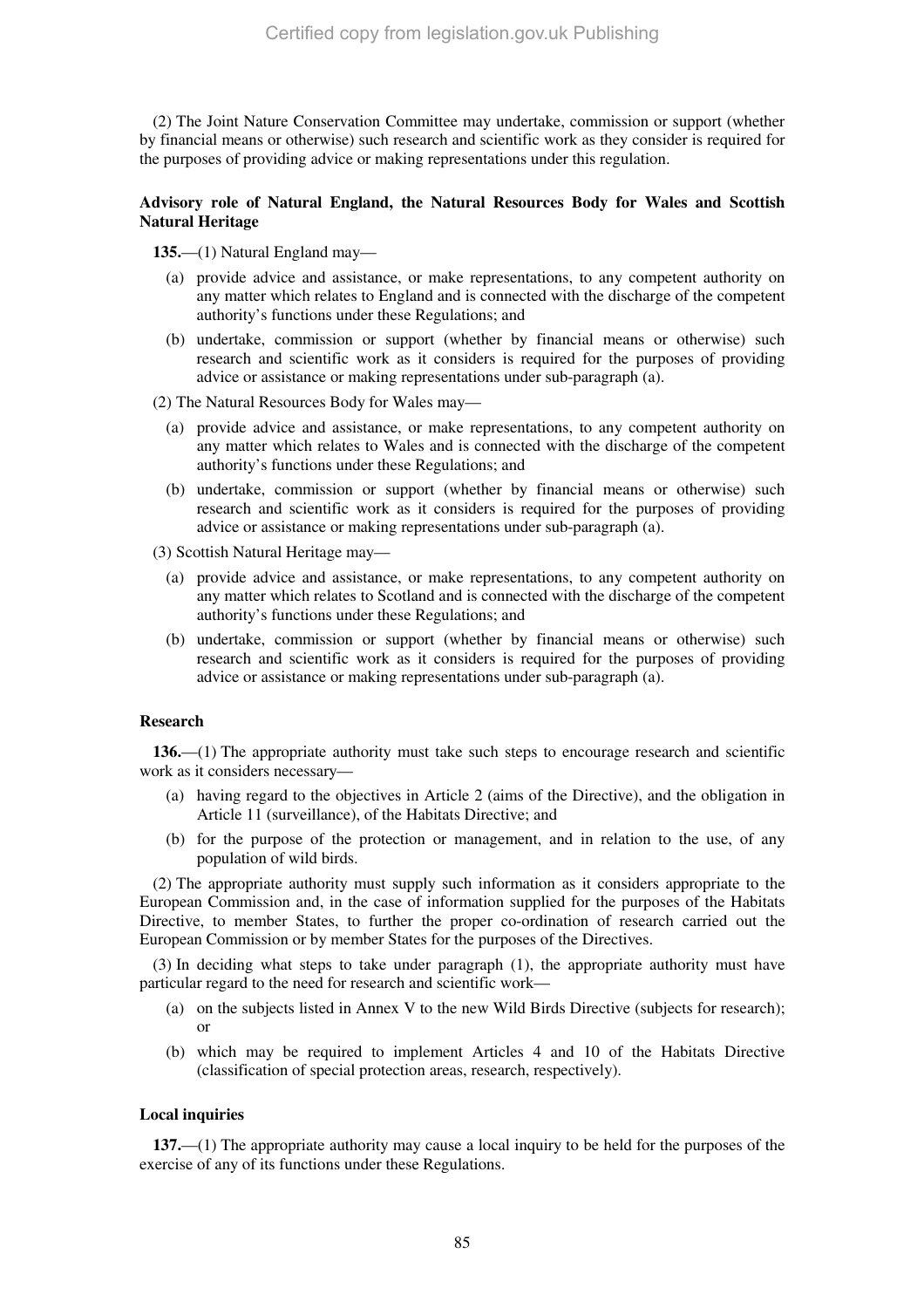(2) The provisions of section 250(2) to (5) of the Local Government Act 1972(**a**) (which relate to evidence and costs in inquiries) apply in relation to an inquiry held under this regulation.

#### **Notices**

**138.**—(1) Any notice required or authorised to be served under these Regulations to any person may be given by—

- (a) delivering it to the person;
- (b) leaving it at the person's proper address; or
- (c) sending it by post to the person at that address.

(2) Any such notice may—

- (a) in the case of a body corporate, be served on an officer of the body;
- (b) in the case of a limited liability partnership, Scottish partnership or unincorporated partnership, be served on a partner or a person having the control or management of the partnership business; and
- (c) in the case of an unincorporated body other than an unincorporated partnership, be served on an officer of that body.

(3) For the purposes of this regulation and section 7 of the Interpretation Act 1978(**b**) (service of documents by post) in its application to this regulation, the proper address of any person on whom a notice is to be served is—

- (a) in the case of a body corporate, the address of the registered or principal office of the body;
- (b) in the case of a limited liability partnership or a Scottish partnership, the address of the registered or principal office of the partnership;
- (c) in the case of an unincorporated partnership or any other unincorporated body, the address of the principal office of the partnership or body;
- (d) in the case of a person on whom the notice is served in reliance on paragraph (2), the proper address of the body corporate, partnership or other unincorporated body in question; and
- (e) in any other case, the last known address of the person in question.

(4) If a person on whom a notice is to be served under these Regulations has specified an address for service of such a notice, that address is also to be treated, for the purposes of this regulation and section 7 of the Interpretation Act 1978 in its application to this regulation, as that person's proper address.

(5) If the name or address of any occupier of premises on whom a notice is to be served under these Regulations cannot, after reasonable inquiry, be ascertained, the notice may be served by leaving it conspicuously affixed to a building or object on the premises.

(6) This regulation is subject to any provision of these Regulations, or to any direction given under these Regulations, which relates to the service of any notice under these Regulations.

(7) This regulation does not apply to the service of any notice required or authorised to be served under the Acquisition of Land Act 1981(**c**), as applied by these Regulations (see regulation 36 (powers of compulsory acquisition)).

- (8) In this regulation—
	- (a) "body corporate" does not include a limited liability partnership or a Scottish partnership; and

<sup>(</sup>**a**) 1972 c. 70; section 250 was amended by the Criminal Justice Act 1982 (c. 48), sections 37, 38 and 46; the Housing and Planning Act 1986 (c. 63), Schedule 12, Part 3; and the Statute Law (Repeals) Act 1989 (c. 43).

<sup>(</sup>**b**) 1978 c. 30.

<sup>(</sup>**c**) 1981 c. 67.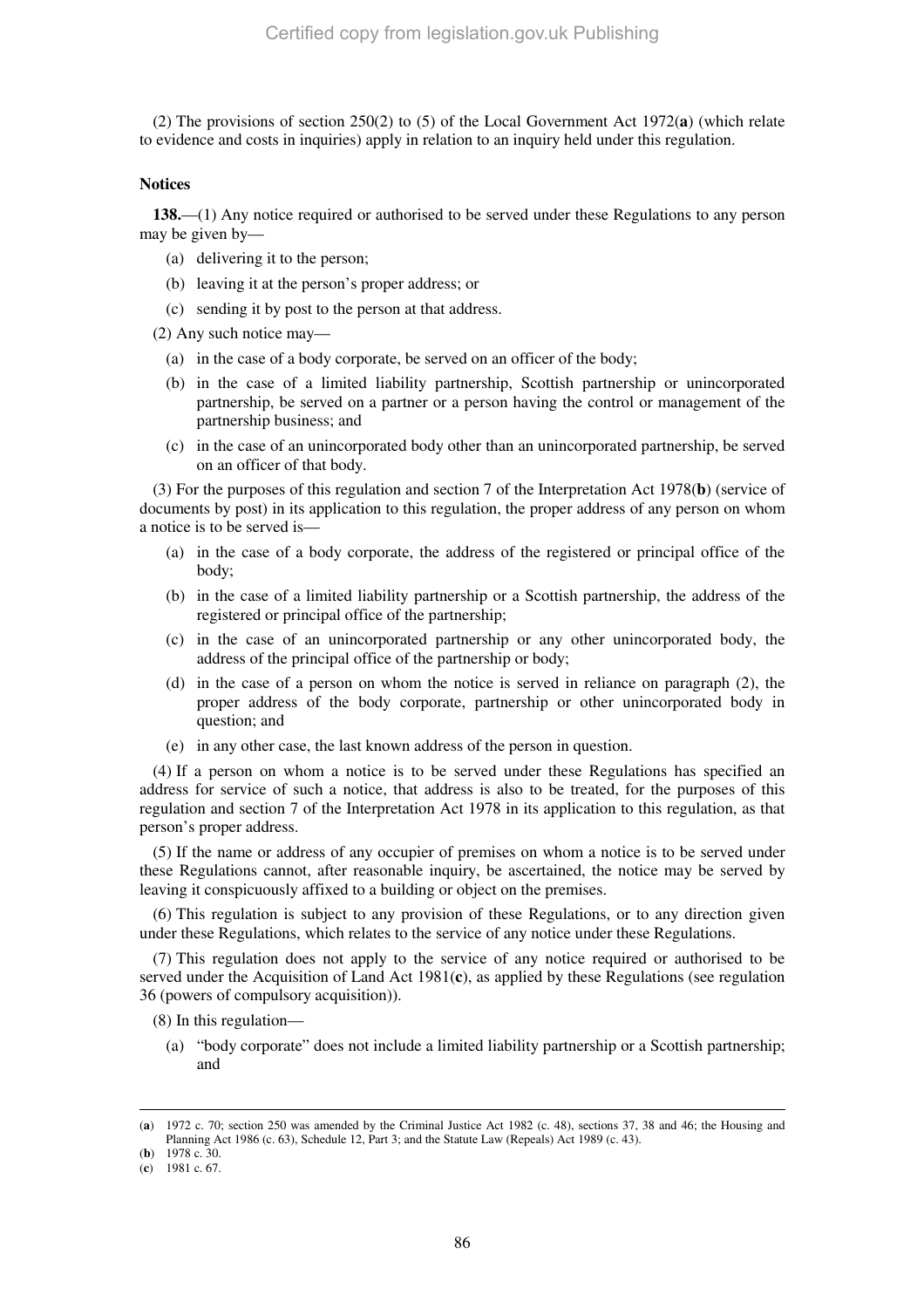(b) references to serving include references to similar expressions (such as giving or sending).

#### **Consequential Amendments**

**139.** Schedule 6 (which makes amendments to legislation) has effect.

#### **Revocations**

**140.** Schedule 7 (revocations) has effect.

#### **Transitional provisions**

**141.**—(1) Any licence granted for any purpose by Natural England, the Countryside Council for Wales, the Natural Resources Body for Wales or the Marine Management Organisation before 30th November 2017 under regulation 53(1) or (4) or 54 of the 2010 Regulations (licences for certain activities relating to animals or plants, licences for the introduction of new species, respectively), or which immediately before that date has effect as if it were granted by any of those bodies under any of those provisions(**a**), is to have effect from that date as a licence granted for that purpose under regulation 55(1) or (4) or 56 of these Regulations, respectively.

(2) Any application for a licence made before 30th November 2017 under regulation 53(1) or (4) or 54 of the 2010 Regulations, or which immediately before that date is treated as made under any of those provisions(**b**), and which (in either case) is not determined or withdrawn before that date, is to be treated as an application made under regulation  $55(1)$ , or  $(4)$  or  $56$  of these Regulations, respectively.

(3) Any agreement previously entered into by Natural England, the Countryside Council for Wales or the Natural Resources Body for Wales under regulation 16 of the 2010 Regulations (management agreements), or having effect as if it had been entered into by any of those bodies under that provision(**c**), which is in force immediately before 30th November 2017 has effect as if it were a management agreement entered into by Natural England or the Natural Resources Body for Wales (as the case may be) under regulation 20 (management agreements) of these Regulations.

(4) Any management scheme previously established by any of the relevant authorities under regulation 36 of the 2010 Regulations (management scheme for European marine site)(**d**) which is in force immediately before 30th November 2017 has effect as if it were a management scheme established by the authority in question under regulation 38 (management scheme for European marine site) of these Regulations.

(5) Any byelaw—

-

- (a) made under section 20 of the 1949 Act as applied by virtue of regulation 30 of the 2010 Regulations (power to make byelaws)(**e**),
- (b) to which regulation 33 of those Regulations (continuation in force of existing byelaws) applies; or
- (c) made under regulation 38 of the 2010 Regulations (European marine sites: byelaws and orders)(**f**),

and which is in force immediately before 30th November 2017, has effect as if it were a byelaw made under section 20 of the 1949 Act (byelaws for protection of nature reserves) as applied by

<sup>(</sup>**a**) See regulation 134(1) of the 2010 Regulations.

<sup>(</sup>**b**) See regulation 134(2) of the 2010 Regulations.

<sup>(</sup>**c**) See regulations 17 and 134(5) of the 2010 Regulations.

<sup>(</sup>**d**) Regulation 36(1) was amended by S.I. 2012/1927.

<sup>(</sup>**e**) Section 20 was amended by the Telecommunications Act 1984 (c. 12),Schedule 4, paragraph 28; the Water Act 1989 (c. 15), Schedule 25, paragraph 13; the Communications Act 2003 (c. 21), Schedule 17, paragraph 20(1) and (2); and the Natural Environment and Rural Communities Act 2006 (c. 16), Schedule 11, paragraph 15(d).

<sup>(</sup>**f**) Regulation 38(5) was revoked by S.I. 2012/1927.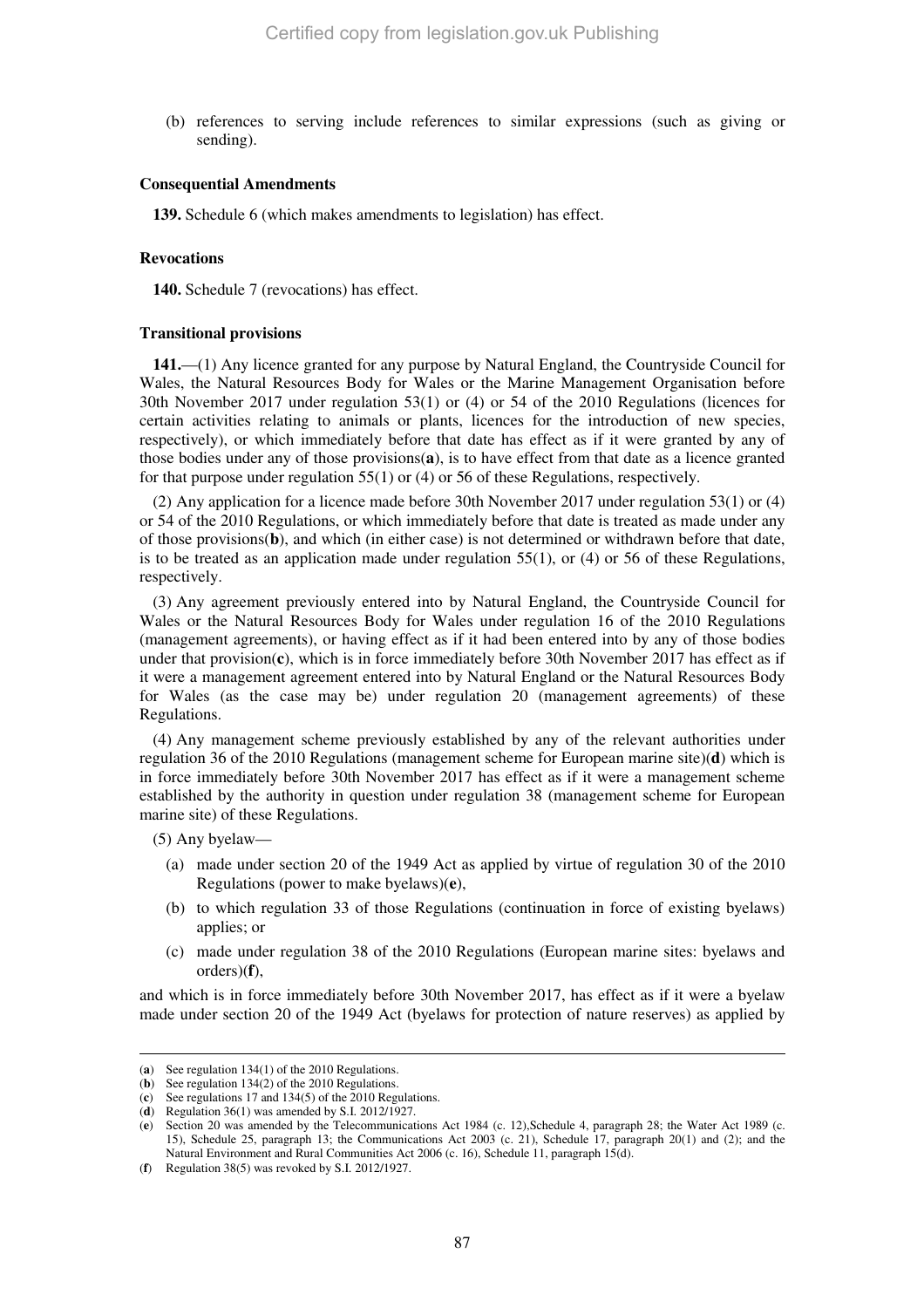virtue of regulation 32 (power to make byelaws), or under regulation 40 (European marine sites: byelaws and orders) of these Regulations, respectively.

(6) An authorisation of a wildlife inspector under regulation 108 of the 2010 Regulations (wildlife inspectors), is to have effect as if granted under regulation 114 of these Regulations (wildlife inspectors).

# **Review: England**

**142.**—(1) The Secretary of State, in relation to England, must from time to time—

- (a) carry out a review of the regulatory provision contained in these Regulations; and
- (b) publish a report setting out the conclusions of the review.
- (2) The first review must be published before 30th November 2022.
- (3) Subsequent reviews must be carried out at intervals of not exceeding 5 years.

(4) Section 30(3) of the Small Business, Enterprise and Employment Act 2015(**a**) requires that a review carried out under this regulation must, so far as is reasonable, have regard to how the Directives are implemented in other member States.

(5) Section 30(4) of the Small Business, Enterprise and Employment Act 2015 requires that a review carried out under this regulation must, in particular—

- (a) set out the objectives intended to be achieved by the regulatory provision referred to in paragraph (1)(a);
- (b) assess the extent to which those objectives are achieved;
- (c) assess whether those objectives remain appropriate; and
- (d) if those objectives remain appropriate, assess the extent to which they could be achieved in another way which involves less onerous regulatory provision.

(6) In this regulation, "regulatory provision" has the same meaning as in sections 28 to 33 of the Small Business, Enterprise and Employment Act 2015 (see section 32 of that Act).

*Thérèse Coffey*  Parliamentary Under Secretary of State 30th October 2017 Department for Environment, Food and Rural Affairs

*Lesley Griffiths*  Cabinet Secretary for Environment and Rural Affairs 25th October 2017 One of the Welsh Ministers

# SCHEDULE 1 Regulation 27(3)

# Special Nature Conservation Orders: Procedure

# **Coming into operation**

**1.**—(1) An original order or a restrictive amending order takes effect on its being made.

(2) The appropriate authority must consider every such order, and the order ceases to have effect nine months after it is made unless—

<sup>-</sup>(**a**) 2015 c. 2; section 30(3) was amended by the Enterprise Act 2016 (c. 12), section 19.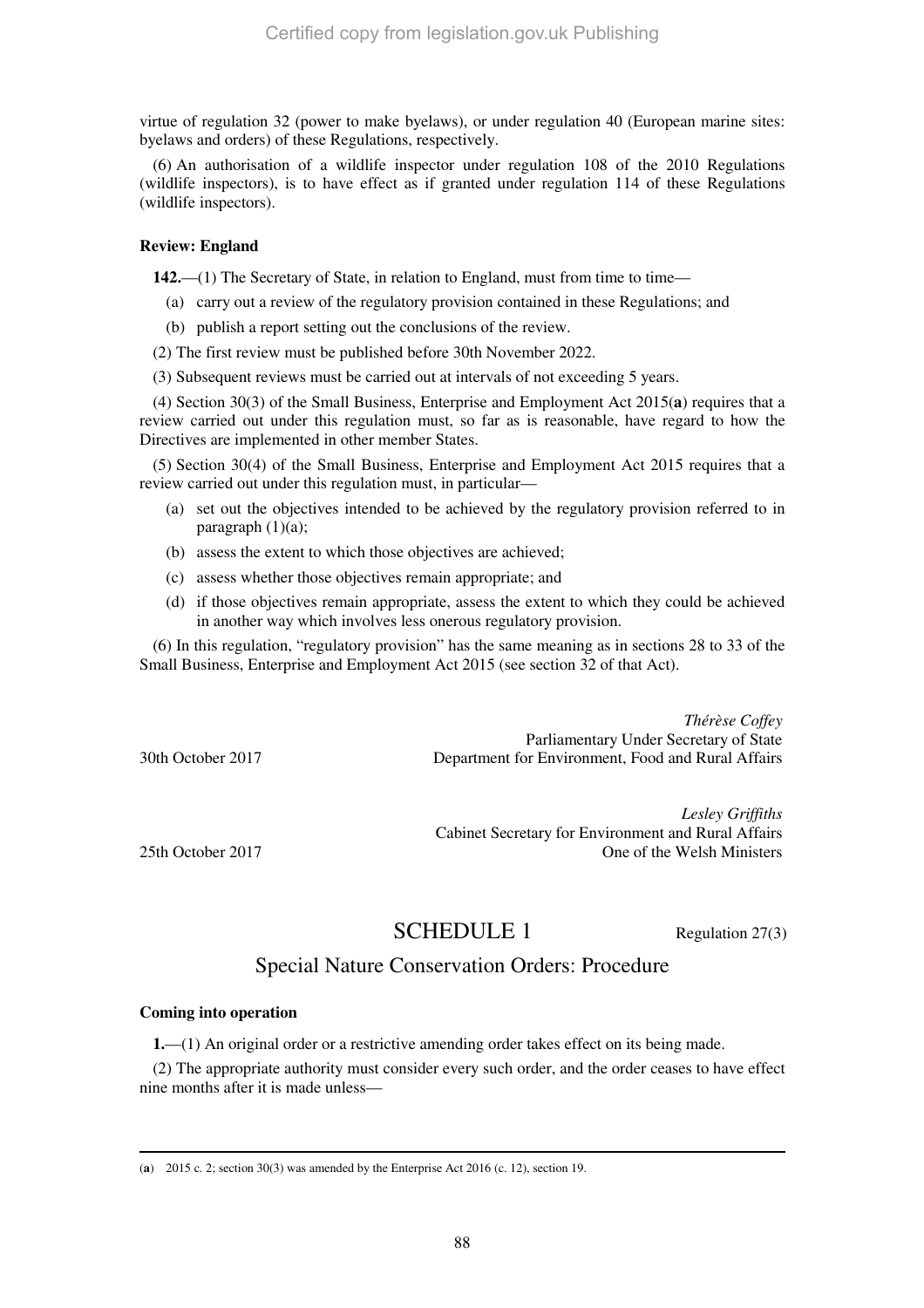- (a) that authority has previously given notice under paragraph 6 that the order has been considered and that it is not proposed to amend or revoke it; or
- (b) the order has been revoked.

(3) Subject to paragraphs 3(2) and 4(4), a revoking order, or an amending order which is not restrictive, does not take effect until confirmed by the appropriate authority.

(4) An amending or revoking order requiring confirmation is to be treated as being revoked if the appropriate authority gives notice under paragraph 6(2) that it is not to be confirmed.

# **Publicity for orders**

**2.**—(1) The appropriate authority must, where an order has been made, give notice setting out the order (or describing its general effect) and stating that it has taken effect or, as the case may be, that it has been made and requires confirmation.

(2) The notice must—

- (a) name a place in the area in which the land to which the order relates is situated where a copy of the order may be inspected free of charge at all reasonable hours; and
- (b) specify the time (not being less than 28 days from the date of the first publication of the notice) within which, and the manner in which, representations or objections with respect to the order may be made.

(3) The notice must be given—

- (a) by publication in the London Gazette and at least one local newspaper circulating in the area in which the land to which the order relates is situated;
- (b) by serving an equivalent notice—
	- (i) on every owner and occupier of that land (subject to sub-paragraph (4)); and
	- (ii) on the local planning authority within whose area the land is situated.

(4) The appropriate authority may, in any particular case, direct that it is not necessary to comply with sub-paragraph  $(3)(b)(i)$ .

(5) Where the appropriate authority gives a direction under paragraph (4) in the case of an order specifying any operation carried out, or proposed to be carried out, on any land—

- (a) in addition to publication the notice must be addressed to "The owners and any occupiers" of the land (describing it), describing details of the operation and the details of the European site to which the order relates; and
- (b) a copy or copies of the notice must be affixed to some conspicuous object or objects on the land.

# **Unopposed orders**

**3.**—(1) Where an order has taken effect immediately and no representations or objections are duly made in respect of it, or any so made are withdrawn, the appropriate authority must, as soon as practicable after considering the order, decide either to take no action on it or to make an order amending or revoking it.

(2) Where an amending or revoking order is made under sub-paragraph (1)—

- (a) it takes effect immediately;
- (b) it does not require confirmation; and
- (c) it is not necessary to consider any representation or objection made in respect of it.

(3) Where an order requiring confirmation (in accordance with paragraph 1(3)) is made and no representations or objections are duly made in respect of it, or any so made are withdrawn, the appropriate authority may confirm the order (with or without modifications).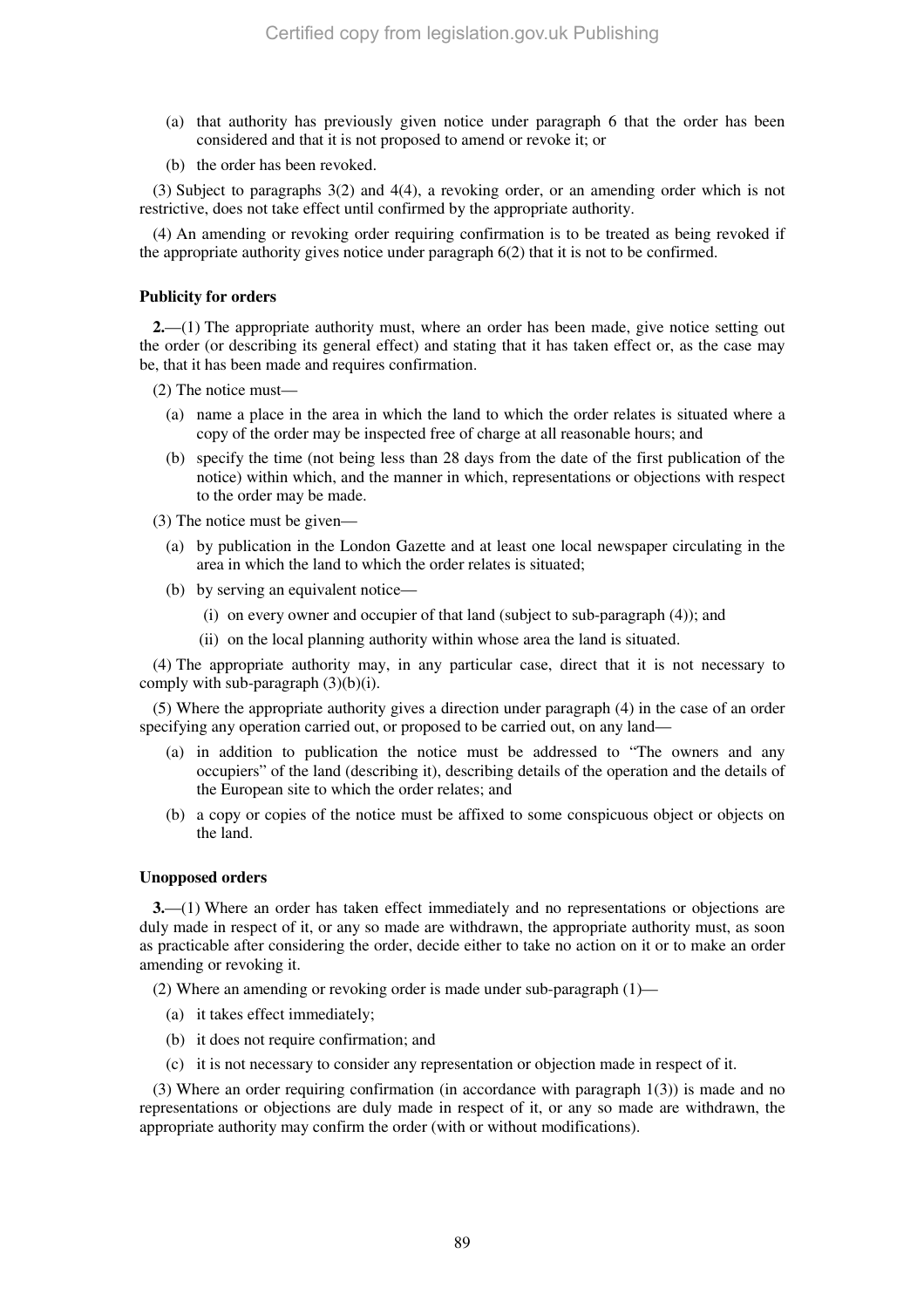# **Opposed orders**

**4.**—(1) If any representation or objection duly made with respect to an order is not withdrawn, the appropriate authority must, as soon as practicable (in the case of an order having immediate effect) or (in the case of an order requiring confirmation) before confirming the order—

- (a) cause a local inquiry to be held; or
- (b) afford any person by whom a representation or objection has been duly made and not withdrawn an opportunity of being heard by a person appointed by the appropriate authority for the purpose.

(2) On considering any representations or objections duly made and the report of any person appointed to hold the inquiry or to hear representations or objections, the appropriate authority—

- (a) if the order has already taken effect, must decide either to take no action on the order or to make an order amending or revoking it as appropriate in the light of the report, representations or objections; and
- (b) if the order requires confirmation, may confirm it (with or without modifications).

(3) The provisions of section 250(2) to (5) of the Local Government Act 1972 (which relate to evidence and costs in inquiries) apply in relation to an inquiry held under this paragraph.

(4) Where an amending or revoking order is made under sub-paragraph  $(2)(a)$ —

- (a) it takes effect immediately;
- (b) it does not require confirmation; and
- (c) it is not necessary to consider any representation or objection made in respect of it.

#### **Restriction on power to amend orders or confirm them with modifications**

**5.** The appropriate authority may not, by virtue of paragraph 3(1) or 4(2), amend an order which has taken effect, or confirm any other order with modifications, so as to extend the area to which the order applies.

# **Notice of final decision on order**

**6.**—(1) The appropriate authority must, as soon as practicable after making an order under paragraph  $3(1)$  or  $4(2)(a)$ , give notice—

- (a) setting out the order (or describing its effect) and stating that it has taken effect; and
- (b) naming a place in the area in which the land to which the order relates is situated where a copy of the order may be inspected free of charge at all reasonable hours.

(2) The appropriate authority must give notice of any of the following decisions as soon as practicable after making the decision—

- (a) a decision under paragraph  $3(1)$  or  $4(2)(a)$  to take no action on an order which has already taken effect;
- (b) a decision to confirm or not to confirm an order requiring confirmation under this Schedule.

(3) A notice under this paragraph of a decision to confirm an order must—

- (a) set out the order as confirmed (or describe its general effect) and state the day on which the order took effect; and
- (b) name a place in the area in which the land to which the order relates is situated where a copy of the order as confirmed may be inspected free of charge at all reasonable hours.

(4) Any notice under this paragraph must be given by publishing it in accordance with paragraph  $2(3)(a)$  and serving a copy of it on any person on whom a notice was required to be served under paragraph 2(3)(b).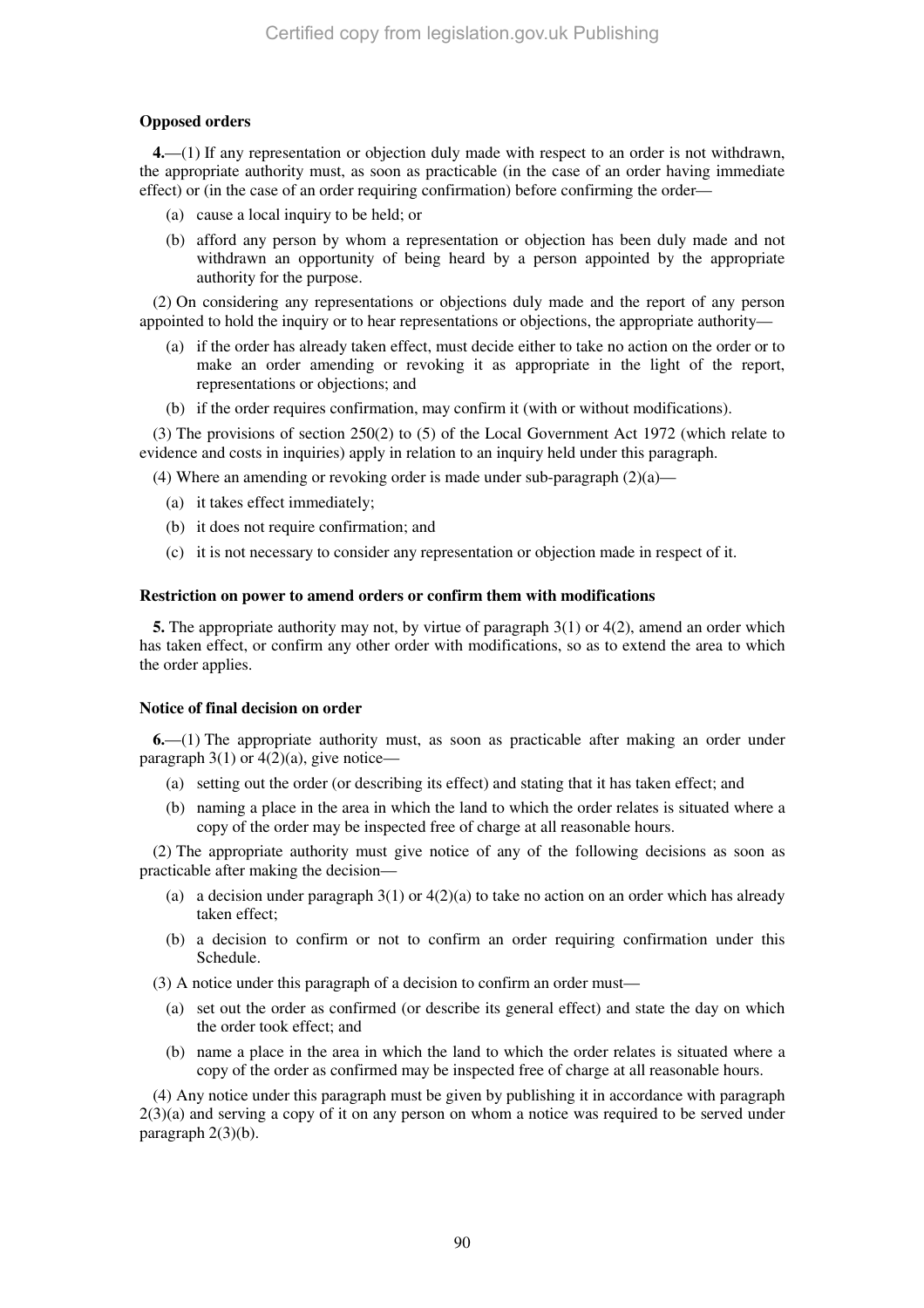# **Proceedings for questioning validity of orders**

**7.**—(1) This paragraph applies to any order which has taken effect and as to which the appropriate authority has given notice under paragraph 6(2) of a decision to take no action or to amend the order in accordance with paragraph 4 ("the relevant notice").

(2) If any person is aggrieved by an order to which this paragraph applies and desires to question its validity on the ground that it is not within the powers of regulation 27 (power to make special nature conservation order), or that any of the requirements of this Schedule have not been complied with in relation to it, that person may within six weeks from the date of the relevant notice make an application to the High Court.

(3) On any such application the High Court may, if satisfied that the order is not within those powers or that the interests of the applicant have been substantially prejudiced by a failure to comply with any of those requirements, quash the order, or any provision of the order, either generally or in so far as it affects the interests of the applicant.

(4) Except as provided by this paragraph, the validity of an order may not be questioned in any legal proceedings whatsoever.

#### **Interpretation**

**8.** In this Schedule—

"amending order" and "revoking order" mean, respectively, an order which amends, and an order which revokes, a previous order;

"order" means an order under regulation 27 (special nature conservation order);

"original order" means an order other than an amending or revoking order;

"restrictive", in relation to an amending order, means extending the area to which a previous order applies.

# $\text{SCHEDULE 2}$  Regulation 42(1)

| Common name $^{(a)}$                         | Scientific name          |
|----------------------------------------------|--------------------------|
| Bats, Horseshoe (all species)                | Rhinolophidae            |
| Bats, Typical (all species)                  | Vespertilionidae         |
| Butterfly, Large Blue                        | Maculinea arion          |
| Cat, Wild                                    | Felis silvestris         |
| Dolphins, porpoises and whales (all species) | Cetacea                  |
| Dormouse                                     | Muscardinus avellanarius |
| Frog, Pool                                   | Rana lessonae            |
| Lizard, Sand                                 | Lacerta agilis           |
| Moth, Fisher's Estuarine                     | Gortyna borelii lunata   |
| Newt, Great Crested (or Warty)               | Triturus cristatus       |
| Otter, Common                                | Lutra lutra              |
| Snail, Lesser Whirlpool Ram's-horn           | Anisus vorticulus        |
| Snake, Smooth                                | Coronella austriaca      |
| Sturgeon                                     | Acipenser sturio         |
| Toad, Natterjack                             | Bufo calamita            |
| Turtles, Marine                              | Caretta caretta          |
|                                              | Chelonia mydas           |
|                                              | Lepidochelys kempii      |
|                                              | Eretmochelys imbricata   |

# European Protected Species of animals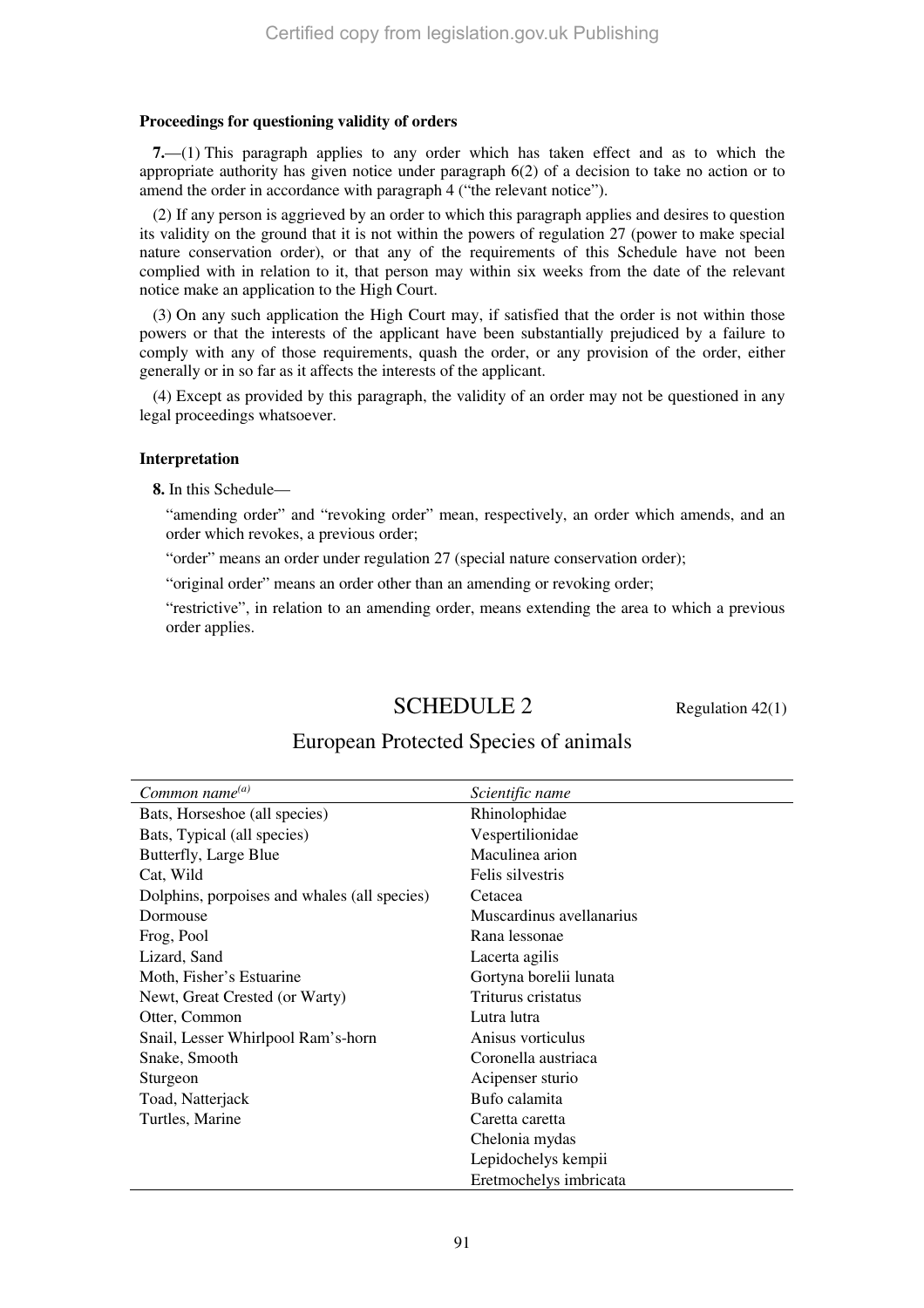| Common name $^{(a)}$ | Scientific name      |
|----------------------|----------------------|
|                      | Dermochelys coriacea |

(a) The common name or names given in the first column of this Schedule are included by way of guidance only; in the event of any dispute or proceedings, the common name or names must not be taken into account.

# **SCHEDULE 3** Regulation  $44(8)(a)$

# Excluded populations of certain species

| $(1)$ Common name <sup>(a)</sup>       | (2)Scientific name | Excluded countries and<br>(3)<br>areas                                                                                                                                                   |
|----------------------------------------|--------------------|------------------------------------------------------------------------------------------------------------------------------------------------------------------------------------------|
| Beaver, Eurasian                       | Castor fiber       | Estonia, Finland, Latvia,<br>Lithuania, Poland and Sweden                                                                                                                                |
| Hamster, Common (or Black)<br>bellied) | Cricetus cricetus  | Hungary                                                                                                                                                                                  |
| Lynx, Eurasian                         | Lynx lynx          | Estonia                                                                                                                                                                                  |
| Viper, Seoane's                        | Vipera seoanni     | Spain                                                                                                                                                                                    |
| Wolf, Grey                             | Canis lupus        | Bulgaria, Estonia, Greece<br>north of the 39th parallel,<br>Latvia, Lithuania, Poland,<br>Slovakia, Spain north of the<br>River Duero, and the reindeer<br>management area in Finland as |
|                                        |                    | defined in paragraph 2 of<br>Finnish Act No. 848/90 of<br>14th September 1990 on<br>reindeer management <sup>(b)</sup>                                                                   |

(a) The common name or names given in the first column of this Schedule are included by way of guidance only; in the event of any dispute or proceedings, the common name or names must not be taken into account.

(b) A copy of this Finnish Act can be obtained from the Wildlife Management Team, Natural Environment Policy Directorate, Defra, Horizon House, Deanery Road, Bristol BS1 5AH.

# **Regulation 45(1)(a)**

Animals which may not be captured or killed in certain ways.

| Common name $^{(a)}$ | Scientific name                                            |
|----------------------|------------------------------------------------------------|
| Barbel               | Barbus barbus                                              |
| Grayling             | Thymallus thymallus                                        |
| Hare, Mountain       | Lepus timidus                                              |
| Lamprey, River       | Lampetra fluviatilis                                       |
| Marten, Pine         | Martes martes                                              |
| Polecat              | Mustela putorius (otherwise known as Putorius<br>putorius) |
| Salmon, Atlantic     | Salmo salar (only in fresh water)                          |
| Seal, Bearded        | Erignathus barbatus                                        |
| Seal, Common         | Phoca vitulina                                             |
| Seal, Grey           | Halichoerus grypus                                         |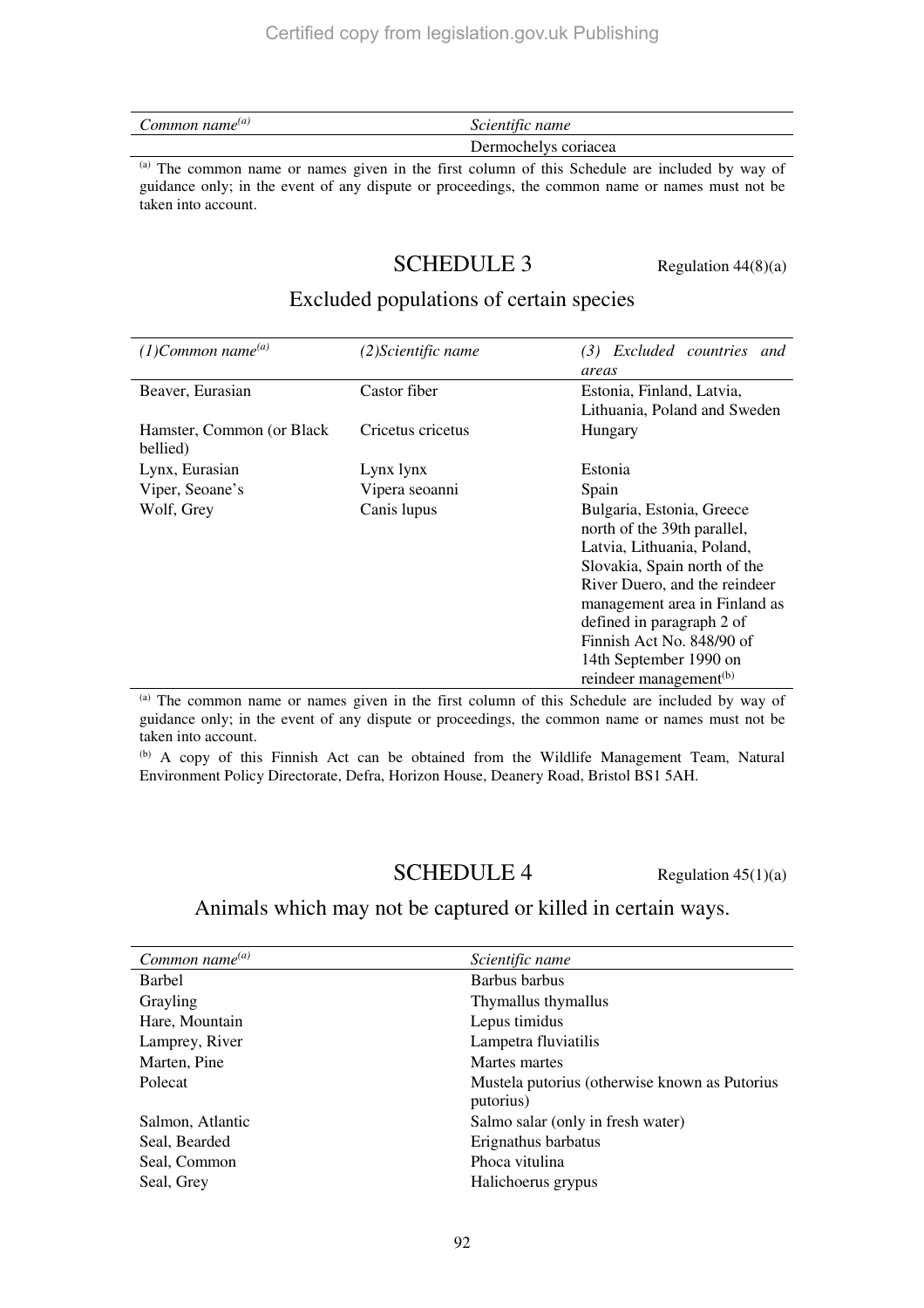| Common name $^{(a)}$ | Scientific name                        |
|----------------------|----------------------------------------|
| Seal, Harp           | Phoca groenlandica (otherwise known as |
|                      | Pagophilus groenlandicus)              |
| Seal, Hooded         | Cystophora cristata                    |
| Seal, Ringed         | Phoca hispida (otherwise known as Pusa |
|                      | hispida)                               |
| Shad, Allis          | Alosa alosa                            |
| Shad, Twaite         | Alosa fallax                           |
| Vendace              | Coregonus albula                       |
| Whitefish            | Coregonus lavaretus                    |

(a) The common name or names given in the first column of this Schedule are included by way of guidance only; in the event of any dispute or proceedings, the common name or names must not be taken into account.

# SCHEDULE 5 Regulation 46(1)

# European Protected Species of plants

| Common name $^{(a)}$            | Scientific name       |
|---------------------------------|-----------------------|
| Dock, Shore                     | Rumex rupestris       |
| Fern, Killarney                 | Trichomanes speciosum |
| Gentian, Early                  | Gentianella anglica   |
| Lady's-slipper                  | Cypripedium calceolus |
| Marshwort, Creeping             | Apium repens          |
| Naiad, Slender                  | Najas flexilis        |
| Orchid, Fen                     | Liparis loeselii      |
| Plantain, Floating-leaved water | Luronium natans       |
| Saxifrage, Yellow Marsh         | Saxifraga hirculus    |

(a) The common name or names given in the first column of this Schedule are included by way of guidance only; in the event of any dispute or proceedings, the common name or names must not be taken into account.

# SCHEDULE 6 Regulation 139

# Consequential Amendments

# PART 1

# Primary Legislation

# **Harbours Act 1964**

**1.** In Part 1 (orders made on application to the Secretary of State) of Schedule 3 to the Harbours Act 1964 (procedure for making harbour revision and empowerment orders)(**a**), in paragraph 1 (interpretation), in paragraph (j) of the definition of "sensitive area" as it has effect in England and Wales, for "the Conservation of Habitats and Species Regulations 2010 (see regulation 8)" substitute "the Conservation of Habitats and Species Regulations 2017 (see regulation 8)".

<sup>-</sup>(**a**) 1964 c. 40; paragraph (j) of the definition of "sensitive area" was substituted in relation to England and Wales by S.I 2010/490.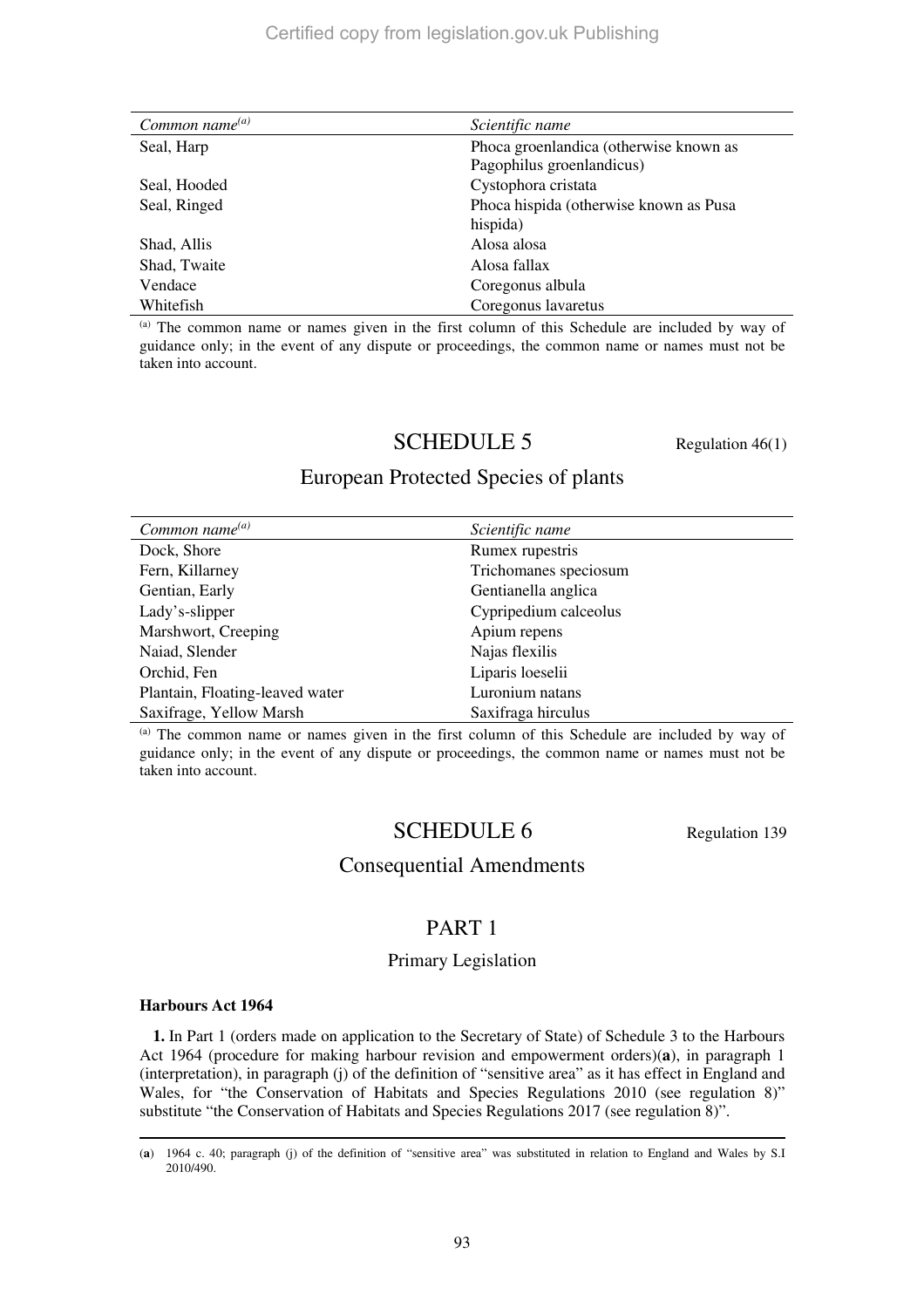#### **Sea Fisheries (Shellfish) Act 1967**

**2.** In section 5F of the Sea Fisheries (Shellfish) Act 1967 (protection of marine environment: supplementary provision)(**a**), in subsection (1), in the definition of "European marine site", for "the Conservation of Habitats and Species Regulations 2010 (S.I. 2010/490) (see regulation 8)" substitute "the Conservation of Habitats and Species Regulations 2017 (S.I. 2017/1012) (see regulation 8)".

#### **Conservation of Seals Act 1970**

**3.** In section 10 of the Conservation of Seals Act 1970 (power to grant licences)(**b**), in subsection (4A), for "regulation 43 of the Conservation of Habitats and Species Regulations 2010" substitute "regulation 45 of the Conservation of Habitats and Species Regulations 2017".

#### **Highways Act 1980**

**4.** In section 105A of the Highways Act 1980 (environmental impact assessments)(**c**), in subsection (6)(i), for "the Conservation of Habitats and Species Regulations 2010 (see regulation 8)" substitute "the Conservation of Habitats and Species Regulations 2017 (see regulation 8)".

#### **Town and Country Planning Act 1990**

**5.** In Schedule 4C of the TCPA 1990 (community right to build orders)(**d**), in sub-paragraph (5) of paragraph 6 (development likely to have significant effects on environment etc), in paragraph (b) of the definition of "qualifying European site", for "the Conservation of Habitats and Species Regulations 2010" substitute "the Conservation of Habitats and Species Regulations 2017".

#### **Planning Act 2008**

-

**6.** In section 16 of the Planning Act 2008 (electric lines)(**e**), in subsection (4), in the definition of "European site", for "the Conservation of Habitats and Species Regulations 2010 (S.I. 2010/490)" substitute "the Conservation of Habitats and Species Regulations 2017 (S.I. 2017/1012)".

# **Constitutional Reform Act 2005**

**7.** In Part 3 (Tribunal-related and other appointments: appointments by the Lord Chancellor) of Schedule 14 to the Constitutional Reform Act 2005 (the judicial appointments commission: relevant offices and enactments)(**f**), in Table 1, in the column entitled "enactment", for the entry "Regulation 34(3) of the Conservation of Habitats and Species Regulations 2010 (S.I. 2010/490)" substitute "Regulation 36(4) of the Conservation of Habitats and Species Regulations 2017 (S.I. 2017/1012)".

# **Marine and Coastal Access Act 2009**

**8.**—(1) The Marine Act is amended as follows.

(2) In section 123 (creation of network of conservation sites)(**g**), in subsection (9), for paragraph (a)(ii) of the definition of "European marine site" substitute—

(**b**) 1970 c. 30; subsection (4A) was inserted in relation to England and Wales by S.I. 2007/1843 and amended by S.I. 2010/490. (**c**) 1980 c. 66; section 105A was inserted by S.I. 1988/1241 and substituted by S.I. 1999/369. Subsection (6) was amended by 2010/490.

<sup>(</sup>**a**) 1967 c. 83; section 5F was inserted by the Environment (Wales) Act 2016 (anaw 3), Part 5, section 75.

<sup>(</sup>**d**) 1990 c. 8; Schedule 4C was inserted by the Localism Act 2010 (c. 20), Schedule 11.

<sup>(</sup>**e**) 2008 c. 29; subsection (4) was substituted by S.I. 2013/1479.

<sup>(</sup>**f**) 2005 c. 4; the entry relating to regulation 34(3) of the Conservation of Habitats and Species Regulations 2010 was substituted in relation to England and Wales by S.I. 2010/490.

<sup>(</sup>**g**) Subsection (9) was amended by S.I. 2010/490.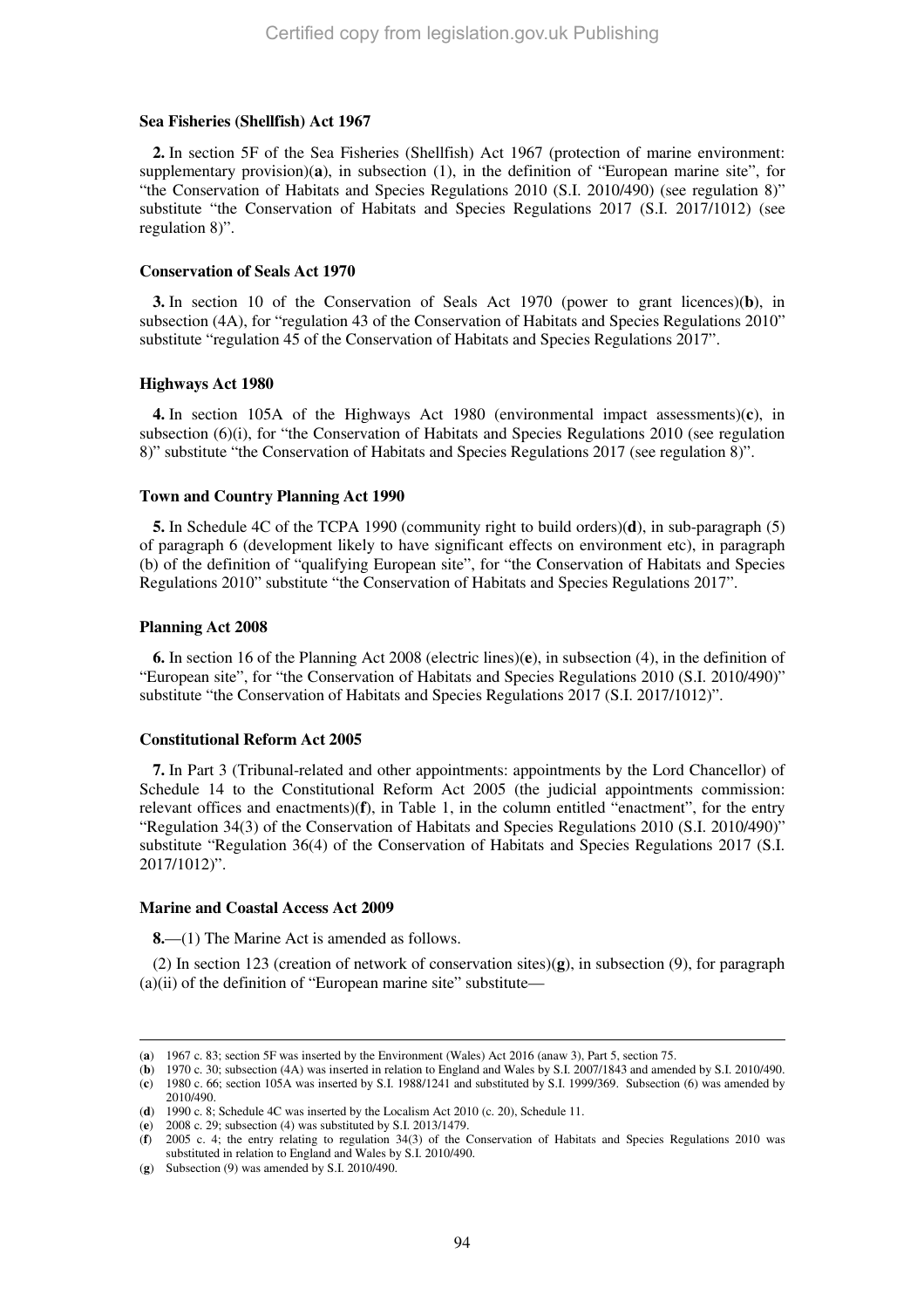"(ii) the Conservation of Habitats and Species Regulations 2017 (S.I. 2017/1012) (see regulation 8), or".

(3) In section 158 (byelaws: supplementary provision)(**a**), in subsection (6)(d), for "the Conservation of Habitats and Species Regulations 2010 (S.I. 2010/490) (see regulation 8)" substitute "the Conservation of Habitats and Species Regulations 2017 (S.I. 2017/1012) (see regulation 8)".

(4) In section 237 (enforcement of nature conservation legislation)(**b**), in subsection (2), for paragraphs (i) and (j) substitute—

- "(i) regulations 43, 45, 47, 54, 59, 60 and  $122(1)$  and  $(2)$  of the Conservation of Habitats and Species Regulations 2017 (S.I. 2017/1012);
- (j) any byelaws or orders made by virtue of regulation 32 or 40 of those Regulations."

# PART 2

#### Subordinate Legislation

# **Public Gas Transporter Pipe-Line Works (Environmental Impact Assessment) Regulations 1999**

**9.**—(1) The Public Gas Transporter Pipe-Line Works (Environmental Impact Assessment) Regulations 1999(**c**) are amended as follows.

(2) In regulation 2 (interpretation), in sub-paragraph (i) of the definition of "sensitive area", for "the Conservation of Habitats and Species Regulations 2010" substitute "the Conservation of Habitats and Species Regulations 2017".

(3) In regulation 3 (environmental statements), in paragraph (7), for "regulation 61 of the Conservation of Habitats and Species Regulations 2010" substitute "regulation 63 of the Conservation of Habitats and Species Regulations 2017".

#### **Environmental Impact Assessment (Land Drainage Improvement Works) Regulations 1999**

**10.** In regulation 3C of the Environmental Impact Assessment (Land Drainage Improvement Works) Regulations 1999 (coordination)(**d**), for "regulation 21 or 61 of the Conservation of Habitats and Species Regulations 2010" substitute "regulation 24 or 63 of the Conservation of Habitats and Species Regulations 2017".

#### **Environmental Impact Assessment (Forestry) (England and Wales) Regulations 1999**

**11.**—(1) The Environmental Impact Assessment (Forestry) (England and Wales) Regulations 1999(**e**) are amended as follows.

(2) In regulation 9A (co-ordination), in paragraph (2), for "regulation 61 of the Conservation of Habitats and Species Regulations 2010" substitute "regulation 63 of the Conservation of Habitats and Species Regulations 2017".

(3) In paragraph 1 (interpretation) of Schedule 2 (description of projects likely to have significant effects on the environment), in sub-paragraph (h) of the definition of "sensitive area", for "the Conservation of Habitats and Species Regulations 2010" substitute "the Conservation of Habitats and Species Regulations 2017".

-

.

<sup>(</sup>**a**) Subsection (6)(d) was amended by S.I. 2010/490.

<sup>(</sup>**b**) Subsection (2) was amended by S.I. 2010/490.

<sup>(</sup>**c**) S.I. 1999/1672, amended by S.I. 2017/582; there are other amending instruments but none is relevant.

<sup>(</sup>**d**) S.I. 1999/1783, amended by S.I. 2017/585; there are other amending instruments but none is relevant.

<sup>(</sup>**e**) S.I. 1999/2228 amended by S.I. 2017/592; there are other amending instruments but none is relevant.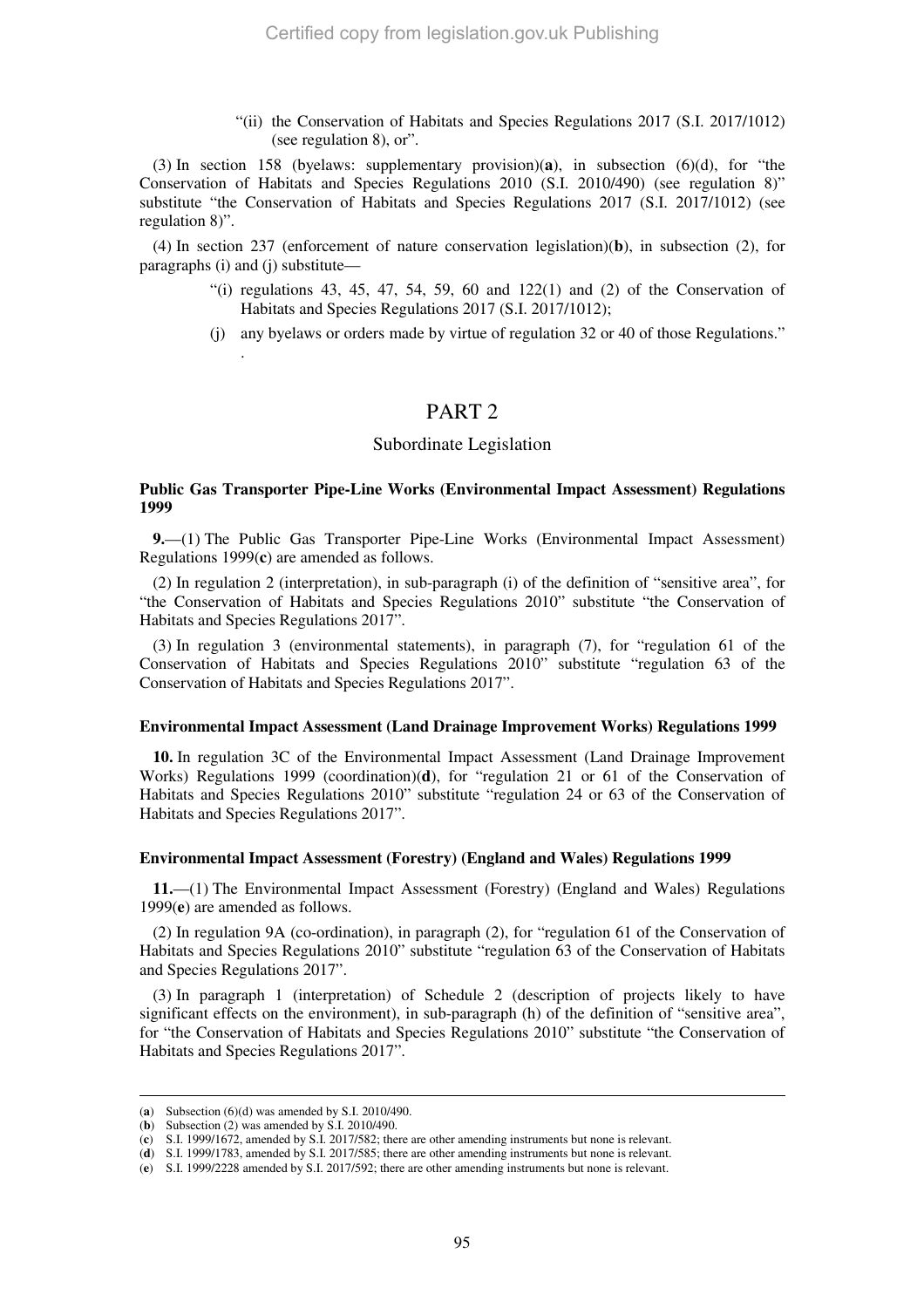#### **Pipe-line Works (Environmental Impact Assessment) Regulations 2000**

**12.** In regulation 3 of the Pipe-Line Works (Environmental Impact Assessment) Regulations 2000 (grant of pipe-line construction authorisation by Secretary of State in respect of relevant pipe-line works)(**a**), in paragraph (7), for "regulation 61 of the Conservation of Habitats and Species Regulations 2010" substitute "regulation 63 of the Conservation of Habitats and Species Regulations 2017".

#### **Offshore Petroleum Activities (Conservation of Habitats) Regulations 2001**

**13.** In regulation 3 of the Offshore Petroleum Activities (Conservation of Habitats) Regulations 2001 (exercise of functions of the Secretary of State and the Oil and Gas Authority)(**b**)—

- (a) in paragraph (1), for "the 2010 Regulations" substitute "the 2017 Regulations";
- (b) for paragraph (2) substitute—

"(2) In this regulation, the "2017 Regulations" means the Conservation of Habitats and Species Regulations 2017.".

### **Water Resources (Environmental Impact Assessment) (England and Wales) Regulations 2003**

**14.** In regulation 3C of the Water Resources (Environmental Impact Assessment) (England and Wales) Regulations 2003 (coordination)(**c**), for "regulation 21 or 61 of the Conservation of Habitats and Species Regulations 2010" substitute "regulation 24 or 63 of the Conservation of Habitats and Species Regulations 2017".

#### **Environmental Impact Assessment (Agriculture) (England) (No. 2) Regulations 2006**

**15.**—(1) The Environmental Impact Assessment (Agriculture) (England) (No. 2) Regulations 2006(**d**) are amended as follows.

(2) In regulation 2 (interpretation), in the definition of "the Habitats Regulations", for "the Conservation of Habitats and Species Regulations 2010" substitute "the Conservation of Habitats and Species Regulations 2017".

(3) In regulation 3C (coordination of environmental assessments), for "regulation 21 or 61" substitute "regulation 24 or 63".

(4) In regulation 17 (additional requirements relating to the Habitats Regulations), in paragraph  $(1)$ ,—

- (a) for "regulations 41, 43 or 45" substitute "regulations 43, 45 or 47";
- (b) for "regulation 53" substitute "regulation 55".

-

#### **Environmental Damage (Prevention and Remediation) (Wales) Regulations 2009**

**16.** In paragraph 5 (express authorisation) of Schedule 1 to the Environmental Damage (Prevention and Remediation) (Wales) Regulations 2009 (damage to protected species, natural habitats and sites of special scientific interest)(**e**)—

(a) in the English language text, for "the Conservation of Habitats and Species Regulations 2010" substitute "the Conservation of Habitats and Species Regulations 2017";

<sup>(</sup>**a**) S.I. 2000/1928, amended by S.I. 2007/1992 and 2017/582; there are other amending instruments but none is relevant.

<sup>(</sup>**b**) S.I. 2001/1754, amended by S.I. 2007/77. 2010/1513, 2016/912; there are other amending instruments but none is relevant.

<sup>(</sup>**c**) S.I. 2003/164, amended by S.I. 2017/583; there are other amending instruments but none is relevant.

<sup>(</sup>**d**) S.I. 2006/2522, amended by S.I. 2017/593; there are other amending instruments but none is relevant.

<sup>(</sup>**e**) S.I. 2009/995 (W.81), amended by S.I. 2015/1937 (W.291); there are other amending instruments but none is relevant.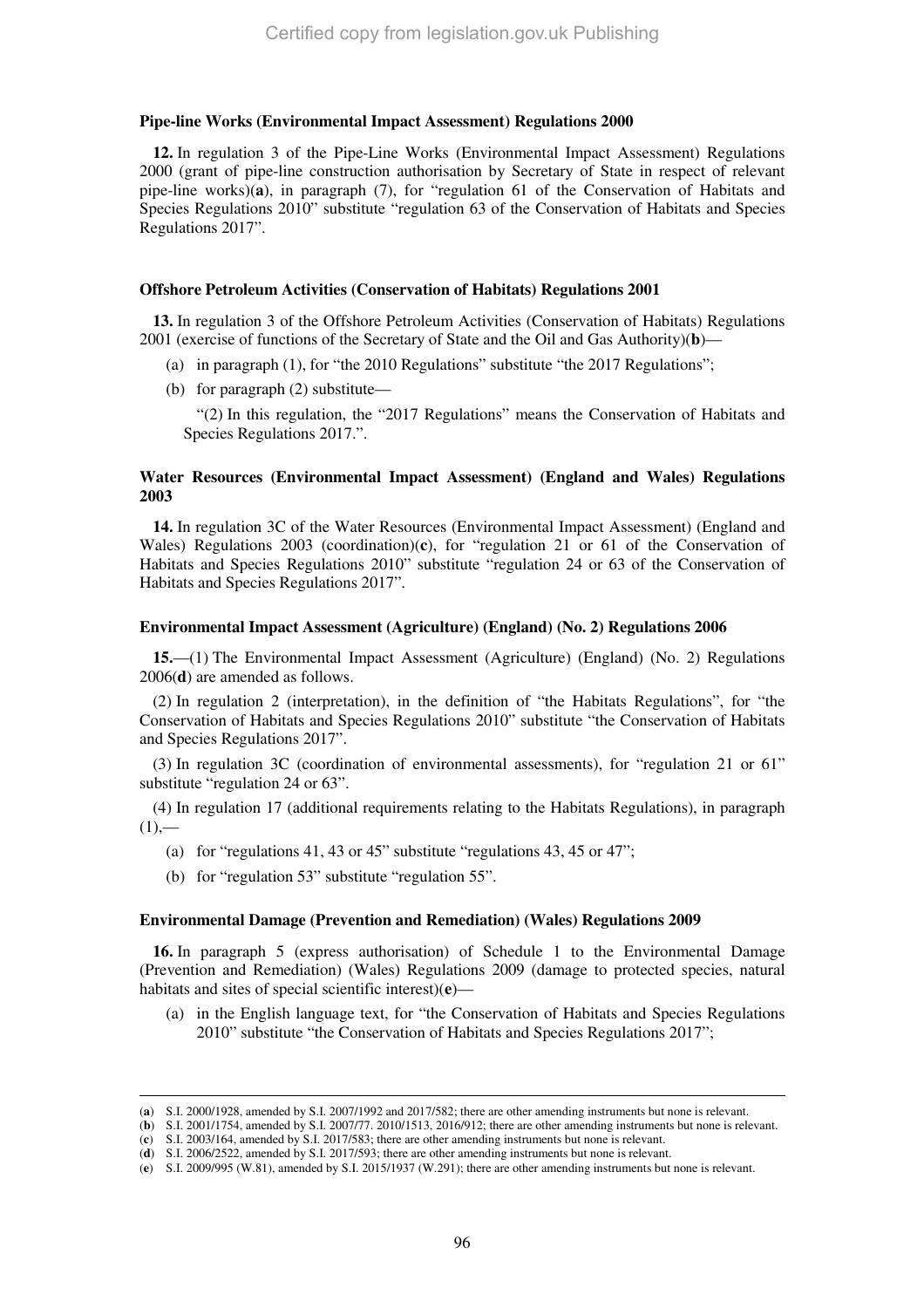(b) in the Welsh language text, for "Reoliadau Gwarchod Cynefinoedd a Rhywogaethau 2010" substitute "Reoliadau Gwarchod Cynefinoedd a Rhywogaethau 2017".

# **Marine Management Organisation (Prescription of Powers to Fix Fees and Charges) Order 2010**

**17.** In the Schedule to the Marine Management Organisation (Prescription of Powers to Fix Fees and Charges) Order 2010 (table of prescribed powers to fix fees and charges)(**a**)—

- (a) in the first column—
	- (i) for "The Conservation of Habitats and Species Regulations 2010" substitute "The Conservation of Habitats and Species Regulations 2017";
	- (ii) for the entry "Regulation  $55(5)$ " substitute "Regulation  $57(5)$ ";
- (b) in the second column, in relation to the substituted entry "Regulation 57(5)", for "regulation  $53(1)$  for a purpose specified in any of sub-paragraphs (e) to (g) of paragraph (2) of that regulation, regulation  $53(4)$  or regulation  $54$ <sup>"</sup> substitute "regulation  $55(1)$  for a purpose specified in any of sub-paragraphs (e) to  $(g)$  of paragraph  $(2)$  of that regulation, regulation 55(4) or regulation 56".

# **Merchant Shipping (Ship-to-Ship Transfers) Regulations 2010**

**18.** In regulation 2 of the Merchant Shipping (Ship-to-Ship Transfers) Regulations 2010 (interpretation)(**b**), in the definition of "European site", for "the Conservation of Habitats and Species Regulations 2010" substitute "the Conservation of Habitats and Species Regulations 2017".

#### **Marine Strategy Regulations 2010**

**19.** In Schedule 2 to the Marine Strategy Regulations 2010 (enactments in relation to which duty in regulation 4 applies)(**c**), for the entry "The Conservation of Natural Habitats and Species Regulations 2010" substitute—

"The Conservation of Habitats and Species Regulations 2017".

# **Port of Bristol (Deep Sea Container Terminal) Harbour Revision Order 2010**

**20.** In Schedule 4 to the Port of Bristol (Deep Sea Container Terminal) Harbour Revision Order 2010 (application of permitted development rights)(**d**)—

- (a) in paragraph 2, for "regulation 73 of the Conservation of Habitats and Species Regulations 2010" substitute "regulation 75 of the Conservation of Habitats and Species 2017";
- (b) in paragraph 3(a), for "regulation 61" substitute "regulation 63".

#### **Marine Licensing (Exempted Activities) Order 2011**

**21.**—(1) The Marine Licensing (Exempted Activities) Order 2011(**e**) is amended as follows.

(2) In article 3 (interpretation), in the definition of "European site", for "the Conservation of Habitats and Species Regulations 2010" substitute "the Conservation of Habitats and Species Regulations 2017".

<sup>(</sup>**a**) S.I. 2010/603.

<sup>(</sup>**b**) S.I. 2010/1228, amended by S.I. 2009/1176, 2012/742 and 2013/755; there are other amending instruments but none is relevant.

<sup>(</sup>**c**) S.I. 2010/1627, to which there are amendments not relevant to these Regulations.

<sup>(</sup>**d**) S.I. 2010/2020.

<sup>(</sup>**e**) S.I. 2011/409, amended by S.I. 2013/526 and 2016/738.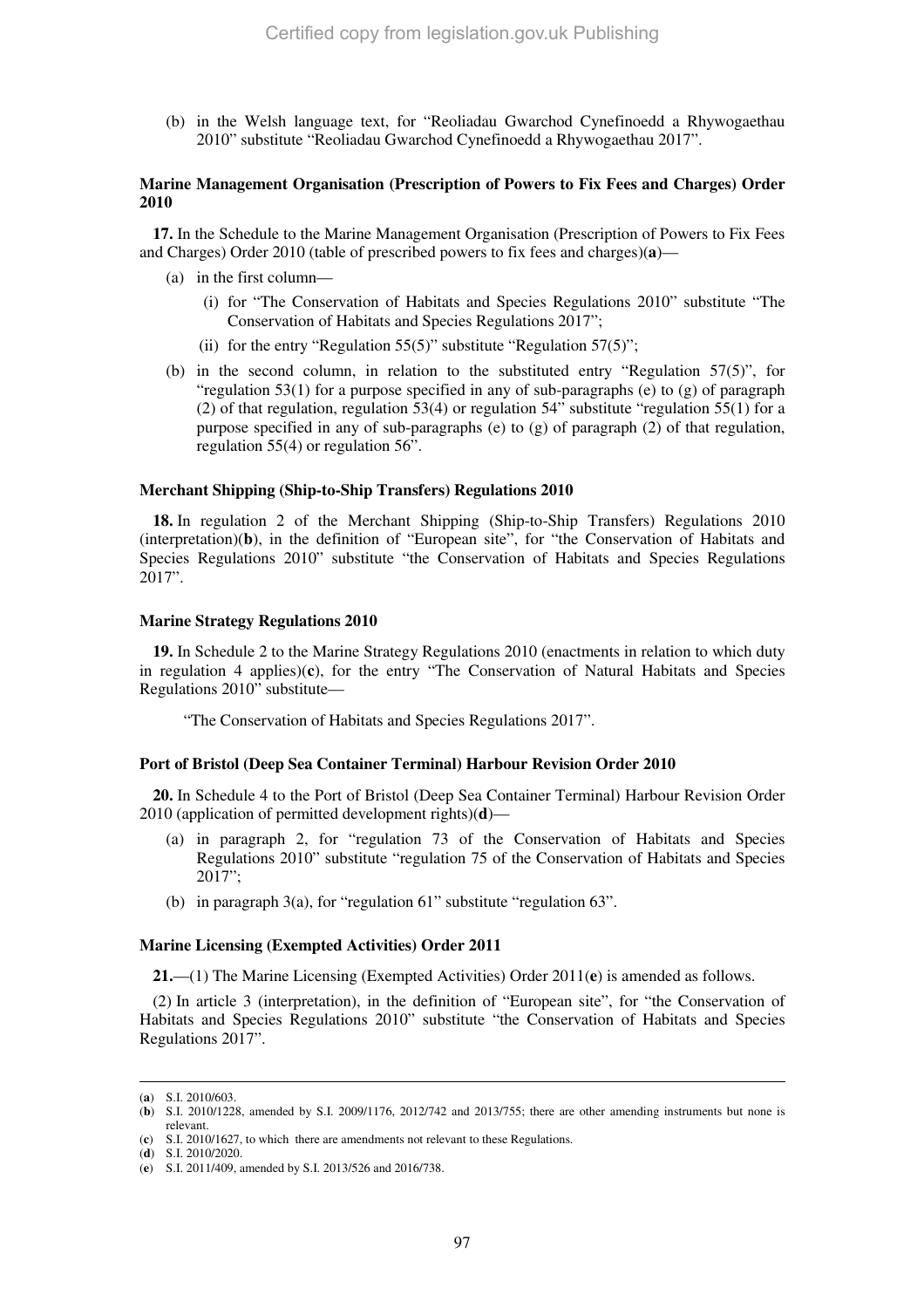(3) In article 26 (markers for European marine sites and marine conservation zones), in paragraph (1)(a), for "regulation 35(1) of the Conservation of Habitats and Species Regulations 2010" substitute "regulation 37(1) of the Conservation of Habitats and Species Regulations 2017".

#### **Marine Licensing (Exempted Activities) (Wales) Order 2011**

**22.**—(1) The Marine Licensing (Exempted Activities) (Wales) Order 2011(**a**) is amended as follows.

(2) In article 3 (interpretation)—

- (a) in the English language text, in paragraph (a) of the definition of "European site", for "the Conservation of Habitats and Species Regulations 2010" substitute "the Conservation of Habitats and Species Regulations 2017";
- (b) in the Welsh language text, in paragraph (a) of the definition of "safle Ewropeaidd" for "Reoliadau Gwarchod Cynefinoedd a Rhywogaethau 2010" substitute "Reoliadau Gwarchod Cynefinoedd a Rhywogaethau 2017".
- (3) In article 25 (markers for European marine sites), in paragraph  $(1)(a)$ 
	- (a) in the English language text, for "regulation 35(1) of the Conservation of Habitats and Species Regulations 2010" substitute "regulation 37(1) of the Conservation of Habitats and Species Regulations 2017";
	- (b) in the Welsh language text, for "rheoliad 35(1) o Reoliadau Cadwraeth Cynefinoedd a Rhywogaethau 2010 (gosod arwyddion I ddynodi bodolaeth a ffiniau safle morol Ewropeaidd o fewn ystyr "European marine site" yn y Rheoliadau hynny" substitute "rheoliad 37(1) o Reoliadau Cadwraeth Cynefinoedd a Rhywogaethau 2017 (gosod arwyddion I ddynodi bodolaeth a ffiniau safle morol Ewropeaidd o fewn ystyr "European marine site" yn y Rheoliadau hynny".

# **Marine Licensing and Coastal Access Act 2009 (Transitional and Savings Provisions) Order 2011**

**23.** In Part 1 of Schedule 2 to the Marine Licensing and Coastal Access Act 2009 (Transitional and Savings Provisions) Order 2011(**b**), omit paragraph 12 (the Conservation of Habitats and Species Regulations 2010).

# **Associated British Ports (Grimsby Riverside Ro-Ro Terminal) Harbour Revision Order 2011**

**24.**—(1) In article 20 of the Associated British Ports (Grimsby Riverside Ro-Ro Terminal) Harbour Revision Order 2011 (disapplication of the Habitats and Species Regulations)(**c**)—

- (a) in the heading, for "regulation 73 of the Conservation of Habitats and Species Regulations 2010" substitute "regulation 75 of the Conservation of Habitats and Species Regulations 2017";
- (b) in paragraph (1), for "Regulation 73 of the Conservation of Habitats and Species Regulations 2010" substitute "Regulation 75 of the Conservation of Habitats and Species Regulations 2017";
- (c) in paragraph (2)(a), for "regulation 61" substitute "regulation 63".

<sup>(</sup>**a**) S.I. 2011/559 (W.81), amended by S.I. 2013/755 (W.90); there are other amending instruments but none is relevant.

<sup>(</sup>**b**) S.I. 2011/603, to which there are amendments not relevant to these Regulations.

<sup>(</sup>**c**) S.I. 2011/950.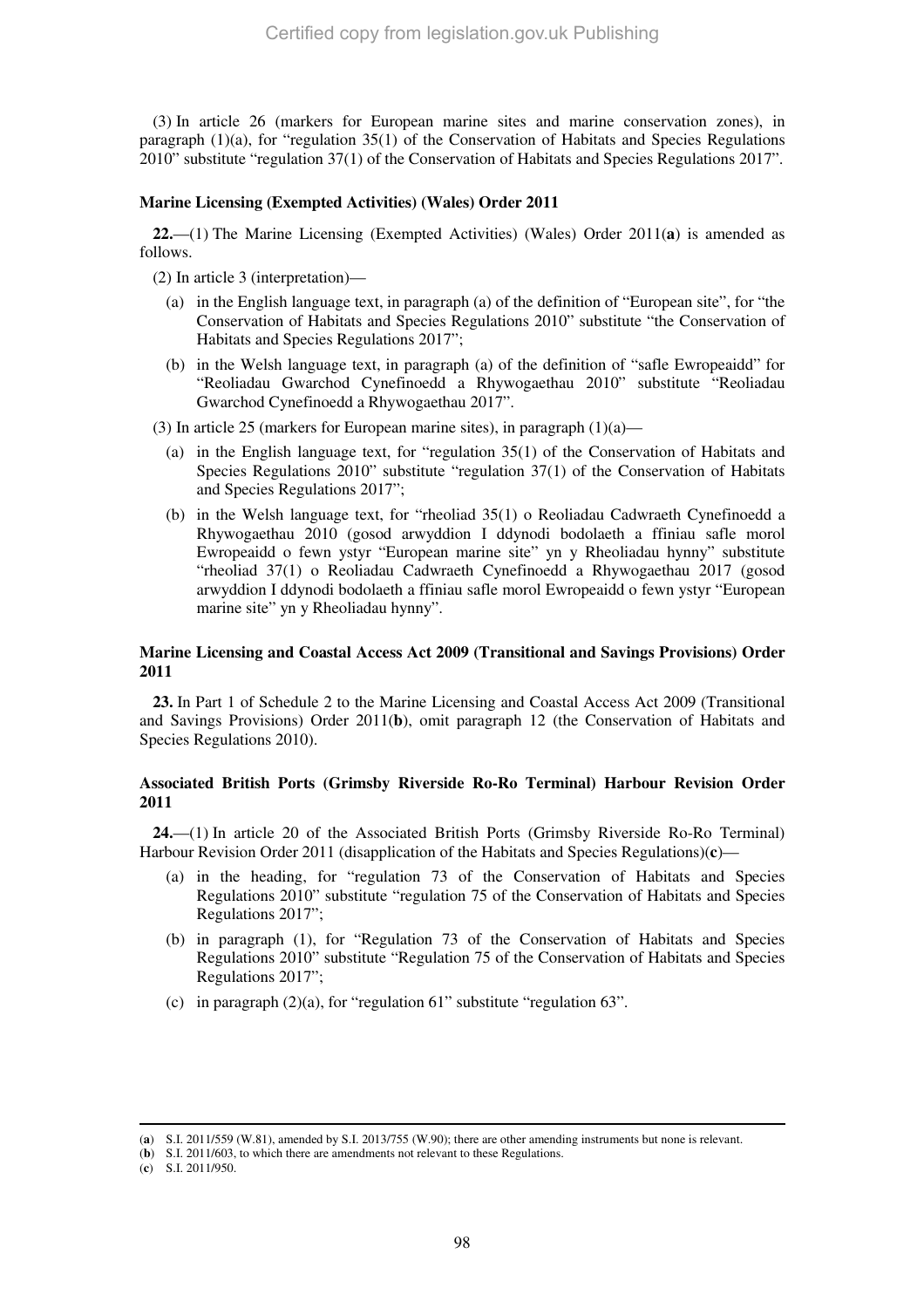#### **The Town and Country Planning (Environmental Impact Assessment) Regulations 2011**

**25.** In regulation 2 of the Town and Country Planning (Environmental Impact Assessment) Regulations 2011 (interpretation)(**a**), in paragraph (1), in sub-paragraph (g) of the definition of "sensitive area", for "the Conservation of Habitats and Species Regulations 2010" substitute "the Conservation of Habitats and Species Regulations 2017".

#### **Localism Act 2011 (Infrastructure Planning) (Consequential Amendments) Regulations 2012**

**26.** In the Localism Act 2011 (Infrastructure Planning) (Consequential Amendments) Regulations 2012(**b**), omit regulation 9 (amendments to the Conservation of Habitats and Species Regulations 2010).

#### **Neighbourhood Planning (General) Regulations 2012**

**27.**—(1) The Neighbourhood Planning (General) Regulations 2012(**c**) are amended as follows.

(2) In regulation 17 (submission of plan proposal to examination), in sub-paragraph (c)—

- (a) for "the Conservation of Habitats and Species Regulations 2010" substitute "the Conservation of Habitats and Species Regulations 2017";
- (b) for "regulation 102A" substitute "regulation 106".
- (3) In regulation 24 (submission of order proposal to examination), in sub-paragraph (d)—
	- (a) for "the Conservation of Habitats and Species Regulations 2010" substitute "the Conservation of Habitats and Species Regulations 2017";
	- (b) for "regulation 61(2)" substitute "regulation 63(2)".
- (4) In Schedule 2 (habitats)—
	- (i) in paragraph 1, for "the Conservation of Habitats and Species Regulations 2010" substitute "the Conservation of Habitats and Species Regulations 2017";
	- (ii) omit paragraphs 2 to 5.

#### **Hinkley Point Harbour Empowerment Order 2012**

**28.** In article 36 of the Hinkley Point Harbour Empowerment Order 2012 (disapplication of the Conservation of Habitats and Species Regulations)(**d**)—

- (a) in the heading, for "regulation 73 of the Conservation of Habitats and Species Regulations 2010" substitute "regulation 75 of the Conservation of Habitats and Species Regulations 2017";
- (b) in the words before sub-paragraph (a), for "Regulation 73 of the Conservation of Habitats and Species Regulations 2010" substitute "Regulation 75 of the Conservation of Habitats and Species 2017";
- (c) in sub-paragraph (a), for "regulation 61" substitute "regulation 63".

#### **Brechfa Forest West Wind Farm Order 2013**

**29.** In Part 3 (requirements) of Schedule 1 to the Brechfa Forest West Wind Farm Order 2013 (authorised project)(**e**), in sub-paragraph (1) of paragraph 1 (definitions), in the definition of

<sup>(</sup>**a**) S.I. 2011/1824, which has been revoked by S.I. 2017/571, subject to transitional provisions.

<sup>(</sup>**b**) S.I. 2012/635, to which there are amendments not relevant to these Regulations.

<sup>(</sup>**c**) S.I. 2012/637, amended by S.I. 2017/571; there are other amending instruments but none is relevant.

<sup>(</sup>**d**) S.I. 2012/1914.

<sup>(</sup>**e**) S.I. 2013/586, to which there are amendments not relevant to these Regulations.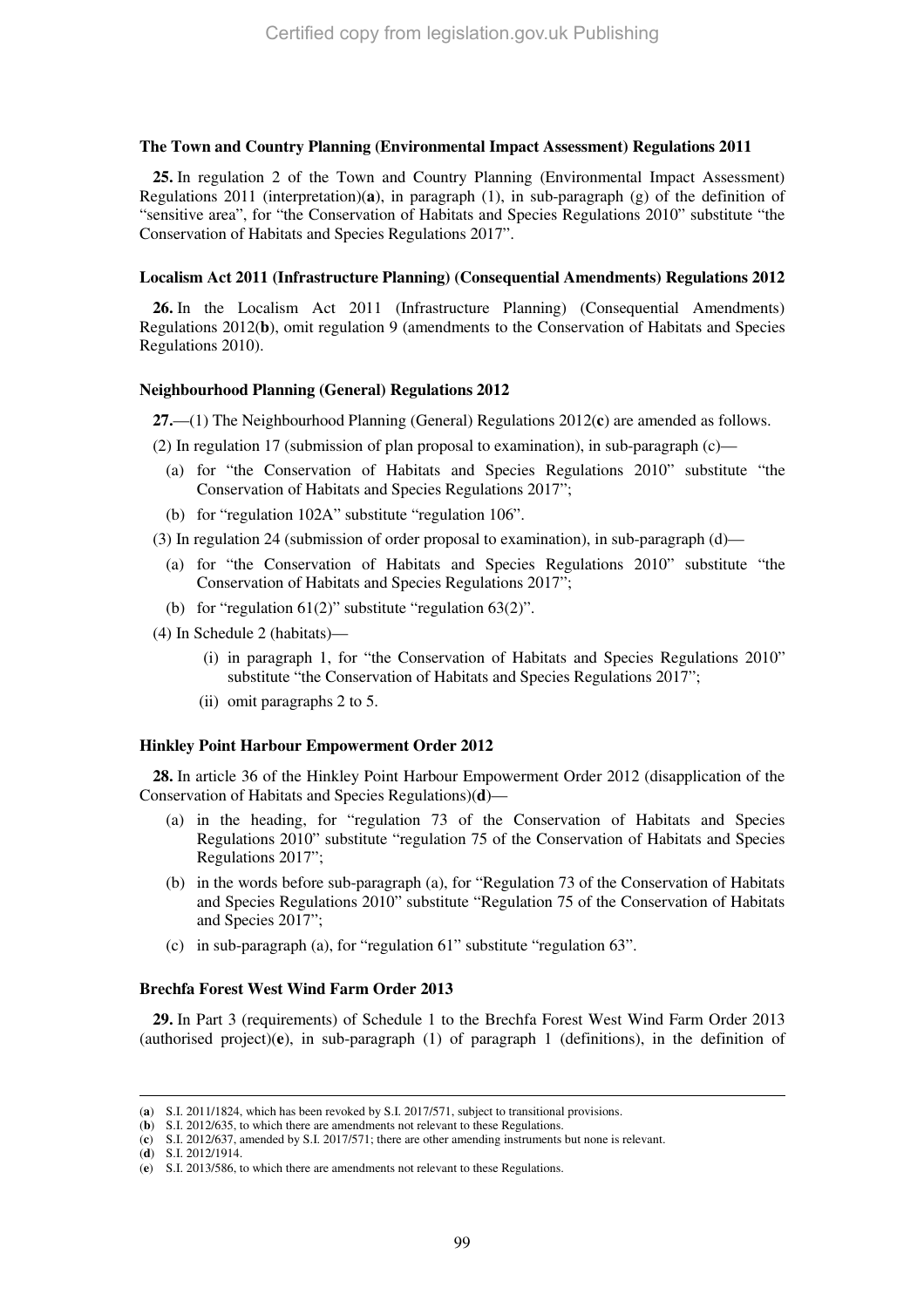"European Protected Species", for "the Conservation of Habitats and Species Regulations 2010" substitute "the Conservation of Habitats and Species Regulations 2017".

### **Lancashire County Council (Torrisholme to the M6 Link (A683 Completion of Heysham to M6 Link Road)) Order 2013**

**30.** In Schedule 2 to the Lancashire County Council (Torrisholme to the M6 Link (A683 Completion of Heysham to M6 Link Road)) Order 2013 (requirements)(**a**), in sub-paragraph (5) of paragraph 5 (landscape and ecology), for the definition of "European protected species" substitute—

> ""European protected species" has the same meaning as in regulations 42 (European protected species of animals) and 46 (European protected species of plants) of the Conservation of Species and Habitats Regulations 2017.".

#### **The Natural Resources Body for Wales (Functions) Order 2013**

**31.** In the English and Welsh language texts of the Natural Resources Body for Wales (Functions) Order 2013(**b**), in Schedule 4, omit paragraphs 365 to 373 and the heading to those paragraphs (Conservation of Habitats and Species Regulations 2010).

#### **Galloper Wind Farm Order 2013**

**32.** In Part 3 (requirements) of Schedule 1 (authorised project) to the Galloper Wind Farm Order 2013(**c**), in sub-paragraph (3) of paragraph 33 (European protected species), for the definition of "European protected species" substitute—

> ""European protected species" has the same meaning as in regulations 42 and 46 of the Conservation of Species and Habitats Regulations 2017.".

#### **Nitrate Pollution Prevention (Wales) Regulations 2013**

**33.**—(1) Regulation 13A of the Nitrate Pollution Prevention (Wales) Regulations 2013 (application for a derogation)(**d**) is amended as follows.

(2) In the words after paragraph  $(6)(b)$ —

- (a) in the English language text, for "regulation 61 of the Conservation of Habitats and Species Regulations 2010" substitute "regulation 63 of the Conservation of Habitats and Species Regulations 2017";
- (b) in the Welsh language text, for "reoliad 61 o Reoliadau Gwarchod Cynefinoedd a Rhywogaethau 2010" substitute "reoliad 63 o Reoliadau Gwarchod Cynefinoedd a Rhywogaethau 2017".
- (3) In paragraph  $(15)(b)$ —

-

- (a) in the English language text, for "the Conservation of Habitats and Species Regulations 2010" substitute "the Conservation of Habitats and Species Regulations 2017";
- (b) in the Welsh language text, for "Reoliadau Gwarchod Cynefinoedd a Rhywogaethau 2010" substitute "Reoliadau Gwarchod Cynefinoedd a Rhywogaethau 2017".

#### **Marine Licensing (Application Fees) Regulations 2014**

**34.** In the Schedule to the Marine Licensing (Application Fees) Regulations 2014 (application bands and maximum fees ("CAPS"))(**e**), in paragraph 2(3), in the definition of "European site",

<sup>(</sup>**a**) S.I. 2013/675, to which there are amendments not relevant to these Regulations.

<sup>(</sup>**b**) S.I. 2013/755 (W.90), to which there are amendments no relevant to these Regulations.

<sup>(</sup>**c**) S.I. 2013/1203, to which there are amendments not relevant to these Regulations.

<sup>(</sup>**d**) S.I. 2013/2506 (W.245), amended by S.I. 2015/2020 (W.308).

<sup>(</sup>**e**) S.I. 2014/615, to which there are amendments not relevant to these Regulations.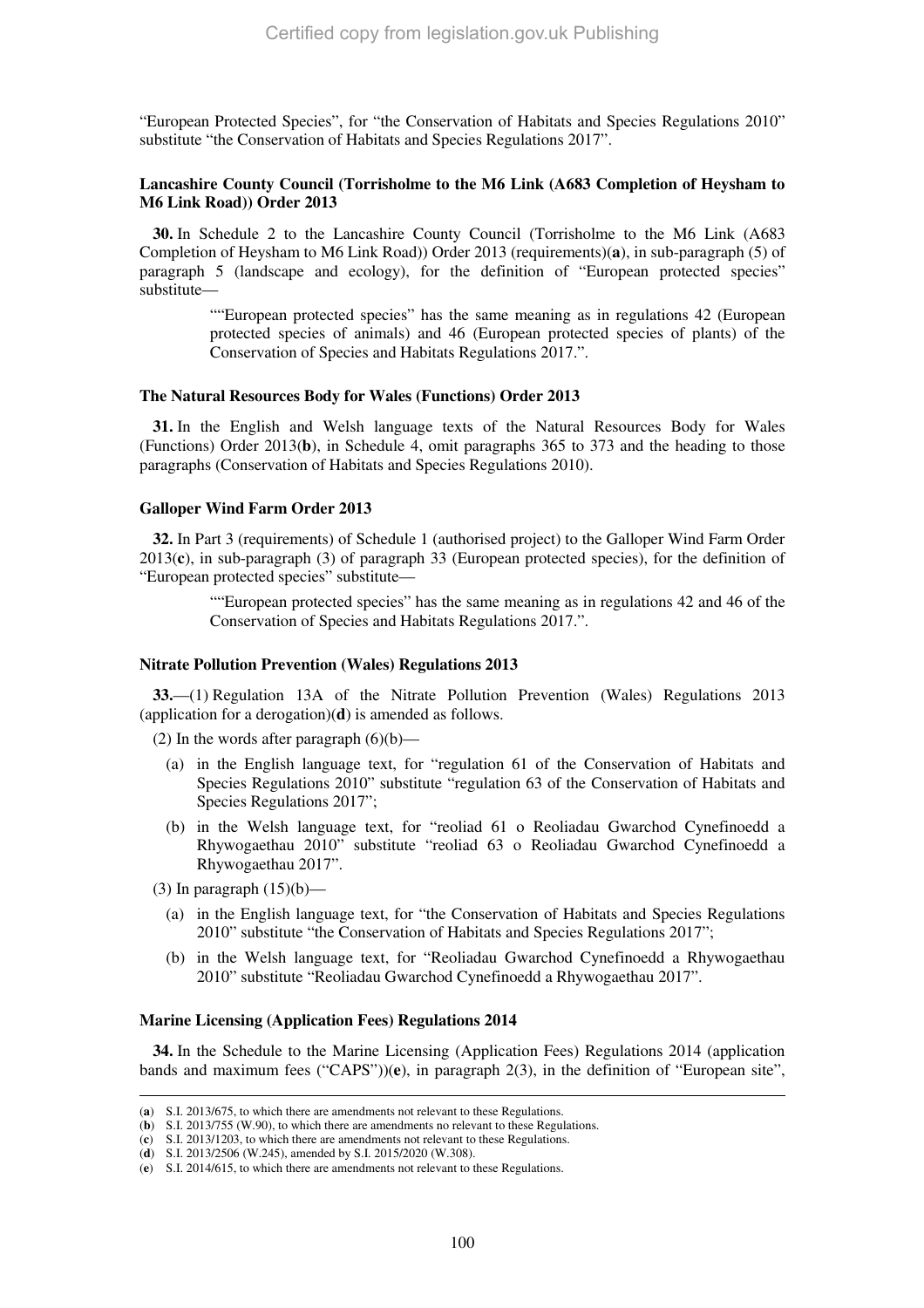for "the Conservation of the Habitats and Species Regulations 2010" substitute "the Conservation of Habitats and Species Regulations 2017".

#### **Petroleum Licensing (Exploration and Production) (Landward Areas) Regulations 2014**

**35.** In Schedule 2 to the Petroleum Licensing (Exploration and Production) (Landward Areas) Regulations 2014 (model clauses for petroleum exploration and development licences)(**a**), in paragraph 22A (prohibition on hydraulic fracturing in protected areas in England and Wales), in sub-paragraph  $(2)(a)(ii)$ , for "the Conservation of Habitats and Species Regulations 2010" substitute "the Conservation of Habitats and Species Regulations 2017".

# **Rampion Offshore Wind Farm Order 2014**

**36.**—(1) The Rampion Offshore Wind Farm Order 2014(**b**) is amended as follows.

(2) In article 2 (interpretation), in the definition of "European Protected Species", for "regulations 40 and 44 of the Conservation of Habitats and Species Regulations 2010" substitute "regulations 42 and 46 of the Conservation of Habitats and Species Regulations 2017".

(3) In article 39 (procedure in relation to further approvals, etc.)—

- (a) in paragraph (1), in the definition of "competent authority", for "the Conservation of Habitats and Species Regulations 2010/490" substitute "the Conservation of Habitats and Species Regulations 2017/1012";
- (b) in paragraph (5), for "the Conservation of Habitats and Species Regulations 2010" substitute "the Conservation of Habitats and Species Regulations 2017".

#### **A556 (Knutsford to Bowdon Improvement) Development Consent Order 2014**

**37.** In Schedule 2 to the A556 (Knutsford to Bowden Improvement) Development Consent Order 2014 (requirements)(**c**), in paragraph 1 (interpretation), for the definition of "European protected species" substitute—

> ""European protected species" has the same meaning as in regulations 42 and 46 of the Conservation of Species and Habitats Regulations 2017; and".

### **Clocaenog Forest Wind Farm Order 2014**

-

**38.** In Part 3 (requirements) of Schedule 1 to the Clocaenog Forest Wind Farm Order 2014 (authorised project)(**d**), in paragraph 1 (definitions), in the definition of "European protected species", for "the Conservation of Habitats and Species Regulations 2010" substitute "the Conservation of Habitats and Species Regulations 2017".

# **Central Bedfordshire Council (Woodside Link Houghton Regis) Development Consent Order 2014**

**39.** In Schedule 2 to the Central Bedfordshire Council (Woodside Link Houghton Regis) Development Consent Order 2014 (requirements)(**e**), in sub-paragraph (4) of paragraph 5 (landscape and ecology), for the definition of "European protected species" substitute—

> ""European protected species" has the same meaning as in regulations 42 (European protected species of animals) and 46 (European protected species of plants) of the Conservation of Species and Habitats Regulations 2017.".

<sup>(</sup>**a**) S.I. 2014/1686, amended by S.I. 2016/1029; there are other amending instruments but none is relevant.

<sup>(</sup>**b**) S.I. 2014/1873, amended by 2015/1319; there is another amending instrument but it is not relevant.

<sup>(</sup>**c**) S.I. 2014/2269, to which there is an amendment not relevant to these Regulations.

<sup>(</sup>**d**) S.I. 2014/2441, to which there is an amendment not relevant to these Regulations.

<sup>(</sup>**e**) S.I. 2014/2637, to which there is an amendment not relevant to these Regulations.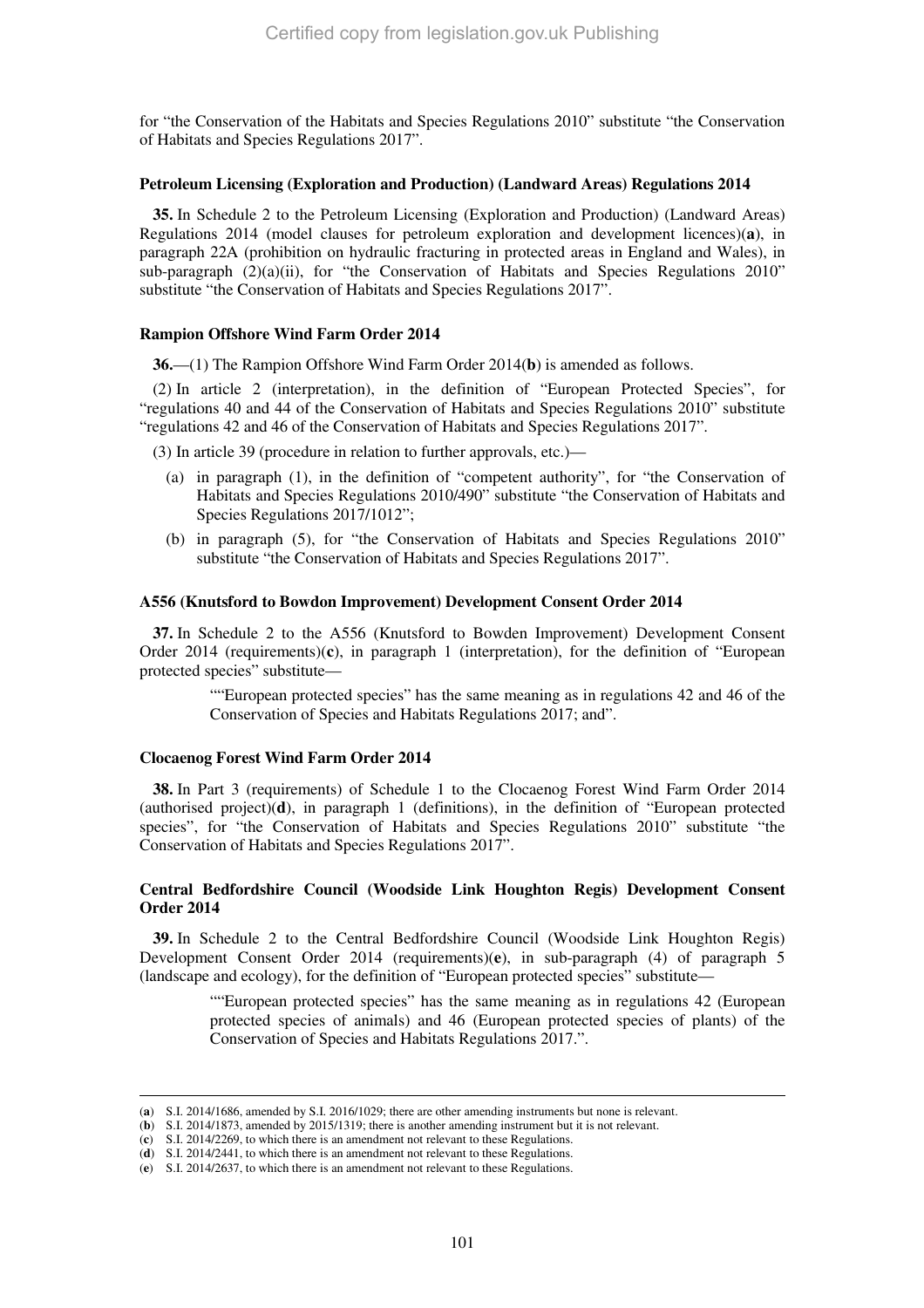# **Associated British Ports (Fisher Fleet Quay) Harbour Revision Order 2014**

**40.** In article 16 of the Associated British Ports (Fisher Fleet Quay) Harbour Revision Order 2014 (disapplication of the Conservation of Habitats and Species Regulations)(**a**)—

- (a) in the heading, for "regulation 73 of the Conservation of Habitats and Species Regulations 2010" substitute "regulation 75 of the Conservation of Habitats and Species Regulations 2017";
- (b) in paragraph (1), for "Regulation 73 of the Conservation of Habitats and Species Regulations 2010" substitute "Regulation 75 of the Conservation of Habitats and Species 2017";
- (c) in paragraph  $(2)(a)$ , for "regulation 61" substitute "regulation 63".

# **Able Marine Energy Park Development Consent Order 2014**

**41.**—(1) The Able Marine Energy Park Development Consent Order 2014(**b**) is amended as follows.

(2) In article 22 (authority to survey and investigate the land), in paragraph (6), for "the Conservation of Habitats and Species Regulations 2010" substitute "the Conservation of Habitats and Species Regulations 2017".

(3) In Schedule 11 (requirements), in paragraph 31 (European protected species)—

- (a) in sub-paragraph (2), for "regulation 53 (licences for certain activities relating to animals or plants) of the Conservation of Habitats and Species Regulations 2010", substitute "regulation 55 (licences for certain activities relating to animals or plants) of the Conservation of Habitats and Species Regulations 2017";
- (b) in sub-paragraph (3), for "regulations 40 (European protected species of animals) and 44 (European protected species of plants) of the Conservation of Habitats and Species Regulations 2010" substitute "regulations 42 (European protected species of animals) and 46 (European protected species of plants) of the Conservation of Habitats and Species Regulations 2017".

#### **Walney Extension Offshore Wind Farm Order 2014**

**42.** In Part 3 (requirements) of Schedule 1 to the Walney Extension Offshore Windfarm Order 2014 (authorised project)(**c**), in sub-paragraph (3) of paragraph 33 (European protected species), for the definition of "European protected species" substitute—

> ""European protected species" has the same meaning as in regulations 42 and 46 of the Conservation of Species and Habitats Regulations 2017.".

# **Keeping and Introduction of Fish (Wales) Regulations 2014**

**43.** In regulation 5 of the Keeping and Introduction of Fish (Wales) Regulations 2014 (keeping fish) $(d)$ , in paragraph  $4(ii)$ —

- (a) in the English language text, for "the Conservation of Habitats and Species Regulations 2010" substitute "the Conservation of Habitats and Species Regulations 2017";
- (b) in the Welsh language text, for "Reoliadau Gwarchod Cynefinoedd a Rhywogaethau 2010" substitute "Reoliadau Gwarchod Cynefinoedd a Rhywogaethau 2017".

<sup>(</sup>**a**) S.I. 2014/2933.

<sup>(</sup>**b**) S.I. 2014/2935 to which there are amendments not relevant to these Regulations.

<sup>(</sup>**c**) S.I. 2014/2950, to which there are amendments not relevant to these Regulations.

<sup>(</sup>**d**) S.I. 2014/3303 (W.336).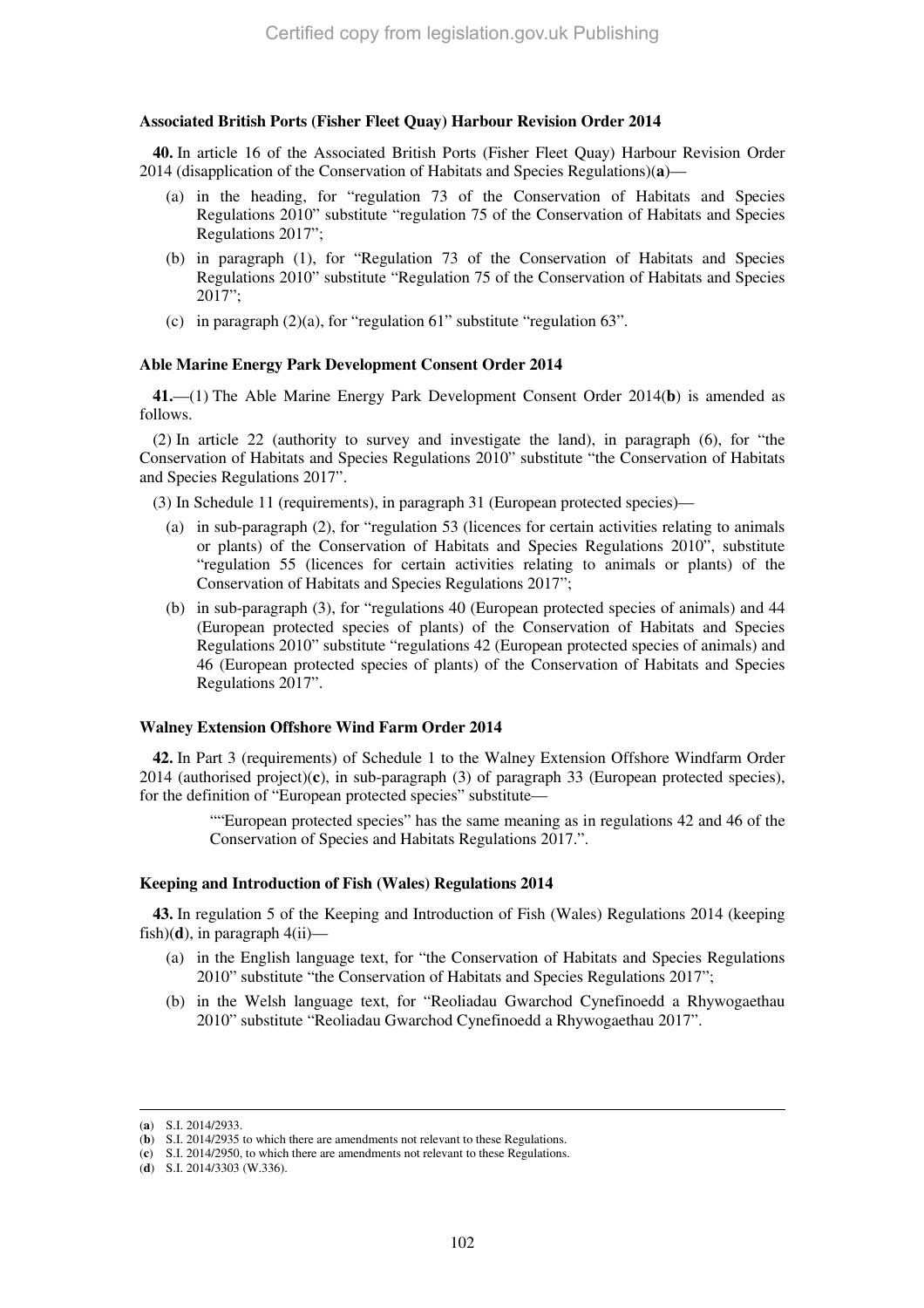#### **Willington C Gas Pipeline Order 2014**

**44.** In Part 2 (requirements) of Schedule 1 to the Willington C Gas Pipeline Order 2014(**a**), in paragraph 1 (interpretation), in the definition of "European protected species", for "the Conservation of Habitats and Species Regulations 2010" substitute "the Conservation of Habitats and Species Regulations 2017".

# **Keeping and Introduction of Fish (England and River Esk Catchment Area) Regulations 2015**

**45.** In regulation 5 of the Keeping and Introduction of Fish (England and River Esk Catchment Area) Regulations 2015 (keeping fish)(**b**), in paragraph (4)(b), for "the Conservation of Habitats and Species Regulations 2010" substitute "the Conservation of Habitats and Species Regulations 2017".

#### **A160/A180 (Port of Immingham Improvement) Development Consent Order 2015**

**46.** In Schedule 2 to the A160/A180 (Port of Immingham Improvement) Development Consent Order 2015 (requirements)(**c**), in paragraph 1 (interpretation), for the definition of "European protected species" substitute—

> ""European protected species" has the same meaning as in regulations 42 and 46 of the Conservation of Species and Habitats Regulations 2017; and".

#### **Cornwall Council (A30 Temple to Higher Carblake Improvement) Order 2015**

**47.** In S**c**hedule 2 to the Cornwall Council (A30 Temple to Higher Carblake Improvement) Order 2015) (requirements)(**d**), in sub-paragraph (5) of paragraph 4 (construction environmental management plan), for "regulations 40 (European protected species of animals) and 44 (European protected species of plants) of the Conservation of Habitats and Species Regulations 2010" substitute "regulations 42 (European protected species of animals) and 46 (European protected species of plants) of the Conservation of Habitats and Species Regulations 2017".

#### **Dogger Bank Creyke Beck Offshore Wind Farm Order 2015**

**48.** In Part 3 (requirements) of Schedule 1 to the Dogger Bank Creyke Beck Offshore Wind Farm Order 2015 (authorised project)(**e**), in sub-paragraph (4) of paragraph 28 (European protected species: onshore) for "regulation 40 of the Conservation of Habitats and Species Regulations 2010" substitute "regulation 42 of the Conservation of Habitats and Species Regulations 2017".

# **Infrastructure Act 2015 (Strategic Highways Companies) (Consequential, Transitional and Savings Provisions) Regulations 2015**

**49.** In the Schedule to the Infrastructure Act 2015 (Strategic Highways Companies) (Consequential, Transitional and Savings Provisions) Regulations 2015(**f**), omit paragraph 45 (Conservation of Habitats and Species Regulations 2010).

<sup>(</sup>**a**) S.I. 2014/3328, amended by S.I. 2015/1616; there is another amending instrument but it is not relevant.

<sup>(</sup>**b**) S.I. 2015/10.

<sup>(</sup>**c**) S.I. 2015/129, to which there are amendments not relevant to these Regulations.

<sup>(</sup>**d**) S.I. 2015/147, to which there are amendments not relevant to these Regulations.

<sup>(</sup>**e**) S.I. 2015/318, to which there are amendments not relevant to these Regulations.

<sup>(</sup>**f**) S.I. 2015/377, to which there are amendments not relevant to these Regulations.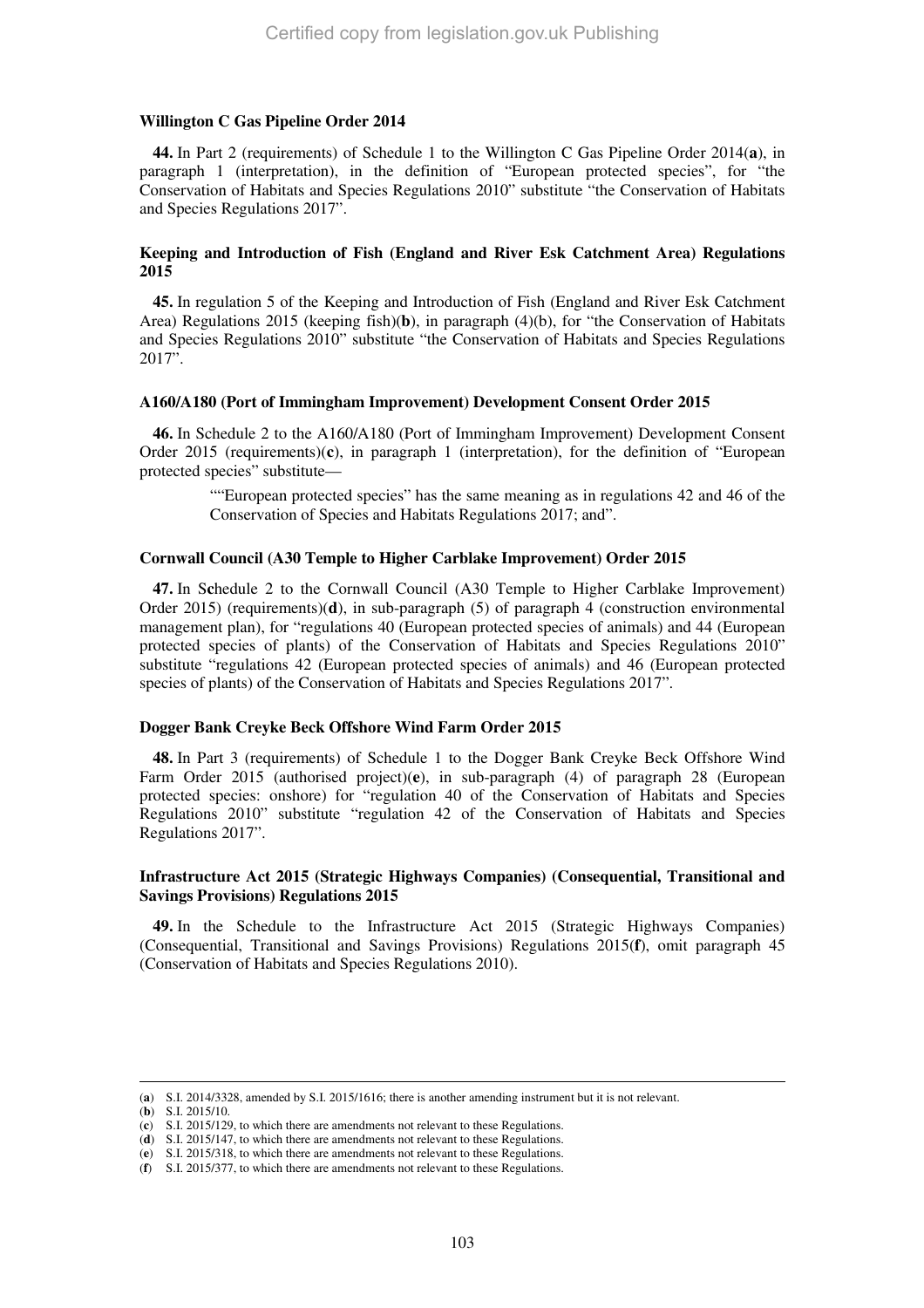# **Infrastructure Planning (Interested Parties and Miscellaneous Prescribed Provisions) Regulations 2015**

**50.** In Schedule 2 to the Infrastructure Planning (Interested Parties and Miscellaneous Prescribed Provisions) Regulations 2015 (prescription of consents)(**a**), in the table in Part 1—

- (a) in the first column, for the entry "Conservation of Habitats and Species Regulations 2010" substitute "Conservation of Habitats and Species Regulations 2017"; and
- (b) in the second column, for the entry "A licence under regulation 53 (licences for certain activities relating to animals or plants)" substitute "A licence under regulation 55 (licences for certain activities relating to animals or plants)".

#### **Town and Country Planning (Development Management Procedure) (England) Order 2015**

**51.** In article 2 of the Town and Country Planning (Development Management Procedure) (England) Order 2015 (interpretation)(**b**), in paragraph (b) of the definition of "qualifying European site", for "the Conservation of Species and Habitats Regulations 2010" substitute "the Conservation of Habitats and Species Regulations 2017".

# **Town and Country Planning (General Permitted Development) (England) Order 2015**

**52.** In article 3 of the Town and Country Planning (General Permitted Development) (England) Order 2015 (permitted development)(**c**), in paragraph (1), for "regulations 73 to 76 of the Conservation of Habitats and Species Regulations 2010" substitute "regulations 75 to 78 of the Conservation of Habitats and Species Regulations 2017".

#### **Nitrate Pollution Prevention Regulations 2015**

**53.** In regulation 37 of the Nitrate Pollution Prevention Regulations 2015 (determination of application) $(d)$ , in paragraph (5), for "regulation 61 of the Conservation of Habitats and Species Regulations 2010" substitute "regulation 63 of the Conservation of Habitats and Species Regulations 2017".

# **Knottingley Power Plant Order 2015**

-

**54.** In Part 2 (requirements) of Schedule 1 to the Knottingley Power Plant Order 2015 (authorised development)(**e**), in sub-paragraph (5) of paragraph 24 (European protected species), for "regulations 40 and 44 of the Conservation of Habitats and Species Regulations 2010" substitute "regulations 42 and 46 of the Conservation of Habitats and Species Regulations 2017".

# **Environmental Damage (Prevention and Remediation) (England) Regulations 2015**

**55.** In paragraph 5 of Schedule 1 to the Environmental Damage (Prevention and Remediation) (England) Regulations 2015 (express authorisation of damage to protected species, natural habitats and sites of special scientific interest)(**f**), in sub-paragraph (e), for "the Conservation of Habitats and Species Regulations 2010" substitute "the Conservation of Habitats and Species Regulations 2017".

<sup>(</sup>**a**) S.I. 2015/462, to which there are amendments not relevant to these Regulations.

<sup>(</sup>**b**) S.I. 2015/595, amended by S.I. 2017/571; there are other amending instruments but none is relevant.

<sup>(</sup>**c**) S.I. 2015/596, to which there are amendments not relevant to these Regulations.

<sup>(</sup>**d**) S.I. 2015/668, to which there are amendments not relevant to these Regulations.

<sup>(</sup>**e**) S.I. 2015/680, to which there are amendments not relevant to these Regulations.

<sup>(</sup>**f**) S.I. 2015/810, to which there are amendments not relevant to these Regulations.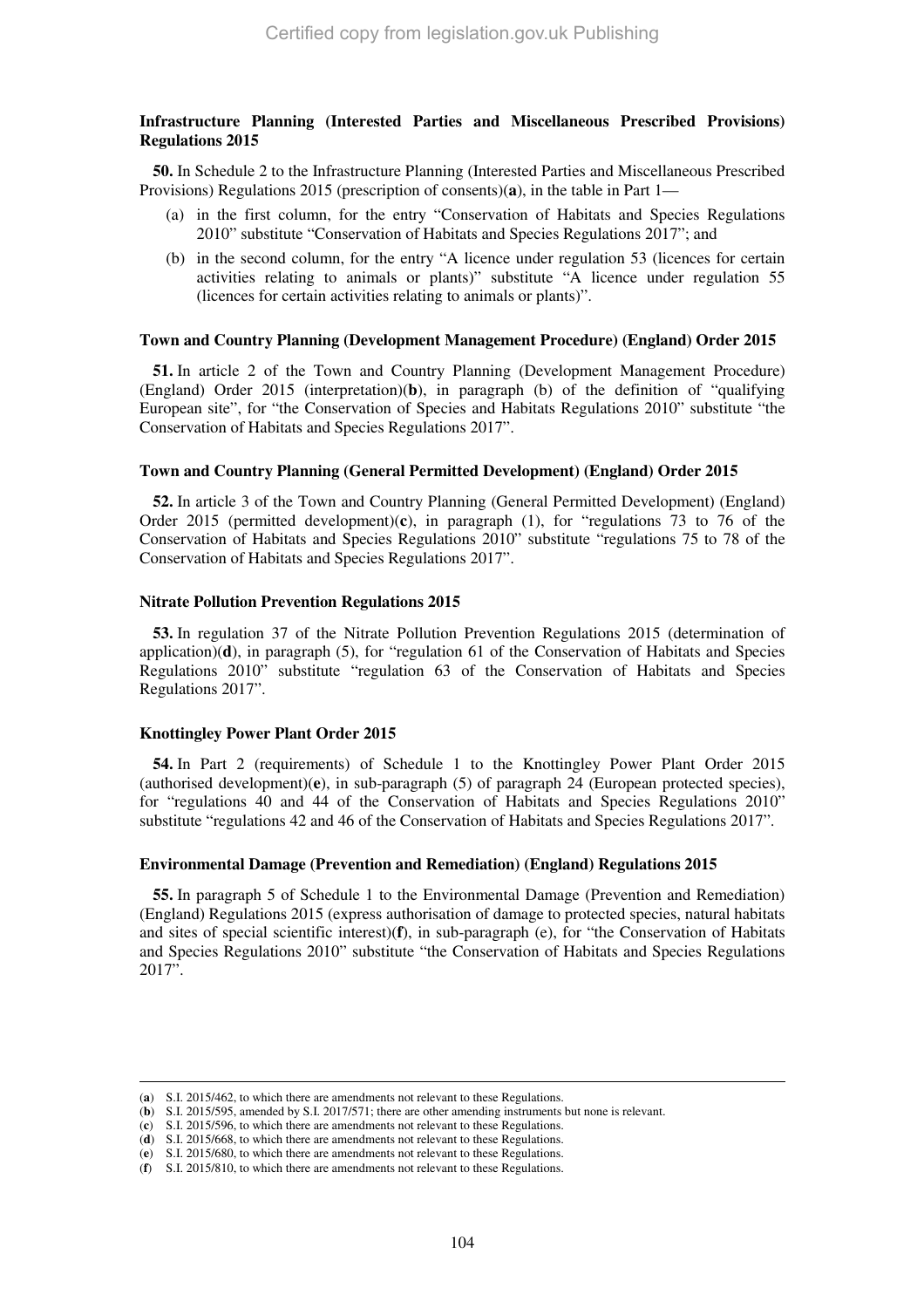#### **White Moss Landfill Order 2015**

**56.** In paragraph 10 (European protected species) to Schedule 2 to the White Moss Landfill Order 2015 (requirements)(**a**), in sub-paragraph (2), for "regulations 40 and 44 of the Conservation of Habitats and Species Regulations 2010" substitute "regulations 42 and 46 of the Conservation of Habitats and Species Regulations 2017".

# **Norfolk County Council (Norwich Northern Distributor Road (A1067 to A47(T))) Order 2015**

**57.** In Schedule 2 to the Norfolk Country Council (Norwich Northern Distributor Road (A1067 to A47(T))) Order 2015 (requirements)(**b**)—

- (a) in paragraph 1(1) (interpretation), in the definition of "European protected species", for "regulations 40 and 44 of the Conservation of Habitats and Species Regulations 2010", substitute "regulations 42 and 46 of the Conservation of Habitats and Species Regulations 2017";
- (b) in paragraph 25 (A1067 and Western Hall Road drainage), in sub-paragraph (2), for "the Conservation of Habitats and Species Regulations 2010", substitute "the Conservation of Habitats and Species Regulations 2017".

# **Poole Harbour (Works) Revision Order 2015**

**58.** In article 19 of the Poole Harbour (Works) Revision Order 2015 (disapplication of the Conservation of Habitats and Species Regulations)(**c**)—

- (a) in the heading, for "regulation 73 of the Conservation of Habitats and Species Regulations 2010" substitute "regulation 75 of the Conservation of Habitats and Species Regulations 2017";
- (b) in paragraph (1), for "Regulation 73 of the Conservation of Habitats and Species Regulations 2010" substitute "Regulation 75 of the Conservation of Habitats and Species 2017";
- (c) in paragraph  $(2)(a)$ , for "regulation 61" substitute "regulation 63".

#### **Preesall Underground Gas Storage Facility Order 2015**

**59.** In Schedule 9 to the Preesall Underground Gas Storage Facility Order 2015 (requirements)(**d**), in paragraph 1 (interpretation)—

(a) for the definition of "the 2010 Regulations", substitute—

""the 2017 Regulations" means the Conservation of Habitats and Species Regulations 2017;";

- (b) in the definition of "European protected species", for "regulation 40 of the 2010 Regulations" substitute "regulation 42 of the 2017 Regulations";
- (c) in the definition of "European site", for "the 2010 Regulations" substitute "the 2017 Regulations".

#### **Progress Power (Gas Fired Power Station) Order 2015**

**60.** In paragraph 19 of Schedule 2 to the Progress Power (Gas Fired Power Station) Order 2015 (European protected species)(**e**), in sub-paragraph (3), for "regulations 40 and 44 of the

<sup>(</sup>**a**) S.I. 2015/1317, to which there is an amendment not relevant to these Regulations.

<sup>(</sup>**b**) S.I. 2015/1347, to which there is an amendment not relevant to these Regulations.

<sup>(</sup>**c**) S.I. 2015/1390.

<sup>(</sup>**d**) S.I. 2015/1561, to which there are amendments not relevant to these Regulations.

<sup>(</sup>**e**) S.I. 2015/1570, to which there are amendments not relevant to these Regulations.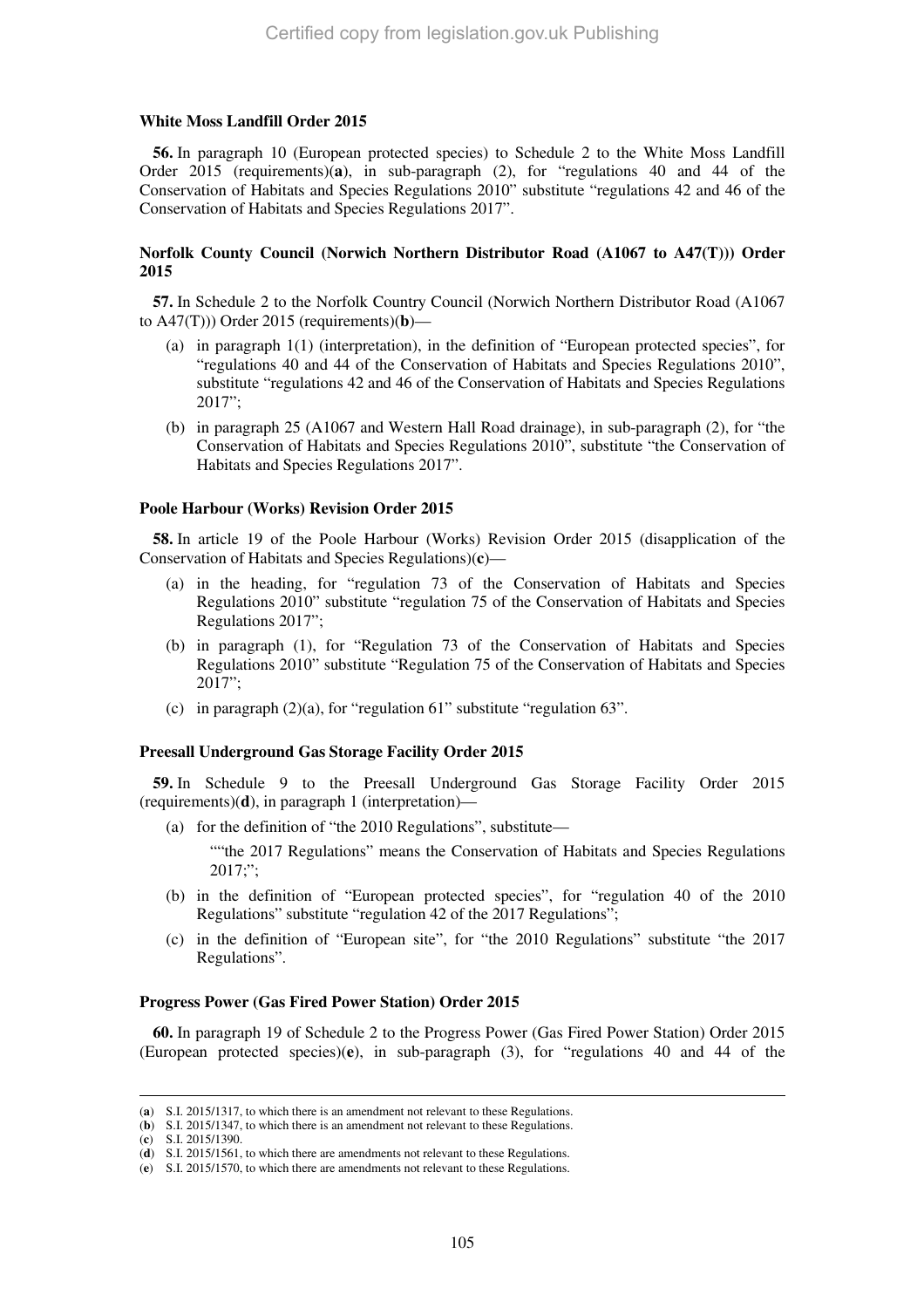Conservation of Habitats and Species Regulations 2010" substitute "regulations 42 and 46 of the Conservation of Habitats and Species Regulations 2017."

#### **Dogger Bank Teeside A and B Offshore Wind Farm Order 2015**

**61.** In Part 3 (requirements) of Schedule 1 to the Dogger Bank Teeside A and B Offshore Wind Farm Order 2015 (authorised project)(**a**), in sub-paragraph (4) of paragraph 35 (European protected species: onshore), for "the Conservation of Habitats and Species Regulations 2010" substitute "the Conservation of Habitats and Species Regulations 2017".

#### **Ferrybridge Multifuel 2 Power Station Order 2015**

**62.** In Schedule 2 to the Ferrybridge Multifuel 2 Power Station Order 2015 (requirements)(**b**), in sub-paragraph (3) of paragraph 18 (construction environmental management plan), for "the Conservation of Habitats and Species Regulations 2010" substitute "the Conservation of Habitats and Species Regulations 2017".

#### **Nitrate Pollution Prevention (Wales) (Amendment) Regulations 2015**

**63.** In the English and Welsh language texts of the Nitrate Pollution Prevention (Wales) (Amendment) Regulations 2015(**c**), omit regulation 7 (amendment of the Conservation of Habitats and Species Regulations 2010).

#### **A19/A1058 Coast Road (Junction Improvement) Development Consent Order 2016**

**64.** In Schedule 2 to the A19/A1058 Coast Road (Junction Improvement) Development Consent Order 2016 (requirements)(**d**), in paragraph 1 (interpretation), for the definition of "European protected species" substitute—

> ""European protected species" has the same meaning as in regulations 42 and 46 of the Conservation of Habitats and Species Regulations 2017;".

#### **Palm Paper Mill Generating Station Order 2016**

**65.** In Schedule 2 to the Palm Paper Mill Generating Station Order 2016 (requirements)(**e**), in sub-paragraph (6) of paragraph 14 (European protected species), for "the Conservation of Habitats and Species Regulations 2010" substitute "the Conservation of Habitats and Species Regulations 2017".

#### **Thorpe Marsh Gas Pipeline Order 2016**

**66.** In Part 2 (requirements) of Schedule 1 to the Thorpe Marsh Gas Pipeline Order 2016 (authorised development)(**f**), in paragraph 1 (interpretation), in the definition of "European protected species", for "the Conservation of Habitats and Species Regulations 2010" substitute "the Conservation of Habitats and Species Regulations 2017".

#### **A14 Cambridge to Huntingdon Improvement Scheme Development Consent Order 2016**

**67.** In Schedule 2 to the A14 Cambridge to Huntingdon Improvement Scheme Development Consent Order 2016 (requirements)(**g**), in paragraph 1 (interpretation), for the definition of "European protected species" substitute—

<sup>(</sup>**a**) S.I. 2015/1592, to which there is an amendment not relevant to these Regulations.

<sup>(</sup>**b**) S.I. 2015/1832, to which there are amendments not relevant to these Regulations.

<sup>(</sup>**c**) S.I. 2015/2020 (W.308).

<sup>(</sup>**d**) S.I. 2016/73, to which there is an amendment not relevant to these Regulations.

<sup>(</sup>**e**) S.I. 2016/166, to which there are amendments not relevant to these Regulations.

<sup>(</sup>**f**) S.I. 2016/297, to which there are amendments not relevant to these Regulations.

<sup>(</sup>**g**) S.I. 2016/547, to which there are amendments not relevant to these Regulations.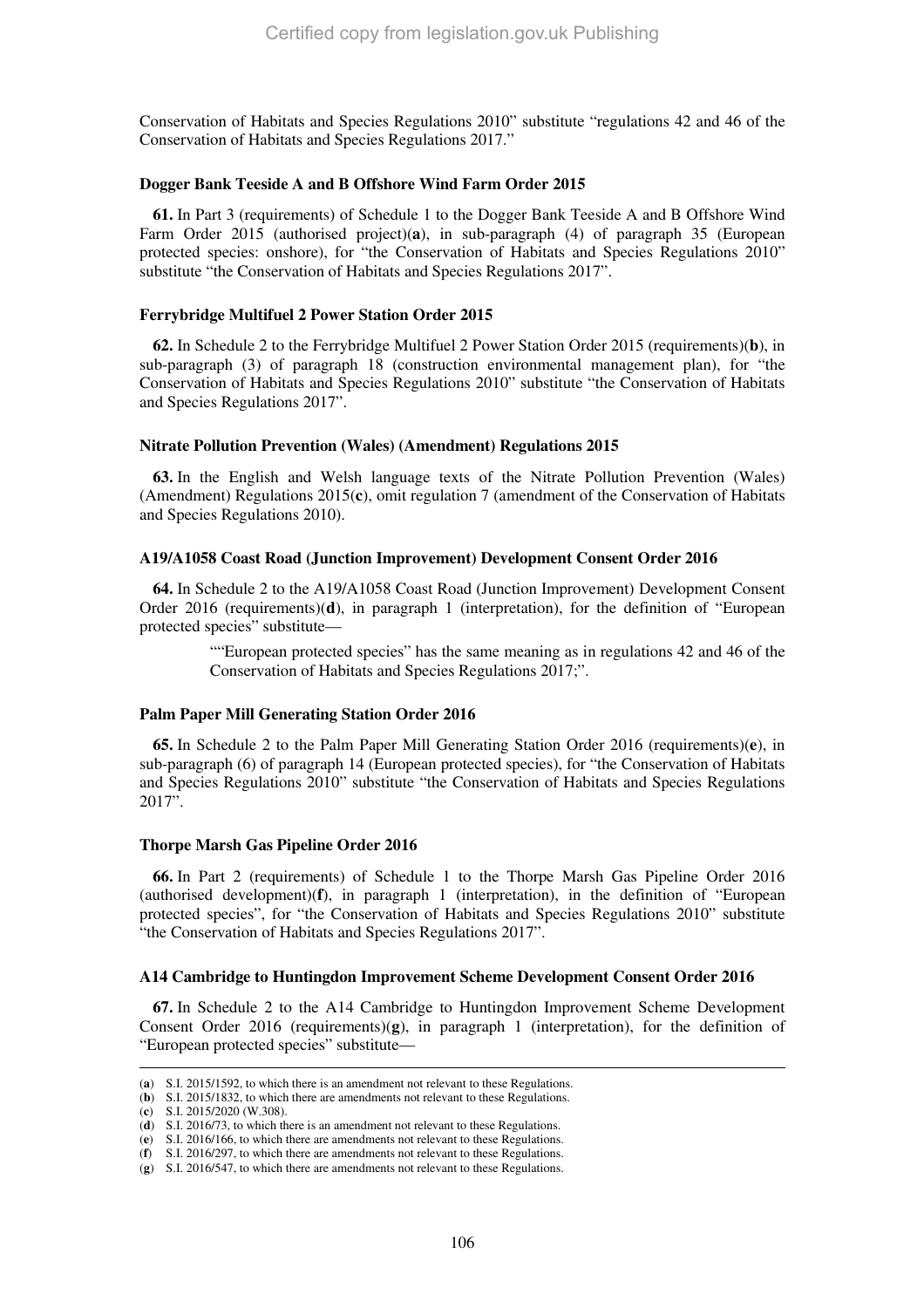""European Protected Species" has the same meaning as in regulations 42 (European protected species of animals) and 46 (European protected species of plants) of the Conservation of Habitats and Species Regulations 2017;".

#### **Fal Fishery Order 2016**

**68.** In article 4 of the Fal Fishery Order 2016 (power to make regulations and to carry out fisheries management and development activities)(**a**), in paragraph (7)(a), for "regulation 8(4) of the Conservation of Habitats and Species Regulations 2010" substitute "regulation 8(3) of the Conservation of Habitats and Species Regulations 2017".

# **York Potash Harbour Facilities Order 2016**

**69.** In article 16 of the York Potash Harbour Facilities Order 2016 (authority to survey and investigate the land)(**b**), in paragraph (6), for "the Conservation of Habitats and Species Regulations 2010" substitute "the Conservation of Habitats and Species Regulations 2017".

#### **River Humber Gas Pipeline Replacement Order 2016**

**70.** In Schedule 3 to the River Humber Gas Pipeline Replacement Order 2016 (requirements)(**c**), in sub-paragraph (2) of paragraph 19 (ecological surveys), for "regulation 53 (licences for certain activities relating to animals or plants) of the Conservation of Habitats and Species Regulations 2010" substitute "regulation 55 (licences for certain activities relating to animals or plants) of the Conservation of Habitats and Species Regulations 2017".

#### **Triton Knoll Electrical System Order 2016**

**71.** In Part 3 (requirements) of Schedule 1 to the Triton Knoll Electrical System Order 2016 (authorised project)(**d**), in sub-paragraph (4) of paragraph 20 (European protected species), for "the Conservation of Habitats and Species Regulations 2010" substitute "the Conservation of Habitats and Species Regulations 2017".

#### **M4 Motorway (Junctions 3 to 12) (Smart Motorway) Development Consent Order 2016**

**72.** In Part 1 (requirements) of Schedule 2 to the M4 Motorway (Junctions 3 to 12) (Smart Motorway) Development Consent Order 2016(**e**), in paragraph 1 (interpretation), for the definition of "European protected species" substitute—

> ""European protected species" has the same meaning as in regulations 42 (European protected species of animals) and 46 (European protected species of plants) of the Conservation of Habitats and Species Regulations 2017; and".

# **Environmental Permitting (England and Wales) Regulations 2016**

**73.**—(1) The Environmental Permitting (England and Wales) Regulations 2016(**f**) are amended as follows.

(2) In Schedule 3 (exempt facilities and waste operations to which section 33(1)(a) of the 1990 Act does not apply: descriptions and conditions)—

(a) in Part 2 (exempt water discharge activities: descriptions and conditions), in subparagraph (3)(a) of paragraph 1 (vegetation management activities), for "the Conservation

<sup>(</sup>**a**) S.I. 2016/716.

<sup>(</sup>**b**) S.I. 2016/772, to which there is an amendment not relevant to these Regulations.

<sup>(</sup>**c**) S.I. 2016/853, to which there are amendment not relevant to these Regulations. (**d**) S.I. 2016/880, to which there are amendments not relevant to these Regulations.

<sup>(</sup>**e**) S.I. 2016/863, to which there are amendments not relevant to these Regulations.

<sup>(</sup>**f**) S.I. 2016/1154.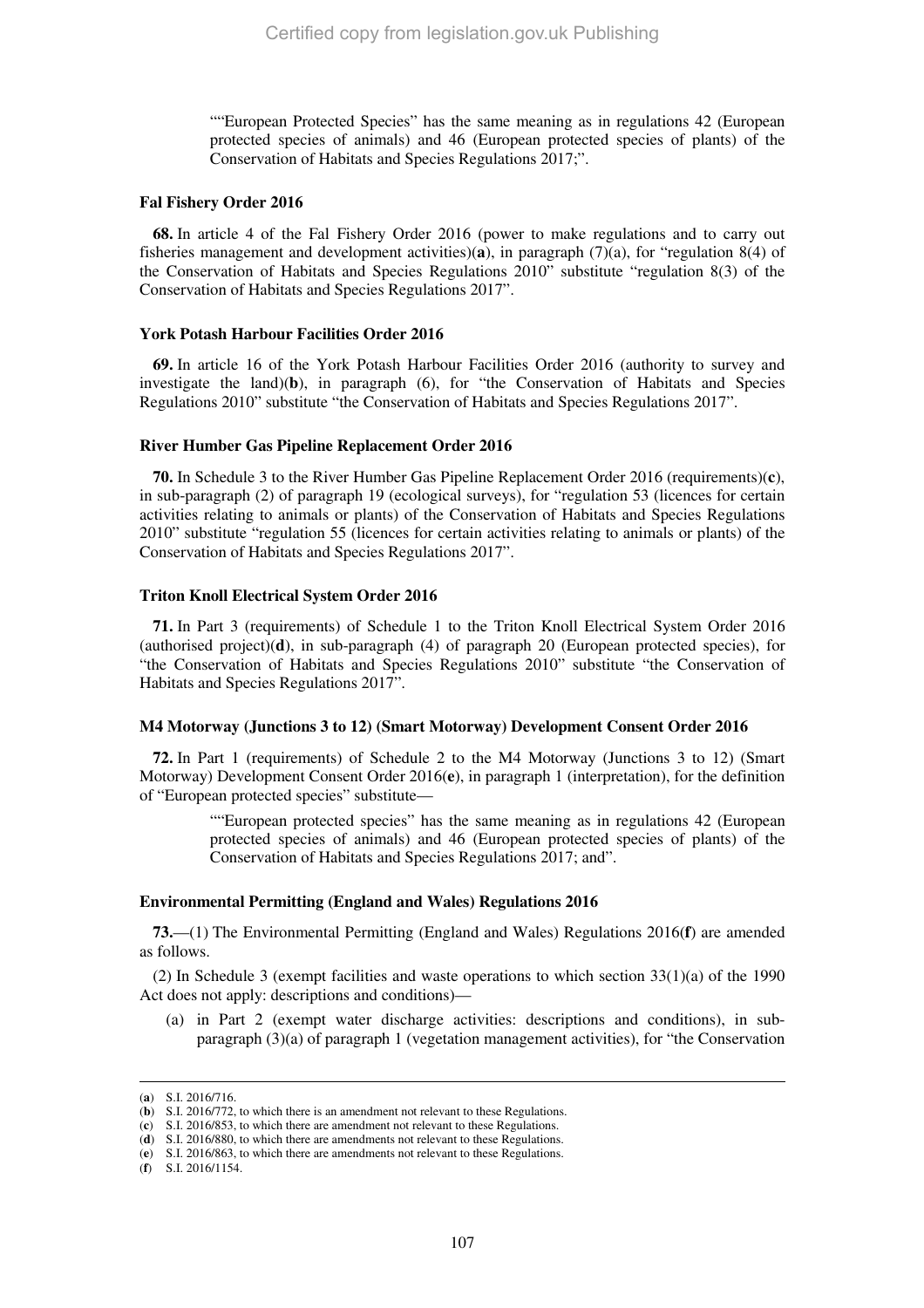of Habitats and Species Regulations 2010" substitute "the Conservation of Habitats and Species Regulations 2017";

- (b) in Part 3 (exempt groundwater discharge activities: descriptions and conditions), in subparagraph (4) of paragraph 5 (open-loop ground source heating and cooling systems), in paragraph (a) of the definition of "groundwater-fed wetland", for "the Conservation of Habitats and Species Regulations 2010" substitute "the Conservation of Habitats and Species Regulations 2017";
- (c) in Part 4 (exempt flood risk activities: descriptions and conditions), in sub-paragraph (4)(a) of paragraph 1 (general and interpretation), for "the Conservation of Habitats and Species Regulations 2010" substitute "the Conservation of Habitats and Species Regulations 2017".

(3) In Schedule 10 (landfill), in sub-paragraph  $(2)(c)(i)$  of paragraph 2 (interpretation: general), for "the Conservation of Habitats and Species Regulations 2010" substitute "the Conservation of Habitats and Species Regulations 2017".

(4) In Part 2 of Schedule 29, omit paragraph 34 (Conservation of Habitats and Species Regulations 2010).

# **Economic Growth (Regulatory Functions) Order 2017**

**74.** In Part 3 of the Schedule to the Economic Growth (Regulatory Functions) Order 2017 (regulatory functions to which section 108 of the Deregulation Act 2015 applies)(**a**), under the heading "Agriculture", for "Conservation of Habitats and Species Regulations 2010" substitute "Conservation of Habitats and Species Regulations 2017".

#### **Town and Country Planning (Brownfield Land Register) Regulations 2017**

**75.** In regulation 14 of the Town and Country Planning (Brownfield Land Register) Regulations 2017 (exemptions for certain types of land)(**b**), in paragraph (5), in the definition of "qualifying European site", for "the Conservation of Habitats and Species Regulations 2010" substitute "the Conservation of Habitats and Species Regulations 2017".

# **Keuper Underground Gas Storage Facility Order 2017**

**76.** In Schedule 2 to the Keuper Underground Gas Storage Facility Order 2017(**c**), in subparagraph (4) of paragraph 21 (European protected species), for "regulations 40 and 44 of the Conservation of Habitats and Species Regulations 2010 (as amended)" substitute "regulations 42 and 46 of the Conservation of Habitats and Species Regulations 2017".

# **Environmental Impact Assessment (Agriculture) (Wales) Regulations 2017**

**77.**—(1) The Environmental Impact Assessment (Agriculture) (Wales) Regulations 2017(**d**) are amended as follows.

(2) In paragraph (1) of regulation 2 (interpretation)—

- (a) in the English language text, in the definition of "the Habitats Regulations", for "the Conservation of Habitats and Species Regulations 2010" substitute "the Conservation of Habitats and Species Regulations 2017";
- (b) in the Welsh language text, in the definition of "y Reoliadau Cynefinoedd" for "Reoliadau Gwarchod Cynefinoedd a Rhywogaethau 2010" substitute "Reoliadau Gwarchod Cynefinoedd a Rhywogaethau 2017".

<sup>(</sup>**a**) S.I. 2017/267, as amended by S.I. 2017/595; there is another amending instrument but it is not relevant.

<sup>(</sup>**b**) S.I. 2017/403.

<sup>(</sup>**c**) S.I. 2017/433.

<sup>(</sup>**d**) S.I. 2017/565 (W.134).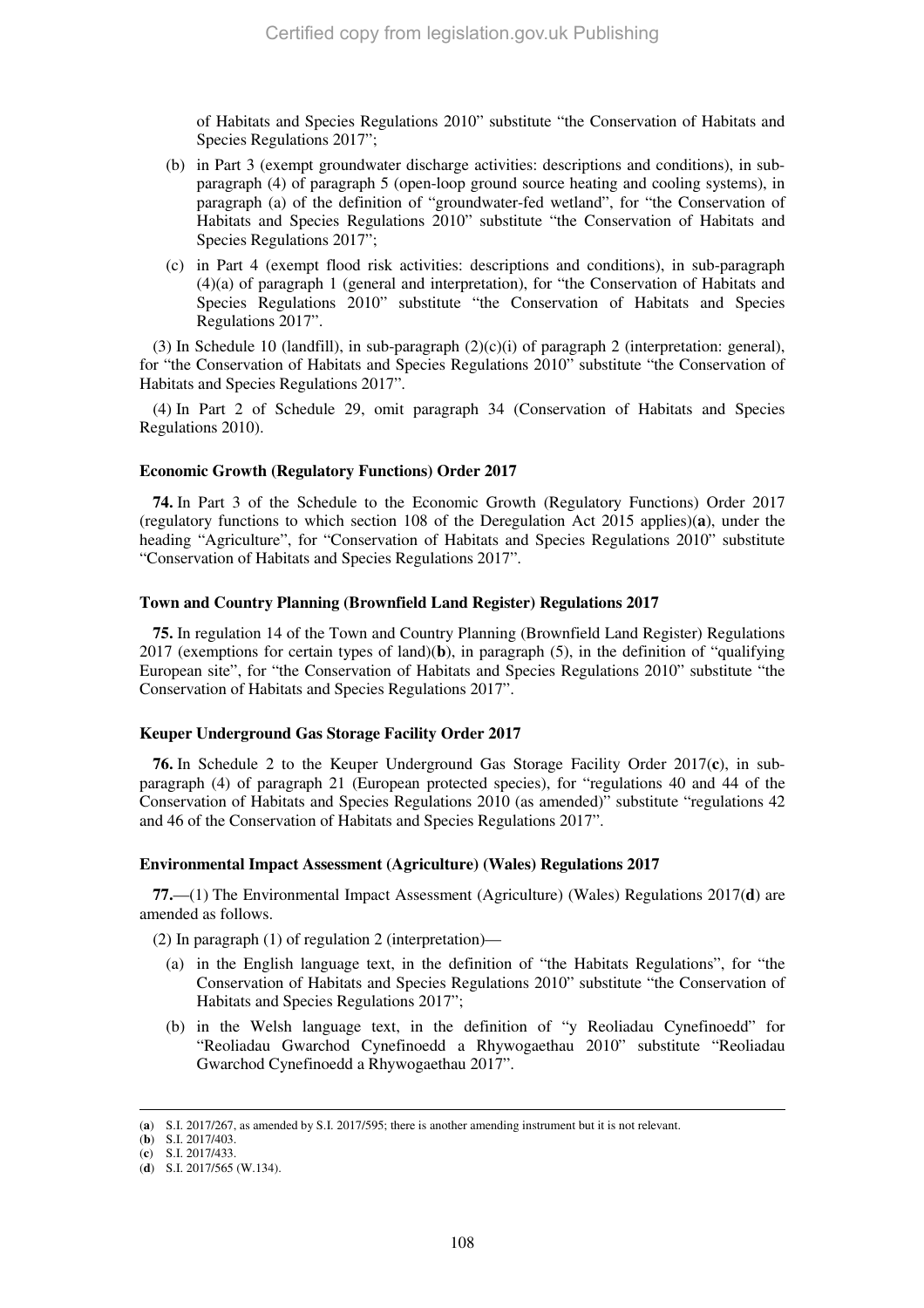- (3) In regulation 5 (thresholds), in paragraph  $(7)(c)$ 
	- (a) in the English language text, for "the Conservation of Habitats and Species Regulations 2010" substitute "the Habitats Regulations";
	- (b) in the Welsh language text, for "Reoliadau Gwarchod Cynefinoedd a Rhywogaethau 2010" substitute "o'r Reoliadau Cyneinoedd".
- (4) In regulation 16 (additional requirements relating to the Habitats Regulations)—
	- (a) in paragraph  $(1)$ 
		- (i) in the English language text, for "regulations 41, 43 or 45" substitute "regulations 43, 45 or 47";
		- (ii) in the Welsh language text, for "reoliadau 41, 43, neu 45" substitute "reoliadau 43, 45 neu 47";
	- (b) in paragraph (2)—
		- (i) in the English language text, for "regulation 53" substitute "regulation 55";
		- (ii) in the Welsh language text, for "reoliadau 53" substitute "reoliadau 55".

#### **Town and Country Planning (Environmental Impact Assessment) (Wales) Regulations 2017**

**78.**—(1) The Town and Country Planning (Environmental Impact Assessment) (Wales) Regulations 2017(**a**) are amended as follows.

- (2) In regulation 2 (interpretation), in paragraph  $(1)$ 
	- (a) in the English language text, in the definition of "European site", for "regulation 8(3) of the Conservation of Species and Habitats Regulations 2010" substitute "regulation 8(1) of the Conservation of Species and Habitats Regulations 2017";
	- (b) in the Welsh language text, in the definition of "safle Ewropeaidd" for "reoliad 8(3) o Reoliadau Gwarchod Cynefinoedd a Rhywogaethau 2010" substitute "reoliad 8(1) o Reoliadau Gwarchod Cynefinoedd a Rhywogaethau 2017".
- (3) In regulation 26 (coordination of assessments), in paragraph (2)—
	- (a) in the English language text, for "regulation 61 of the Habitats and Species Regulations 2010" substitute "regulation 63 of the Habitats and Species Regulations 2017";
	- (b) in the Welsh language text, for "reoliad 61 o Reoliadau Gwarchod Cynefinoedd a Rhywogaethau 2010" substitute "reoliad 63 o Reoliadau Gwarchod Cynefinoedd a Rhywogaethau 2017".

#### **Town and Country Planning (Environmental Impact Assessment) Regulations 2017**

**79.**—(1) The Town and Country Planning (Environmental Impact Assessment) Regulations 2017(**b**) are amended as follows.

(2) In regulation 2 (interpretation), in paragraph (1), in the definition of "European site", for "the Conservation of Habitats and Species Regulations 2010" substitute "the Conservation of Habitats and Species Regulations 2017".

(3) In regulation 27 (co-ordination), in paragraph (2), for "regulation 61 of the Habitats and Species Regulations 2010" substitute "regulation 63 of the Habitats and Species Regulations 2017".

-

<sup>(</sup>**a**) S.I. 2017/567 (W.136).

<sup>(</sup>**b**) S.I. 2017/571, to which there is an amendment not relevant to these Regulations.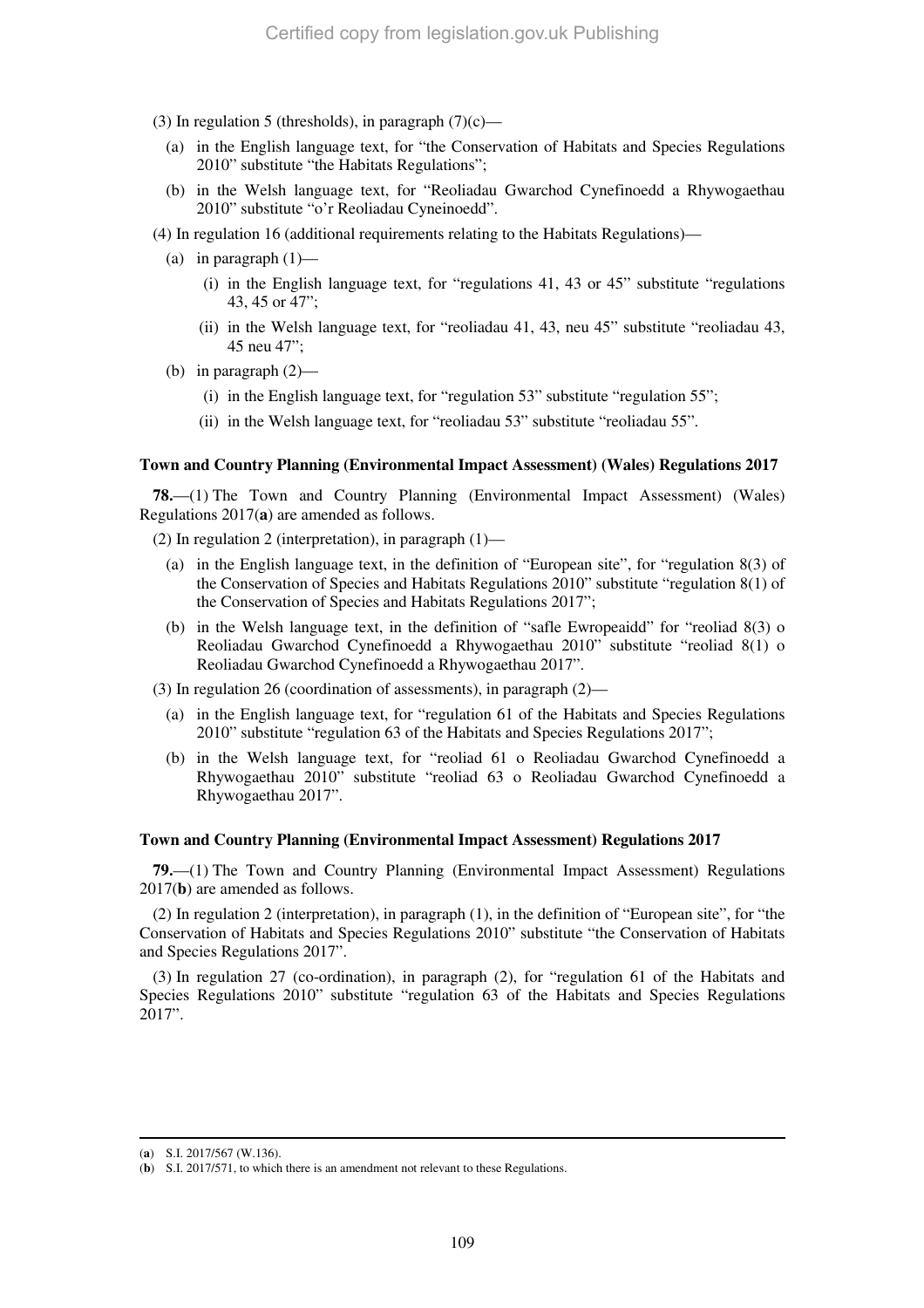#### **Infrastructure Planning (Environmental Impact Assessment) Regulations 2017**

**80.**—(1) The Infrastructure Planning (Environmental Impact Assessment) Regulations 2017(**a**) are amended as follows.

(2) In regulation 26 (co-ordination), in paragraph (2), for "regulation 61 of the Habitats and Species Regulations 2010" substitute "regulation 63 of the Habitats and Species Regulations 2017".

(3) In Schedule 3 (selection criteria for screening Schedule 2 development), in sub-paragraph (2) of paragraph (2) (location of development), for "the Conservation of Habitats and Species Regulations 2010" substitute "the Conservation of Habitats and Species Regulations 2017".

#### **Electricity Works (Environmental Impact Assessment) (England and Wales) Regulations 2017**

**81.**—(1) The Electricity Works (Environmental Impact Assessment) (England and Wales) Regulations 2017(**b**) are amended as follows.

(2) In regulation 8 (co-ordination of environmental impact assessment with Habitats Regulations assessment), in paragraph (2), for "regulation 61 of the Conservation of Habitats and Species Regulations 2010" substitute "regulation 63 of the Conservation of Habitats and Species Regulations 2017".

(3) In Schedule 2 (development requiring screening if no EIA report provided), in sub-paragraph (g) of paragraph 4, (meaning of "sensitive area"), for "the Conservation of Habitats and Species Regulations 2010" substitute "the Conservation of Habitats and Species Regulations 2017".

(4) In Schedule 3 (selection criteria for screening development), in sub-paragraph (c)(vi) of paragraph 2 (location of development), for "the Conservation of Habitats and Species Regulations 2010" substitute "the Conservation of Habitats and Species Regulations 2017".

# SCHEDULE 7 Regulation 140

## Revocations

| Title                | Reference | Extent of revocation                                                                                                                                                           |
|----------------------|-----------|--------------------------------------------------------------------------------------------------------------------------------------------------------------------------------|
| The 2010 Regulations | 2010/490  | The whole Regulations except:                                                                                                                                                  |
|                      |           | (a) regulations 1 to 3;                                                                                                                                                        |
|                      |           | (b) regulation 73 so far as<br>it relates to planning<br>permission granted by<br>general<br>a<br>order<br>development<br>30 <sub>th</sub><br>made<br>before<br>November 2017; |
|                      |           | (c) regulation 77 so far as<br>it relates to a special<br>development<br>order<br>30th<br>made<br>before<br>November 2017;<br>(d) regulation 78 so far as                      |
|                      |           |                                                                                                                                                                                |

(**a**) S.I. 2017/572.

<sup>(</sup>**b**) S.I. 2017/580.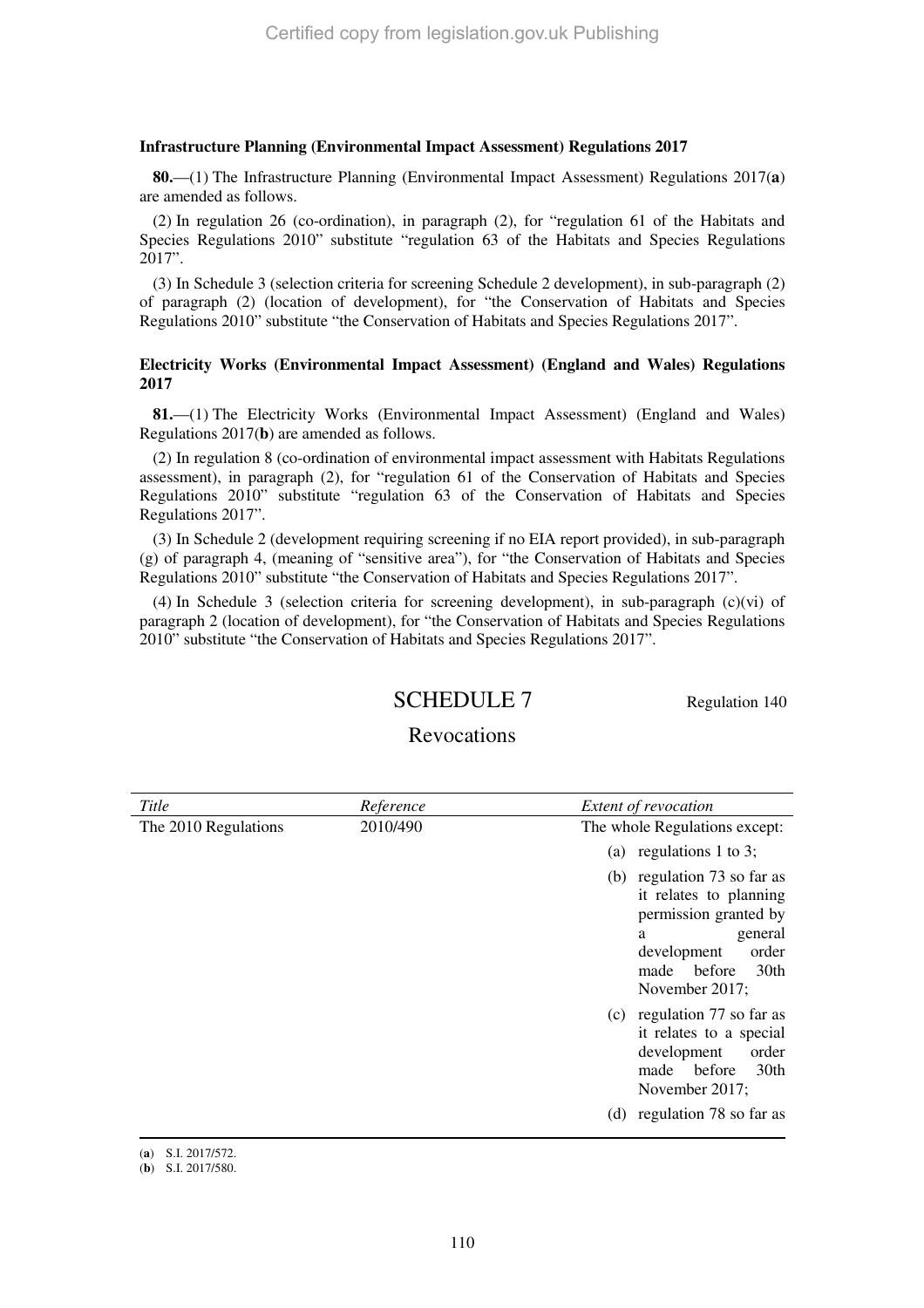it relates to a local development order made before 30th November 2017;

- (e) regulation 78A so far as it relates to a neighbourhood development order made before 30th November 2017;
- (f) regulation 79 so far as it relates to a simplified planning zone scheme adopted or approved before 30th November 2017;
- (g) regulation 80 so far as it relates to—
	- (i) an order designating an enterprise zone made before 30th November 2017, or
	- (ii) a modified enterprise zone scheme approved before that date;
- (h) regulation 132;

(i) Schedule 6

2011/625 The whole Regulations

2012/1927 The whole Regulations except for:

- (a) regulations 1, 25 and 26; and
- (b) regulation 2, so far as it relates to regulations 25 and 26

#### **EXPLANATORY NOTE**

*(This note is not part of the Regulations)* 

These Regulations consolidate the Conservation of Habitats and Species Regulations 2010 (S.I. 2010/490) with subsequent amending instruments, and make minor modifications reflecting changes to related legislation.

These Regulations also implement aspects of the Marine and Coastal Access Act 2009 (c. 23) ("the Marine Act").

These Regulations extend to England and Wales (including the adjacent territorial sea). They extend to Scotland (including the adjacent territorial sea), in respect of reserved matters. They also extend to Northern Ireland (including the adjacent territorial sea), in respect of excepted matters.

The Conservation of Habitats and Species (Amendment) Regulations 2011 The Conservation of Habitats and Species (Amendment) Regulations 2012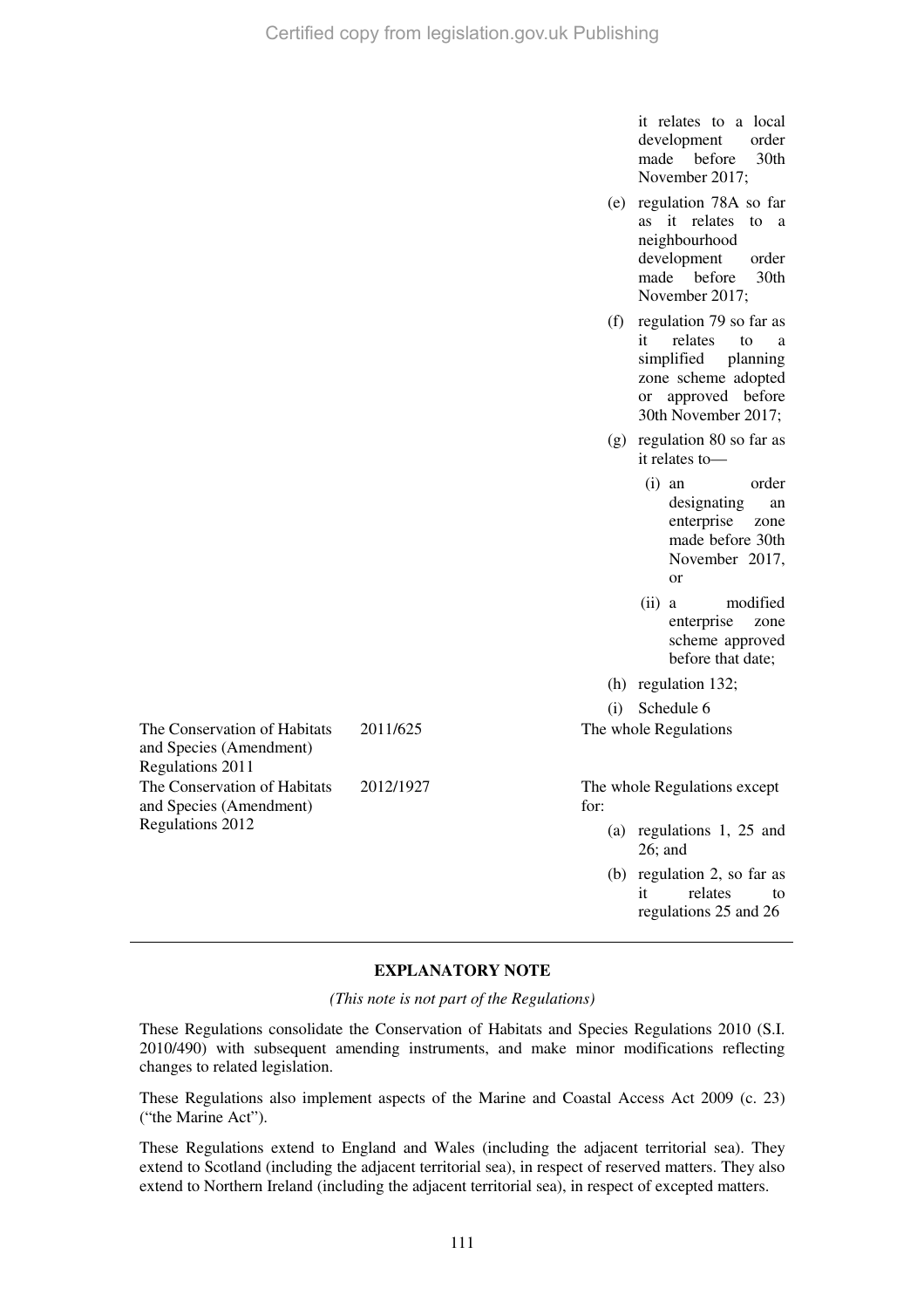These Regulations transpose Council Directive 92/43/EEC on the conservation of natural habitats and of wild fauna and flora (OJ No. L 206, 22.7.1992, p.7) ("the Habitats Directive").

## **Part 1 – Introductory and general provisions**

Regulation 9 requires public bodies to exercise their nature conservation functions so as to comply with the Habitats Directive and the new Wild Birds Directive (as defined in regulation 3(1)). Regulation 10 imposes duties on public bodies in relation to wild bird habitats and regulation 11 requires nature conservation bodies to review and report on whether the obligations under regulation 10 have been met.

## **Part 2 – Conservation of natural habitats and habitats of species**

Regulations 12 to 19 make provision for the selection, designation (or, in the case of special protection areas, classification), registration and notification of sites to be protected under the Habitats Directive ("European sites"). Regulations 20 to 22 make provision for management agreements for European sites. Regulations 23 to 36 make provision in respect of European sites for (i) control of damaging operations, (ii) special nature conservation orders and restoration orders, (iii) byelaws and (iv) compulsory purchase. Regulations 37 to 40 make provision for the protection of European marine sites.

## **Part 3 – Protection of species**

Part 3 provides for the protection of certain wild animals and plants. In particular, regulation 43 makes it an offence, subject to exceptions, deliberately to capture, kill or disturb those animals or to trade in them. Regulation 45 prohibits the use of certain methods of capturing or killing wild animals. Regulation 47 makes it an offence, subject to exceptions, deliberately to pick, collect, cut or destroy those plants or to trade in them.

### **Part 4 – Additional protection of habitats and wild animals and plants**

Regulation 50 imposes a duty on the Secretary of State and Welsh Ministers to make arrangements for the surveillance of the conservation status of natural habitats and species protected under the Habitats Directive. Regulation 52 requires them to make arrangements to establish a system to monitor the incidental capture and killing of animals listed in Annex IV(a) to the Habitats Directive.

Regulation 54 makes it an offence deliberately to introduce from a ship into the sea new species that are not native to Great Britain.

### **Part 5 – Licences**

Part 5 provides for the licensing of certain activities relating to animals and plants. The offences under Part 3 do not apply to anything done in accordance with a licence. Regulation 59 makes it an offence to make a false statement or representation for the purposes of obtaining a licence. Regulation 60 makes it an offence to contravene or fail to comply with a licence condition.

## **Part 6 – Assessment of plans and projects**

Regulations 63 to 69 require the effect on a European site to be considered before the granting of consents or authorisations of a kind specified in regulations 70 to 104, including the grant of planning permission, plans or projects to construct or improve highways, consents under the Electricity Act 1989 (c. 29), authorisations under the Pipe-lines Act 1962 (c. 58), orders under the Transport and Works Act 1992 (c. 42), environmental permits, abstraction licences and marine works. Regulation 63 provides that a competent authority may not authorise a plan or project that may adversely affect the integrity of a European site, subject to the exceptions set out in regulation 64 (considerations of overriding public interest).